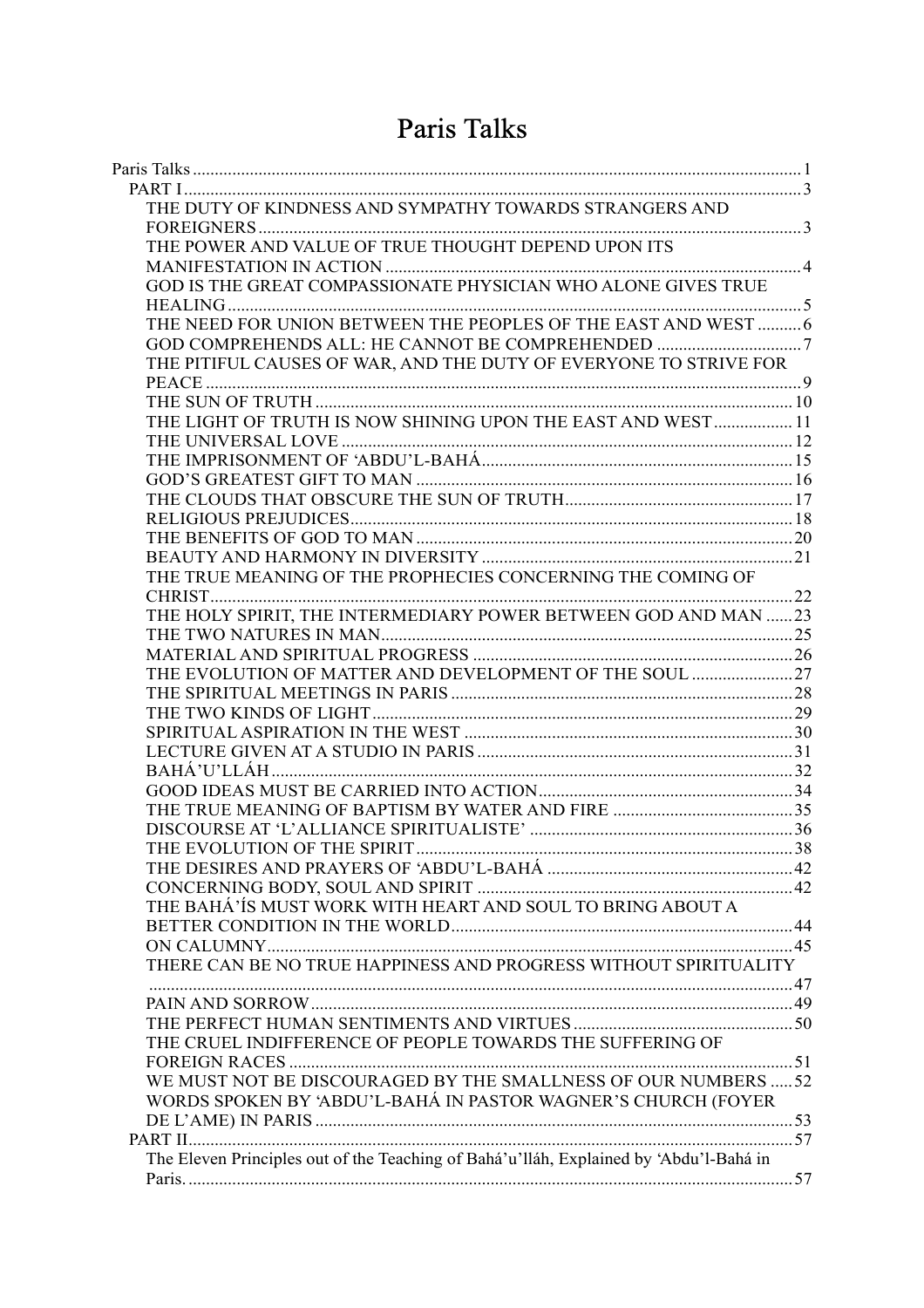|                                                                    | 57   |
|--------------------------------------------------------------------|------|
|                                                                    | 61   |
|                                                                    |      |
| THIRD PRINCIPLE                                                    |      |
| FOURTH PRINCIPLE—THE ACCEPTANCE OF THE RELATION BETWEEN            |      |
| <b>RELIGION AND SCIENCE.</b>                                       | 64   |
|                                                                    |      |
|                                                                    |      |
|                                                                    |      |
|                                                                    |      |
| NINTH PRINCIPLE—THE NON-INTERFERENCE OF RELIGION WITH POLITICS71   |      |
|                                                                    |      |
|                                                                    |      |
|                                                                    |      |
| THE LAST MEETING.                                                  | - 77 |
| ADDRESS BY 'ABDU'L-BAHÁ AT THE FRIENDS' MEETING HOUSE, ST MARTIN'S |      |
|                                                                    |      |
|                                                                    | -81  |
| EVIL.                                                              |      |
|                                                                    | 82   |
|                                                                    |      |
|                                                                    | .84  |
|                                                                    |      |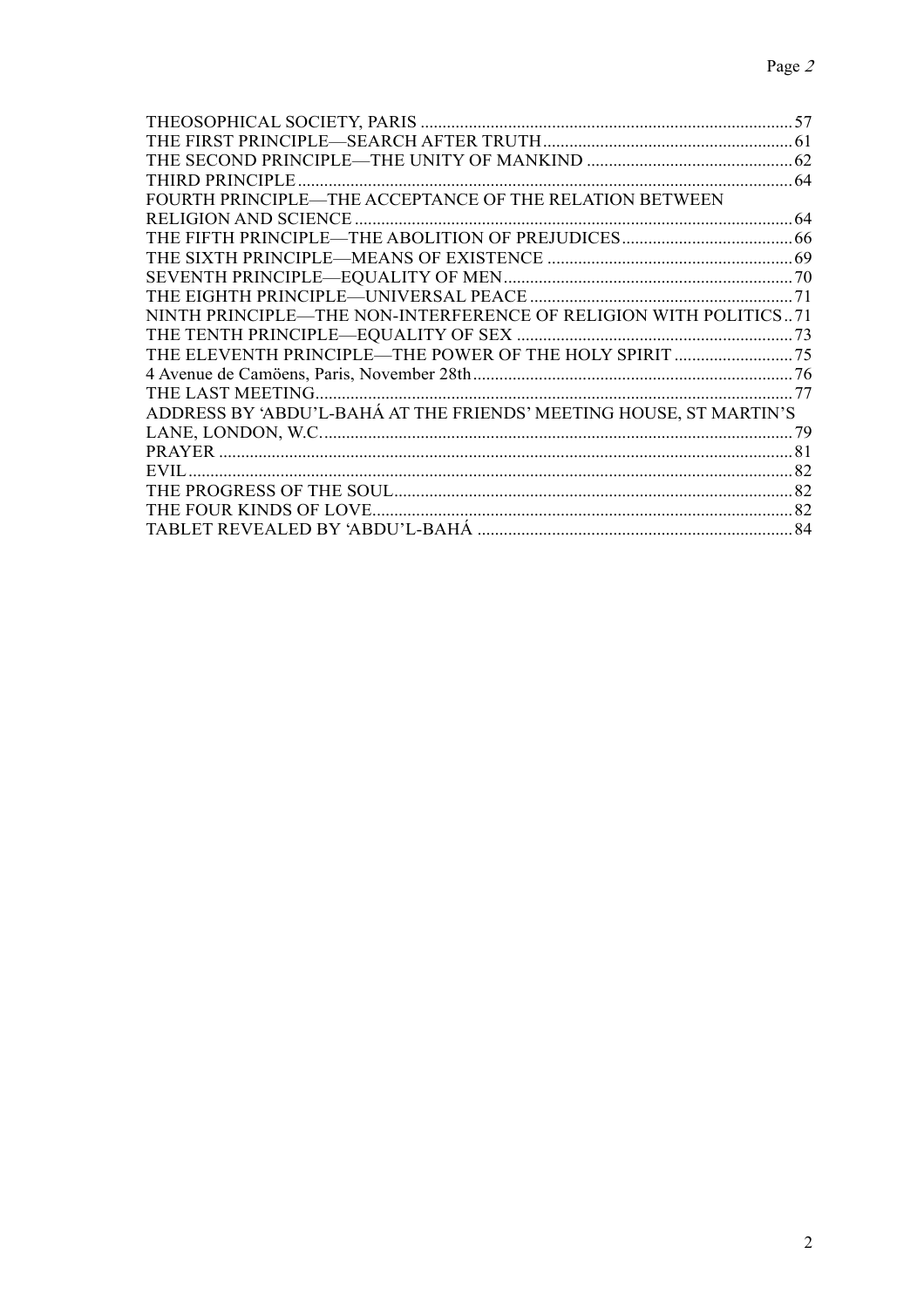### PART I

#### THE DUTY OF KINDNESS AND SYMPATHY TOWARDS STRANGERS AND FOREIGNERS

October 16th and 17th, 1911

When a man turns his face to God he finds sunshine everywhere. All men are his brothers. Let not conventionality cause you to seem cold and unsympathetic when you meet strange people from other countries. Do not look at them as though you suspected them of being evildoers, thieves and boors. You think it necessary to be very careful, not to expose yourselves to the risk of making acquaintance with such, possibly, undesirable people.

I ask you not to think only of yourselves. Be kind to the strangers, whether come they from Turkey, Japan, Persia, Russia, China or any other country in the world.

Help to make them feel at home; find out where they are staying, ask if you may render them any service; try to make their lives a little happier.

In this way, even if, sometimes, what you at first suspected should be true, still go out of your way to be kind to them—this kindness will help them to become better.

After all, why should any foreign people be treated as strangers?

Let those who meet you know, without your proclaiming the fact, that you are indeed a Bahá'í.

Put into practice the Teaching of Bahá'u'lláh, that of kindness to all nations. Do not be content with showing friendship in words alone, let your heart burn with loving kindness for all who may cross your path.

Oh, you of the Western nations, be kind to those who come from the Eastern world to sojourn among you. Forget your conventionality when you speak with them; they are not accustomed to it. To Eastern peoples this demeanour seems cold, unfriendly. Rather let your manner be sympathetic. Let it be seen that you are filled with universal love. When you meet a Persian or any other stranger, speak to him as to a friend; if he seems to be lonely try to help him, give him of your willing service; if he be sad console him, if poor succour him, if oppressed rescue him, if in misery comfort him. In so doing you will manifest that not in words only, but in deed and in truth, you think of all men as your brothers.

What profit is there in agreeing that universal friendship is good, and talking of the solidarity of the human race as a grand ideal? Unless these thoughts are translated into the world of action, they are useless.

The wrong in the world continues to exist just because people talk only of their ideals, and do not strive to put them into practice. If actions took the place of words, the world's misery would very soon be changed into comfort.

A man who does great good, and talks not of it, is on the way to perfection.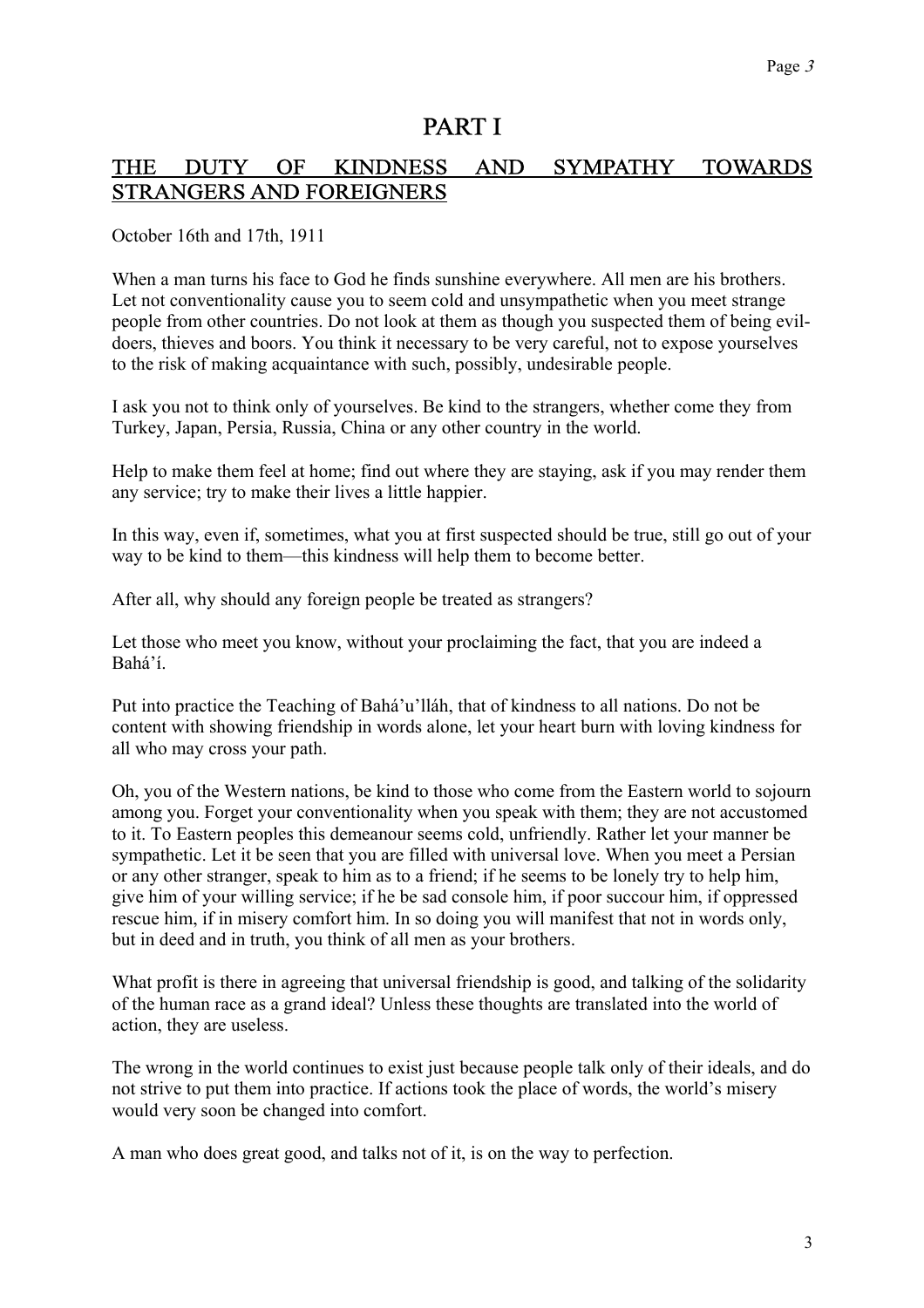The man who has accomplished a small good and magnifies it in his speech is worth very little.

If I love you, I need not continually speak of my love—you will know without any words. On the other hand if I love you not, that also will you know—and you would not believe me, were I to tell you in a thousand words, that I loved you.

People make much profession of goodness, multiplying fine words because they wish to be thought greater and better than their fellows, seeking fame in the eyes of the world. Those who do most good use fewest words concerning their actions.

The children of God do the works without boasting, obeying His laws.

My hope for you is that you will ever avoid tyranny and oppression; that you will work without ceasing till justice reigns in every land, that you will keep your hearts pure and your hands free from unrighteousness.

This is what the near approach to God requires from you, and this is what I expect of you.

#### THE POWER AND VALUE OF TRUE THOUGHT DEPEND UPON ITS MANIFESTATION IN ACTION

#### October 18th

The reality of man is his thought, not his material body. The thought force and the animal force are partners. Although man is part of the animal creation, he possesses a power of thought superior to all other created beings.

If a man's thought is constantly aspiring towards heavenly subjects then does he become saintly; if on the other hand his thought does not soar, but is directed downwards to centre itself upon the things of this world, he grows more and more material until he arrives at a state little better than that of a mere animal.

Thoughts may be divided into two classes:

(1st) Thought that belongs to the world of thought alone.

(2nd) Thought that expresses itself in action.

Some men and women glory in their exalted thoughts, but if these thoughts never reach the plane of action they remain useless: the power of thought is dependent on its manifestation in deeds. A philosopher's thought may, however, in the world of progress and evolution, translate itself into the actions of other people, even when they themselves are unable or unwilling to show forth their grand ideals in their own lives. To this class the majority of philosophers belong, their teachings being high above their actions. This is the difference between philosophers who are Spiritual Teachers, and those who are mere philosophers: the Spiritual Teacher is the first to follow His own teaching; He brings down into the world of action His spiritual conceptions and ideals. His Divine thoughts are made manifest to the world. His thought is Himself, from which He is inseparable. When we find a philosopher emphasizing the importance and grandeur of justice, and then encouraging a rapacious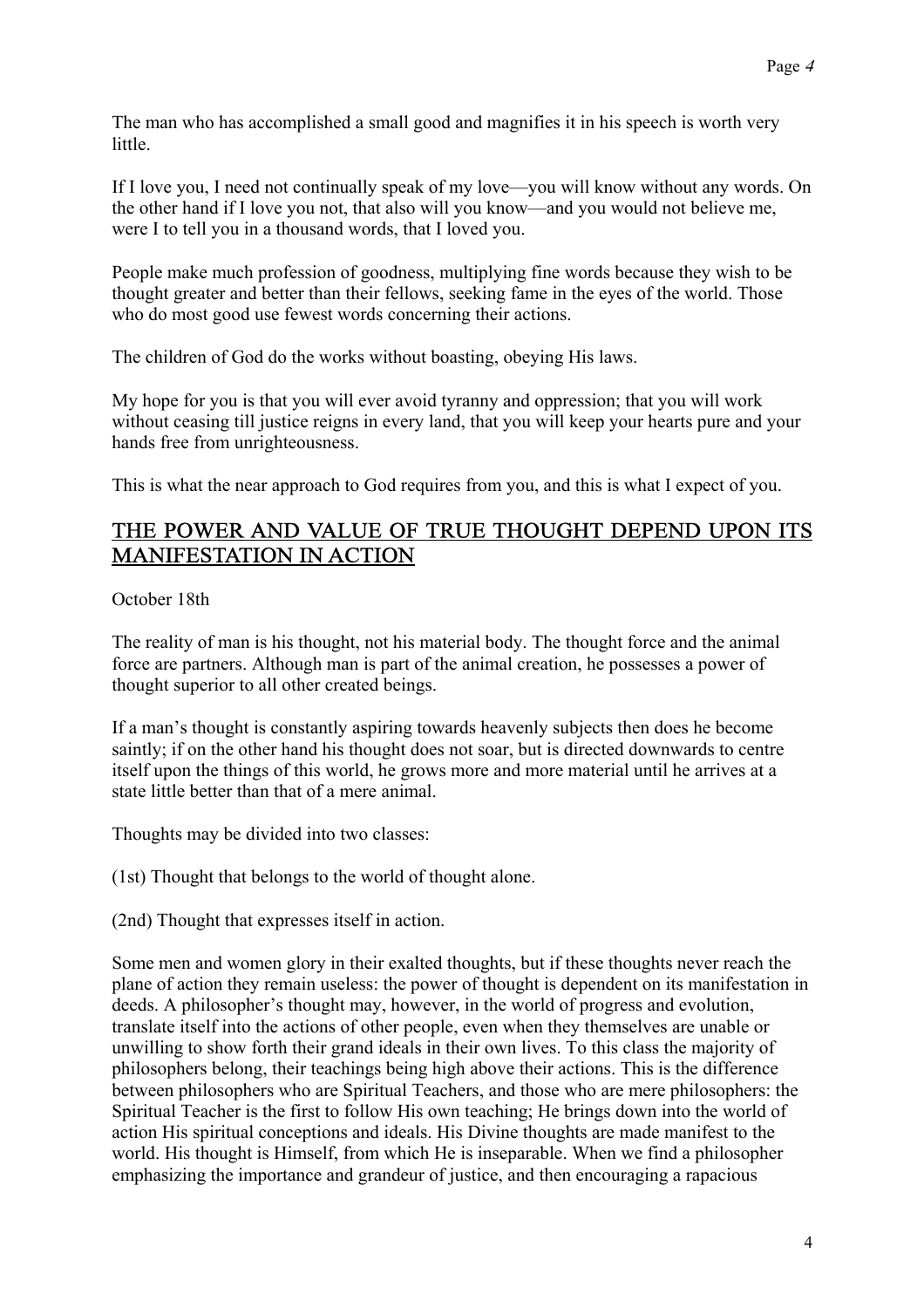monarch in his oppression and tyranny, we quickly realize that he belongs to the first class: for he thinks heavenly thoughts and does not practise the corresponding heavenly virtues.

This state is impossible with Spiritual Philosophers, for they ever express their high and noble thoughts in actions.

### GOD IS THE GREAT COMPASSIONATE PHYSICIAN WHO ALONE GIVES TRUE HEALING

October 19th

All true healing comes from God! There are two causes for sickness, one is material, the other spiritual. If the sickness is of the body, a material remedy is needed, if of the soul, a spiritual remedy.

If the heavenly benediction be upon us while we are being healed then only can we be made whole, for medicine is but the outward and visible means through which we obtain the heavenly healing. Unless the spirit be healed, the cure of the body is worth nothing. All is in the hands of God, and without Him there can be no health in us!

There have been many men who have died at last of the very disease of which they have made a special study. Aristotle, for instance, who made a special study of the digestion, died of a gastronomic malady. Aviseu was a specialist of the heart, but he died of heart disease. God is the great compassionate Physician who alone has the power to give true healing.

All creatures are dependent upon God, however great may seem their knowledge, power and independence.

Behold the mighty kings upon earth, for they have all the power in the world that man can give them, and yet when death calls they must obey, even as the peasants at their gates.

Look also at the animals, how helpless they are in their apparent strength! For the elephant, the largest of all animals, is troubled by the fly, and the lion cannot escape the irritation of the worm. Even man, the highest form of created beings, needs many things for his very life; first of all he needs air, and if he is deprived of it for a few minutes, he dies. He is also dependent on water, food, clothing, warmth, and many other things. On all sides he is surrounded by dangers and difficulties, against which his physical body alone cannot cope. If a man looks at the world around him, he will see how all created things are dependent and are captive to the laws of Nature.

Man alone, by his spiritual power, has been able to free himself, to soar above the world of matter and to make it his servant.

Without the help of God man is even as the beasts that perish, but God has bestowed such wonderful power upon him that he might ever look upward, and receive, among other gifts, healing from His divine Bounty.

But alas! man is not grateful for this supreme good, but sleeps the sleep of negligence, being careless of the great mercy which God has shown towards him, turning his face away from the light and going on his way in darkness.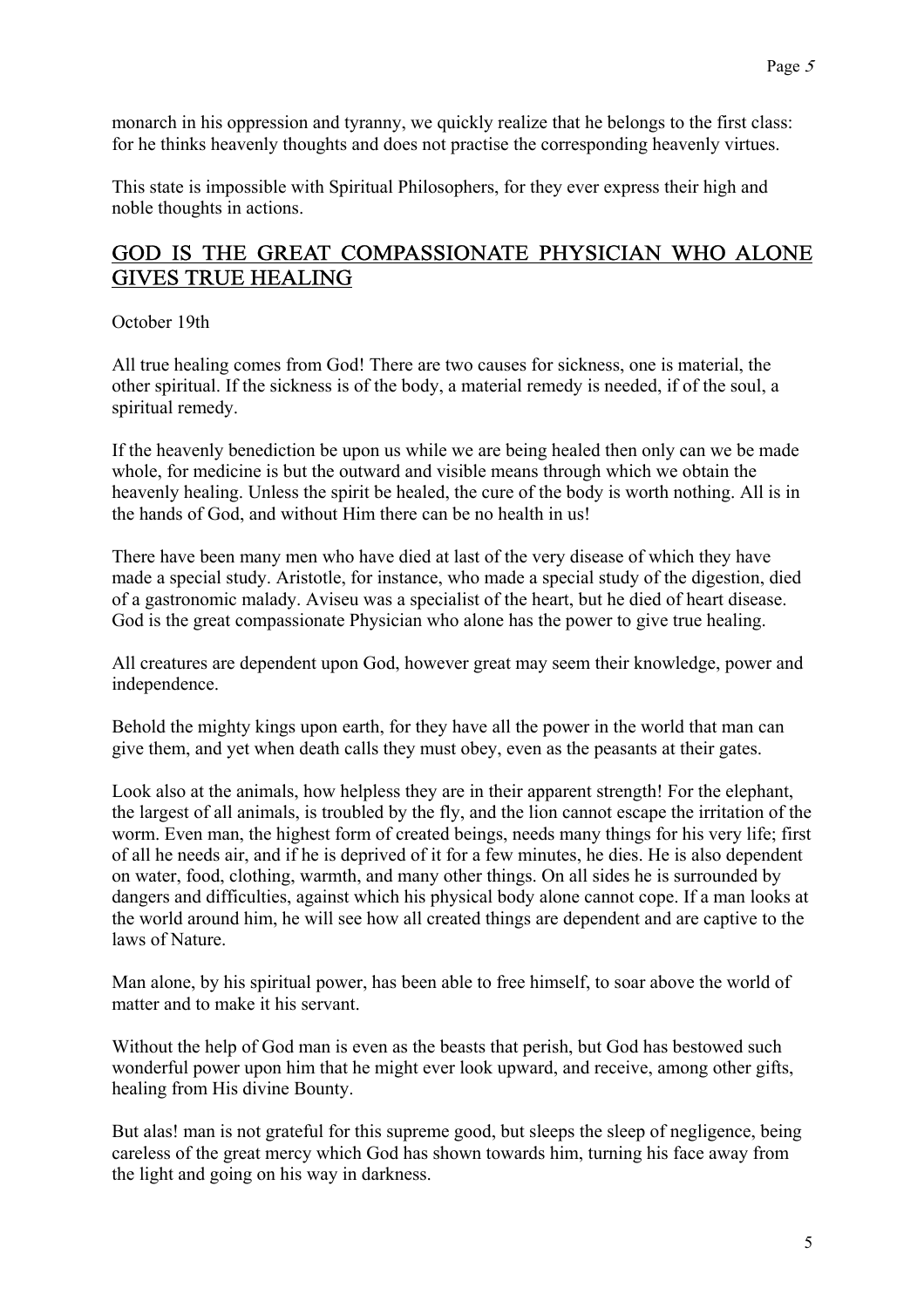It is my earnest prayer, that ye be not like unto this, but rather that ye keep your faces steadfastly turned to the light, so that ye may be as lighted torches in the dark places of life.

#### THE NEED FOR UNION BETWEEN THE PEOPLES OF THE EAST AND WEST

Friday, October 20th

'Abdu'l-Bahá said:

In the past, as in the present, the Spiritual Sun of Truth has always shone from the horizon of the East.

Abraham appeared in the East. In the East Moses arose to lead and teach the people. On the Eastern horizon arose the Lord Christ. Muḥammad was sent to an Eastern nation. The Báb arose in the Eastern land of Persia. Bahá'u'lláh lived and taught in the East. All the great Spiritual Teachers arose in the Eastern world. But although the Sun of Christ dawned in the East the radiance thereof was apparent in the West, where the effulgence of its glory was more clearly seen. The divine light of His Teaching shone with a greater force in the Western world, where it has made a more rapid headway than in the land of its birth.

In these days the East is in need of material progress and the West is in want of a spiritual idea. It would be well for the West to turn to the East for illumination, and to give in exchange its scientific knowledge. There must be this interchange of gifts.

The East and the West must unite to give to each other what is lacking. This union will bring about a true civilization, where the spiritual is expressed and carried out in the material.

Receiving thus the one from the other the greatest harmony will prevail, all people will be united, a state of great perfection will be attained, there will be a firm cementing, and this world will become a shining mirror for the reflection of the attributes of God.

We all, the Eastern with the Western nations, must strive day and night with heart and soul to achieve this high ideal, to cement the unity between all the nations of the earth. Every heart will then be refreshed, all eyes will be opened, the most wonderful power will be given, the happiness of humanity will be assured.

We must pray that by the Bounty of God, Persia will be enabled to receive the material and mental civilization of the West, and by Divine Grace to give in return her spiritual light. The devoted energetic work of the united peoples, occidentals and orientals, will succeed in establishing this result, for the force of the Holy Spirit will aid them.

The principles of the Teachings of Bahá'u'lláh should be carefully studied, one by one, until they are realized and understood by mind and heart—so will you become strong followers of the light, truly spiritual, heavenly soldiers of God, acquiring and spreading the true civilization in Persia, in Europe, and in the whole world.

This will be the paradise which is to come on earth, when all mankind will be gathered together under the tent of unity in the Kingdom of Glory.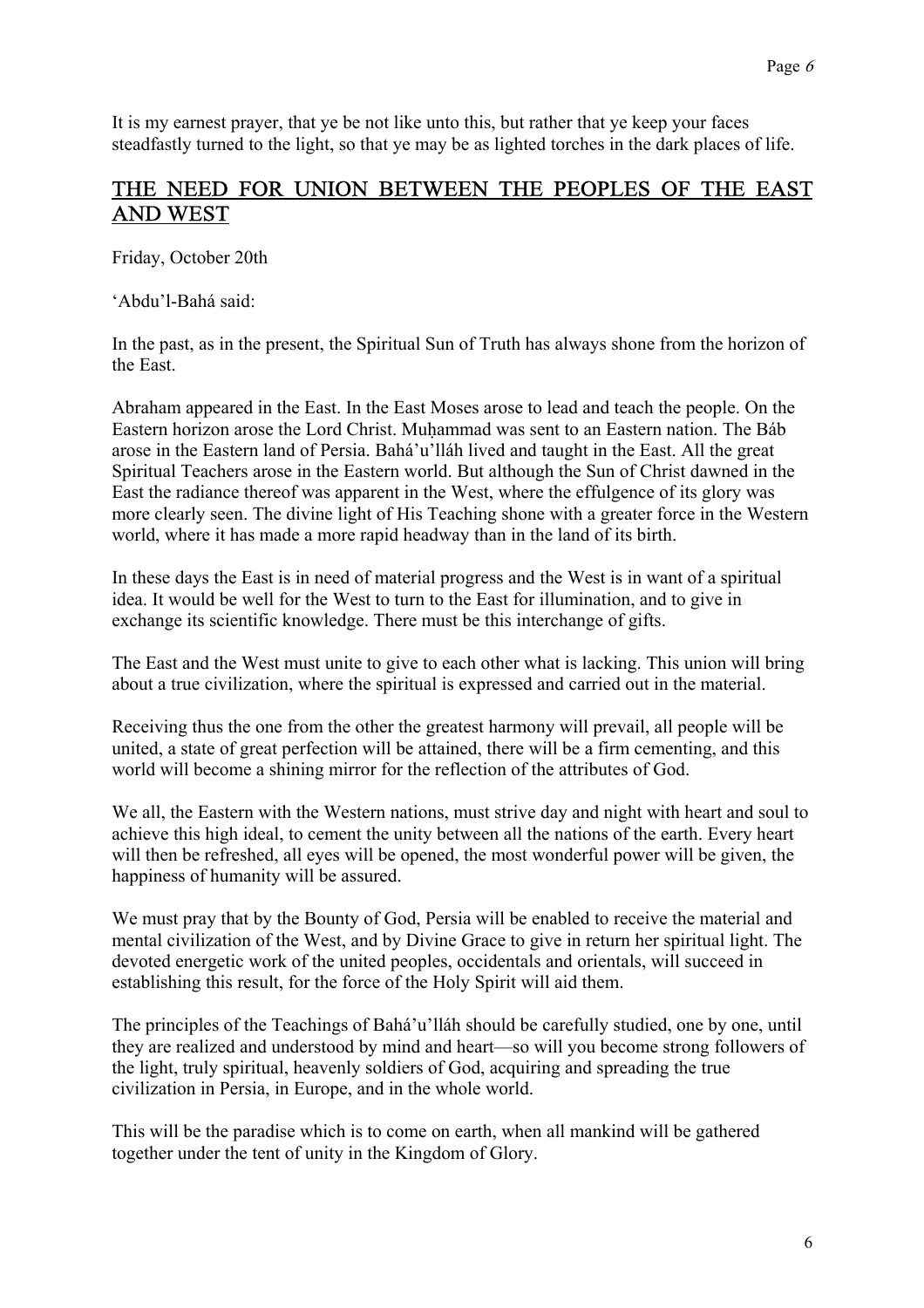# GOD COMPREHENDS ALL: HE CANNOT BE COMPREHENDED

Friday evening, October 20th

'Abdu'l-Bahá said:

Numerous meetings are held in Paris every day for different purposes, to discuss politics, commerce, education, art, science and many other subjects.

All these meetings are good: but this assembly has met together to turn their faces towards God, to learn how best to work for the good of humanity, to seek how prejudices may be abolished, and the seed of love and universal brotherhood sown in the heart of man.

God approves of the motive of our gathering together and gives us His blessing.

In the Old Testament we read that God said, 'Let us make man in Our own image'. In the Gospel, Christ said, 'I am in the Father, and the Father in Me'.\* In the Qur'án, God says, 'Man is my Mystery and I am his'. Bahá'u'lláh writes that God says, 'Thy heart is My home; purify it for My descent. Thy spirit is My place of revelation; cleanse it for My manifestation'.

All these sacred words show us that man is made in God's image: yet the Essence of God is incomprehensible to the human mind, for the finite understanding cannot be applied to this infinite Mystery. God contains all: He cannot be contained. That which contains is superior to that which is contained. The whole is greater than its parts.

Things which are understood by men cannot be outside their capacity for understanding, so that it is impossible for the heart of man to comprehend the nature of the Majesty of God. Our imagination can only picture that which it is able to create.

The power of the understanding differs in degree in the various kingdoms of creation. The mineral, vegetable, and animal realms are each incapable of understanding any creation beyond their own. The mineral cannot imagine the growing power of the plant. The tree cannot understand the power of movement in the animal, neither can it comprehend what it would mean to possess sight, hearing or the sense of smell. These all belong to the physical creation.

Man also shares in this creation; but it is not possible for either of the lower kingdoms to understand that which takes place in the mind of man. The animal cannot realize the intelligence of a human being, he only knows that which is perceived by his animal senses, he cannot imagine anything in the abstract. An animal could not learn that the world is round, that the earth revolves round the sun, or the construction of the electric telegraph. These things are only possible to man. Man is the highest work of creation, the nearest to God of all creatures.

All superior kingdoms are incomprehensible to the inferior; how therefore could it be possible that the creature, man, should understand the almighty Creator of all?

 <sup>\*</sup> St. John xiv, II.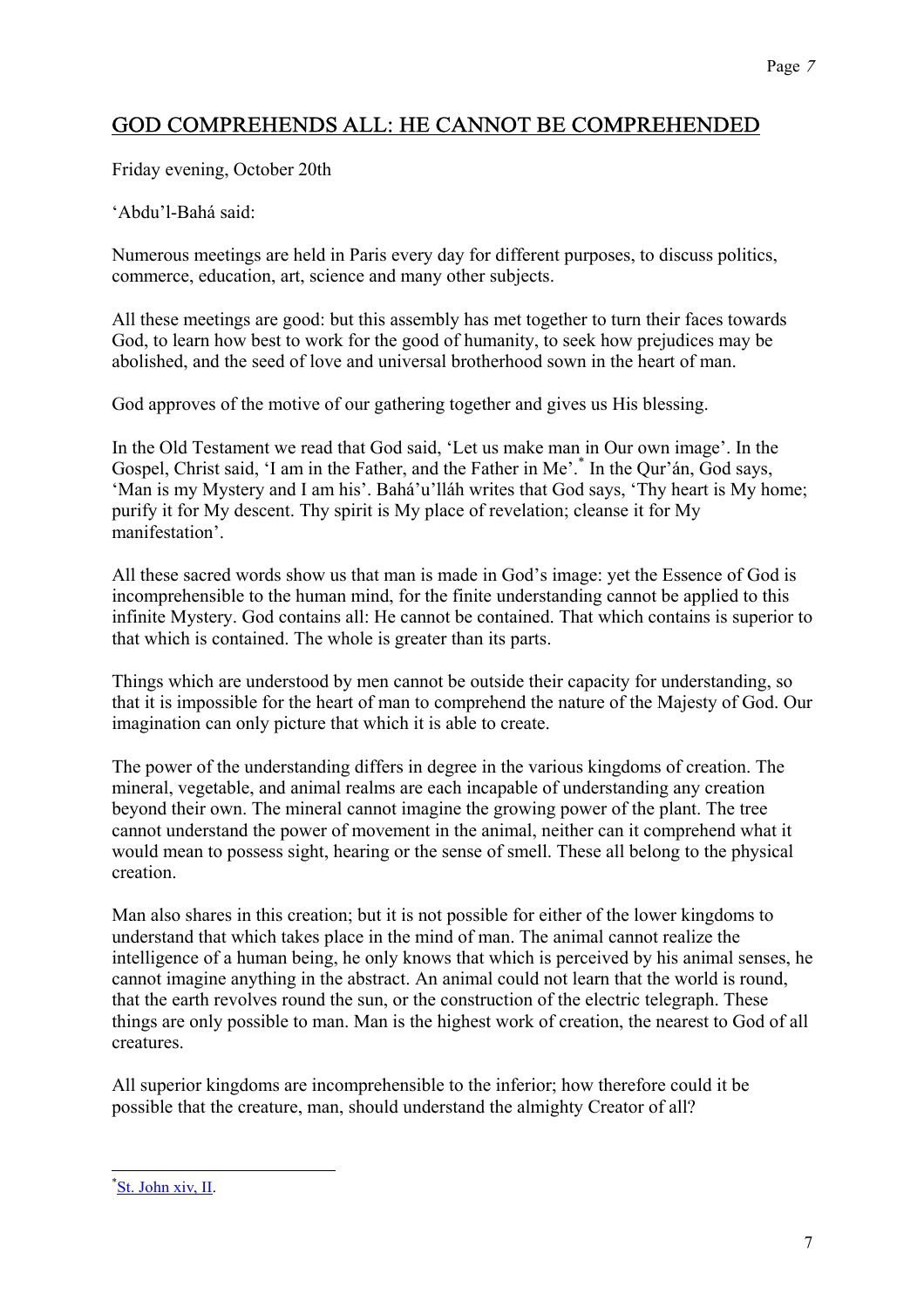That which we imagine, is not the Reality of God; He, the Unknowable, the Unthinkable, is far beyond the highest conception of man.

All creatures that exist are dependent upon the Divine Bounty. Divine Mercy gives life itself. As the light of the sun shines on the whole world, so the Mercy of the infinite God is shed on all creatures. As the sun ripens the fruits of the earth, and gives life and warmth to all living beings, so shines the Sun of Truth on all souls, filling them with the fire of Divine love and understanding.

The superiority of man over the rest of the created world is seen again in this, that man has a soul in which dwells the divine spirit; the souls of the lower creatures are inferior in their essence.

There is no doubt then, that of all created beings man is the nearest to the nature of God, and therefore receives a greater gift of the Divine Bounty.

The mineral kingdom possesses the power of existing. The plant has the power of existing and growing. The animal, in addition to existence and growth, has the capacity of moving about, and the use of the faculties of the senses. In the human kingdom we find all the attributes of the lower worlds, with much more added thereto. Man is the sum of every previous creation, for he contains them all.

To man is given the special gift of the intellect by which he is able to receive a larger share of the light Divine. The Perfect Man is as a polished mirror reflecting the Sun of Truth, manifesting the attributes of God.

The Lord Christ said, 'He that hath seen Me hath seen the Father'—God manifested in man.

The sun does not leave his place in the heavens and descend into the mirror, for the actions of ascent and descent, coming and going, do not belong to the Infinite, they are the methods of finite beings. In the Manifestation of God, the perfectly polished mirror, appear the qualities of the Divine in a form that man is capable of comprehending.

This is so simple that all can understand it, and that which we are able to understand we must perforce accept.

Our Father will not hold us responsible for the rejection of dogmas which we are unable either to believe or comprehend, for He is ever infinitely just to His children.

This example is, however, so logical that it can easily be grasped by all minds willing to give it their consideration.

May each one of you become a shining lamp, of which the flame is the Love of God. May your hearts burn with the radiance of unity. May your eyes be illumined with the effulgence of the Sun of Truth!

The city of Paris is very beautiful, a more civilized and well-appointed town in all material development it would be impossible to find in the present world. But the spiritual light has not shone upon her for a long time: her spiritual progress is far behind that of her material civilization. A supreme power is needed to awaken her to the reality of spiritual truth, to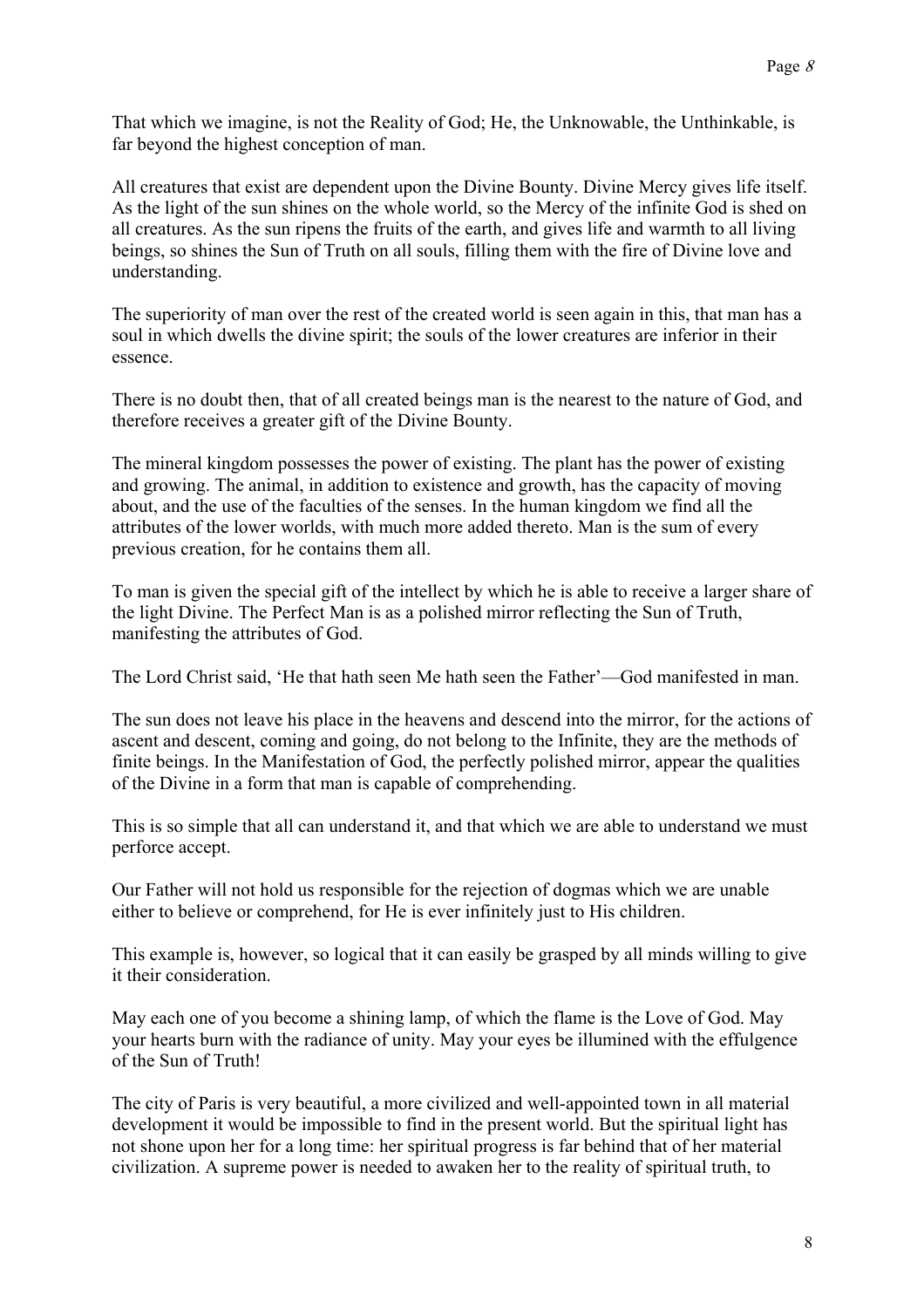breathe the breath of life into her dormant soul. You must all unite in this work of arousing her, in reanimating her people by the help of that Superior Force.

When an illness is slight a small remedy will suffice to heal it, but when the slight illness becomes a terrible disease, then a very strong remedy must be used by the Divine Healer. There are some trees that blossom and bear fruit in a cool climate, others there are which need the hottest rays of the sun to bring them to perfect maturity. Paris is one of those trees for whose spiritual unfoldment a great flaming Sun of the Divine Power of God is needed.

I ask you all, each one of you, to follow well the light of truth, in the Holy Teachings, and God will strengthen you by His Holy Spirit so that you will be enabled to overcome the difficulties, and to destroy the prejudices which cause separation and hatred amongst the people. Let your hearts be filled with the great love of God, let it be felt by all; for every man is a servant of God, and all are entitled to a share of the Divine Bounty.

Especially to those whose thoughts are material and retrograde show the utmost love and patience, thereby winning them into the unity of fellowship by the radiance of your kindness.

If you are faithful to your great work, following the Holy Sun of Truth without swerving, then will the blessed day of universal brotherhood dawn on this beautiful city.

#### THE PITIFUL CAUSES OF WAR, AND THE DUTY OF EVERYONE TO STRIVE FOR PEACE

October 21st

'Abdu'l-Bahá said:

I hope you are all happy and well. I am not happy, but very sad. The news of the Battle of Benghazi grieves my heart. I wonder at the human savagery that still exists in the world! How is it possible for men to fight from morning until evening, killing each other, shedding the blood of their fellow-men: And for what object? To gain possession of a part of the earth! Even the animals, when they fight, have an immediate and more reasonable cause for their attacks! How terrible it is that men, who are of the higher kingdom, can descend to slaying and bringing misery to their fellow-beings, for the possession of a tract of land!

The highest of created beings fighting to obtain the lowest form of matter, earth! Land belongs not to one people, but to all people. This earth is not man's home, but his tomb. It is for their tombs these men are fighting. There is nothing so horrible in this world as the tomb, the abode of the decaying bodies of men.

However great the conqueror, however many countries he may reduce to slavery, he is unable to retain any part of these devastated lands but one tiny portion—his tomb! If more land is required for the improvement of the condition of the people, for the spread of civilization (for the substitution of just laws for brutal customs)—surely it would be possible to acquire peaceably the necessary extension of territory.

But war is made for the satisfaction of men's ambition; for the sake of worldly gain to the few, terrible misery is brought to numberless homes, breaking the hearts of hundreds of men and women!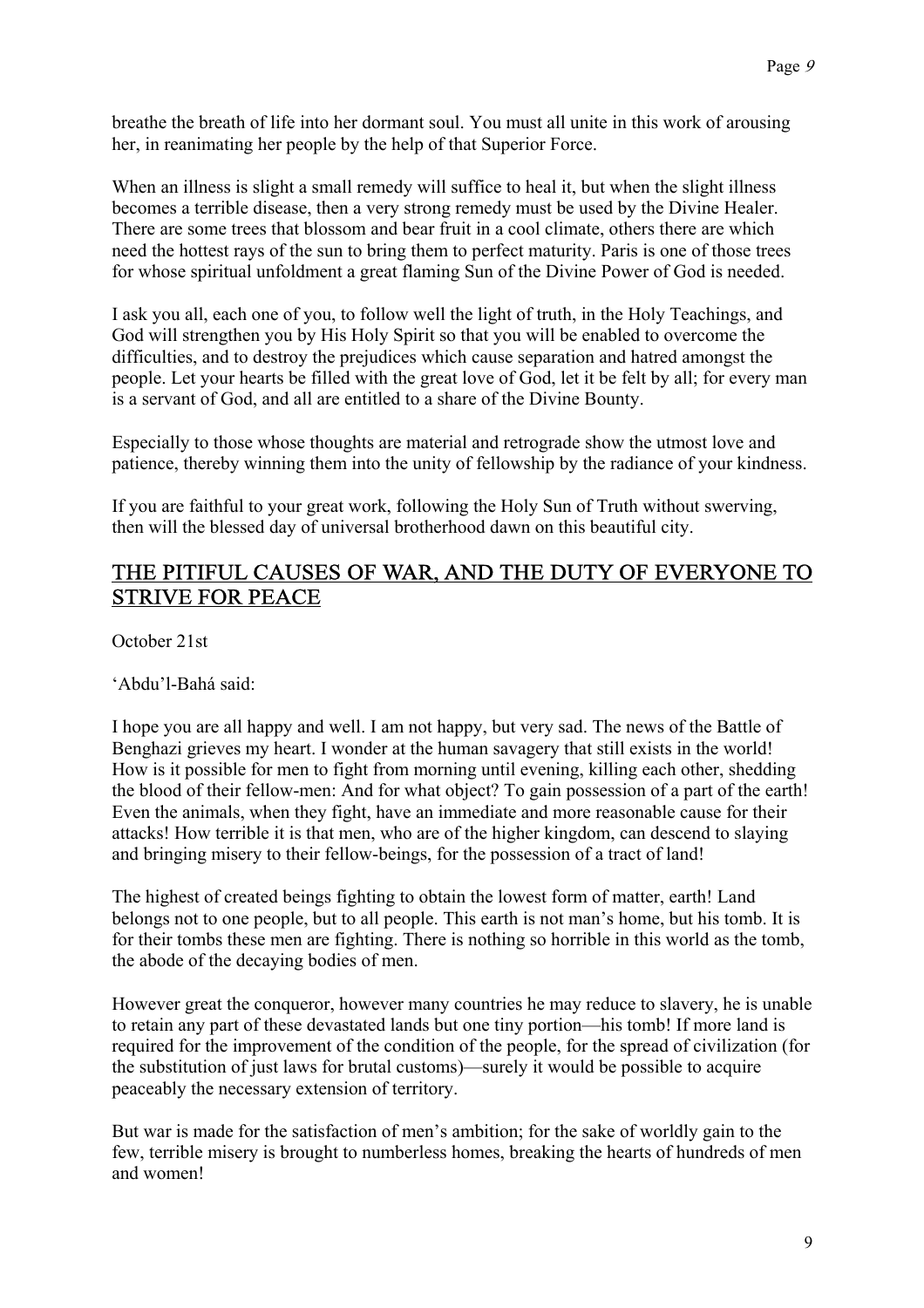How many widows mourn their husbands, how many stories of savage cruelty do we hear! How many little orphaned children are crying for their dead fathers, how many women are weeping for their slain sons!

There is nothing so heart-breaking and terrible as an outburst of human savagery!

I charge you all that each one of you concentrate all the thoughts of your heart on love and unity. When a thought of war comes, oppose it by a stronger thought of peace. A thought of hatred must be destroyed by a more powerful thought of love. Thoughts of war bring destruction to all harmony, well-being, restfulness and content.

Thoughts of love are constructive of brotherhood, peace, friendship, and happiness.

When soldiers of the world draw their swords to kill, soldiers of God clasp each other's hands! So may all the savagery of man disappear by the Mercy of God, working through the pure in heart and the sincere of soul. Do not think the peace of the world an ideal impossible to attain!

Nothing is impossible to the Divine Benevolence of God.

If you desire with all your heart, friendship with every race on earth, your thought, spiritual and positive, will spread; it will become the desire of others, growing stronger and stronger, until it reaches the minds of all men.

Do not despair! Work steadily. Sincerity and love will conquer hate. How many seemingly impossible events are coming to pass in these days! Set your faces steadily towards the Light of the World. Show love to all; 'Love is the breath of the Holy Spirit in the heart of Man'. Take courage! God never forsakes His children who strive and work and pray! Let your hearts be filled with the strenuous desire that tranquillity and harmony may encircle all this warring world. So will success crown your efforts, and with the universal brotherhood will come the Kingdom of God in peace and goodwill.

In this room today are members of many races, French, American, English, German, Italian, brothers and sisters meeting in friendship and harmony! Let this gathering be a foreshadowing of what will, in very truth, take place in this world, when every child of God realizes that they are leaves of one tree, flowers in one garden, drops in one ocean, and sons and daughters of one Father, whose name is love!

#### THE SUN OF TRUTH

October 22nd

'Abdu'l-Bahá said:

It is a lovely day, the sun shines brightly upon the earth, giving light and warmth to all creatures. The Sun of Truth is also shining, giving light and warmth to the souls of men. The sun is the life-giver to the physical bodies of all creatures upon earth; without its warmth their growth would be stunted, their development would be arrested, they would decay and die. Even so do the souls of men need the Sun of Truth to shed its rays upon their souls, to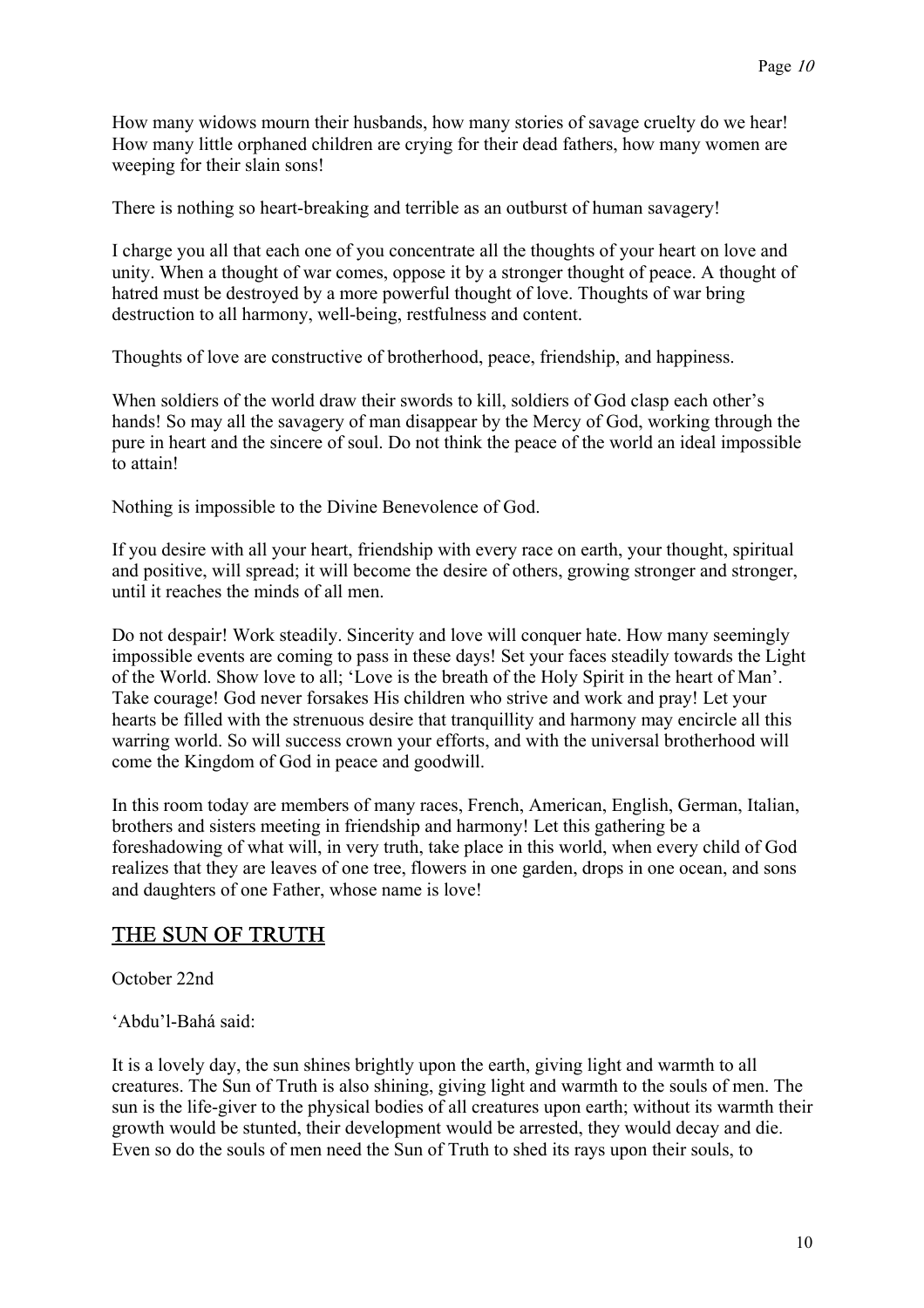develop them, to educate and encourage them. As the sun is to the body of a man so is the Sun of Truth to his soul.

A man may have attained to a high degree of material progress, but without the light of truth his soul is stunted and starved. Another man may have no material gifts, may be at the bottom of the social ladder, but, having received the warmth of the Sun of Truth his soul is great and his spiritual understanding is enlightened.

A Greek philosopher living in the days of the youth of Christianity, being full of the Christian element, though not a professing Christian, wrote thus: 'It is my belief that religion is the very foundation of true civilization'. For, unless the moral character of a nation is educated, as well as its brain and its talents, civilization has no sure basis.

As religion inculcates morality, it is therefore the truest philosophy, and on it is built the only lasting civilization. As an example of this, he points out the Christians of the time whose morality was on a very high level. The belief of this philosopher conforms to the truth, for the civilization of Christianity was the best and most enlightened in the world. The Christian Teaching was illumined by the Divine Sun of Truth, therefore its followers were taught to love all men as brothers to fear nothing, not even death! To love their neighbours as themselves, and to forget their own selfish interests in striving for the greater good of humanity. The grand aim of the religion of Christ was to draw the hearts of all men nearer to God's effulgent Truth.

If the followers of the Lord Christ had continued to follow out these principles with steadfast faithfulness, there would have been no need for a renewal of the Christian Message, no necessity for a re-awakening of His people, for a great and glorious civilization would now be ruling the world and the Kingdom of Heaven would have come on earth.

But instead of this, what has taken place! Men turned away their faces from following the divinely illuminated precepts of their Master, and winter fell upon the hearts of men. For, as the body of man depends for life upon the rays of the sun, so cannot the celestial virtues grow in the soul without the radiance of the Sun of Truth.

God leaves not His children comfortless, but, when the darkness of winter overshadows them, then again He sends His Messengers, the Prophets, with a renewal of the blessed spring. The Sun of Truth appears again on the horizon of the world shining into the eyes of those who sleep, awaking them to behold the glory of a new dawn. Then again will the tree of humanity blossom and bring forth the fruit of righteousness for the healing of the nations. Because man has stopped his ears to the Voice of Truth and shut his eyes to the Sacred Light, neglecting the Law of God, for this reason has the darkness of war and tumult, unrest and misery, desolated the earth. I pray that you will all strive to bring each child of God into the radiance of the Sun of Truth, that the darkness may be dissipated by the penetrating rays of its glory, and the winter's hardness and cold may be melted away by the merciful warmth of its shining.

#### THE LIGHT OF TRUTH IS NOW SHINING UPON THE EAST AND WEST

Monday, October 23rd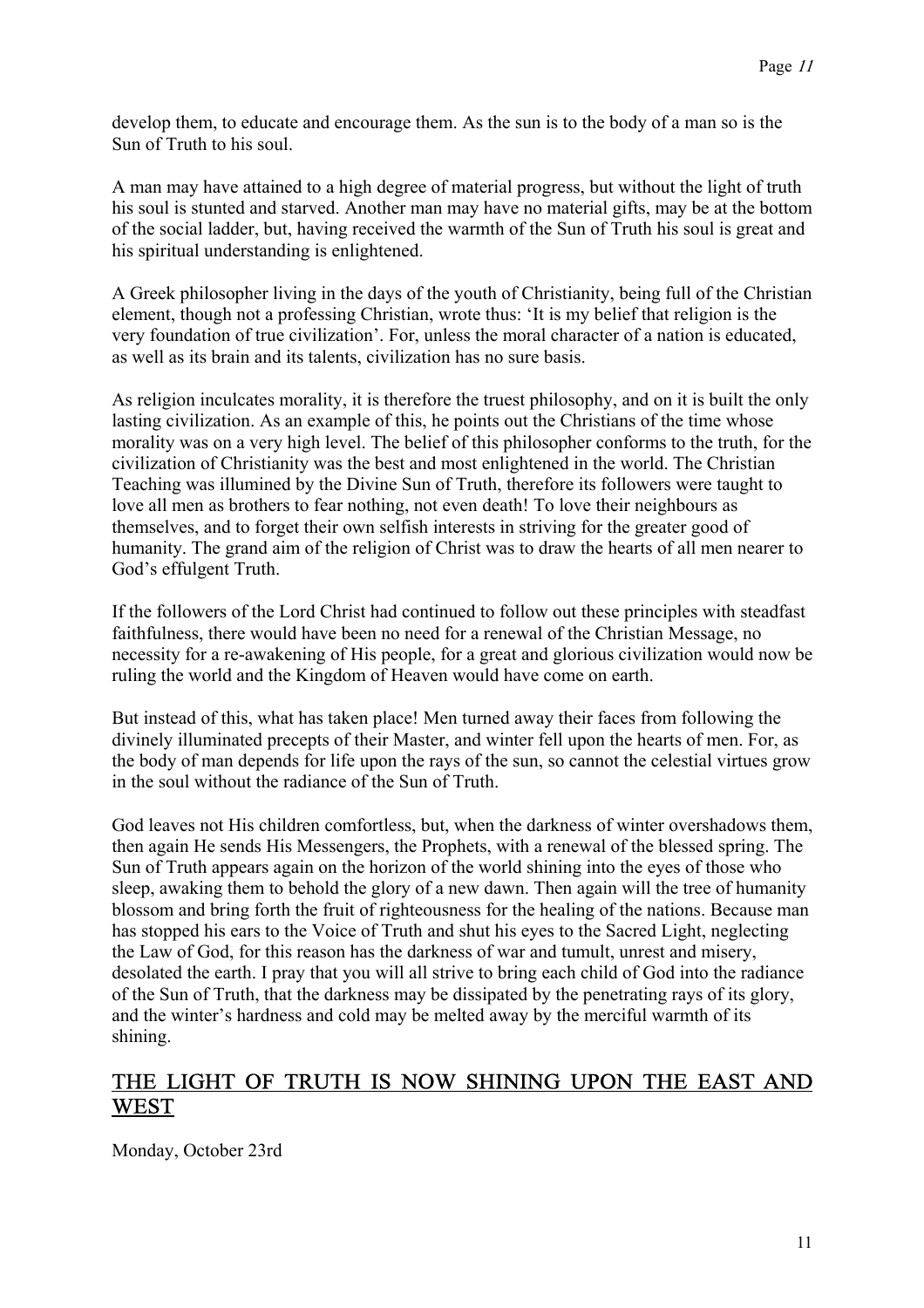When a man has found the joy of life in one place, he returns to that same spot to find more joy. When a man has found gold in a mine, he returns again to that mine to dig for more gold.

This shows the internal force and natural instinct which God has given to man, and the power of vital energy which is born in him.

The West has always received spiritual enlightenment from the East. The Song of the Kingdom is first heard in the East, but in the West the greater volume of sound bursts upon the listening ears.

The Lord Christ arose as a bright Star in the Eastern sky, but the light of His Teaching shone more perfectly in the West, where His influence has taken root more firmly and His Cause has spread to a greater degree than in the land of His birth.

The sound of the Song of Christ has echoed over all the lands of the Western World and entered the hearts of its people.

The people of the West are firm, and the foundations on which they build are of rock; they are steadfast, and do not easily forget.

The West is like a strong sturdy plant; when the rain falls gently upon it to give it nourishment and the sun shines upon it, then does it blossom in due time and bring forth good fruit. It is a long time since the Sun of Truth mirrored forth by the Lord Christ has shed its radiance upon the West, for the Face of God has been veiled by the sin and forgetfulness of man. But now again, praise be to God, the Holy Spirit speaks anew to the world! The constellation of love and wisdom and power is once more shining from the Divine Horizon to give joy to all who turn their faces to the Light of God. Bahá'u'lláh has rent the veil of prejudice and superstition which was stifling the souls of men. Let us pray to God that the breath of the Holy Spirit may again give hope and refreshment to the people, awakening in them a desire to do the Will of God. May heart and soul be vivified in every man: so will they all rejoice in a new birth.

Then shall humanity put on a new garment in the radiance of the love of God, and it shall be the dawn of a new creation! Then will the Mercy of the Most Merciful be showered upon all mankind and they will arise to a new life.

My earnest desire is that you will all strive and work for this glorious end; that you will be faithful and loving workers in the building of the new spiritual civilization; the elect of God, in willing joyful obedience carrying out His supreme design! Success is truly near at hand, for the Flag of Divinity has been raised aloft, and the Sun of the Righteousness of God appeareth upon the horizon in the sight of all men!

### THE UNIVERSAL LOVE

October 24th

An Indian said to 'Abdu'l-Bahá:

'My aim in life is to transmit as far as in me lies the message of Krishna to the world.'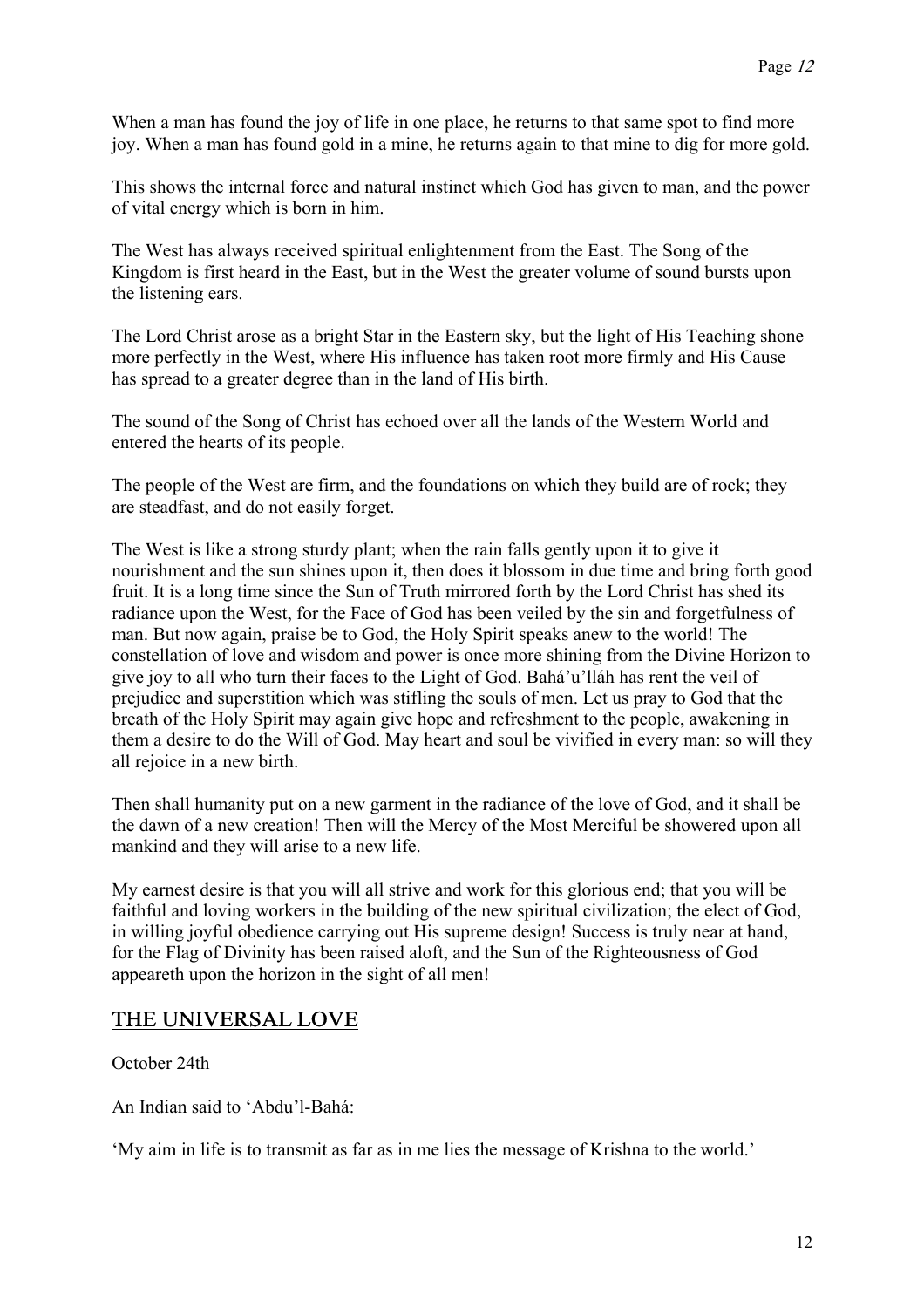'Abdu'l-Bahá said: The Message of Krishna is the message of love. All God's prophets have brought the message of love. None has ever thought that war and hate are good. Every one agrees in saying that love and kindness are best.

Love manifests its reality in deeds, not only in words—these alone are without effect. In order that love may manifest its power there must be an object, an instrument, a motive.

There are many ways of expressing the love principle; there is love for the family, for the country, for the race, there is political enthusiasm, there is also the love of community of interest in service. These are all ways and means of showing the power of love. Without any such means, love would be unseen, unheard, unfelt—altogether unexpressed, unmanifested! Water shows its power in various ways, in quenching thirst, causing seed to grow, etc. Coal expresses one of its principles in gas-light, while one of the powers of electricity is shown in the electric light. If there were neither gas nor electricity, the nights of the world would be darkness! So, it is necessary to have an instrument, a motive for love's manifestation, an object, a mode of expression.

We must find a way of spreading love among the sons of humanity.

Love is unlimited, boundless, infinite! Material things are limited, circumscribed, finite. You cannot adequately express infinite love by limited means.

The perfect love needs an unselfish instrument, absolutely freed from fetters of every kind. The love of family is limited; the tie of blood relationship is not the strongest bond. Frequently members of the same family disagree, and even hate each other.

Patriotic love is finite; the love of one's country causing hatred of all others, is not perfect love! Compatriots also are not free from quarrels amongst themselves.

The love of race is limited; there is some union here, but that is insufficient. Love must be free from boundaries!

To love our own race may mean hatred of all others, and even people of the same race often dislike each other.

Political love also is much bound up with hatred of one party for another; this love is very limited and uncertain.

The love of community of interest in service is likewise fluctuating; frequently competitions arise, which lead to jealousy, and at length hatred replaces love.

A few years ago, Turkey and Italy had a friendly political understanding; now they are at war!

All these ties of love are imperfect. It is clear that limited material ties are insufficient to adequately express the universal love.

The great unselfish love for humanity is bounded by none of these imperfect, semi-selfish bonds; this is the one perfect love, possible to all mankind, and can only be achieved by the power of the Divine Spirit. No worldly power can accomplish the universal love.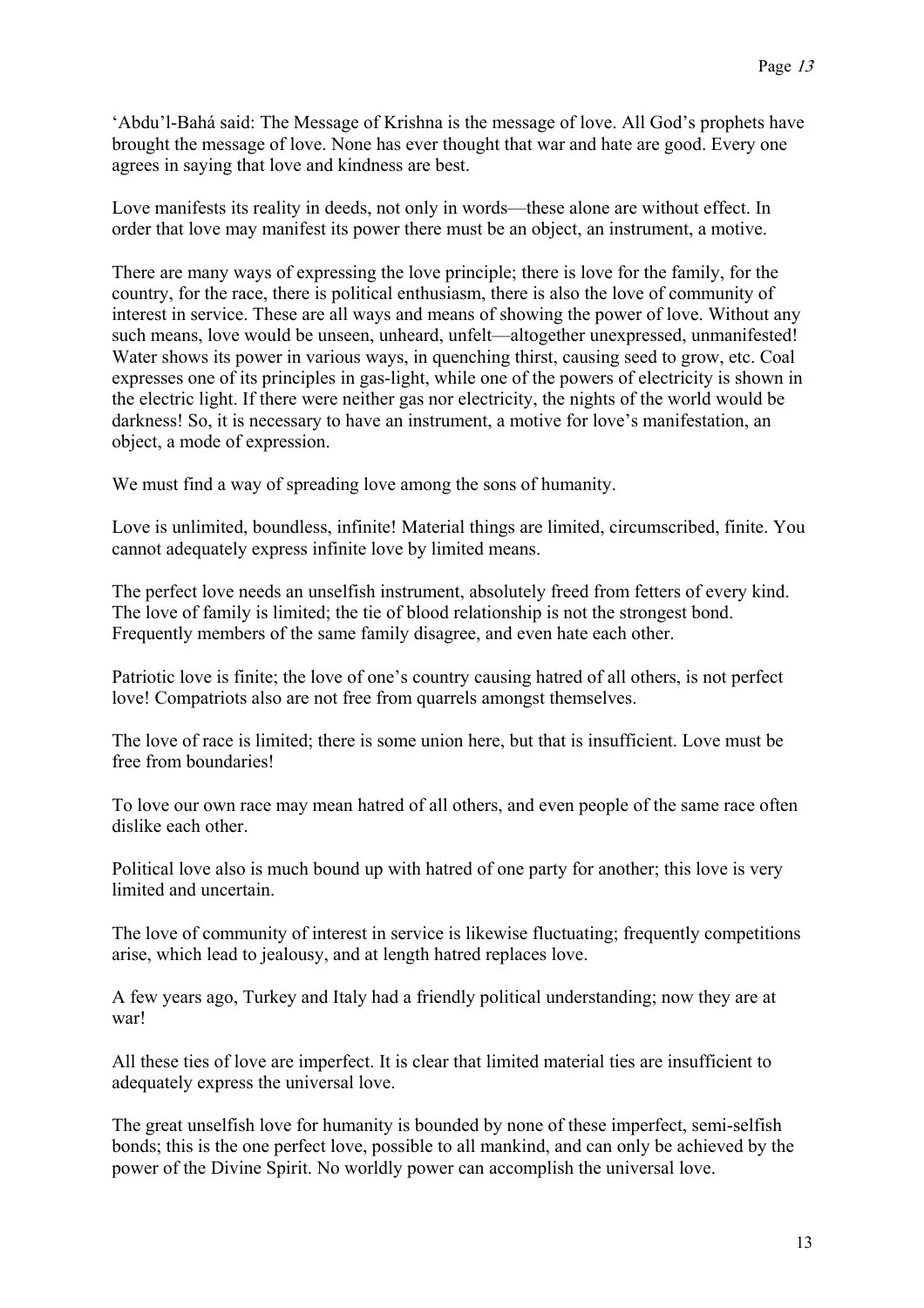Let all be united in this Divine power of love! Let all strive to grow in the light of the Sun of Truth, and reflecting this luminous love on all men, may their hearts become so united that they may dwell evermore in the radiance of the limitless love.

Remember these words which I speak unto you during the short time I am amongst you in Paris. I earnestly exhort you: let not your hearts be fettered by the material things of this world; I charge you not to lie contentedly on the beds of negligence, prisoners of matter, but to arise and free yourselves from its chains!

The animal creation is captive to matter, God has given freedom to man. The animal cannot escape the law of nature, whereas man may control it, for he, containing nature, can rise above it.

The power of the Holy Spirit, enlightening man's intelligence, has enabled him to discover means of bending many natural laws to his will. He flies through the air, floats on the sea, and even moves under the waters.

All this proves how man's intelligence has been enabled to free him from the limitations of nature, and to solve many of her mysteries. Man, to a certain extent, has broken the chains of matter.

The Holy Spirit will give to man greater powers than these, if only he will strive after the things of the spirit and endeavour to attune his heart to the Divine infinite love.

When you love a member of your family or a compatriot, let it be with a ray of the Infinite Love! Let it be in God, and for God! Wherever you find the attributes of God love that person, whether he be of your family or of another. Shed the light of a boundless love on every human being whom you meet, whether of your country, your race, your political party, or of any other nation, colour or shade of political opinion. Heaven will support you while you work in this in-gathering of the scattered peoples of the world beneath the shadow of the almighty tent of unity.

You will be servants of God, who are dwelling near to Him, His divine helpers in the service, ministering to all Humanity. All Humanity! Every human being! never forget this!

Do not say, he is an Italian, or a Frenchman, or an American, or an Englishman, remember only that he is a son of God, a servant of the Most High, a man! All are men! Forget nationalities; all are equal in the sight of God!

Remember not your own limitations; the help of God will come to you. Forget yourself. God's help will surely come!

When you call on the Mercy of God waiting to reinforce you, your strength will be tenfold.

Look at me: I am so feeble, yet I have had the strength given me to come amongst you: a poor servant of God, who has been enabled to give you this message! I shall not be with you long! One must never consider one's own feebleness, it is the strength of the Holy Spirit of Love, which gives the power to teach. The thought of our own weakness could only bring despair. We must look higher than all earthly thoughts; detach ourselves from every material idea, crave for the things of the spirit; fix our eyes on the everlasting bountiful Mercy of the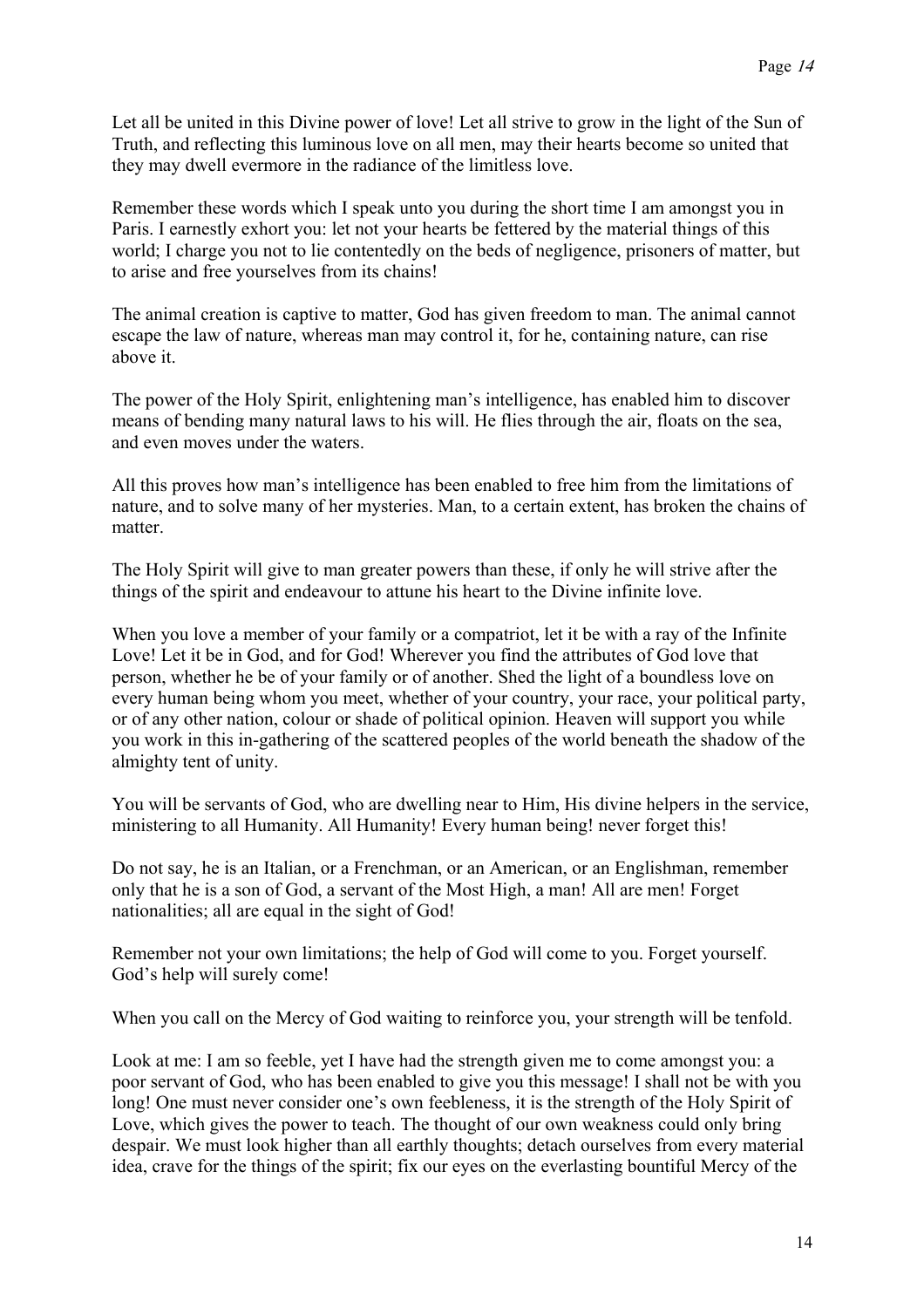Almighty, who will fill our souls with the gladness of joyful service to His command 'Love One Another'.

#### THE IMPRISONMENT OF 'ABDU'L-BAHÁ

4 Avenue de Camöens, Wednesday, October 25th

I regret much that I have kept you waiting this morning, but I have so much to do in a short time for the Cause of the love of God.

You will not mind having waited a little to see me. I have waited years and years in prison, that I might come to see you now.

Above all, God be praised, our hearts are always in unison, and with one aim are drawn to the love of God. By the Bounty of the Kingdom our desires, our hearts, our spirits, are they not united in one bond? Our prayers, are they not for the gathering together of all men in harmony? Therefore are we not always together?

Yesterday evening when I came home from the house of Monsieur Dreyfus I was very tired—yet I did not sleep, I lay awake thinking.

I said, O God, Here am I in Paris! What is Paris and who am I? Never did I dream that from the darkness of my prison I should ever be able to come to you, though when they read me my sentence I did not believe in it.

They told me that 'Abdu'l-Ḥamíd had ordered my everlasting imprisonment, and I said, 'This is impossible! I shall not always be a prisoner. If 'Abdu'l-Ḥamíd were immortal, such a sentence might possibly be carried out. It is certain that one day I shall be free. My body may be captive for a time, but 'Abdu'l-Ḥamíd has no power over my spirit—free it must remain that can no man imprison'.

Released from my prison by the Power of God I meet here the friends of God, and I am thankful unto Him.

Let us spread the Cause of God, for which I suffered persecution.

What a privilege it is for us to meet here in freedom. How happy for us that God has so decided that we may work together for the coming of the Kingdom!

Are you pleased to receive such a guest, freed from his prison to bring the glorious Message to you? He who never could have thought such a meeting possible! Now by the Grace of God, by His wonderful Power, I, who was condemned to perpetual imprisonment in a far off town of the East, am here in Paris talking with you!

Henceforward we shall always be together, heart and soul and spirit, pressing forward in the work till all men are gathered together under the tent of the Kingdom, singing the songs of peace.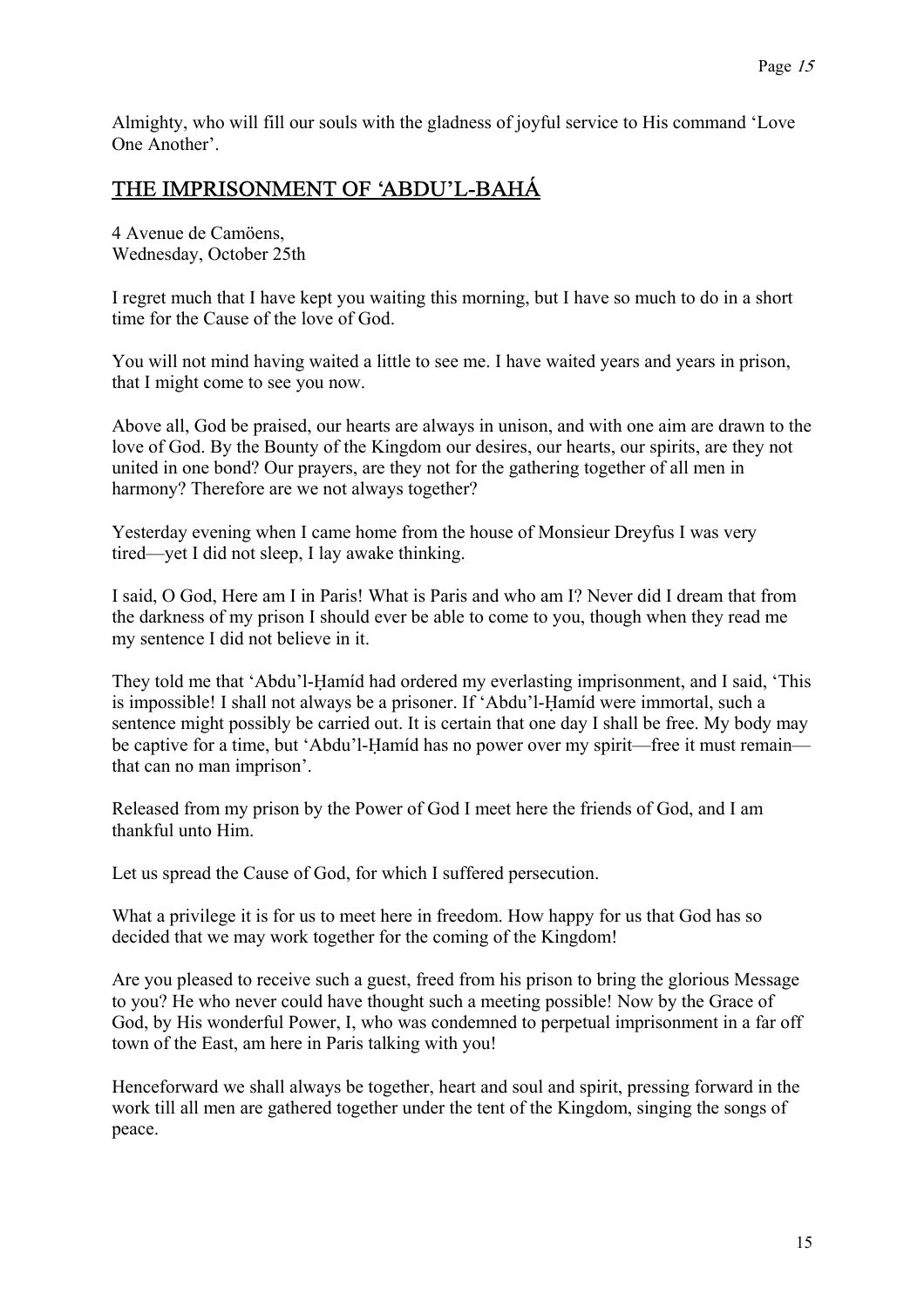# GOD'S GREATEST GIFT TO MAN

Thursday, October 26th

God's greatest gift to man is that of intellect, or understanding.

The understanding is the power by which man acquires his knowledge of the several kingdoms of creation, and of various stages of existence, as well as of much which is invisible.

Possessing this gift, he is, in himself, the sum of earlier creations—he is able to get into touch with those kingdoms; and by this gift, he can frequently, through his scientific knowledge, reach out with prophetic vision.

Intellect is, in truth, the most precious gift bestowed upon man by the Divine Bounty. Man alone, among created beings, has this wonderful power.

All creation, preceding Man, is bound by the stern law of nature. The great sun, the multitudes of stars, the oceans and seas, the mountains, the rivers, the trees, and all animals, great or small—none is able to evade obedience to nature's law.

Man alone has freedom, and, by his understanding or intellect, has been able to gain control of and adapt some of those natural laws to his own needs. By the power of his intellect he has discovered means by which he not only traverses great continents in express trains and crosses vast oceans in ships, but, like the fish he travels under water in submarines, and, imitating the birds, he flies through the air in airships.

Man has succeeded in using electricity in several ways—for light, for motive power, for sending messages from one end of the earth to the other—and by electricity he can even hear a voice many miles away!

By this gift of understanding or intellect he has also been able to use the rays of the sun to picture people and things, and even to capture the form of distant heavenly bodies.

We perceive in what numerous ways man has been able to bend the powers of nature to his will.

How grievous it is to see how man has used his God-given gift to frame instruments of war, for breaking the Commandment of God 'Thou shalt not kill', and for defying Christ's injunction to 'Love one another'.

God gave this power to man that it might be used for the advancement of civilization, for the good of humanity, to increase love and concord and peace. But man prefers to use this gift to destroy instead of to build, for injustice and oppression, for hatred and discord and devastation, for the destruction of his fellow-creatures, whom Christ has commanded that he should love as himself!

I hope that you will use your understanding to promote the unity and tranquillity of mankind, to give enlightenment and civilization to the people, to produce love in all around you, and to bring about the universal peace.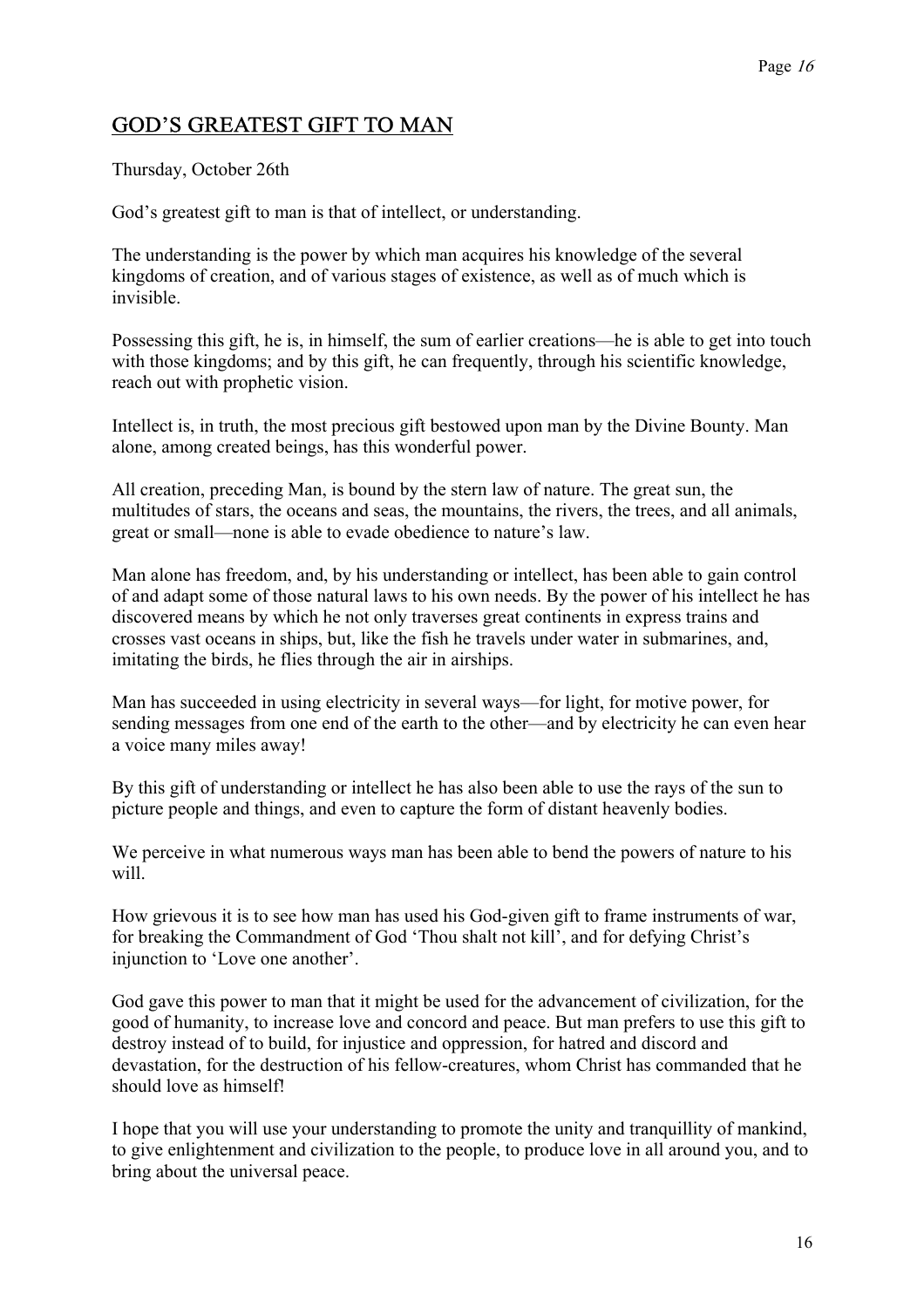Study the sciences, acquire more and more knowledge. Assuredly one may learn to the end of one's life! Use your knowledge always for the benefit of others; so may war cease on the face of this beautiful earth, and a glorious edifice of peace and concord be raised. Strive that your high ideals may be realized in the Kingdom of God on earth, as they will be in Heaven.

#### THE CLOUDS THAT OBSCURE THE SUN OF TRUTH

4 Avenue de Camöens, Morning of Friday, October 27th

The day is fine, the air is pure, the sun shines, no mist nor cloud obscures its radiance.

These brilliant rays penetrate into all parts of the city; so may the Sun of Truth illumine the minds of men.

Christ said, 'They shall see the Son of Man coming in the clouds of Heaven'.\* Bahá'u'lláh said, 'When Christ came for the first time He came upon the clouds'.<sup>†</sup> Christ said that He had come from the sky, from Heaven—that He came forth from God—while He was born of Mary, His Mother. But when He declared that He had come from Heaven, it is clear that He did not mean the blue firmament but that He spoke of the Heaven of the Kingdom of God, and that from this Heaven He descended upon the clouds. As clouds are obstacles to the shining of the sun, so the clouds of the world of humanity hid from the eyes of men the radiance of the Divinity of Christ.

Men said, 'He is of Nazareth, born of Mary, we know Him and we know his brethren. What can He mean? What is He saying? That He came forth from God?'

The Body of Christ was born of Mary of Nazareth, but the Spirit was of God. The capacities of His human body were limited but the strength of His spirit was vast, infinite, immeasurable.

Men asked, 'Why does He say He is of God?' If they had understood the reality of Christ, they would have known that the body of His humanity was a cloud that hid His Divinity. The world only saw His human form, and therefore wondered how He could have 'come down from Heaven'.

Bahá'u'lláh said, 'Even as the clouds hide the sun and the sky from our gaze, even so did the humanity of Christ hide from men His real Divine character'.

I hope that you will turn with unclouded eyes towards the Sun of Truth, beholding not the things of earth, lest your hearts be attracted to the worthless and passing pleasures of the world; let that Sun give you of His strength, then will not the clouds of prejudice veil His illumination from your eyes! Then will the Sun be without clouds for you.

Breathe the air of purity. May you each and all share in the Divine Bounties of the Kingdom of Heaven. May the world be for you no obstacle hiding the truth from your sight, as the human body of Christ hid His Divinity from the people of His day. May you receive the clear

 <sup>\*</sup> St Matthew xxiv, 30. St Matthew xvi, 27. †

<sup>&</sup>lt;sup>1</sup>St John iii, 13.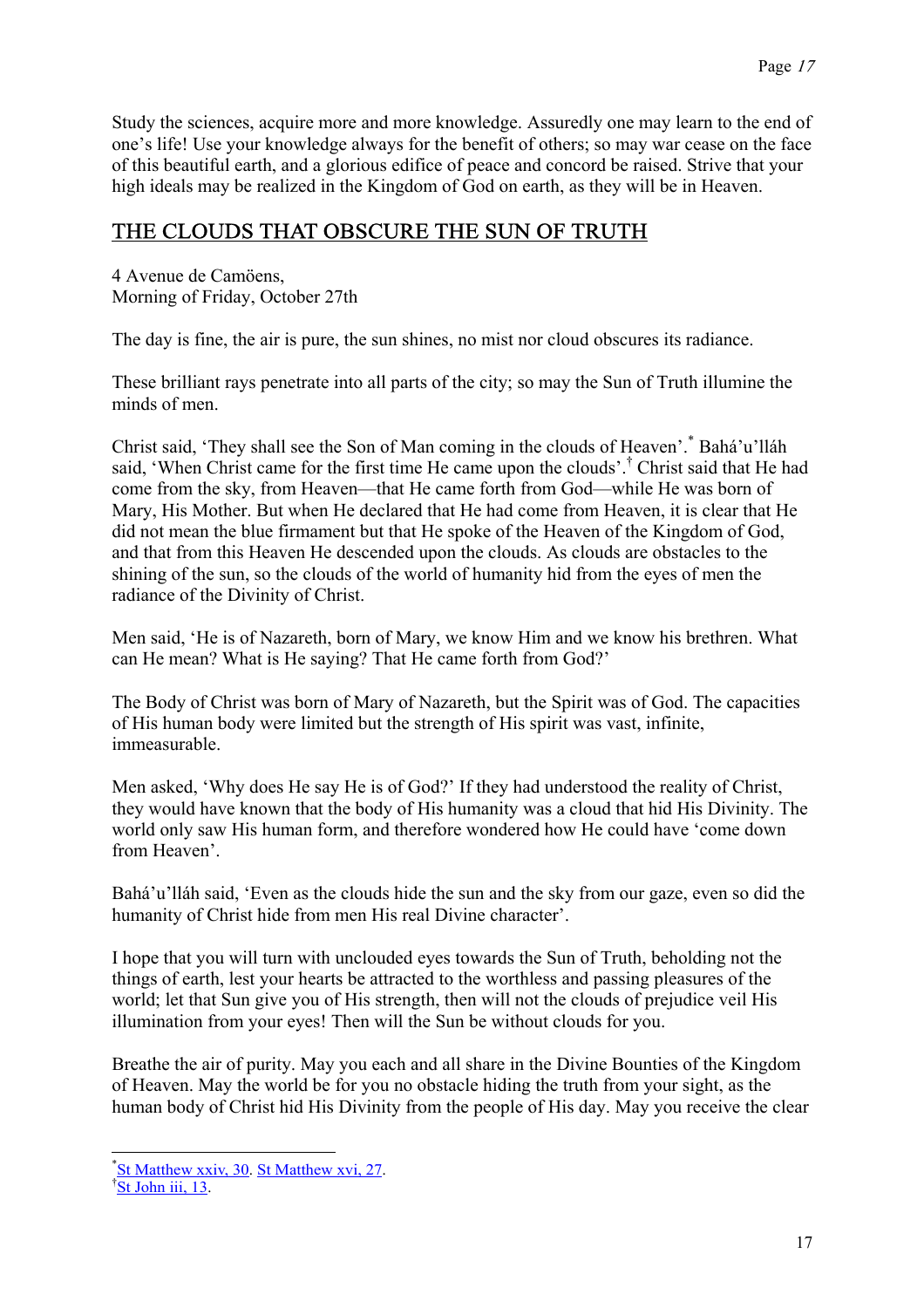vision of the Holy Spirit, so that your hearts may be illumined and able to recognize the Sun of Truth shining through all material clouds, His splendour flooding the universe.

Let not the things of the body obscure the celestial light of the spirit, so that, by the Divine Bounty, you may enter with the children of God into His Eternal Kingdom.

This is my prayer for you all.

#### RELIGIOUS PREJUDICES

#### October 27th

The basis of the teaching of Bahá'u'lláh is the Unity of Mankind, and his greatest desire was that love and goodwill should live in the heart of men.

As He exhorted the people to do away with strife and discord, so I wish to explain to you the principal reason of the unrest among nations. The chief cause is the misrepresentation of religion by the religious leaders and teachers. They teach their followers to believe that their own form of religion is the only one pleasing to God, and that followers of any other persuasion are condemned by the All-Loving Father and deprived of His Mercy and Grace. Hence arise among the peoples, disapproval, contempt, disputes and hatred. If these religious prejudices could be swept away, the nations would soon enjoy peace and concord.

I was once at Tiberias where the Jews have a Temple. I was staying in a house just opposite the Temple, and there I saw and heard a Rabbi speaking to his congregation of Jews, and he spoke thus:

'O Jews, you are in truth the people of God! All other races and religions are of the devil. God has created you the descendants of Abraham, and He has showered His blessings upon you. Unto you God sent Moses, Jacob and Joseph, and many other great prophets. These prophets, one and all, were of your race.

'It was for you that God broke the power of Pharaoh and caused the Red Sea to dry up; to you also He sent manna from above to be your food, and out of the stony rock did He give you water to quench your thirst. You are indeed the chosen people of God, you are above all the races of the earth! Therefore, all other races are abhorrent to God, and condemned by Him. In truth you will govern and subdue the world, and all men shall become your slaves.

'Do not profane yourselves by consorting with people who are not of your own religion, make not friends of such men.'

When the Rabbi had finished his eloquent discourse, his hearers were filled with joy and satisfaction. It is impossible to describe to you their happiness!

Alas! It is misguided ones like these who are the cause of division and hatred upon earth. Today there are millions of people who still worship idols, and the great religions of the world are at war among themselves. For 1,300 years, Christians and Mussulmans have been quarrelling, when with very little effort their differences and disputes could be overcome and peace and harmony could exist between them and the world could be at rest!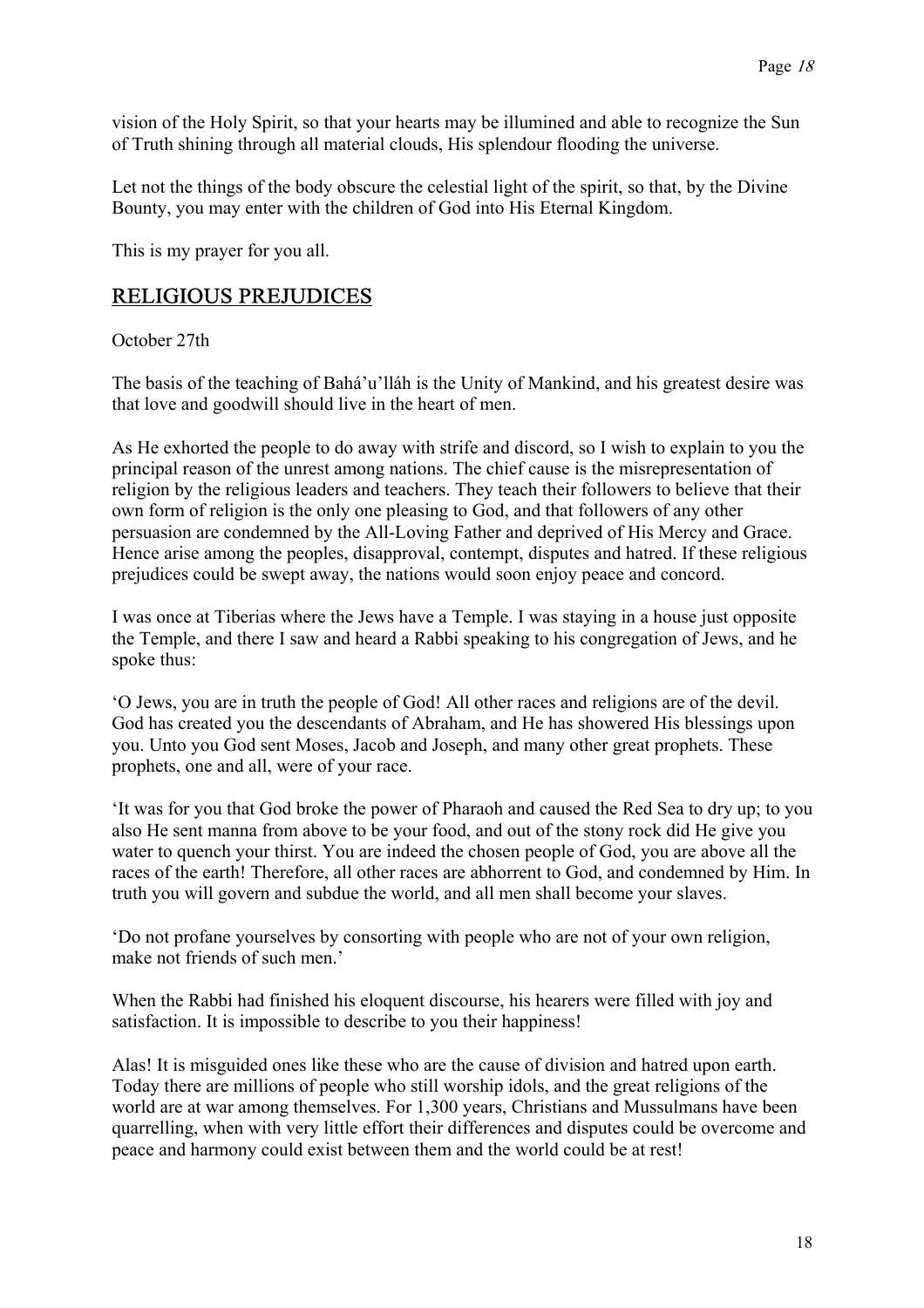In the Qur'án we read that Muḥammad spoke to his followers, saying:

'Why do you not believe in Christ, and in the Gospel? Why will you not accept Moses and the Prophets, for surely the Bible is the Book of God? In truth, Moses was a sublime Prophet, and Jesus was filled with the Holy Spirit. He came to the world through the Power of God, born of the Holy Spirit and of the blessed Virgin Mary. Mary, His mother, was a saint from Heaven. She passed her days in the Temple at prayer and food was sent to her from above. Her father, Zacharias, came to her and asked her from whence the food came, and Mary made answer, "From on high." Surely God made Mary to be exalted above all other women.'

This is what Muhammad taught His people concerning Jesus and Moses, and He reproached them for their lack of faith in these great Teachers, and taught them the lessons of truth and tolerance. Muhammad was sent from God to work among a people as savage and uncivilized as the wild beasts. They were quite devoid of understanding, nor had they any feelings of love, sympathy and pity. Women were so degraded and despised that a man could bury his daughter alive, and he had as many wives to be his slaves as he chose.

Among these half animal people Muhammad was sent with His divine Message. He taught the people that idol worship was wrong, but that they should reverence Christ, Moses and the Prophets. Under His influence they became a more enlightened and civilized people and arose from the degraded state in which He found them. Was not this a good work, and worthy of all praise, respect and love?

Look at the Gospel of the Lord Christ and see how glorious it is! Yet even today men fail to understand its priceless beauty, and misinterpret its words of wisdom.

Christ forbade war! When the disciple Peter, thinking to defend his Lord, cut off the ear of the servant of the High Priest, Christ said to him: 'Put up thy sword into the sheath'.\* Yet, in spite of the direct command of the Lord they profess to serve—men still dispute, make war, and kill one another, and His counsels and teaching seem quite forgotten.

But do not therefore attribute to the Masters and Prophets the evil deeds of their followers. If the priests, teachers and people, lead lives which are contrary to the religion they profess to follow, is that the fault of Christ or the other Teachers?

The people of Islám were taught to realize how Jesus came from God and was born of the Spirit, and that He must be glorified of all men. Moses was a prophet of God, and revealed in His day and for the people to whom He was sent, the Book of God.

Muhammad recognized the sublime grandeur of Christ and the greatness of Moses and the prophets. If only the whole world would acknowledge the greatness of Muḥammad and all the Heaven-sent Teachers, strife and discord would soon vanish from the face of the earth, and God's Kingdom would come among men.

The people of Islám who glorify Christ are not humiliated by so doing.

Christ was the Prophet of the Christians, Moses of the Jews—why should not the followers of each prophet recognize and honour the other prophets also? If men could only learn the

 <sup>\*</sup> St John xviii, 11.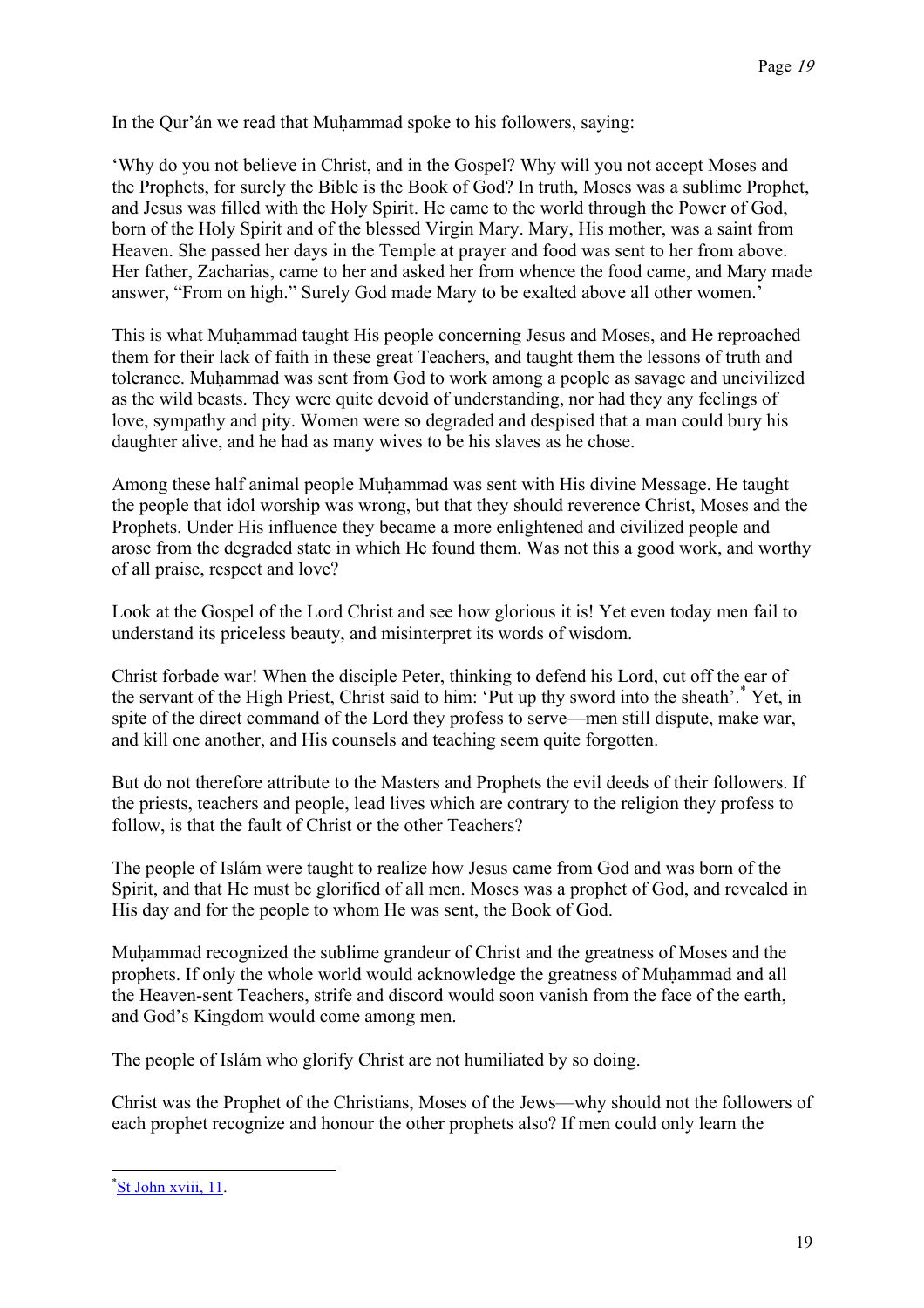lesson of mutual tolerance, understanding, and brotherly love, the unity of the world would soon be an established fact.

Bahá'u'lláh spent His life teaching this lesson of Love and Unity. Let us then put away from us all prejudice and intolerance, and strive with all our hearts and souls to bring about understanding and unity between Christians and Mussulmans.

#### THE BENEFITS OF GOD TO MAN

4 Avenue de Camöens, October 27th

God alone ordereth all things and is all-powerful. Why then does He send trials to His servants?

The trials of man are of two kinds. (a) The consequences of his own actions. If a man eats too much, he ruins his digestion; if he takes poison he becomes ill or dies. If a person gambles he will lose his money; if he drinks too much he will lose his equilibrium. All these sufferings are caused by the man himself, it is quite clear therefore that certain sorrows are the result of our own deeds. (b) Other sufferings there are, which come upon the Faithful of God. Consider the great sorrows endured by Christ and by His apostles!

Those who suffer most, attain to the greatest perfection.

Those who declare a wish to suffer much for Christ's sake must prove their sincerity; those who proclaim their longing to make great sacrifices can only prove their truth by their deeds. Job proved the fidelity of his love for God by being faithful through his great adversity, as well as during the prosperity of his life. The apostles of Christ who steadfastly bore all their trials and sufferings—did they not prove their faithfulness? Was not their endurance the best proof?

These griefs are now ended.

Caiaphas lived a comfortable and happy life while Peter's life was full of sorrow and trial; which of these two is the more enviable? Assuredly we should choose the present state of Peter, for he possesses immortal life whilst Caiaphas has won eternal shame. The trials of Peter tested his fidelity. Tests are benefits from God, for which we should thank Him. Grief and sorrow do not come to us by chance, they are sent to us by the Divine Mercy for our own perfecting.

While a man is happy he may forget his God; but when grief comes and sorrows overwhelm him, then will he remember his Father who is in Heaven, and who is able to deliver him from his humiliations.

Men who suffer not, attain no perfection. The plant most pruned by the gardeners is that one which, when the summer comes, will have the most beautiful blossoms and the most abundant fruit.

The labourer cuts up the earth with his plough, and from that earth comes the rich and plentiful harvest. The more a man is chastened, the greater is the harvest of spiritual virtues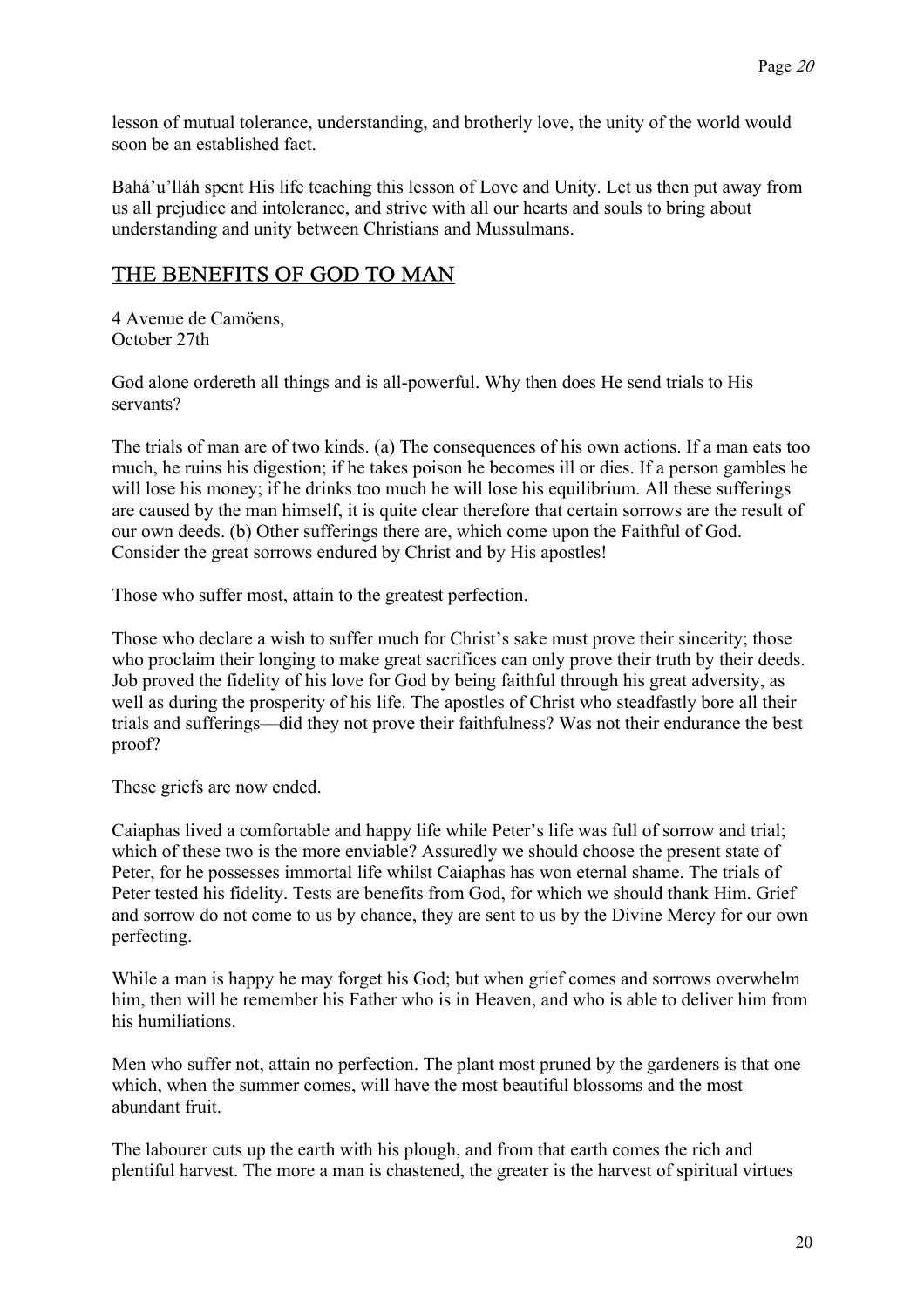shown forth by him. A soldier is no good General until he has been in the front of the fiercest battle and has received the deepest wounds.

The prayer of the prophets of God has always been, and still is: Oh God, I long to lay down my life in the path to Thee! I desire to shed my blood for Thee, and to make the supreme sacrifice.

#### BEAUTY AND HARMONY IN DIVERSITY

October 28th

The Creator of all is One God.

From this same God all creation sprang into existence, and He is the one goal, towards which everything in nature yearns. This conception was embodied in the words of Christ, when He said, 'I am the Alpha and the Omega, the beginning and the end'. Man is the sum of Creation, and the Perfect Man is the expression of the complete thought of the Creator—the Word of God.

Consider the world of created beings, how varied and diverse they are in species, yet with one sole origin. All the differences that appear are those of outward form and colour. This diversity of type is apparent throughout the whole of nature.

Behold a beautiful garden full of flowers, shrubs, and trees. Each flower has a different charm, a peculiar beauty, its own delicious perfume and beautiful colour. The trees too, how varied are they in size, in growth, in foliage—and what different fruits they bear! Yet all these flowers, shrubs and trees spring from the self-same earth, the same sun shines upon them and the same clouds give them rain.

So it is with humanity. It is made up of many races, and its peoples are of different colour, white, black, yellow, brown and red—but they all come from the same God, and all are servants to Him. This diversity among the children of men has unhappily not the same effect as it has among the vegetable creation, where the spirit shown is more harmonious. Among men exists the diversity of animosity, and it is this that causes war and hatred among the different nations of the world.

Differences which are only those of blood also cause them to destroy and kill one another. Alas! that this should still be so. Let us look rather at the beauty in diversity, the beauty of harmony, and learn a lesson from the vegetable creation. If you beheld a garden in which all the plants were the same as to form, colour and perfume, it would not seem beautiful to you at all, but, rather, monotonous and dull. The garden which is pleasing to the eye and which makes the heart glad, is the garden in which are growing side by side flowers of every hue, form and perfume, and the joyous contrast of colour is what makes for charm and beauty. So is it with trees. An orchard full of fruit trees is a delight; so is a plantation planted with many species of shrubs. It is just the diversity and variety that constitutes its charm; each flower, each tree, each fruit, beside being beautiful in itself, brings out by contrast the qualities of the others, and shows to advantage the special loveliness of each and all.

Thus should it be among the children of men! The diversity in the human family should be the cause of love and harmony, as it is in music where many different notes blend together in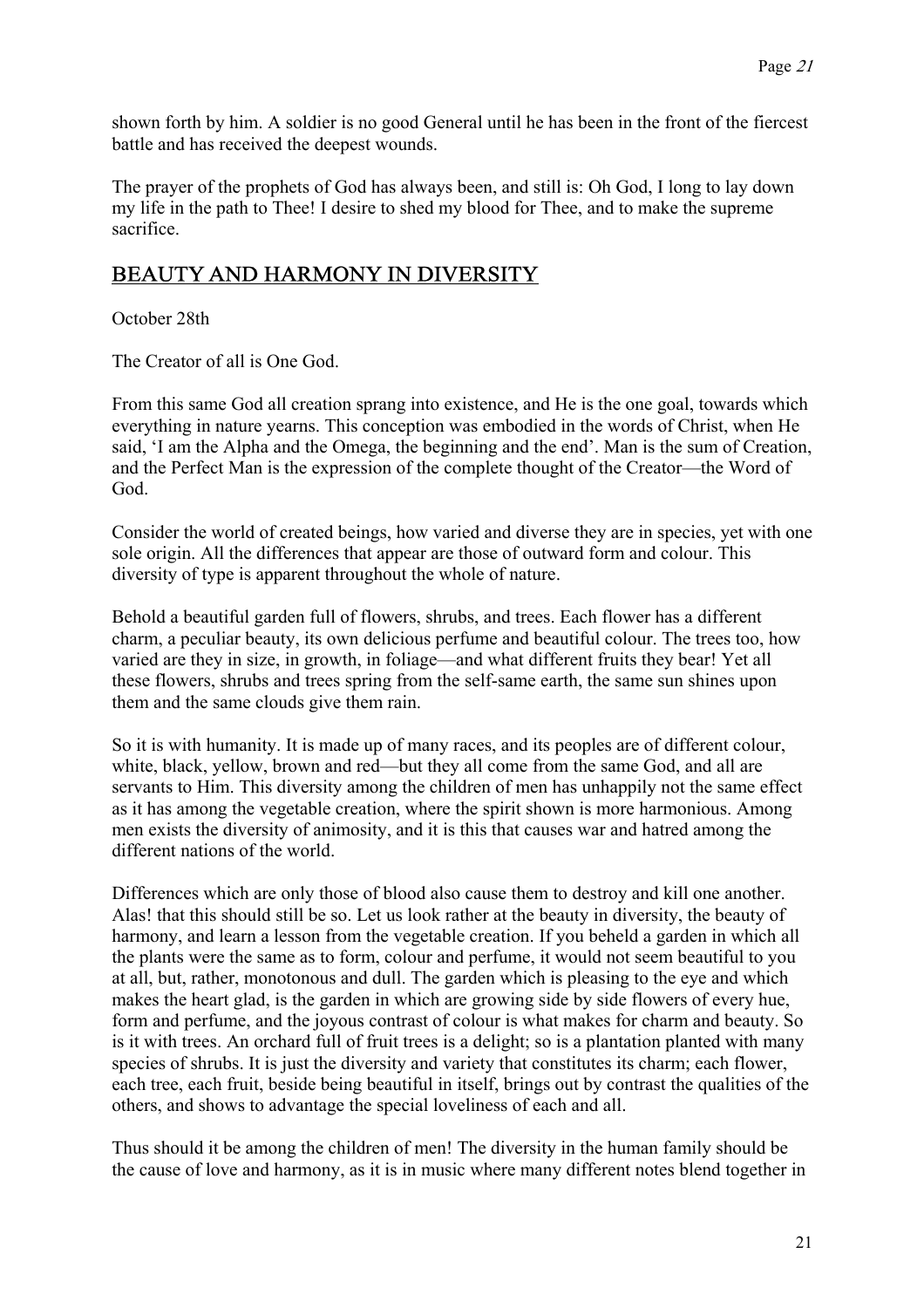the making of a perfect chord. If you meet those of different race and colour from yourself, do not mistrust them and withdraw yourself into your shell of conventionality, but rather be glad and show them kindness. Think of them as different coloured roses growing in the beautiful garden of humanity, and rejoice to be among them.

Likewise, when you meet those whose opinions differ from your own, do not turn away your face from them. All are seeking truth, and there are many roads leading thereto. Truth has many aspects, but it remains always and forever one.

Do not allow difference of opinion, or diversity of thought to separate you from your fellowmen, or to be the cause of dispute, hatred and strife in your hearts.

Rather, search diligently for the truth and make all men your friends.

Every edifice is made of many different stones, yet each depends on the other to such an extent that if one were displaced the whole building would suffer; if one is faulty the structure is imperfect.

Bahá'u'lláh has drawn the circle of unity, He has made a design for the uniting of all the peoples, and for the gathering of them all under the shelter of the tent of universal unity. This is the work of the Divine Bounty, and we must all strive with heart and soul until we have the reality of unity in our midst, and as we work, so will strength be given unto us. Leave all thought of self, and strive only to be obedient and submissive to the Will of God. In this way only shall we become citizens of the Kingdom of God, and attain unto life everlasting.

#### THE TRUE MEANING OF THE PROPHECIES CONCERNING THE COMING OF CHRIST

October 30th

In the Bible there are prophecies of the coming of Christ. The Jews still await the coming of the Messiah, and pray to God day and night to hasten His advent.

When Christ came they denounced and slew Him, saying: 'This is not the One for whom we wait. Behold when the Messiah shall come, signs and wonders shall testify that He is in truth the Christ. We know the signs and conditions, and they have not appeared. The Messiah will arise out of an unknown city. He shall sit upon the throne of David, and behold, He shall come with a sword of steel, and with a sceptre of iron shall He rule! He shall fulfil the law of the Prophets, He shall conquer the East and the West, and shall glorify His chosen people the Jews. He shall bring with Him a reign of peace, during which even the animals shall cease to be at enmity with man. For behold the wolf and the lamb shall drink from the same spring, and the lion and the doe shall lie down in the same pasture, the serpent and the mouse shall share the same nest, and all God's creatures shall be at rest'.

According to the Jews, Jesus the Christ fulfilled none of these conditions, for their eyes were holden and they could not see.

He came from Nazareth, no unknown place. He carried no sword in His hand, nor even a stick. He did not sit upon the Throne of David, He was a poor man. He reformed the Law of Moses, and broke the Sabbath Day. He did not conquer the East and the West, but was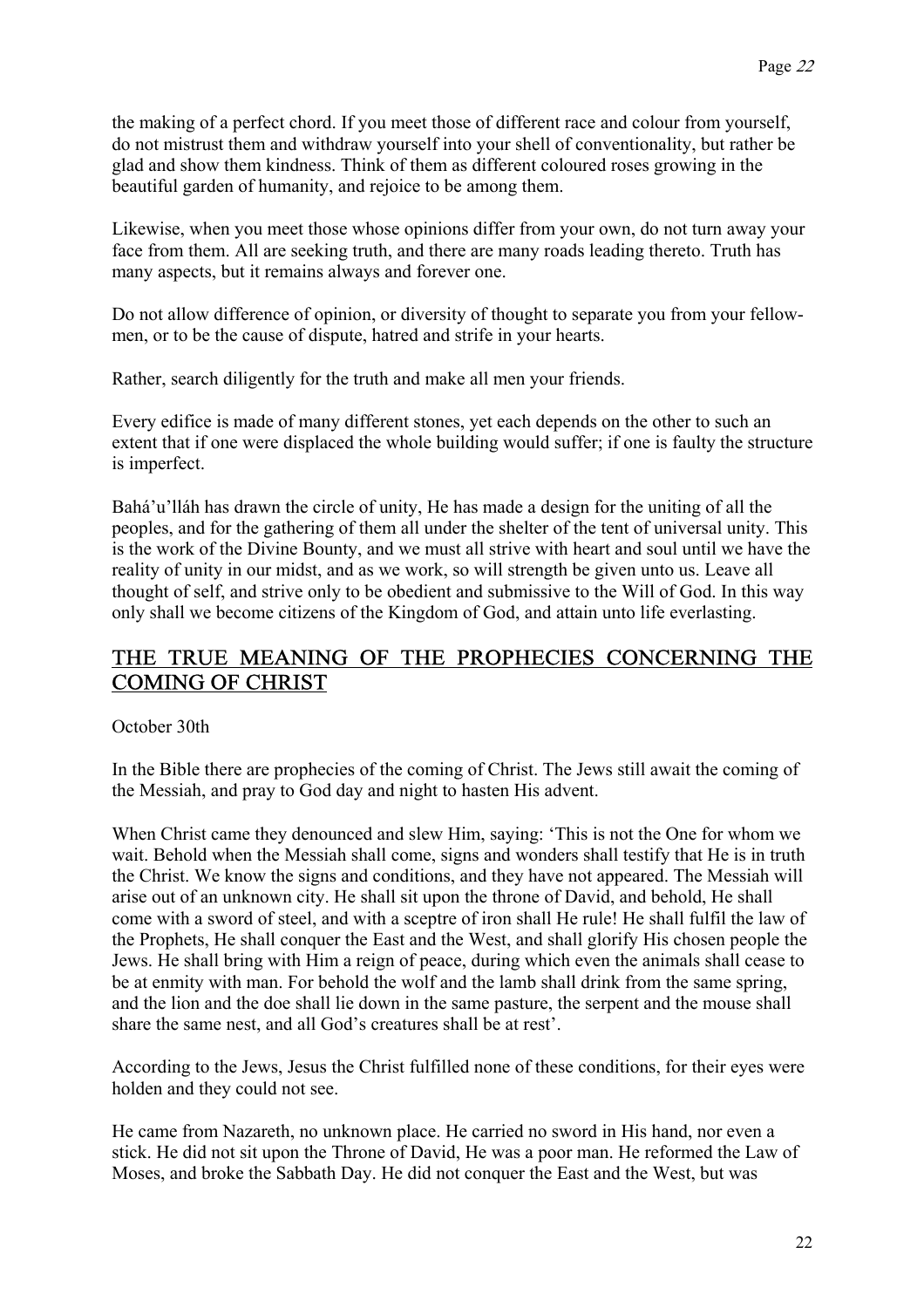Himself subject to the Roman Law. He did not exalt the Jews, but taught equality and brotherhood, and rebuked the Scribes and Pharisees. He brought in no reign of peace, for during His lifetime injustice and cruelty reached such a height that even He Himself fell a victim to it, and died a shameful death upon the cross.

Thus the Jews thought and spoke, for they did not understand the Scriptures nor the glorious truths that were contained in them. The letter they knew by heart, but of the life-giving spirit they understood not a word.

Hearken, and I will show you the meaning thereof. Although He came from Nazareth, which was a known place, He also came from Heaven. His body was born of Mary, but His Spirit came from Heaven. The sword He carried was the sword of His tongue, with which He divided the good from the evil, the true from the false, the faithful from the unfaithful, and the light from the darkness. His Word was indeed a sharp sword! The Throne upon which He sat is the Eternal Throne from which Christ reigns for ever, a heavenly throne, not an earthly one, for the things of earth pass away but heavenly things pass not away. He re-interpreted and completed the Law of Moses and fulfilled the Law of the Prophets. His word conquered the East and the West. His Kingdom is everlasting. He exalted those Jews who recognized Him. They were men and women of humble birth, but contact with Him made them great and gave them everlasting dignity. The animals who were to live with one another signified the different sects and races, who, once having been at war, were now to dwell in love and charity, drinking together the water of life from Christ the Eternal Spring.

Thus, all the spiritual prophecies concerning the coming of Christ were fulfilled, but the Jews shut their eyes that they should not see, and their ears that they should not hear, and the Divine Reality of Christ passed through their midst unheard, unloved and unrecognized.

It is easy to read the Holy Scriptures, but it is only with a clean heart and a pure mind that one may understand their true meaning. Let us ask God's help to enable us to understand the Holy Books. Let us pray for eyes to see and ears to hear, and for hearts that long for peace.

God's eternal Mercy is immeasurable. He has always chosen certain souls upon whom He has shed the Divine Bounty of His heart, whose minds He has illumined with celestial light, to whom He has revealed the sacred mysteries, and kept clear before their sight the Mirror of Truth. These are the disciples of God, and His goodness has no bounds. You who are servants of the Most High may be disciples also. The treasuries of God are limitless.

The Spirit breathing through the Holy Scriptures is food for all who hunger. God Who has given the revelation to His Prophets will surely give of His abundance daily bread to all those who ask Him faithfully.

#### THE HOLY SPIRIT, THE INTERMEDIARY POWER BETWEEN GOD AND MAN

4 Avenue de Camöens, October 31st

The Divine Reality is Unthinkable, Limitless, Eternal, Immortal and Invisible.

The world of creation is bound by natural law, finite and mortal.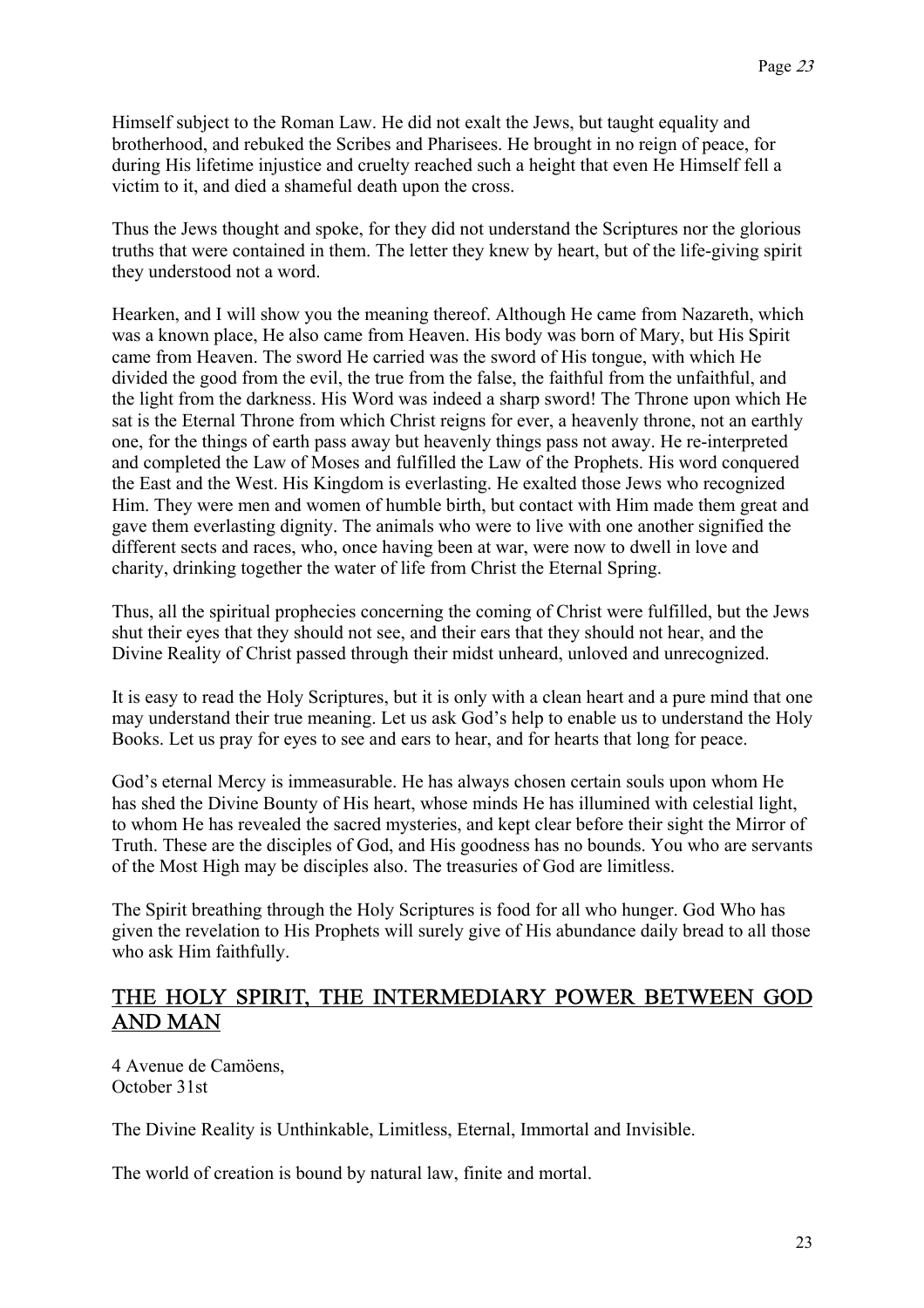The Infinite Reality cannot be said to ascend or descend. It is beyond the understanding of man, and cannot be described in terms which apply to the phenomenal sphere of the created world.

Man, then, is in extreme need of the only Power by which he is able to receive help from the Divine Reality, that Power alone bringing him into contact with the Source of all life.

An intermediary is needed to bring two extremes into relation with each other. Riches and poverty, plenty and need: without an intermediary power there could be no relation between these pairs of opposites.

So we can say there must be a Mediator between God and Man, and this is none other than the Holy Spirit, which brings the created earth into relation with the 'Unthinkable One', the Divine Reality.

The Divine Reality may be likened to the sun and the Holy Spirit to the rays of the sun. As the rays of the sun bring the light and warmth of the sun to the earth, giving life to all created beings, so do the 'Manifestations'<sup>\*</sup> bring the power of the Holy Spirit from the Divine Sun of Reality to give light and life to the souls of men.

Behold, there is an intermediary necessary between the sun and the earth; the sun does not descend to the earth, neither does the earth ascend to the sun. This contact is made by the rays of the sun which bring light and warmth and heat.

The Holy Spirit is the Light from the Sun of Truth bringing, by its infinite power, life and illumination to all mankind, flooding all souls with Divine Radiance, conveying the blessings of God's Mercy to the whole world. The earth, without the medium of the warmth and light of the rays of the sun, could receive no benefits from the sun.

Likewise the Holy Spirit is the very cause of the life of man; without the Holy Spirit he would have no intellect, he would be unable to acquire his scientific knowledge by which his great influence over the rest of creation is gained. The illumination of the Holy Spirit gives to man the power of thought, and enables him to make discoveries by which he bends the laws of nature to his will.

The Holy Spirit it is which, through the mediation of the Prophets of God, teaches spiritual virtues to man and enables him to attain Eternal Life.

All these blessings are brought to man by the Holy Spirit; therefore we can understand that the Holy Spirit is the Intermediary between the Creator and the created. The light and heat of the sun cause the earth to be fruitful, and create life in all things that grow; and the Holy Spirit quickens the souls of men.

The two great apostles, St Peter and St John the Evangelist, were once simple, humble workmen, toiling for their daily bread. By the Power of the Holy Spirit their souls were illumined, and they received the eternal blessings of the Lord Christ.

 <sup>\*</sup> Manifestations of God.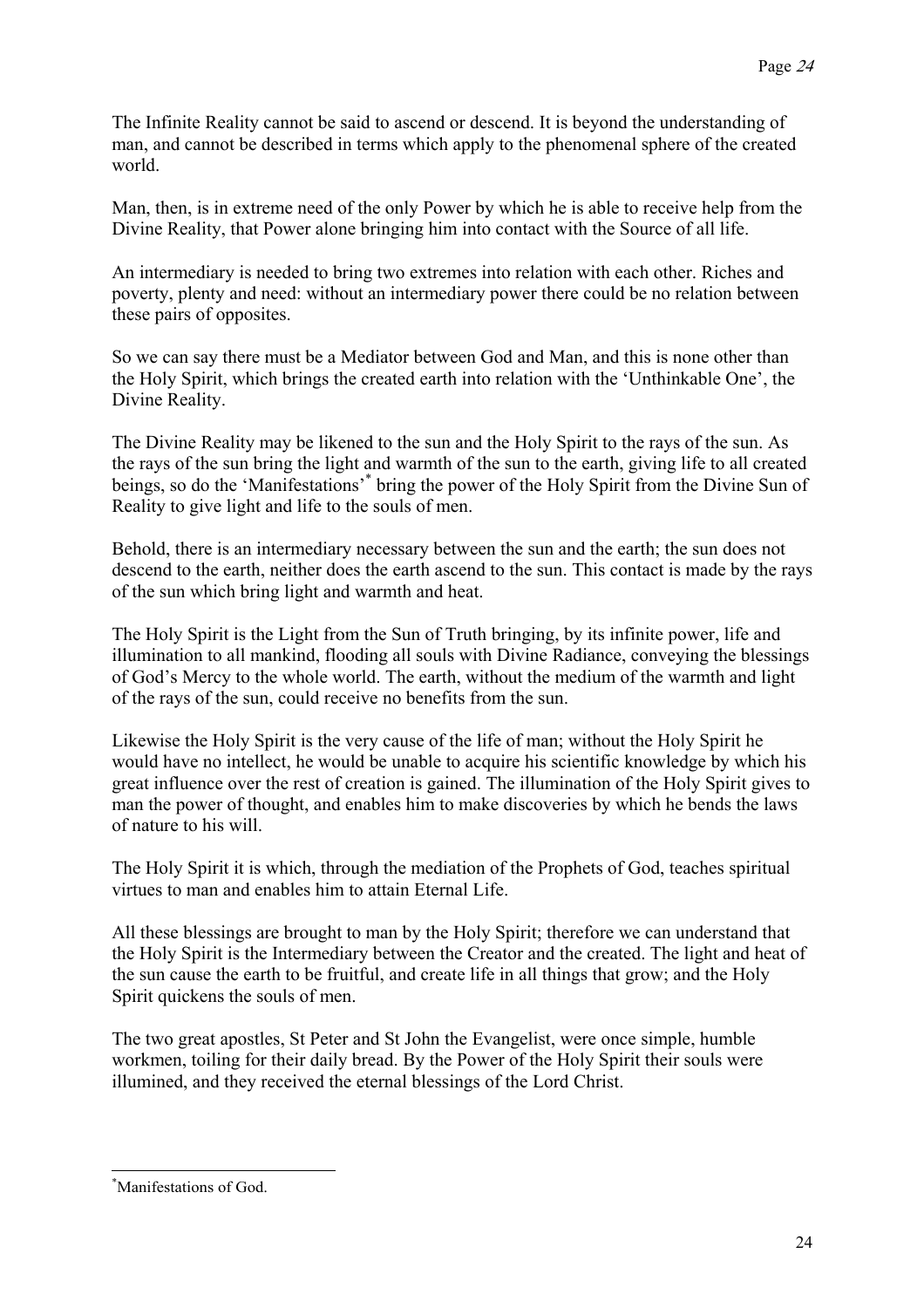# THE TWO NATURES IN MAN

#### November 1st

Today is a day of rejoicing in Paris! They are celebrating the Festival of 'All Saints'. Why do you think that these people were called 'Saints'? The word has a very real meaning. A saint is one who leads a life of purity, one who has freed himself from all human weaknesses and imperfections.

In man there are two natures; his spiritual or higher nature and his material or lower nature. In one he approaches God, in the other he lives for the world alone. Signs of both these natures are to be found in men. In his material aspect he expresses untruth, cruelty and injustice; all these are the outcome of his lower nature. The attributes of his Divine nature are shown forth in love, mercy, kindness, truth and justice, one and all being expressions of his higher nature. Every good habit, every noble quality belongs to man's spiritual nature, whereas all his imperfections and sinful actions are born of his material nature. If a man's Divine nature dominates his human nature, we have a saint.

Man has the power both to do good and to do evil; if his power for good predominates and his inclinations to do wrong are conquered, then man in truth may be called a saint. But if, on the contrary, he rejects the things of God and allows his evil passions to conquer him, then he is no better than a mere animal.

Saints are men who have freed themselves from the world of matter and who have overcome sin. They live in the world but are not of it, their thoughts being continually in the world of the spirit. Their lives are spent in holiness, and their deeds show forth love, justice and godliness. They are illumined from on high; they are as bright and shining lamps in the dark places of the earth. These are the saints of God. The apostles, who were the disciples of Jesus Christ, were just as other men are; they, like their fellows, were attracted by the things of the world, and each thought only of his own advantage. They knew little of justice, nor were the Divine perfections found in their midst. But when they followed Christ and believed in Him, their ignorance gave place to understanding, cruelty was changed to justice, falsehood to truth, darkness into light. They had been worldly, they became spiritual and divine. They had been children of darkness, they became sons of God, they became saints! Strive therefore to follow in their steps, leaving all worldly things behind, and striving to attain to the Spiritual Kingdom.

Pray to God that He may strengthen you in divine virtue, so that you may be as angels in the world, and beacons of light to disclose the mysteries of the Kingdom to those with understanding hearts.

God sent His Prophets into the world to teach and enlighten man, to explain to him the mystery of the Power of the Holy Spirit, to enable him to reflect the light, and so in his turn, to be the source of guidance to others. The Heavenly Books, the Bible, the Qur'án, and the other Holy Writings have been given by God as guides into the paths of Divine virtue, love, justice and peace.

Therefore I say unto you that ye should strive to follow the counsels of these Blessed Books, and so order your lives that ye may, following the examples set before you, become yourselves the saints of the Most High!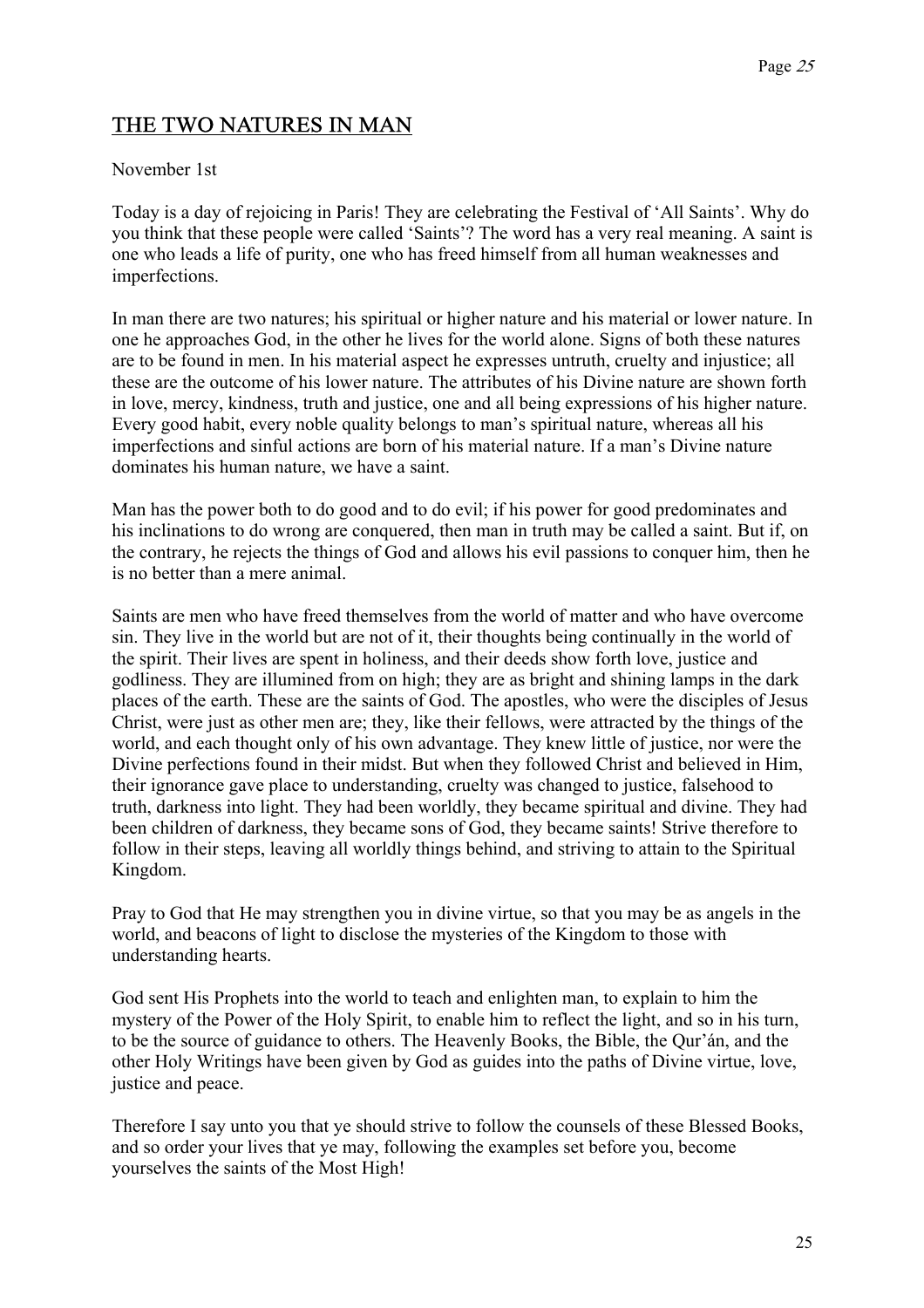# MATERIAL AND SPIRITUAL PROGRESS

November 2nd

'Abdu'l-Bahá said:

How beautiful the weather is today, the sky is clear, the sun shines, and the heart of man is made glad thereby!

Such bright and beautiful weather gives new life and strength to man, and if he has been sick, he feels once more in his heart the joyous hope of health renewed. All these gifts of nature concern the physical side of man, for it is only his body that can receive material benefits.

If a man is successful in his business, art, or profession he is thereby enabled to increase his physical wellbeing and to give his body the amount of ease and comfort in which it delights. All around us today we see how man surrounds himself with every modern convenience and luxury, and denies nothing to the physical and material side of his nature. But, take heed, lest in thinking too earnestly of the things of the body you forget the things of the soul: for material advantages do not elevate the spirit of a man. Perfection in worldly things is a joy to the body of a man but in no wise does it glorify his soul.

It may be that a man who has every material benefit, and who lives surrounded by all the greatest comfort modern civilization can give him, is denied the all important gift of the Holy Spirit.

It is indeed a good and praiseworthy thing to progress materially, but in so doing, let us not neglect the more important spiritual progress, and close our eyes to the Divine light shining in our midst.

Only by improving spiritually as well as materially can we make any real progress, and become perfect beings. It was in order to bring this spiritual life and light into the world that all the great Teachers have appeared. They came so that the Sun of Truth might be manifested, and shine in the hearts of men, and that through its wondrous power men might attain unto Everlasting Light.

When the Lord Christ came He spread the light of the Holy Spirit on all around Him, and His disciples and all who received His illumination became enlightened, spiritual beings.

It was to manifest this light that Bahá'u'lláh was born, and came into the world. He taught Eternal Truth to men, and shed the rays of Divine Light in all lands.

Alas! behold how man disregards this Light. He still goes on his way of darkness, and disunity, and quarrels and fierce war are still rife.

He uses material progress to gratify his lust for war, and he makes destructive implements and appliances to destroy his brother man.

But let us rather exert ourselves for the attainment of spiritual advantages, for this is the only way of true progress, that which cometh from God and is alone Godly.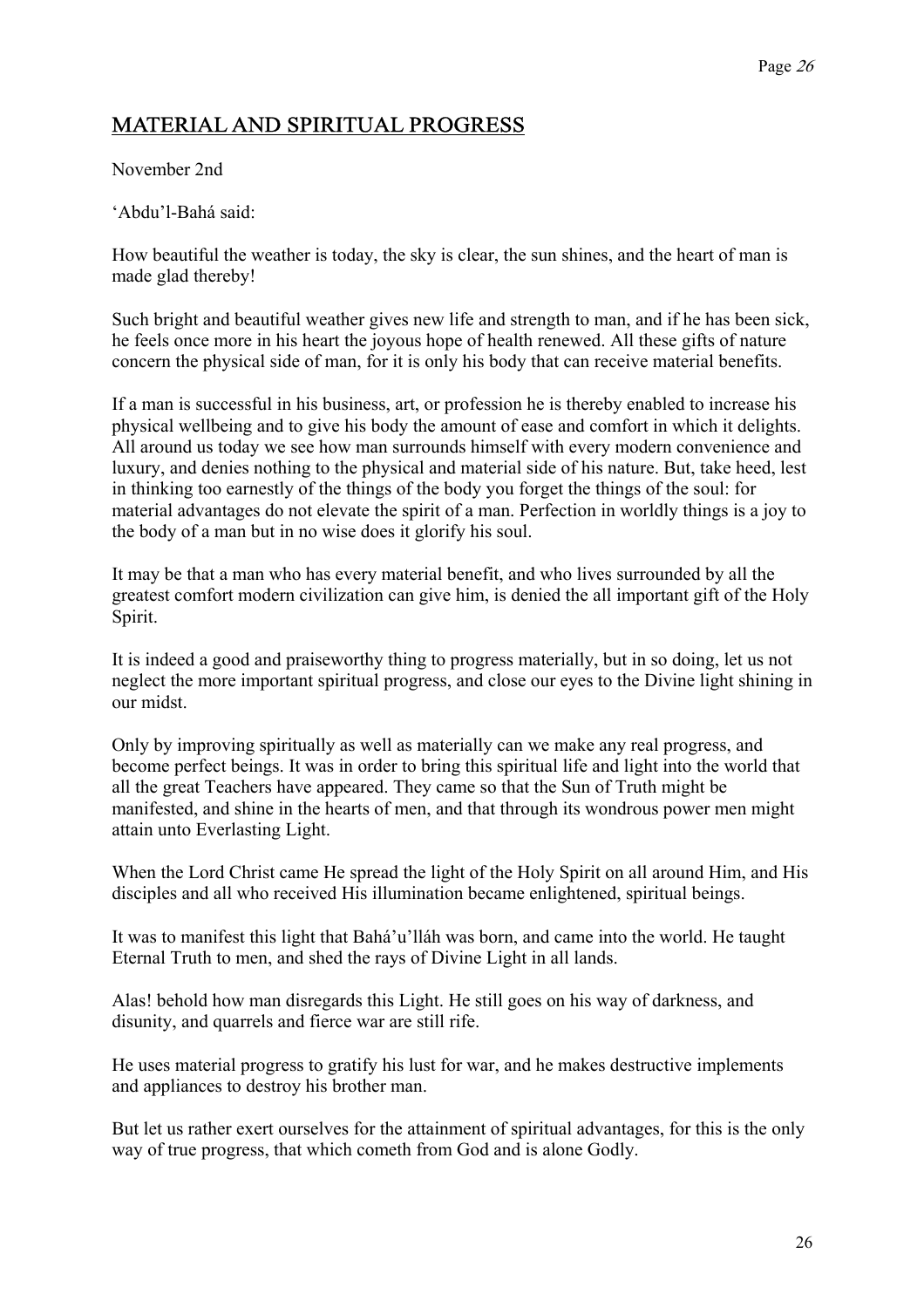I pray for you one and all that you may receive the Bounties of the Holy Spirit; so will you become in truth enlightened, and progress ever onward and upward to the Kingdom of God. Then shall your hearts be prepared to receive the glad tidings, your eyes shall be opened and you will see the Glory of God; your ears shall be unstopped and you will hear the call of the Kingdom, and with tongue made eloquent shall you call men to the realization of the Divine Power and Love of God!

#### THE EVOLUTION OF MATTER AND DEVELOPMENT OF THE SOUL

November 3rd

Paris is becoming very cold, so cold that I shall soon be obliged to go away, but the warmth of your love still keeps me here. God willing, I hope to stay among you yet a little while; bodily cold and heat cannot affect the spirit, for it is warmed by the fire of the Love of God. When we understand this, we begin to understand something of our life in the world to come.

God, in His Bounty, has given us a foretaste here, has given us certain proofs of the difference that exists between body, soul and spirit.

We see that cold, heat, suffering, etc, only concern the body, they do not touch the spirit.

How often do we see a man, poor, sick, miserably clad, and with no means of support, yet spiritually strong. Whatever his body has to suffer, his spirit is free and well! Again, how often do we see a rich man, physically strong and healthy, but with a soul sick unto death.

It is quite apparent to the seeing mind that a man's spirit is something very different from his physical body.

The spirit is changeless, indestructible. The progress and development of the soul, the joy and sorrow of the soul, are independent of the physical body.

If we are caused joy or pain by a friend, if a love prove true or false, it is the soul that is affected. If our dear ones are far from us—it is the soul that grieves, and the grief or trouble of the soul may react on the body.

Thus, when the spirit is fed with holy virtues, then is the body joyous; if the soul falls into sin, the body is in torment!

When we find truth, constancy, fidelity, and love, we are happy; but if we meet with lying, faithlessness, and deceit, we are miserable.

These are all things pertaining to the soul, and are not bodily ills. Thus, it is apparent that the soul, even as the body, has its own individuality. But if the body undergoes a change, the spirit need not be touched. When you break a glass on which the sun shines, the glass is broken, but the sun still shines! If a cage containing a bird is destroyed, the bird is unharmed! If a lamp is broken, the flame can still burn bright!

The same thing applies to the spirit of man. Though death destroy his body, it has no power over his spirit—this is eternal, everlasting, both birthless and deathless.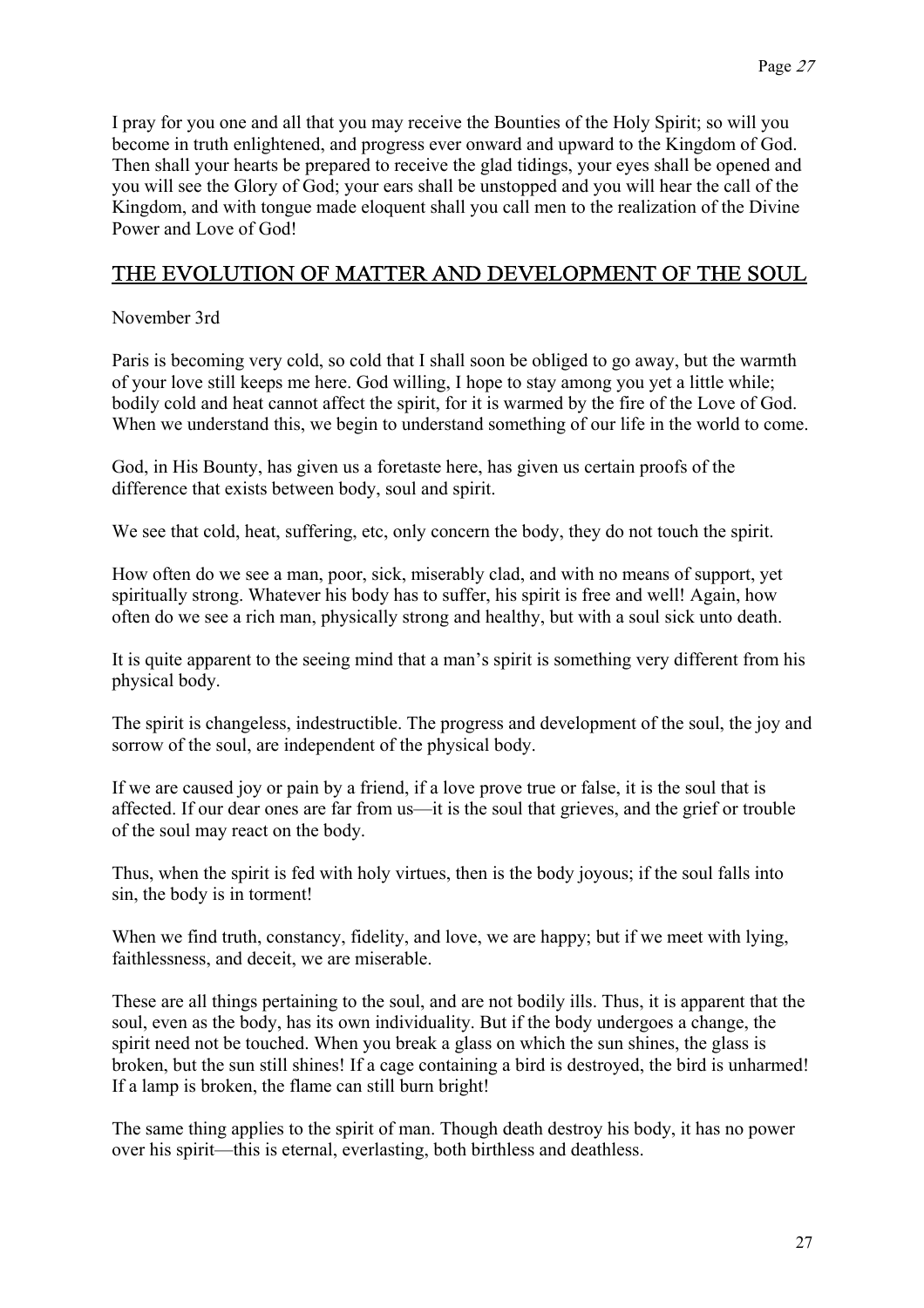As to the soul of man after death, it remains in the degree of purity to which it has evolved during life in the physical body, and after it is freed from the body it remains plunged in the ocean of God's Mercy.

From the moment the soul leaves the body and arrives in the Heavenly World, its evolution is spiritual, and that evolution is: The approaching unto God.

In the physical creation, evolution is from one degree of perfection to another. The mineral passes with its mineral perfections to the vegetable; the vegetable, with its perfections, passes to the animal world, and so on to that of humanity. This world is full of seeming contradictions; in each of these kingdoms (mineral, vegetable and animal) life exists in its degree; though when compared to the life in a man, the earth appears to be dead, yet she, too, lives and has a life of her own. In this world things live and die, and live again in other forms of life, but in the world of the spirit it is quite otherwise.

The soul does not evolve from degree to degree as a law—it only evolves nearer to God, by the Mercy and Bounty of God.

It is my earnest prayer that we may all be in the Kingdom of God, and near Him.

#### THE SPIRITUAL MEETINGS IN PARIS

#### November 4th

All over Europe today one hears of meetings and assemblies, and societies of all kinds are formed. There are those interested in commerce, science, and politics, and many others. All these are for material service, their desire being for the progress and enlightenment of the world of matter. But rarely does a breath from the spirit world breathe upon them. They seem unconscious of the Divine Voice, careless concerning the things of God. But this meeting in Paris is a truly spiritual one. The Divine Breath is poured forth in your midst, the light of the Kingdom is shining in all hearts. The Divine love of God is a power among you, and with souls athirst, ye receive the glad tidings of great joy.

You are all met here with one accord, heart drawn to heart, souls overflowing with Divine love, working and longing for the unity of the world.

Verily this assembly is a spiritual one! It is like unto a beautiful perfumed garden! On it the Heavenly Sun sheds the golden rays, and the warmth thereof penetrates and gladdens each waiting heart. The love of Christ, which passeth all knowledge, is among you, the Holy Spirit is your help.

Day by day this meeting will grow and become more powerful until gradually its spirit will conquer the whole world!

Try with all your hearts to be willing channels for God's Bounty. For I say unto you that He has chosen you to be His messengers of love throughout the world, to be His bearers of spiritual gifts to man, to be the means of spreading unity and concord on the earth. Thank God with all your hearts that such a privilege has been given unto you. For a life devoted to praise is not too long in which to thank God for such a favour.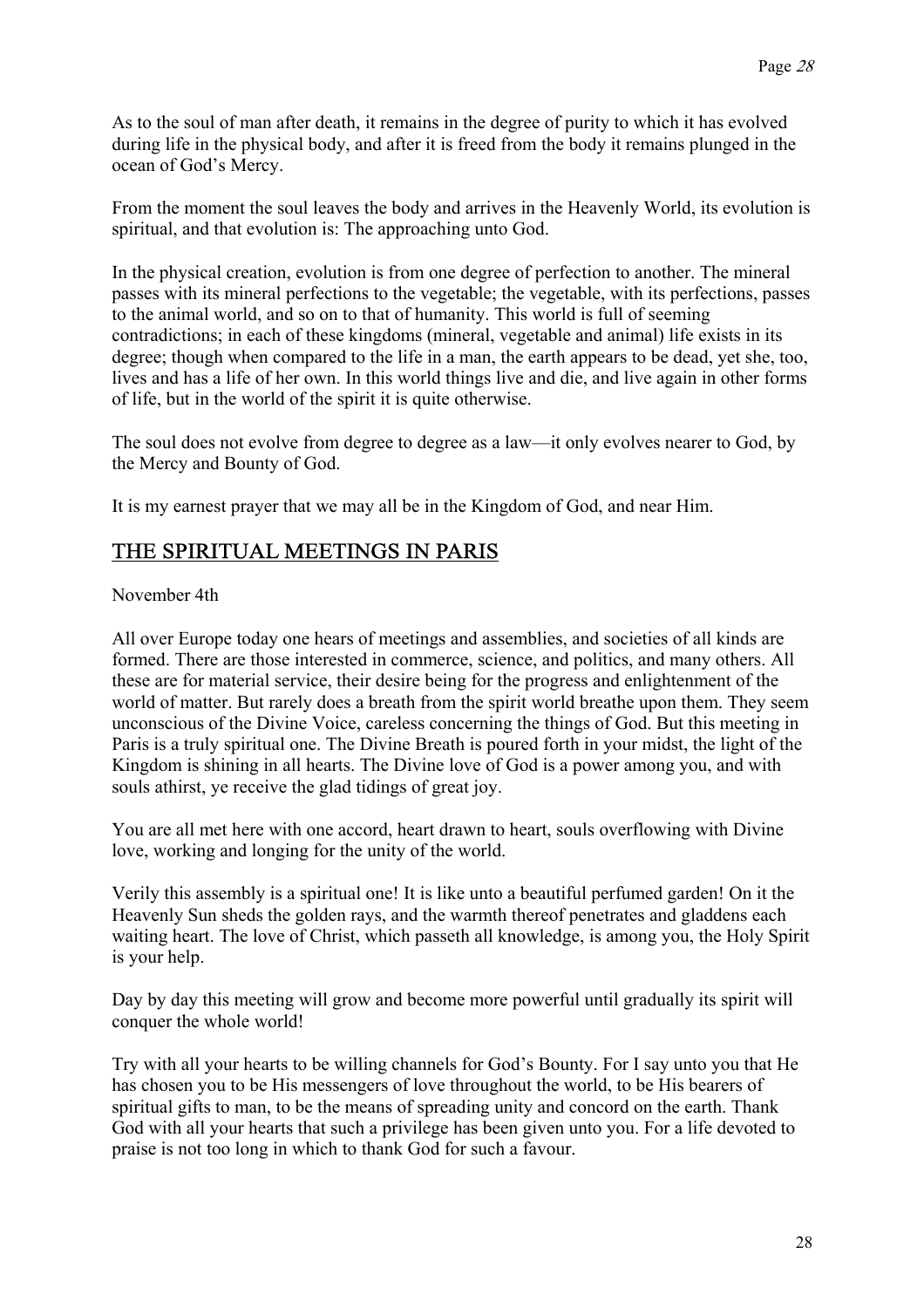Lift up your hearts above the present and look with eyes of faith into the future! Today the seed is sown, the grain falls upon the earth, but behold the day will come when it shall rise a glorious tree and the branches thereof shall be laden with fruit. Rejoice and be glad that this day has dawned, try to realize its power, for it is indeed wonderful! God has crowned you with honour and in your hearts has He set a radiant star; verily the light thereof shall brighten the whole world!

#### THE TWO KINDS OF LIGHT

November 5th

Today the weather is gloomy and dull! In the East there is continual sunshine, the stars are never veiled, and there are very few clouds. Light always rises in the East and sends forth its radiance into the West.

There are two kinds of light. There is the visible light of the sun, by whose aid we can discern the beauties of the world around us—without this we could see nothing.

Nevertheless, though it is the function of this light to make things visible to us, it cannot give us the power to see them or to understand what their various charms may be, for this light has no intelligence, no consciousness. It is the light of the intellect which gives us knowledge and understanding, and without this light the physical eyes would be useless.

This light of the intellect is the highest light that exists, for it is born of the Light Divine.

The light of the intellect enables us to understand and realize all that exists, but it is only the Divine Light that can give us sight for the invisible things, and which enables us to see truths that will only be visible to the world thousands of years hence.

It was the Divine Light which enabled the prophets to see two thousand years in advance what was going to take place and today we see the realization of their vision. Thus it is this Light which we must strive to seek, for it is greater than any other.

It was by this Light that Moses was enabled to see and comprehend the Divine Appearance, and to hear the Heavenly Voice which spoke to him from the Burning Bush.<sup>\*</sup>

It is of this Light Muḥammad is speaking when he says, 'Alláh is the light of the Heavens, and of the Earth'.

Seek with all your hearts this Heavenly Light, so that you may be enabled to understand the realities, that you may know the secret things of God, that the hidden ways may be made plain before your eyes.

This light may be likened unto a mirror, and as a mirror reflects all that is before it, so this Light shows to the eyes of our spirits all that exists in God's Kingdom and causes the realities of things to be made visible. By the help of this effulgent Light all the spiritual interpretation of the Holy Writings has been made plain, the hidden things of God's Universe have become manifest, and we have been enabled to comprehend the Divine purposes for man.

 <sup>\*</sup> Exodus iii, 2.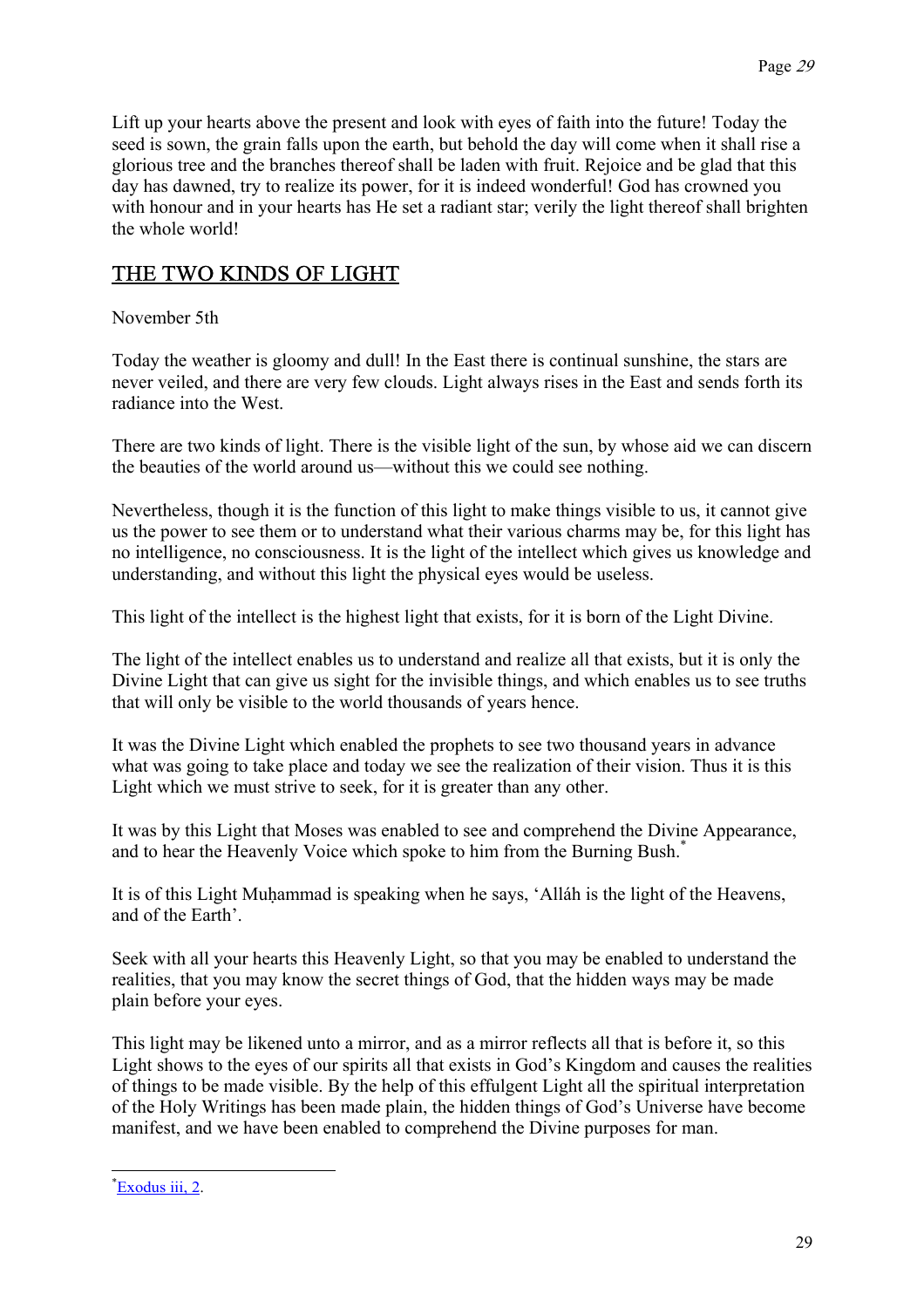I pray that God in His mercy may illumine your hearts and souls with His glorious Light, then shall each one of you shine as a radiant star in the dark places of the world.

### SPIRITUAL ASPIRATION IN THE WEST

#### 'Abdu'l-Bahá said:

You are very welcome! From Eastern lands I have come to the West to sojourn awhile among you. In the East it is often said that the people of the West are without spirituality, but I have not found it thus. Thank God, I see and feel that there is much spiritual aspiration among the Western peoples, and that in some cases their spiritual perception is even keener than among their Eastern brothers. If the teaching given in the East had been conscientiously spread in the West the world today would be a more enlightened place.

Although in the past all the great Spiritual Teachers have arisen in the East, there are still many men there who are quite devoid of spirituality. With regard to the things of the spirit they are as lifeless as a stone; nor do they wish to be otherwise, for they consider that man is only a higher form of animal and that the things of God concern him not.

But man's ambition should soar above this—he should ever look higher than himself, ever upward and onward, until through the Mercy of God he may come to the Kingdom of Heaven. Again, there are men whose eyes are only open to physical progress and to the evolution in the world of matter. These men prefer to study the resemblance between their own physical body and that of the ape, rather than to contemplate the glorious affiliation between their spirit and that of God. This is indeed strange, for it is only physically that man resembles the lower creation, with regard to his intellect he is totally unlike it.

Man is always progressing. His circle of knowledge is ever widening, and his mental activity flows through many and varied channels. Look what man has accomplished in the field of science, consider his many discoveries and countless inventions and his profound understanding of natural law.

In the world of art it is just the same, and this wonderful development of man's faculties becomes more and more rapid as time goes on. If the discoveries, inventions and material accomplishments of the last fifteen hundred years could be put together, you would see that there has been greater advancement during the last hundred years than in the previous fourteen centuries. For the rapidity with which man is progressing increases century by century.

The power of the intellect is one of God's greatest gifts to men, it is the power that makes him a higher creature than the animal. For whereas, century by century and age by age man's intelligence grows and becomes keener, that of the animal remains the same. They are no more intelligent today then they were a thousand years ago! Is there a greater proof than this needed to show man's dissimilarity to the animal creation? It is surely as clear as day.

As for the spiritual perfections they are man's birthright and belong to him alone of all creation. Man is, in reality, a spiritual being, and only when he lives in the spirit is he truly happy. This spiritual longing and perception belongs to all men alike, and it is my firm conviction that the Western people possess great spiritual aspiration.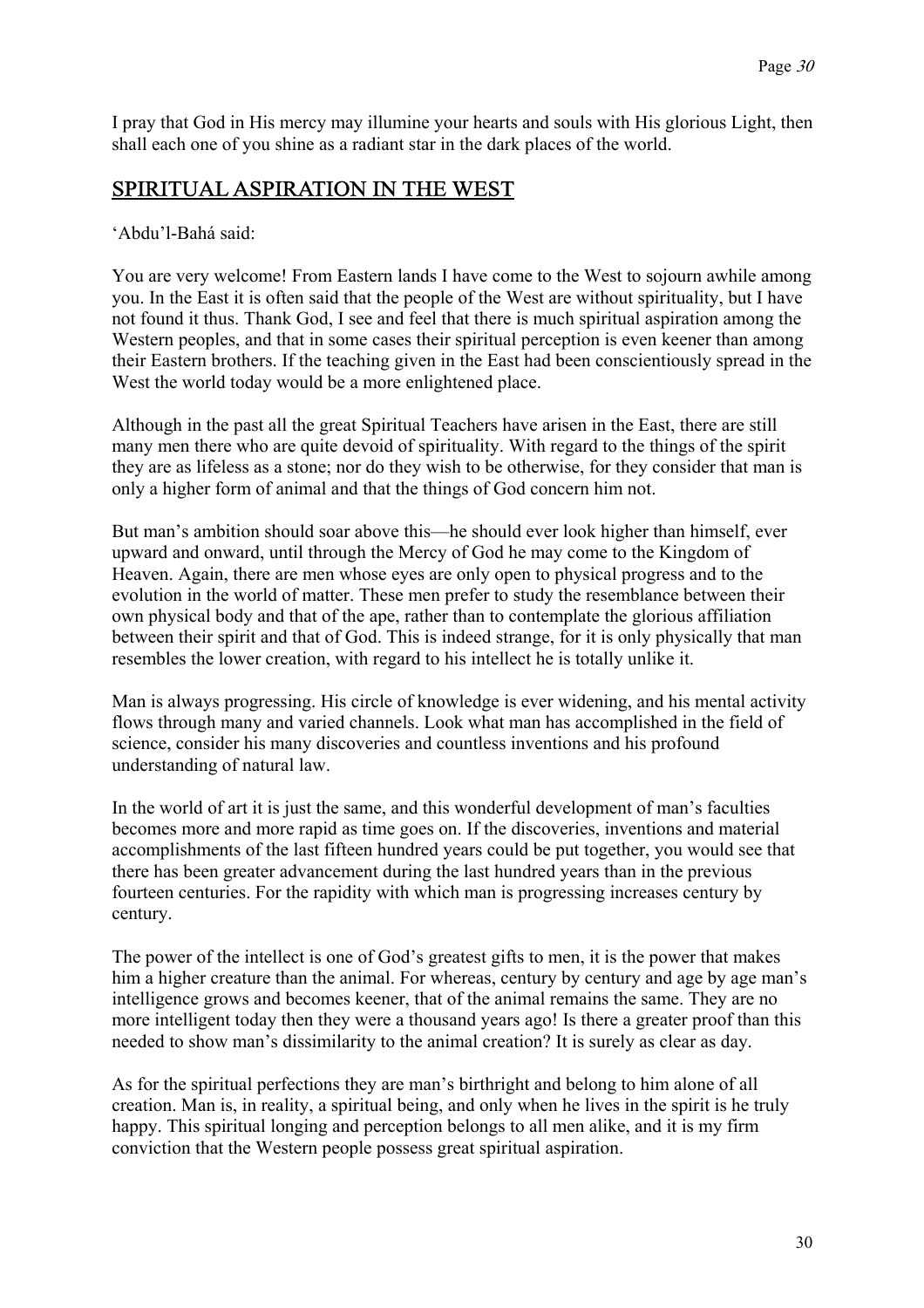It is my fervent prayer that the star of the East will shed its brilliant rays on the Western world, and that the people of the West may arise in strength, earnestness, and courage, to help their brethren in the East.

### LECTURE GIVEN AT A STUDIO IN PARIS

#### November 6th

This is in truth a Bahá'í house. Every time such a house or meeting place is founded it becomes one of the greatest aids to the general development of the town and country to which it belongs. It encourages the growth of learning and science and is known for its intense spirituality and for the love it spreads among the peoples.

The foundation of such a meeting-place is always followed by the greatest prosperity. The first Bahá'í Assembly that existed in Ṭihrán was singularly blessed! In one year it had grown so rapidly that its members had increased to nine times their original number. Today, in faraway Persia, there are many such assemblies where the friends of God meet together in the fulness of joy, love and unity. They teach the Cause of God, educate the ignorant, and draw heart to heart in brotherly kindness. It is they who help the poor and needy and give to them their daily bread. They love and care for the sick and are messengers of hope and consolation to the desolate and oppressed.

Oh, ye in Paris, strive that your assemblies may be like unto this, and may bear even greater fruits!

Oh, friends of God! If ye will trust in the Word of God and be strong; if ye will follow the precepts of Bahá'u'lláh to tend the sick, raise the fallen, care for the poor and needy, give shelter to the destitute, protect the oppressed, comfort the sorrowful and love the world of humanity with all your hearts, then I say unto you that ere long this meeting-place will see a wonderful harvest. Day by day each member will advance and become more and more spiritual. But ye must have a firm foundation and your aims and ambitions must be clearly understood by each member. They shall be as follows:

- 1. To show compassion and goodwill to all mankind.
- 2. To render service to humanity.
- 3. To endeavour to guide and enlighten those in darkness.
- 4. To be kind to everyone, and show forth affection to every living soul.

5. To be humble in your attitude towards God, to be constant in prayer to Him, so as to grow daily nearer to God.

6. To be so faithful and sincere in all your actions that every member may be known as embodying the qualities of honesty, love, faith, kindness, generosity, and courage. To be detached from all that is not God, attracted by the Heavenly Breath—a divine soul; so that the world may know that a Bahá'í is a perfect being.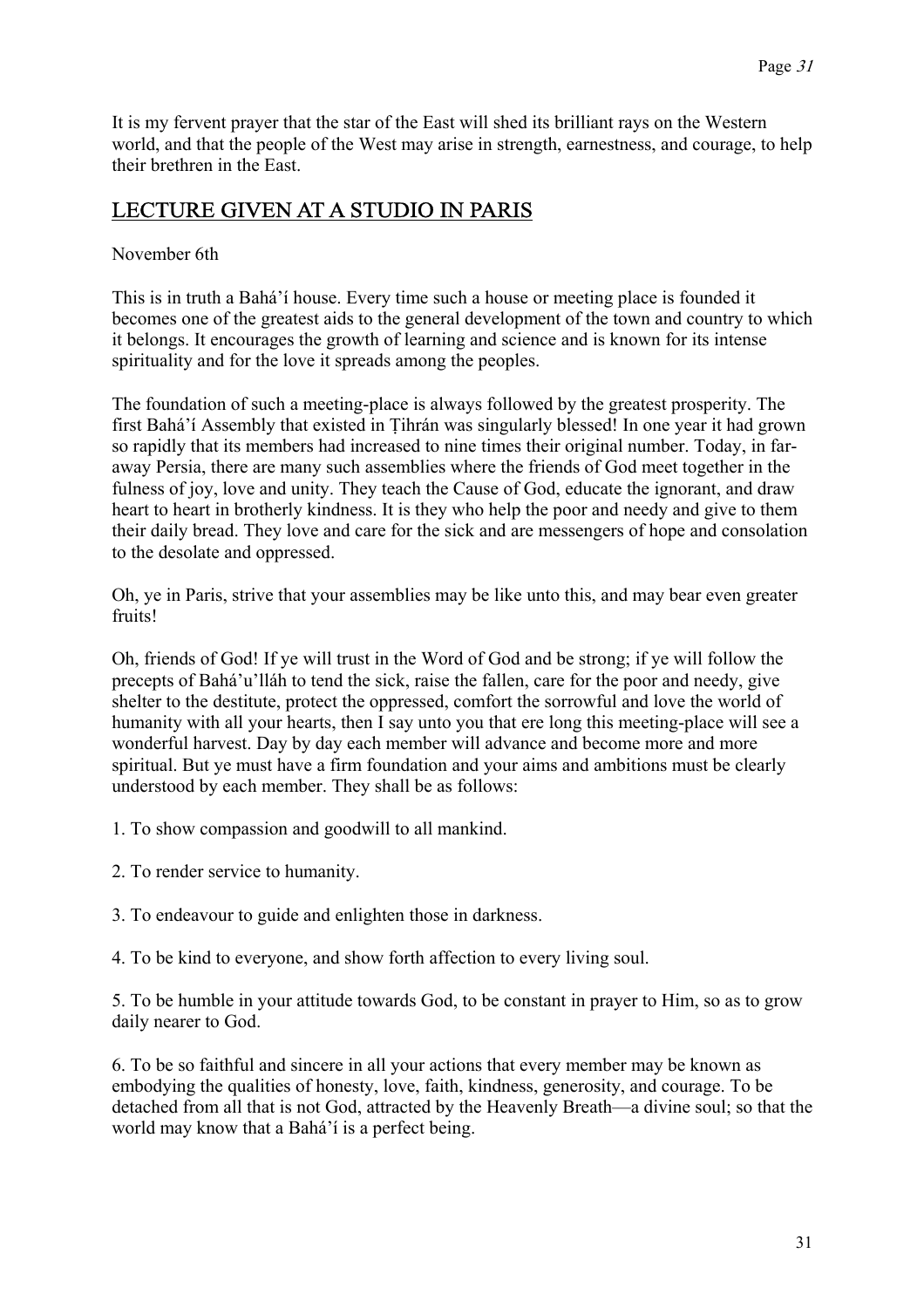Strive to attain this at these meetings. Then, indeed and in truth will ye, the friends of God, come together with great joy! Render help one to the other, become as one man, having reached perfect unity.

I pray to God that daily ye may advance in spirituality, that God's love may be more and more manifested in you, that the thoughts of your hearts may be purified, and that your faces may be ever turned towards Him. May you one and all approach to the threshold of unity, and enter into the Kingdom. May each of you be like unto a flaming torch, lighted and burning bright with the fire of the Love of God.

# BAHÁ'U'LLÁH

November 7th

'Abdu'l-Bahá said:

I will speak to you today of Bahá'u'lláh. In the third year after the Báb had declared his Mission, Bahá'u'lláh, being accused by fanatical Mullás of believing in the new doctrine, was arrested and thrown into prison. The next day, however, several ministers of the Government and other influential men caused him to be set free. Later on he was again arrested, and the priests condemned him to death! The Governor hesitated to have this sentence carried out for fear of a revolution. The priests met together in the Mosque, before which was the place of execution. All the people of the town gathered in crowds outside the Mosque. The carpenters brought their saws and hammers, the butchers came with their knives, the bricklayers and builders shouldered their spades, all these men, incited by the frenzied Mullás, were eager to share in the honour of killing Him. Inside the Mosque were assembled the doctors of religion. Bahá'u'lláh stood before them, and answered all their questions with great wisdom. The chief sage in particular, was completely silenced by Bahá'u'lláh, who refuted all his arguments.

A discussion arose between two of these priests as to the meaning of some words in the writings of the Báb; accusing Him of inaccuracy, they challenged Bahá'u'lláh to defend Him if He were able. These priests were entirely humiliated, for Bahá'u'lláh proved before the whole assembly that the Báb was absolutely right, and that the accusation was made in ignorance.

The defeated ones now put Him to the torture of the bastinado, and more infuriated than before brought Him out before the walls of the Mosque unto the place of execution, where the misguided people were awaiting His coming.

Still the Governor feared to comply with the demand of the priests for His execution. Realizing the danger in which the dignified prisoner was placed, some men were sent to rescue Him. In this they succeeded by breaking through the wall of the Mosque and leading Bahá'u'lláh through the opening into a place of safety, but not of freedom; for the Governor shifted the responsibility from off his own shoulders by sending him to Ṭihrán. Here He was imprisoned in an underground dungeon, where the light of day was never seen. A heavy chain was placed about his neck by which He was chained to five other Bábís; these fetters were locked together by strong, very heavy bolts, and screws. His clothes were torn to pieces, also His fez. In this terrible condition He was kept for four months.

During this time none of His friends were able to get access to Him.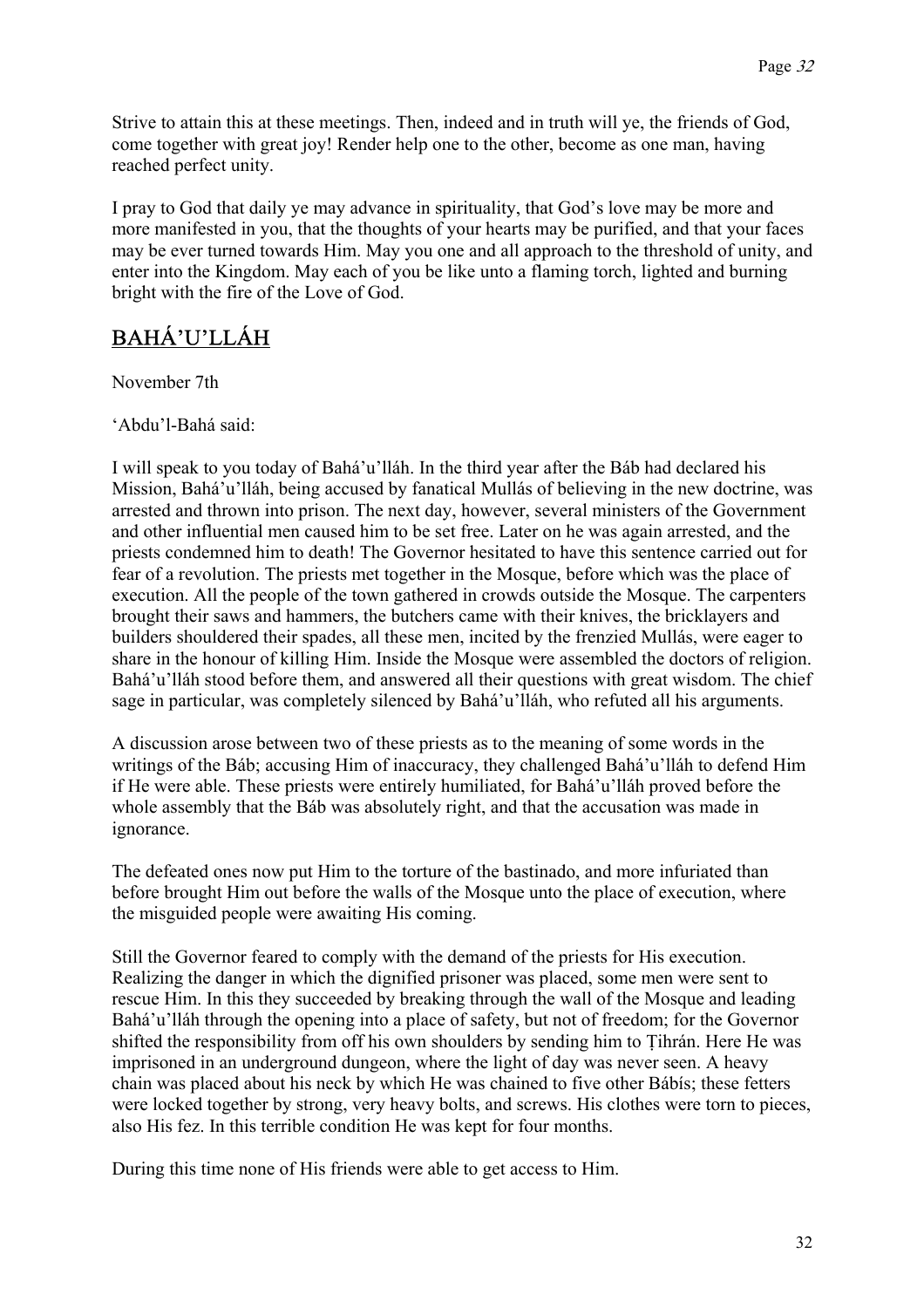A prison official made an attempt to poison Him but, beyond causing Him great suffering, this poison had no effect.

After a time the Government liberated Him and exiled Him and His family to Baghdád, where He remained for eleven years. During this time He underwent severe persecutions, being surrounded by the watchful hatred of His enemies.

He bore all evils and torments with the greatest courage and fortitude. Often when He arose in the morning, He knew not whether He would live until the sun should set. Meanwhile, each day, the priests came and questioned Him on religion and metaphysics.

At length the Turkish Governor exiled Him to Constantinople, whence He was sent to Adrianople; here He stayed for five years. Eventually, He was sent to the far off prison fortress of St. Jean d'Acre. Here He was imprisoned in the military portion of the fortress and kept under the strictest surveillance. Words would fail me to tell you of the many trials He had to suffer, and all the misery He endured in that prison. Notwithstanding, it was from this prison that Bahá'u'lláh wrote to all the Monarchs of Europe, and these letters with one exception were sent through the post.

The Epistle of Náṣiri'd-Dín Sháh was confided to a Persian Bahá'í, Mírzá Badí Khurásání, who undertook to deliver it into the Sháh's own hands. This brave man waited in the neighbourhood of Ṭihrán for the passing of the Sháh, who had the intention to journey by that way to his Summer Palace. The courageous messenger followed the Sháh to his Palace, and waited on the road near the entrance for several days. Always in the same place was he seen waiting on the road, until the people began to wonder why he should be there. At last the Sháh heard of him, and commanded his servants that the man should be brought before him.

'Oh! servants of the Sháh, I bring a letter, which I must deliver into his own hands', Badí said, and then Badí said to the Sháh, 'I bring you a letter from Bahá'u'lláh!'

He was immediately seized and questioned by those who wished to elicit information which would help them in the further persecutions of Bahá'u'lláh. Badí would not answer a word; then they tortured him, still he held his peace! After three days they killed him, having failed to force him to speak! These cruel men photographed him whilst he was under torture.<sup>\*</sup>

The Sháh gave the letter from Bahá'u'lláh to the priests that they might explain it to him. After some days these priests told the Sháh that the letter was from a political enemy. The Sháh grew angry and said, 'This is no explanation. I pay you to read and answer my letters, therefore obey!'

The spirit and meaning of the Tablet to Náṣiri'd-Dín Sháh was, in short, this: 'Now that the time has come, when the Cause of the Glory of God has appeared, I ask that I may be allowed to come to Ṭihrán and answer any questions the priests may put to Me.

'I exhort you to detach yourself from the worldly magnificence of your Empire. Remember all those great kings who have lived before you—their glories have passed away!'

 <sup>\*</sup> A certain man who was present when Badí was told he should carry the Epistle to the Sháh saw him transfigured; he became radiant.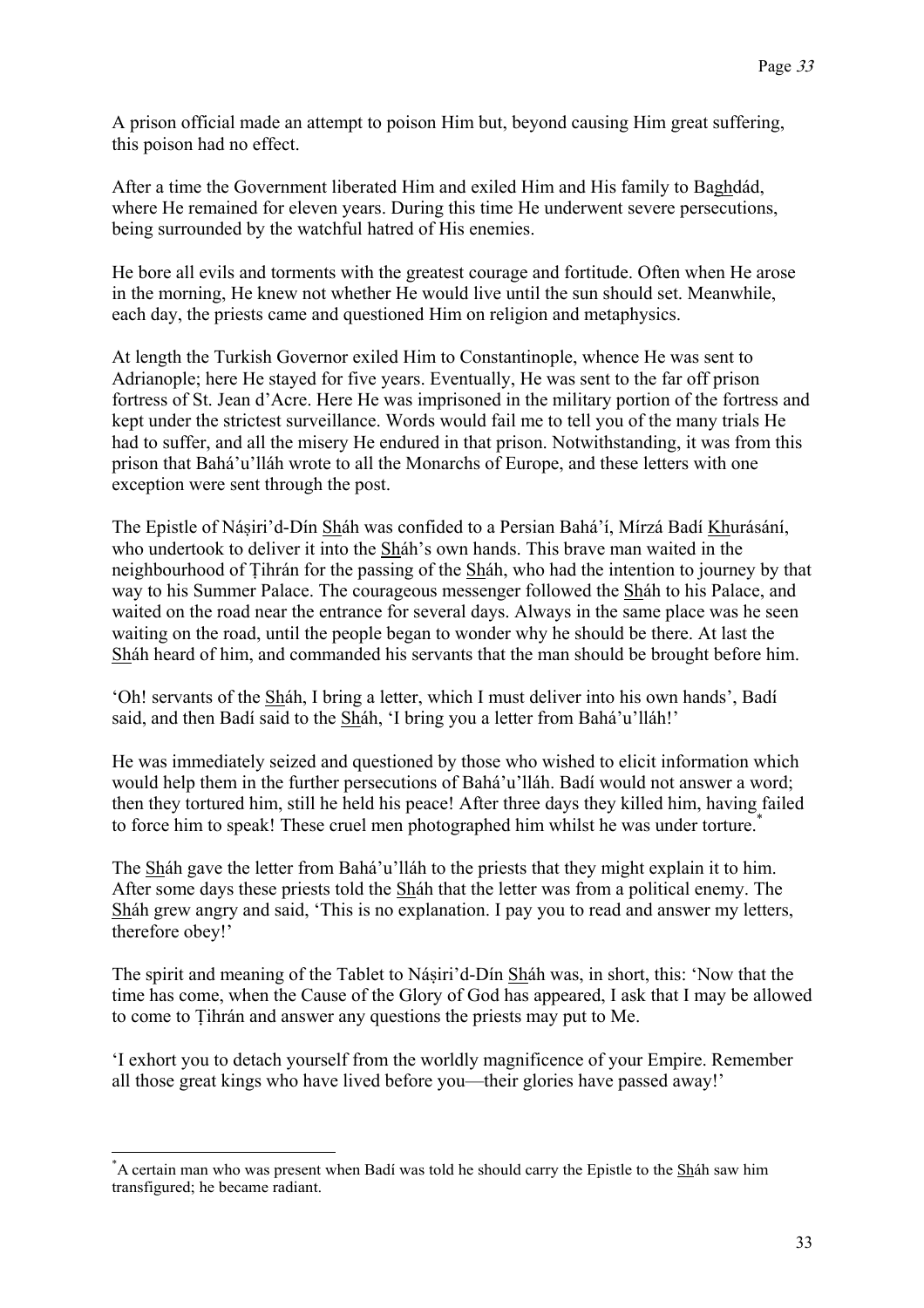The letter was written in a most beautiful manner, and continued warning the King and telling him of the future triumph of the Kingdom of Bahá'u'lláh, both in the Eastern and in the Western World.

The Sháh paid no attention to the warning of this letter and continued to live in the same fashion until the end.

Although Bahá'u'lláh was in prison the great Power of the Holy Spirit was with Him!

None other in prison could have been like unto Him. In spite of all the hardships He suffered, He never complained.

In the dignity of His Majesty, He always refused to see the Governor, or the influential people of the town.

Although the surveillance was unremittingly strict He came and went as He wished! He died in a house situated about three kilometers from St. Jean d'Acre.

## GOOD IDEAS MUST BE CARRIED INTO ACTION

November 8th

All over the world one hears beautiful sayings extolled and noble precepts admired. All men say they love what is good, and hate everything that is evil! Sincerity is to be admired, whilst lying is despicable. Faith is a virtue, and treachery is a disgrace to humanity. It is a blessed thing to gladden the hearts of men, and wrong to be the cause of pain. To be kind and merciful is right, while to hate is sinful. Justice is a noble quality and injustice an iniquity. That it is one's duty to be pitiful and harm no one, and to avoid jealousy and malice at all costs. Wisdom is the glory of man, not ignorance; light, not darkness! It is a good thing to turn one's face toward God, and foolishness to ignore Him. That it is our duty to guide man upward, and not to mislead him and be the cause of his downfall. There are many more examples like unto these.

But all these sayings are but words and we see very few of them carried into the world of action. On the contrary, we perceive that men are carried away by passion and selfishness, each man thinking only of what will benefit himself even if it means the ruin of his brother. They are all anxious to make their fortune and care little or nothing for the welfare of others. They are concerned about their own peace and comfort, while the condition of their fellows troubles them not at all.

Unhappily this is the road most men tread.

But Bahá'ís must not be thus; they must rise above this condition. Actions must be more to them than words. By their actions they must be merciful and not merely by their words. They must on all occasions confirm by their actions what they proclaim in words. Their deeds must prove their fidelity, and their actions must show forth Divine light.

Let your actions cry aloud to the world that you are indeed Bahá'ís, for it is actions that speak to the world and are the cause of the progress of humanity.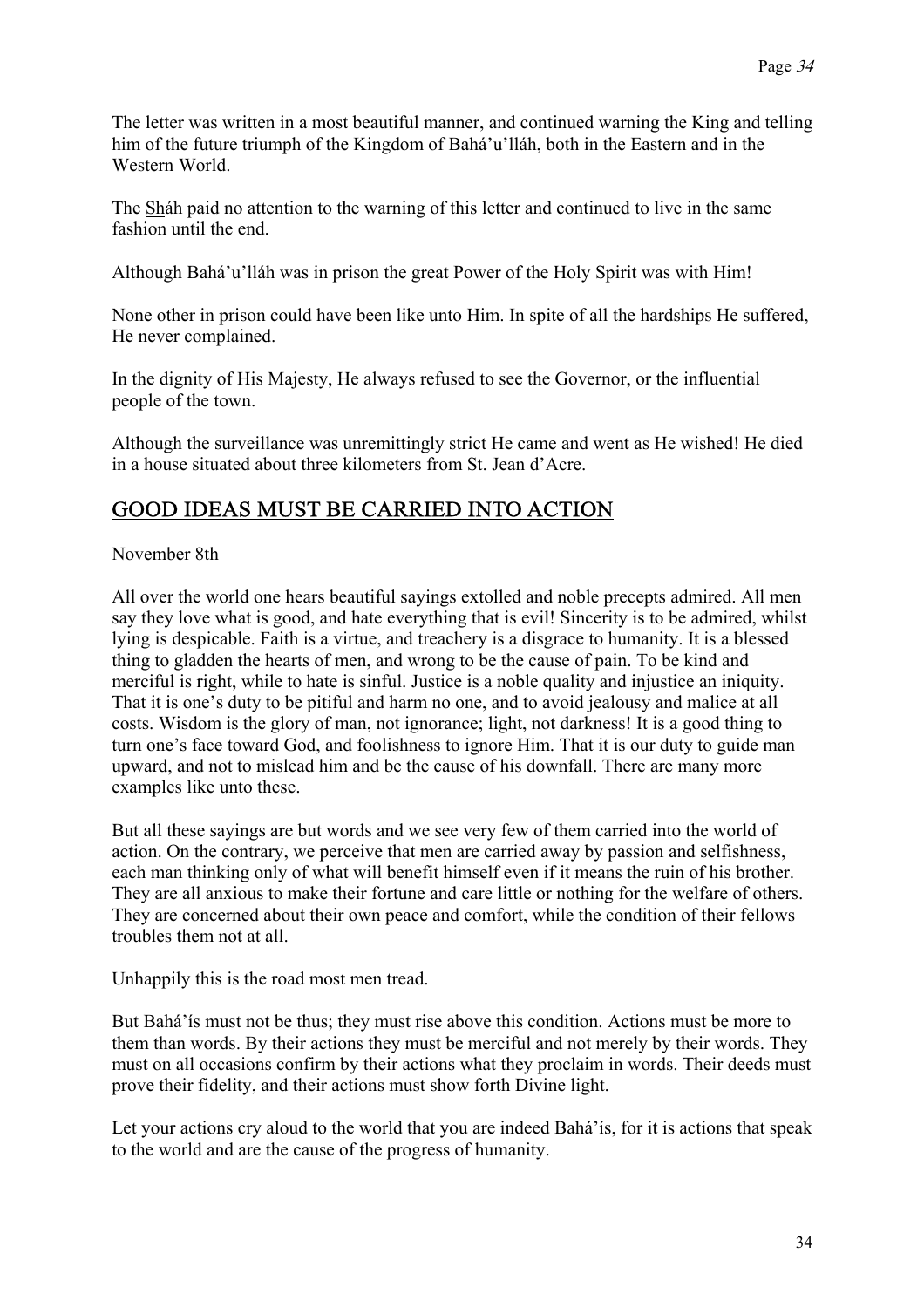If we are true Bahá'ís speech is not needed. Our actions will help on the world, will spread civilization, will help the progress of science, and cause the arts to develop. Without action nothing in the material world can be accomplished, neither can words unaided advance a man in the spiritual Kingdom. It is not through lip-service only that the elect of God have attained to holiness, but by patient lives of active service they have brought light into the world.

Therefore strive that your actions day by day may be beautiful prayers. Turn towards God, and seek always to do that which is right and noble. Enrich the poor, raise the fallen, comfort the sorrowful, bring healing to the sick, reassure the fearful, rescue the oppressed, bring hope to the hopeless, shelter the destitute!

This is the work of a true Bahá'í, and this is what is expected of him. If we strive to do all this, then are we true Bahá'ís, but if we neglect it, we are not followers of the Light, and we have no right to the name.

God, who sees all hearts, knows how far our lives are the fulfilment of our words.

#### THE TRUE MEANING OF BAPTISM BY WATER AND FIRE

November 9th

In the Gospel according to St John, Christ has said: 'Except a man be born of water and the Spirit, he cannot enter into the Kingdom of Heaven.'\* The priests have interpreted this into meaning that baptism is necessary for salvation. In another Gospel it is said: 'He shall baptize you with the Holy Ghost and with fire'.†

Thus the water of baptism and the fire are one! It cannot mean that the 'water' spoken of is physical water, for it is the direct opposite of 'fire', and one destroys the other. When in the Gospels, Christ speaks of 'water', He means that which causes life, for without water no worldly creature can live—mineral, vegetable, animal and man, one and all, depend upon water for their very being. Yes, the latest scientific discoveries prove to us that even mineral has some form of life, and that it also needs water for its existence.

Water is the cause of life, and when Christ speaks of water, He is symbolizing that which is the cause of Everlasting Life.

This life-giving water of which He speaks is like unto fire, for it is none other than the Love of God, and this love means life to our souls.

By the fire of the Love of God the veil is burnt which separates us from the Heavenly Realities, and with clear vision we are enabled to struggle onward and upward, ever progressing in the paths of virtue and holiness, and becoming the means of light to the world.

There is nothing greater or more blessed than the Love of God! It gives healing to the sick, balm to the wounded, joy and consolation to the whole world, and through it alone can man attain Life Everlasting. The essence of all religions is the Love of God, and it is the foundation of all the sacred teachings.

 <sup>\*</sup>  $\overline{\phantom{a}}$ St John iii, 5.

<sup>&</sup>lt;sup>1</sup>St Matthew iii, 11.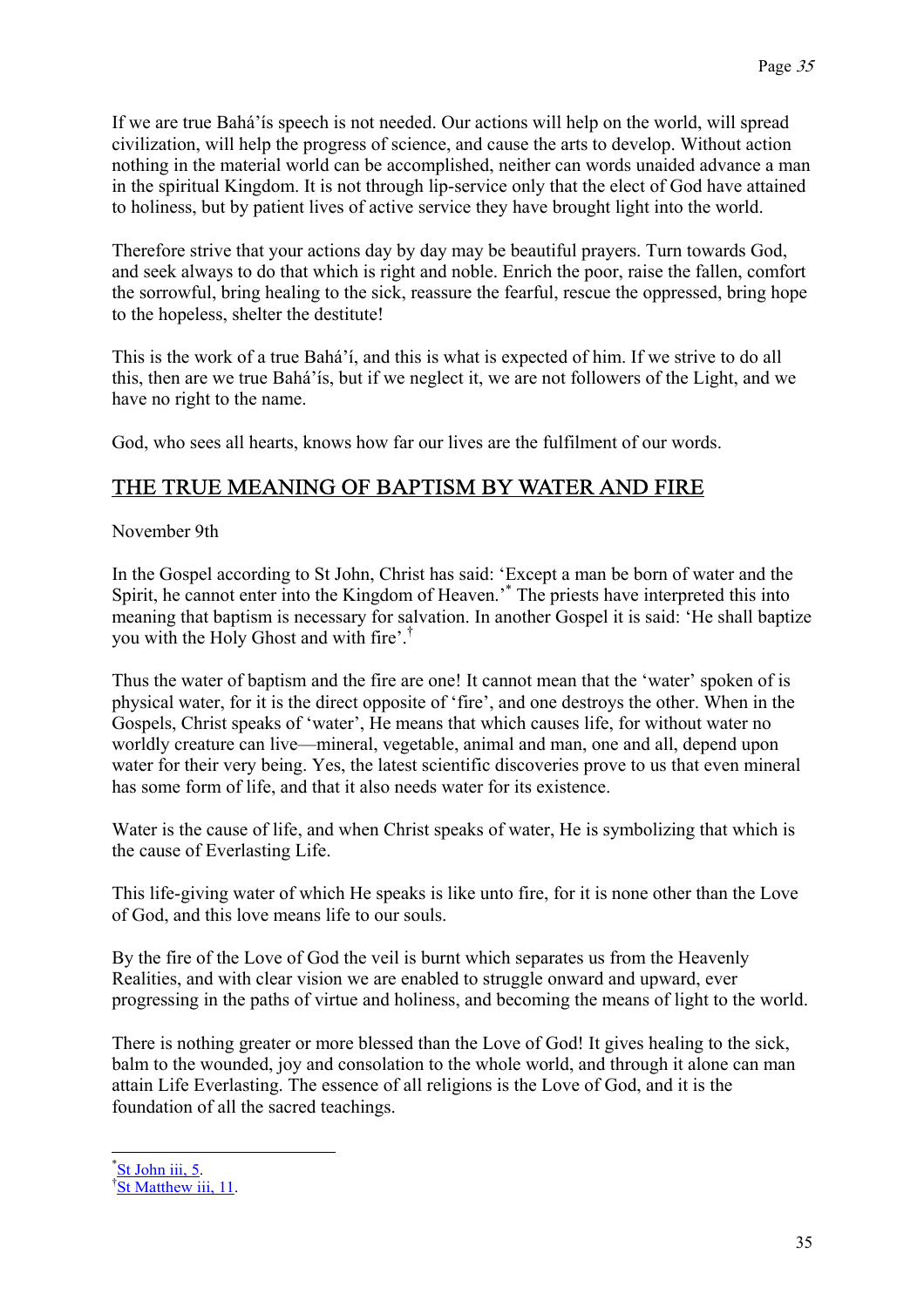It was the Love of God that led Abraham, Isaac, and Jacob, that strengthened Joseph in Egypt and gave to Moses courage and patience.

Through the Love of God, Christ was sent into the world with His inspiring example of a perfect life of self-sacrifice and devotion, bringing to men the message of Eternal Life. It was the Love of God that gave Muḥammad power to bring the Arabs from a state of animal degradation to a loftier state of existence.

God's Love it was that sustained the Báb and brought him to his supreme sacrifice, and made his bosom the willing target for a thousand bullets.

Finally, it was the Love of God that gave to the East Bahá'u'lláh, and is now sending the light of His teaching far into the West, and from Pole to Pole.

Thus I exhort each of you, realizing its power and beauty, to sacrifice all your thoughts, words and actions to bring the knowledge of the Love of God into every heart.

### DISCOURSE AT 'L'ALLIANCE SPIRITUALISTE'

Salle de l'Athenée, St Germain, Paris, November 9th

I wish to express my gratitude for your hospitality, and my joy that you are spiritually minded. I am happy to be present at a gathering such as this, assembled together to listen to a Divine Message. If you could see with the eye of truth, great waves of spirituality would be visible to you in this place. The power of the Holy Spirit is here for all. Praise be to God that your hearts are inspired with Divine fervour! Your souls are as waves on the sea of the spirit; although each individual is a distinct wave, the ocean is one, all are united in God.

Every heart should radiate unity, so that the Light of the one Divine Source of all may shine forth bright and luminous. We must not consider the separate waves alone, but the entire sea. We should rise from the individual to the whole. The spirit is as one great ocean and the waves thereof are the souls of men.

We are told in the Holy Scripture that the New Jerusalem shall appear on earth. Now it is evident that this celestial city is not built of material stones and mortar, but that it is a city not made with hands, eternal in the Heavens.

This is a prophetic symbol, meaning the coming again of the Divine Teaching to enlighten the hearts of men. It is long since this Holy Guidance has governed the lives of humanity. But now, at last, the Holy City of the New Jerusalem has come again to the world, it has appeared anew under an Eastern sky; from the horizon of Persia has its effulgence arisen to be a light to lighten the whole world. We see in these days the fulfilment of the Divine Prophecy. Jerusalem had disappeared. The heavenly city was destroyed, now it is rebuilt; it was razed to the ground, but now its walls and pinnacles have been restored, and are towering aloft in their renewed and glorious beauty.

In the Western world material prosperity has triumphed, whilst in the East the spiritual sun has shone forth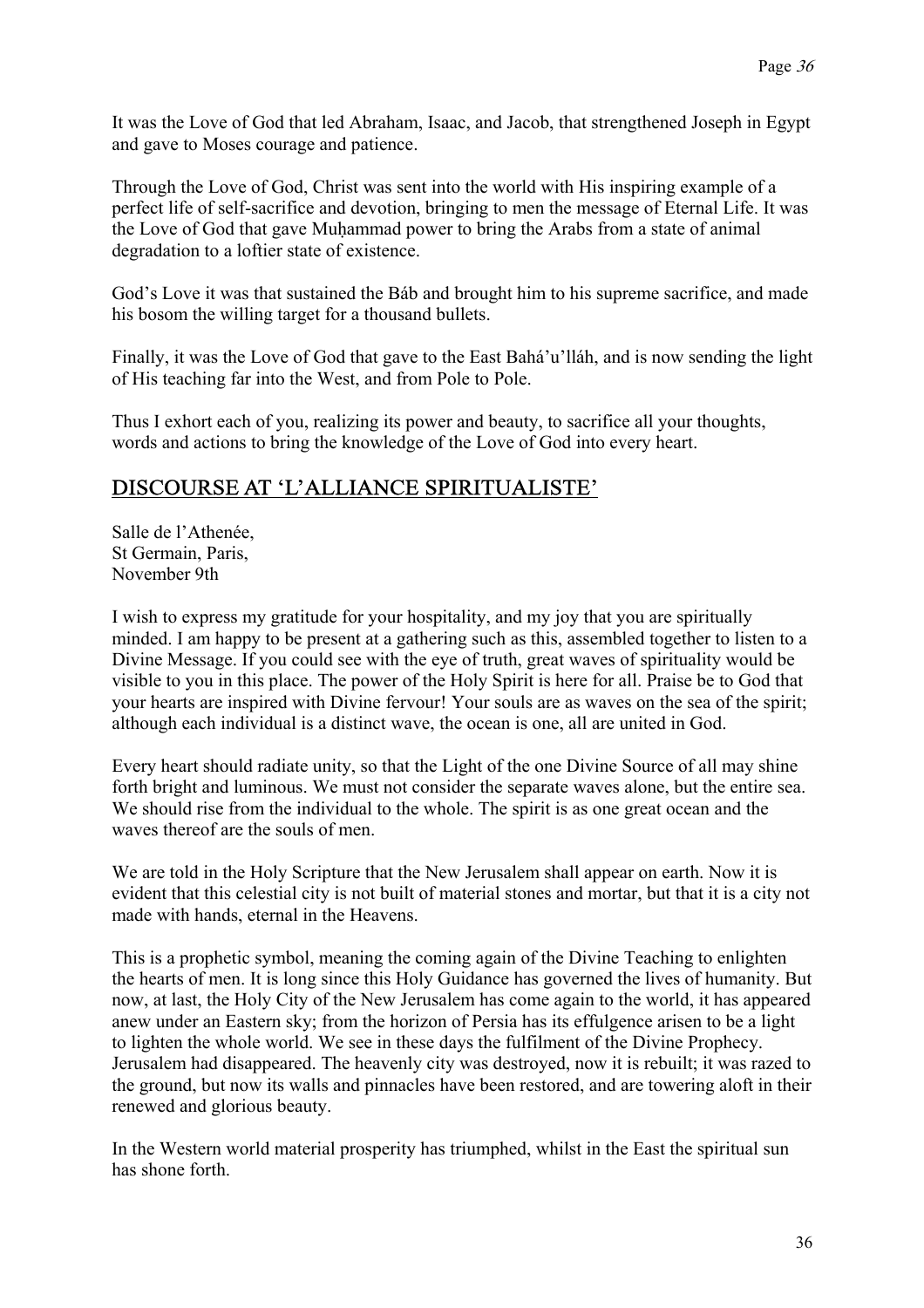I am very glad to see such an assembly as this in Paris, where spiritual and material progress are met together in unity.

Man—the true man—is soul, not body; though physically man belongs to the animal kingdom, yet his soul lifts him above the rest of creation. Behold how the light of the sun illuminates the world of matter: even so doth the Divine Light shed its rays in the kingdom of the soul. The soul it is which makes the human creature a celestial entity!

By the power of the Holy Spirit, working through his soul, man is able to perceive the Divine reality of things. All great works of art and science are witnesses to this power of the Spirit.

The same Spirit gives Eternal Life.

Those alone who are baptized by the Divine Spirit will be enabled to bring all peoples into the bond of unity. It is by the power of the Spirit that the Eastern World of spiritual thought can intermingle with the Western realm of action, so that the world of matter may become Divine.

It follows that all who work for the Supreme Design are soldiers in the army of the Spirit.

The light of the celestial world makes war against the world of shadow and illusion. The rays of the Sun of Truth dispel the darkness of superstition and misunderstanding.

You are of the Spirit! To you who seek the truth, the Revelation of Bahá'u'lláh will come as a great joy! This teaching is of the Spirit, in it is no precept which is not of the Divine Spirit.

Spirit cannot be perceived by the material senses of the physical body, excepting as it is expressed in outward signs and works. The human body is visible, the soul is invisible. It is the soul nevertheless that directs a man's faculties, that governs his humanity.

The soul has two main faculties. (a) As outer circumstances are communicated to the soul by the eyes, ears, and brain of a man, so does the soul communicate its desires and purposes through the brain to the hands and tongue of the physical body, thereby expressing itself. The spirit in the soul is the very essence of life. (b) The second faculty of the soul expresses itself in the world of vision, where the soul inhabited by the spirit has its being, and functions without the help of the material bodily senses. There, in the realm of vision, the soul sees without the help of the physical eye, hears without the aid of the physical ear, and travels without dependence upon physical motion. It is, therefore, clear that the spirit in the soul of man can function through the physical body by using the organs of the ordinary senses, and that it is able also to live and act without their aid in the world of vision. This proves without a doubt the superiority of the soul of man over his body, the superiority of spirit over matter.

For example, look at this lamp: is not the light within it superior to the lamp which holds it? However beautiful the form of the lamp may be, if the light is not there its purpose is unfulfilled, it is without life—a dead thing. The lamp needs the light, but the light does not need the lamp.

The spirit does not need a body, but the body needs spirit, or it cannot live. The soul can live without a body, but the body without a soul dies.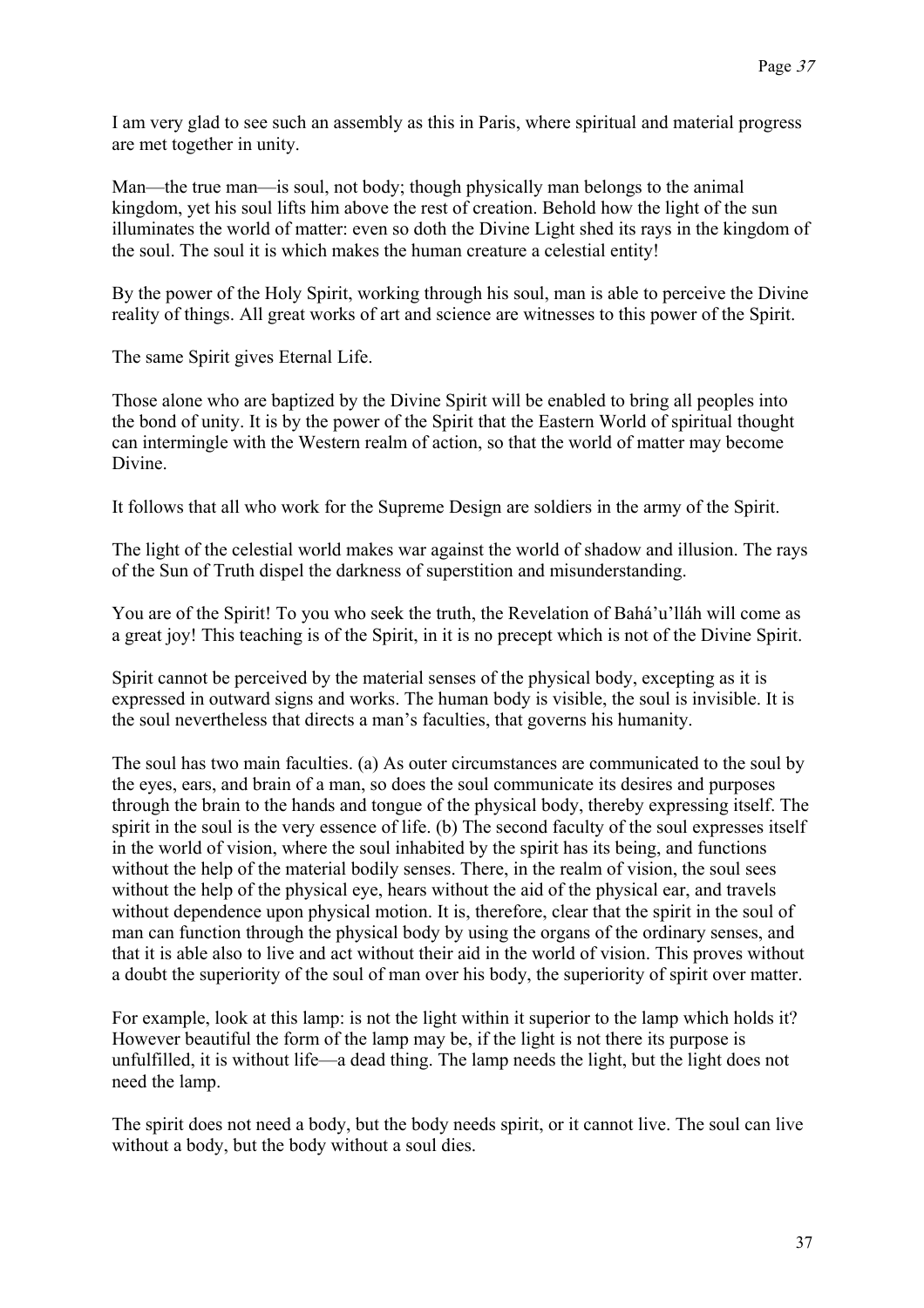If a man lose his sight, his hearing, his hand or his foot, should his soul still inhabit the body he lives, and is able to manifest divine virtues. On the other hand, without the spirit it would be impossible for a perfect body to exist.

The greatest power of the Holy Spirit exists in the Divine Manifestations of the Truth. Through the power of the Spirit the Heavenly Teaching has been brought into the World of Humanity. Through the power of the Spirit life everlasting has come to the children of men. Through the power of the Spirit the Divine Glory has shone from East to West, and through the power of the same Spirit will the divine virtues of humanity become manifest.

Our greatest efforts must be directed towards detachment from the things of the world; we must strive to become more spiritual, more luminous, to follow the counsel of the Divine Teaching, to serve the cause of unity and true equality, to be merciful, to reflect the love of the Highest on all men, so that the light of the Spirit shall be apparent in all our deeds, to the end that all humanity shall be united, the stormy sea thereof calmed, and all rough waves disappear from off the surface of life's ocean henceforth unruffled and peaceful. Then will the New Jerusalem be seen by mankind, who will enter through its gates and receive the Divine Bounty.

I thank God that I have been present amongst you this afternoon, and I thank you for your spiritual feeling.

I pray that you may grow in Divine fervour, and that the power of unity in the Spirit will augment, so that the prophecies may be fulfilled, and that in this great century of the Light of God all the glad tidings written in the Sacred Books may come to pass. This is the glorious time of which the Lord Jesus Christ spoke when He told us to pray 'Thy Kingdom come, Thy Will be done on earth as it is in Heaven'. I hope that this is also your expectation and great desire.

We are united in the one aim and hope that all shall be as one and every heart illumined by the Love of our Divine Father, God!

May all our actions be spiritual, and all our interests and affections be centred in the Kingdom of Glory!

### THE EVOLUTION OF THE SPIRIT

15 Rue Greuze, Paris, November 10th

'Abdu'l-Bahá said:

Tonight I will speak of the evolution or progress of the spirit.

Absolute repose does not exist in nature. All things either make progress or lose ground. Everything moves forward or backward, nothing is without motion. From his birth, a man progresses physically until he reaches maturity, then, having arrived at the prime of his life, he begins to decline, the strength and powers of his body decrease, and he gradually arrives at the hour of death. Likewise a plant progresses from the seed to maturity, then its life begins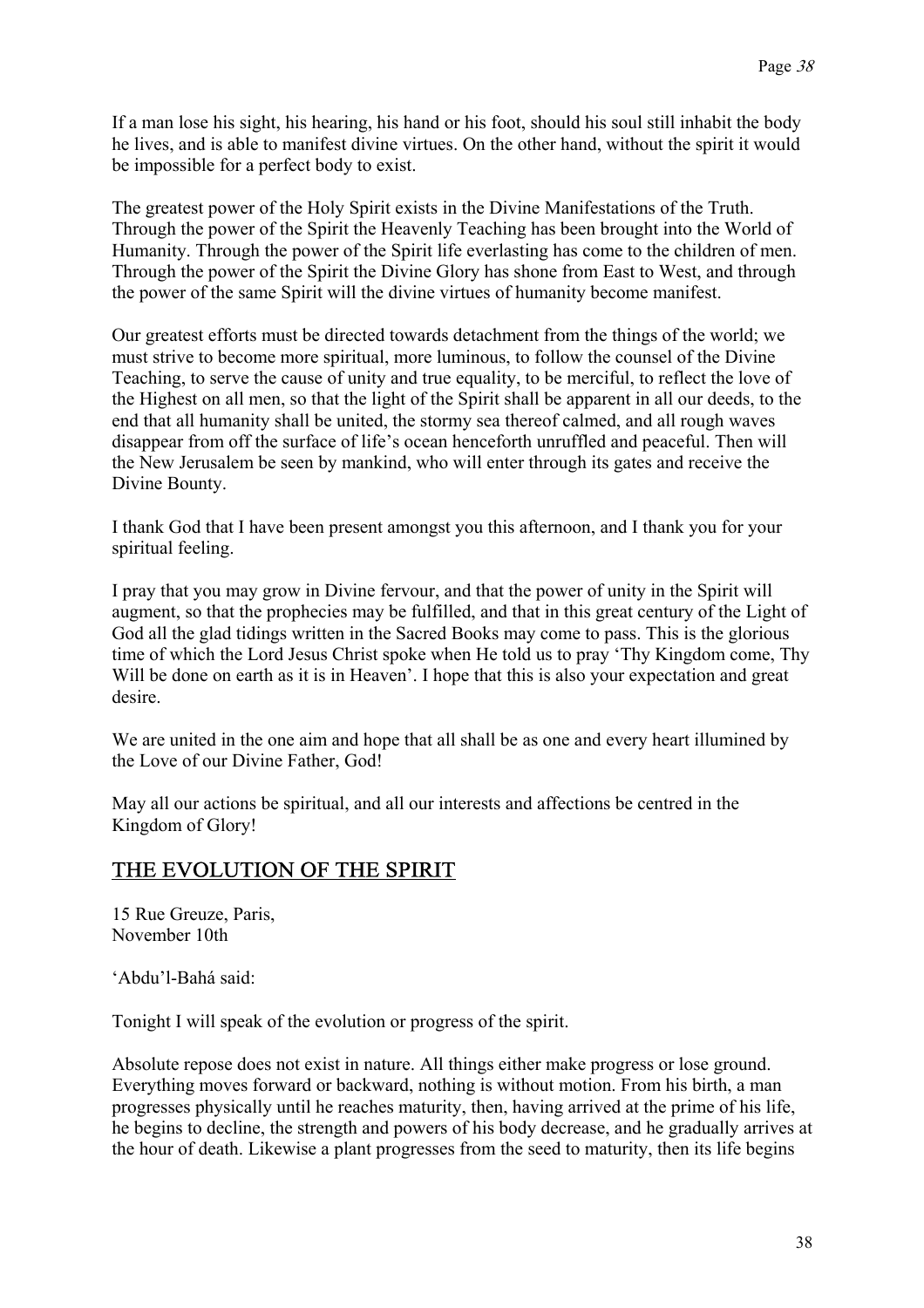to lessen until it fades and dies. A bird soars to a certain height and having reached the highest possible point in its flight, begins its descent to earth.

Thus it is evident that movement is essential to all existence. All material things progress to a certain point, then begin to decline. This is the law which governs the whole physical creation.

Now let us consider the soul. We have seen that movement is essential to existence; nothing that has life is without motion. All creation, whether of the mineral, vegetable or animal kingdom, is compelled to obey the law of motion; it must either ascend or descend. But with the human soul, there is no decline. Its only movement is towards perfection; growth and progress alone constitute the motion of the soul.

Divine perfection is infinite, therefore the progress of the soul is also infinite. From the very birth of a human being the soul progresses, the intellect grows and knowledge increases. When the body dies the soul lives on. All the differing degrees of created physical beings are limited, but the soul is limitless!

In all religions the belief exists that the soul survives the death of the body. Intercessions are sent up for the beloved dead, prayers are said for their progress and for the forgiveness of their sins. If the soul perished with the body all this would have no meaning. Further, if it were not possible for the soul to advance towards perfection after it had been released from the body, of what avail are all these loving prayers, of devotion?

We read in the sacred writings that 'all good works are found again'.<sup>\*</sup> Now, if the soul did not survive, this also would mean nothing!

The very fact that our spiritual instinct, surely never given in vain, prompts us to pray for the welfare of those, our loved ones, who have passed out of the material world: does it not bear witness to the continuance of their existence?

In the world of spirit there is no retrogression. The world of mortality is a world of contradictions, of opposites; motion being compulsory everything must either go forward or retreat. In the realm of spirit there is no retreat possible, all movement is bound to be towards a perfect state. 'Progress' is the expression of spirit in the world of matter. The intelligence of man, his reasoning powers, his knowledge, his scientific achievements, all these being manifestations of the spirit, partake of the inevitable law of spiritual progress and are, therefore, of necessity, immortal.

My hope for you is that you will progress in the world of spirit, as well as in the world of matter; that your intelligence will develop, your knowledge will augment, and your understanding be widened.

You must ever press forward, never standing still; avoid stagnation, the first step to a backward movement, to decay.

The whole physical creation is perishable. These material bodies are composed of atoms; when these atoms begin to separate decomposition sets in, then comes what we call death. This composition of atoms, which constitutes the body or mortal element of any created

 <sup>\*</sup> i.e.—All good actions bring their own reward.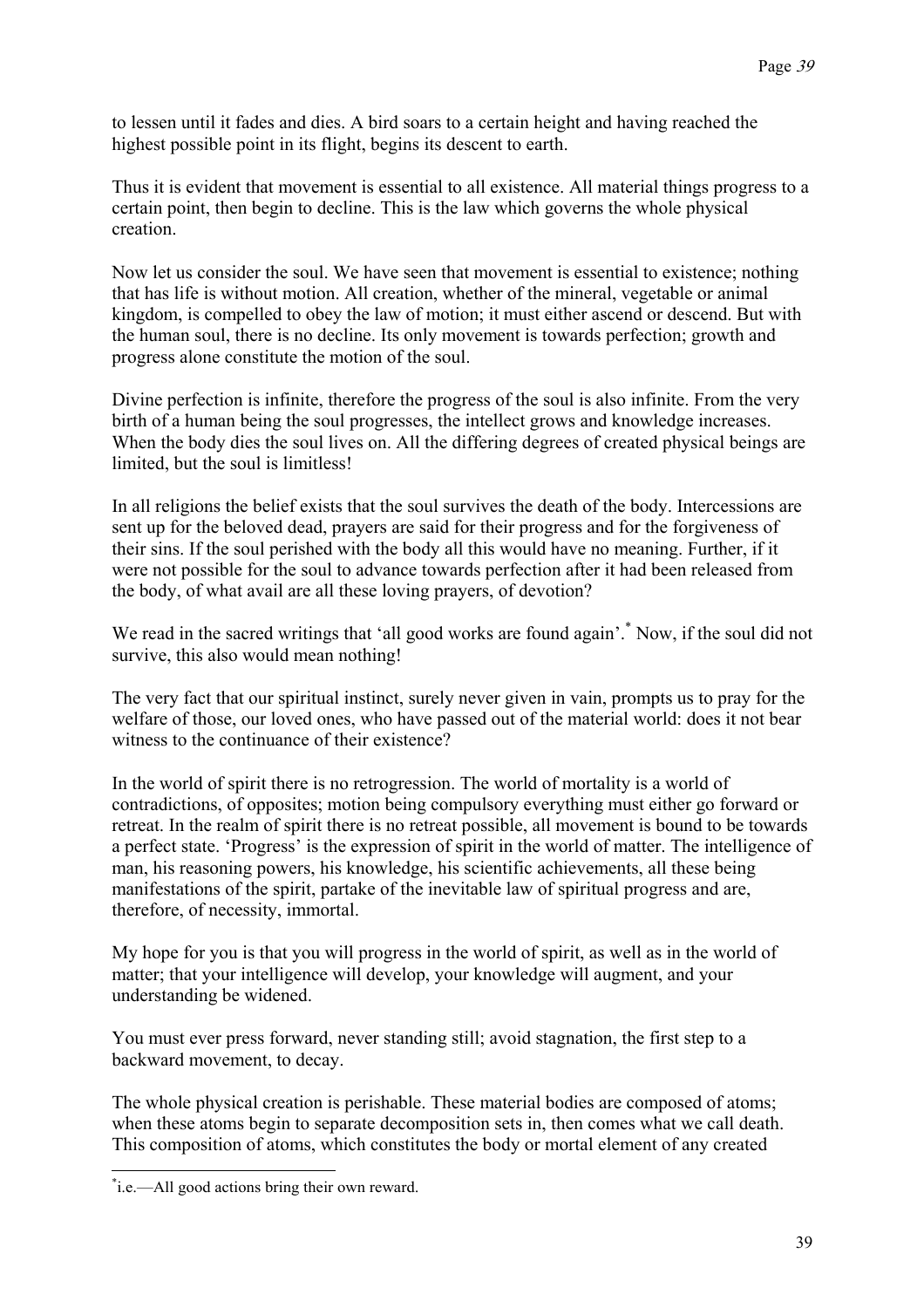being, is temporary. When the power of attraction, which holds these atoms together, is withdrawn, the body, as such, ceases to exist.

With the soul it is different. The soul is not a combination of elements, it is not composed of many atoms, it is of one indivisible substance and therefore eternal. It is entirely out of the order of the physical creation; it is immortal!

Scientific philosophy has demonstrated that a simple element ('simple' meaning 'not composed') is indestructible, eternal. The soul, not being a composition of elements, is, in character, as a simple element, and therefore cannot cease to exist.

The soul, being of that one indivisible substance, can suffer neither disintegration nor destruction, therefore there is no reason for its coming to an end. All things living show signs of their existence, and it follows that these signs could not of themselves exist if that which they express or to which they testify had no being. A thing which does not exist, can, of course, give no sign of its existence. The manifold signs of the existence of the spirit are for ever before us.

The traces of the Spirit of Jesus Christ, the influence of His Divine Teaching, is present with us today, and is everlasting.

A non-existent thing, it is agreed, cannot be seen by signs. In order to write a man must exist—one who does not exist cannot write. Writing is, in itself, a sign of the writer's soul and intelligence. The Sacred Writings (with ever the same Teaching) prove the continuity of the spirit.

Consider the aim of creation: is it possible that all is created to evolve and develop through countless ages with this small goal in view—a few years of a man's life on earth? Is it not unthinkable that this should be the final aim of existence?

The mineral evolves till it is absorbed in the life of the plant, the plant progresses till finally it loses its life in that of the animal; the animal, in its turn, forming part of the food of man, is absorbed into human life.

Thus, man is shown to be the sum of all creation, the superior of all created beings, the goal to which countless ages of existence have progressed.

At the best, man spends four-score years and ten in this world—a short time indeed!

Does a man cease to exist when he leaves the body? If his life comes to an end, then all the previous evolution is useless, all has been for nothing! Can one imagine that Creation has no greater aim than this?

The soul is eternal, immortal.

Materialists say, 'Where is the soul? What is it? We cannot see it, neither can we touch it'.

This is how we must answer them: However much the mineral may progress, it cannot comprehend the vegetable world. Now, that lack of comprehension does not prove the nonexistence of the plant!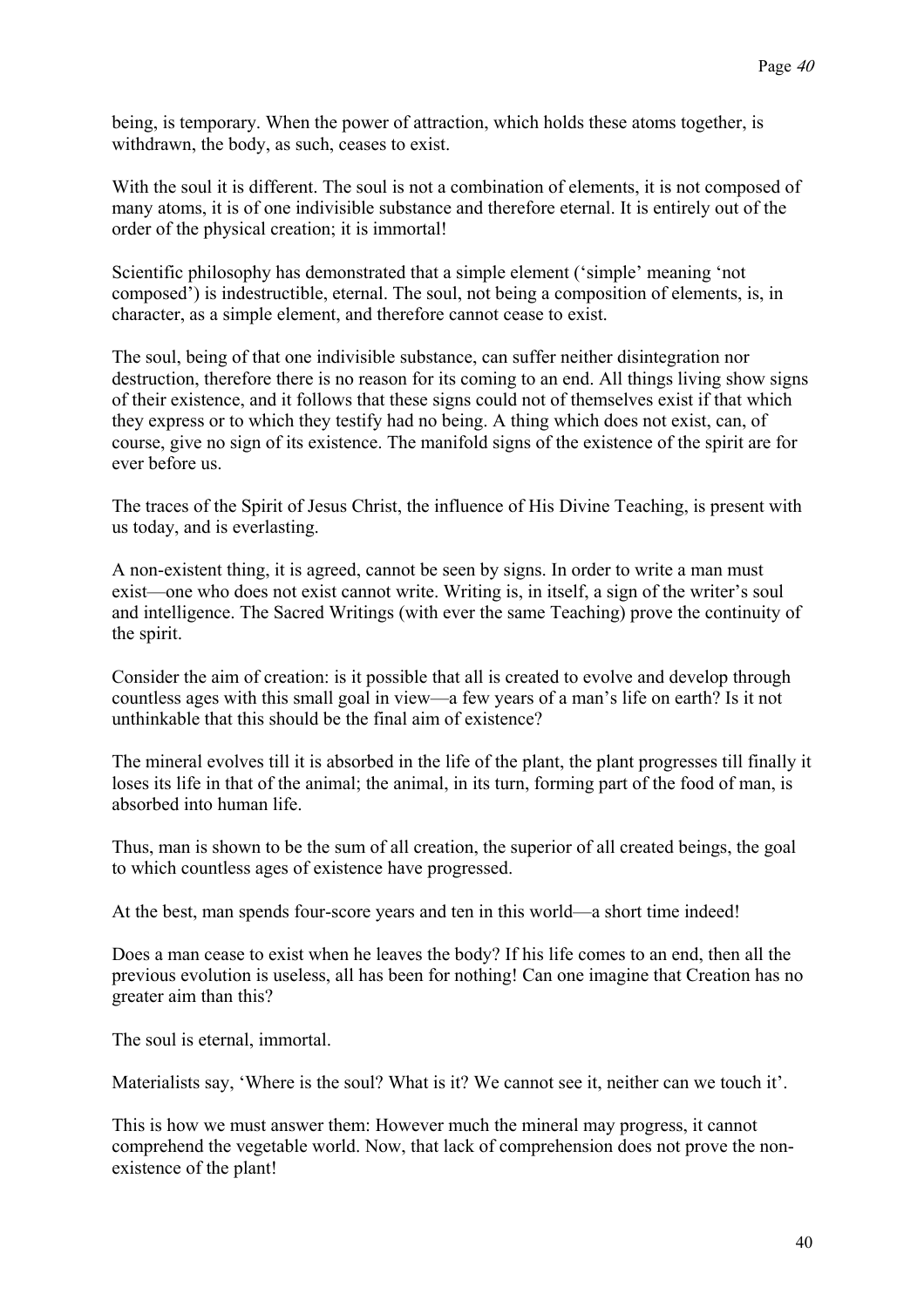To however great a degree the plant may have evolved, it is unable to understand the animal world; this ignorance is no proof that the animal does not exist!

The animal, be he never so highly developed, cannot imagine the intelligence of man, neither can he realize the nature of his soul. But, again, this does not prove that man is without intellect, or without soul. It only demonstrates this, that one form of existence is incapable of comprehending a form superior to itself.

This flower may be unconscious of such a being as man, but the fact of its ignorance does not prevent the existence of humanity.

In the same way, if materialists do not believe in the existence of the soul, their unbelief does not prove that there is no such realm as the world of spirit. The very existence of man's intelligence proves his immortality; moreover, darkness proves the presence of light, for without light there would be no shadow. Poverty proves the existence of riches, for, without riches, how could we measure poverty? Ignorance proves that knowledge exists, for without knowledge how could there be ignorance?

Therefore the idea of mortality presupposes the existence of immortality—for if there were no Life Eternal, there would be no way of measuring the life of this world!

If the spirit were not immortal, how could the Manifestations of God endure such terrible trials?

Why did Christ Jesus suffer the fearful death on the cross?

Why did Muhammad bear persecutions?

Why did the Báb make the supreme sacrifice and why did Bahá'u'lláh pass the years of his life in prison?

Why should all this suffering have been, if not to prove the everlasting life of the spirit?

Christ suffered, He accepted all His trials because of the immortality of His spirit. If a man reflects he will understand the spiritual significance of the law of progress; how all moves from the inferior to the superior degree.

It is only a man without intelligence who, after considering these things, can imagine that the great scheme of creation should suddenly cease to progress, that evolution should come to such an inadequate end!

Materialists who reason in this way, and contend that we are unable to see the world of spirit, or to perceive the blessings of God, are surely like the animals who have no understanding; having eyes they see not, ears they have, but do not hear. And this lack of sight and hearing is a proof of nothing but their own inferiority; of whom we read in the Qur'án, 'They are men who are blind and deaf to the Spirit.' They do not use that great gift of God, the power of the understanding, by which they might see with the eyes of the spirit, hear with spiritual ears and also comprehend with a Divinely enlightened heart.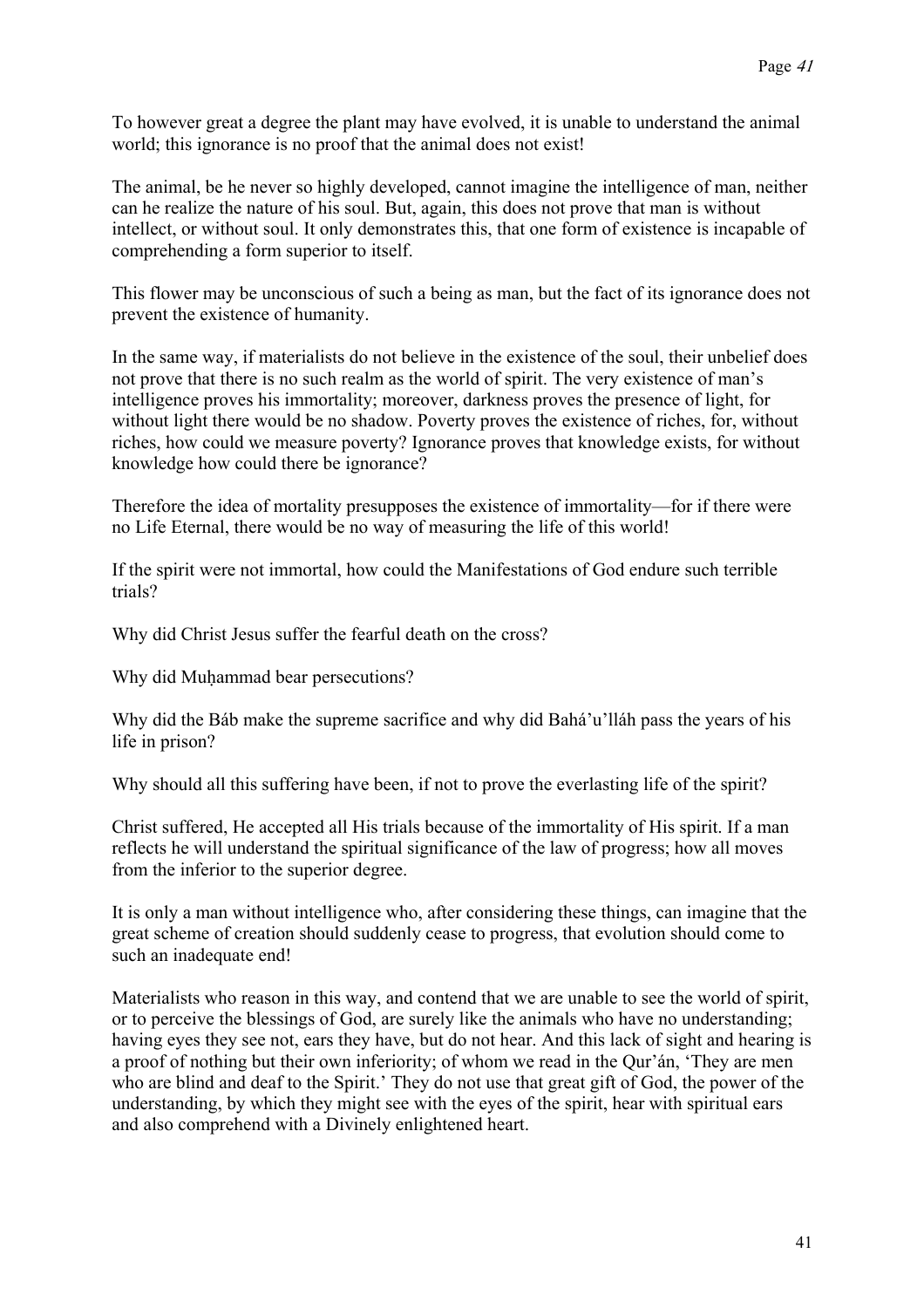The inability of the materialistic mind to grasp the idea of the Life Eternal is no proof of the non-existence of that life.

The comprehension of that other life depends on our spiritual birth!

My prayer for you is that your spiritual faculties and aspirations may daily increase, and that you will never allow the material senses to veil from your eyes the glories of the Heavenly Illumination.

## THE DESIRES AND PRAYERS OF 'ABDU'L-BAHÁ

November 15th

'Abdu'l-Bahá said:

You are all very welcome, and I love you all most dearly.

Day and night I pray to Heaven for you that strength may be yours, and that, one and all, you may participate in the blessings of Bahá'u'lláh, and enter into the Kingdom.

I supplicate that you may become as new beings, illumined with the Divine Light, like unto shining lamps, and that from one end of Europe to the other the knowledge of the Love of God may spread.

May this boundless love so fill your hearts and minds that sadness may find no room to enter and may you with joyful hearts soar like birds into the Divine Radiance.

May your hearts become clear and pure like unto polished mirrors in which may be reflected the full glory of the Sun of Truth.

May your eyes be opened to see the signs of the Kingdom of God, and may your ears be unstopped so that you may hear with a perfect understanding the Heavenly Proclamation sounding in your midst.

May your souls receive help and comfort, and, being so strengthened, may they be enabled to live in accordance with the teachings of Bahá'u'lláh.

I pray for each and all that you may be as flames of love in the world, and that the brightness of your light and the warmth of your affection may reach the heart of every sad and sorrowing child of God.

May you be as shining stars, bright and luminous for ever in the Kingdom.

I counsel you that you study earnestly the teachings of Bahá'u'lláh, so that, God helping you, you may in deed and truth become Bahá'ís.

### CONCERNING BODY, SOUL AND SPIRIT

4 Avenue de Camöens, Paris, Friday morning, November 17th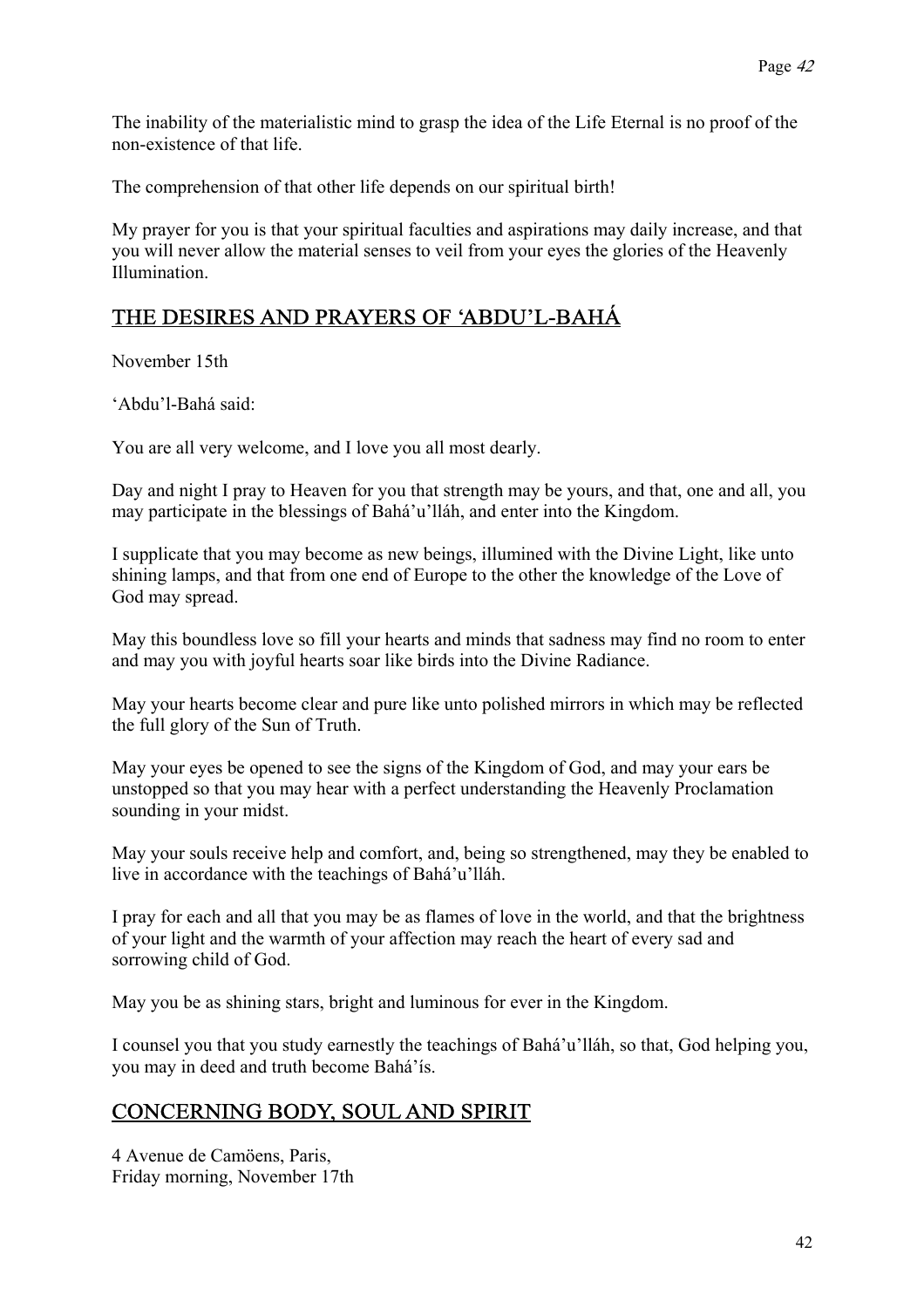There are in the world of humanity three degrees; those of the body, the soul, and spirit.

The body is the physical or animal degree of man. From the bodily point of view man is a sharer of the animal kingdom. The bodies alike of men and animals are composed of elements held together by the law of attraction.

Like the animal, man possesses the faculties of the senses, is subject to heat, cold, hunger, thirst, etc.; unlike the animal, man has a rational soul, the human intelligence.

This intelligence of man is the intermediary between his body and his spirit.

When man allows the spirit, through his soul, to enlighten his understanding, then does he contain all Creation; because man, being the culmination of all that went before and thus superior to all previous evolutions, contains all the lower world within himself. Illumined by the spirit through the instrumentality of the soul, man's radiant intelligence makes him the crowning-point of Creation.

But on the other hand, when man does not open his mind and heart to the blessing of the spirit, but turns his soul towards the material side, towards the bodily part of his nature, then is he fallen from his high place and he becomes inferior to the inhabitants of the lower animal kingdom. In this case the man is in a sorry plight! For if the spiritual qualities of the soul, open to the breath of the Divine Spirit, are never used, they become atrophied, enfeebled, and at last incapable; whilst the soul's material qualities alone being exercised, they become terribly powerful—and the unhappy, misguided man, becomes more savage, more unjust, more vile, more cruel, more malevolent than the lower animals themselves. All his aspirations and desires being strengthened by the lower side of the soul's nature, he becomes more and more brutal, until his whole being is in no way superior to that of the beasts that perish. Men such as this, plan to work evil, to hurt and to destroy; they are entirely without the spirit of Divine compassion, for the celestial quality of the soul has been dominated by that of the material. If, on the contrary, the spiritual nature of the soul has been so strengthened that it holds the material side in subjection, then does the man approach the Divine; his humanity becomes so glorified that the virtues of the Celestial Assembly are manifested in him; he radiates the Mercy of God, he stimulates the spiritual progress of mankind, for he becomes a lamp to show light on their path.

You perceive how the soul is the intermediary between the body and the spirit. In like manner is this tree<sup>\*</sup> the intermediary between the seed and the fruit. When the fruit of the tree appears and becomes ripe, then we know that the tree is perfect; if the tree bore no fruit it would be merely a useless growth, serving no purpose!

When a soul has in it the life of the spirit, then does it bring forth good fruit and become a Divine tree. I wish you to try to understand this example. I hope that the unspeakable goodness of God will so strengthen you that the celestial quality of your soul, which relates it to the spirit, will for ever dominate the material side, so entirely ruling the senses that your soul will approach the perfections of the Heavenly Kingdom. May your faces, being steadfastly set towards the Divine Light, become so luminous that all your thoughts, words and actions will shine with the Spiritual Radiance dominating your souls, so that in the gatherings of the world you will show perfection in your life.

 <sup>\*</sup> A small orange-tree on the table nearby.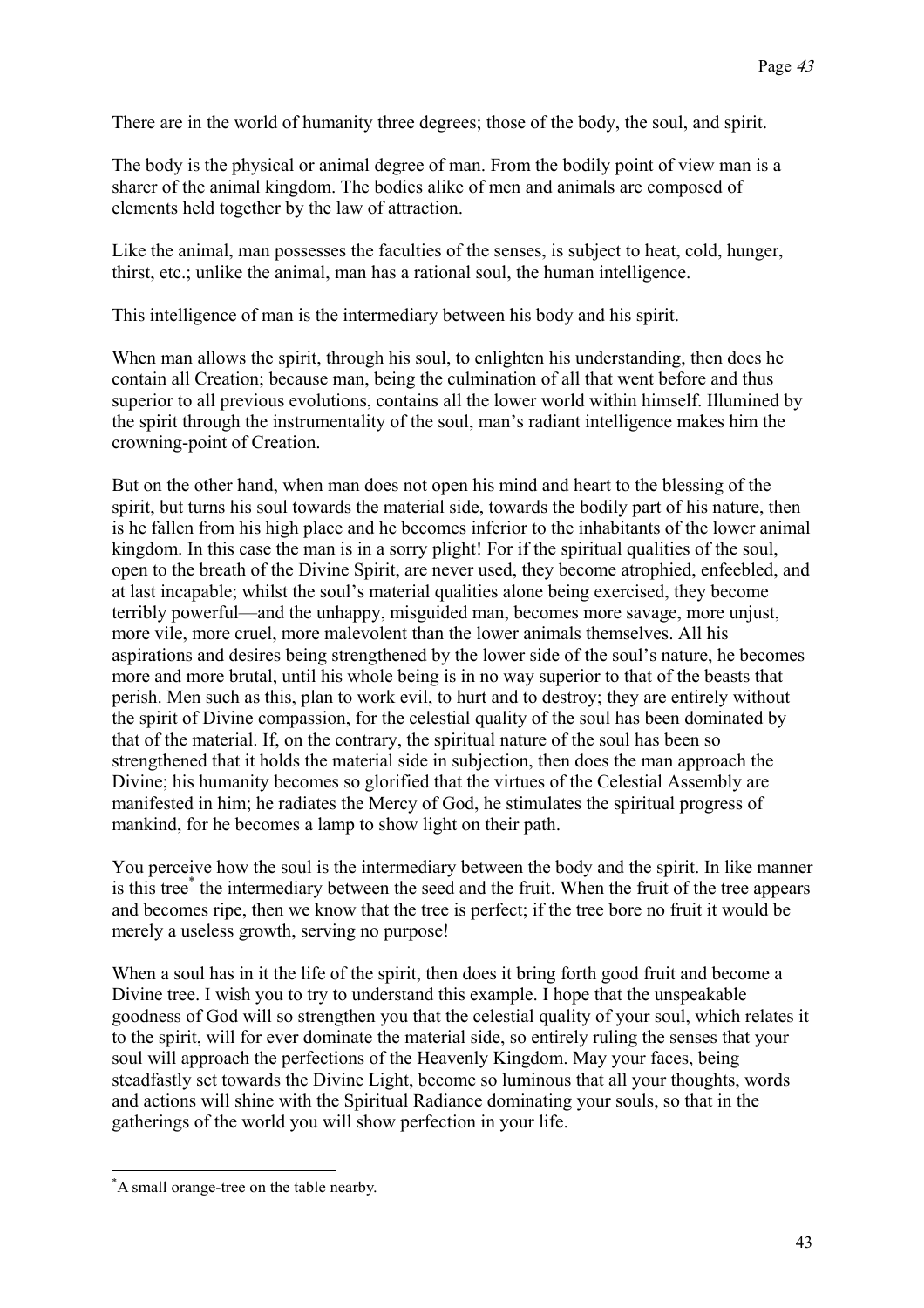Some men's lives are solely occupied with the things of this world; their minds are so circumscribed by exterior manners and traditional interests that they are blind to any other realm of existence, to the spiritual significance of all things! They think and dream of earthly fame, of material progress. Sensuous delights and comfortable surroundings bound their horizon, their highest ambitions centre in successes of worldly conditions and circumstances! They curb not their lower propensities; they eat, drink, and sleep! Like the animal, they have no thought beyond their own physical well-being. It is true that these necessities must be despatched. Life is a load which must be carried on while we are on earth, but the cares of the lower things of life should not be allowed to monopolize all the thoughts and aspirations of a human being. The heart's ambitions should ascend to a more glorious goal, mental activity should rise to higher levels! Men should hold in their souls the vision of celestial perfection, and there prepare a dwelling-place for the inexhaustible bounty of the Divine Spirit.

Let your ambition be the achievement on earth of a Heavenly civilization! I ask for you the supreme blessing, that you may be so filled with the vitality of the Heavenly Spirit that you may be the cause of life to the world.

### THE BAHÁ'ÍS MUST WORK WITH HEART AND SOUL TO BRING ABOUT A BETTER CONDITION IN THE WORLD

November 19th

How joyful it is to see such a meeting as this, for it is in truth a gathering together of 'heavenly men'.

We are all united in one Divine purpose, no material motive is ours, and our dearest wish is to spread the Love of God throughout the world!

We work and pray for the unity of mankind, that all the races of the earth may become one race, all the countries one country, and that all hearts may beat as one heart, working together for perfect unity and brotherhood.

Praise be to God that our efforts are sincere and that our hearts are turned to the Kingdom. Our greatest longing is that truth may be established in the world, and in this hope we draw near to one another in love and affection. Each and all are whole-hearted and selfless, willing to sacrifice all personal ambition to the grand ideal towards which they strive: Brotherly love and peace and union among men!

Doubt not that God is with us, on our right hand and on our left, that day by day He will cause our numbers to increase, and that our meetings will grow in strength and usefulness.

It is my dearest hope that you may all become a blessing to others, that you may give sight to the spiritually blind, hearing to the spiritually deaf and life to those who are dead in sin.

May you help those sunk in materiality to realize their Divine son-ship, and encourage them to arise and be worthy of their birthright; so that by your endeavour the world of humanity may become the Kingdom of God and of His elect.

I thank God that we are at one in this grand ideal, that my longings are also yours and that we work together in perfect unity.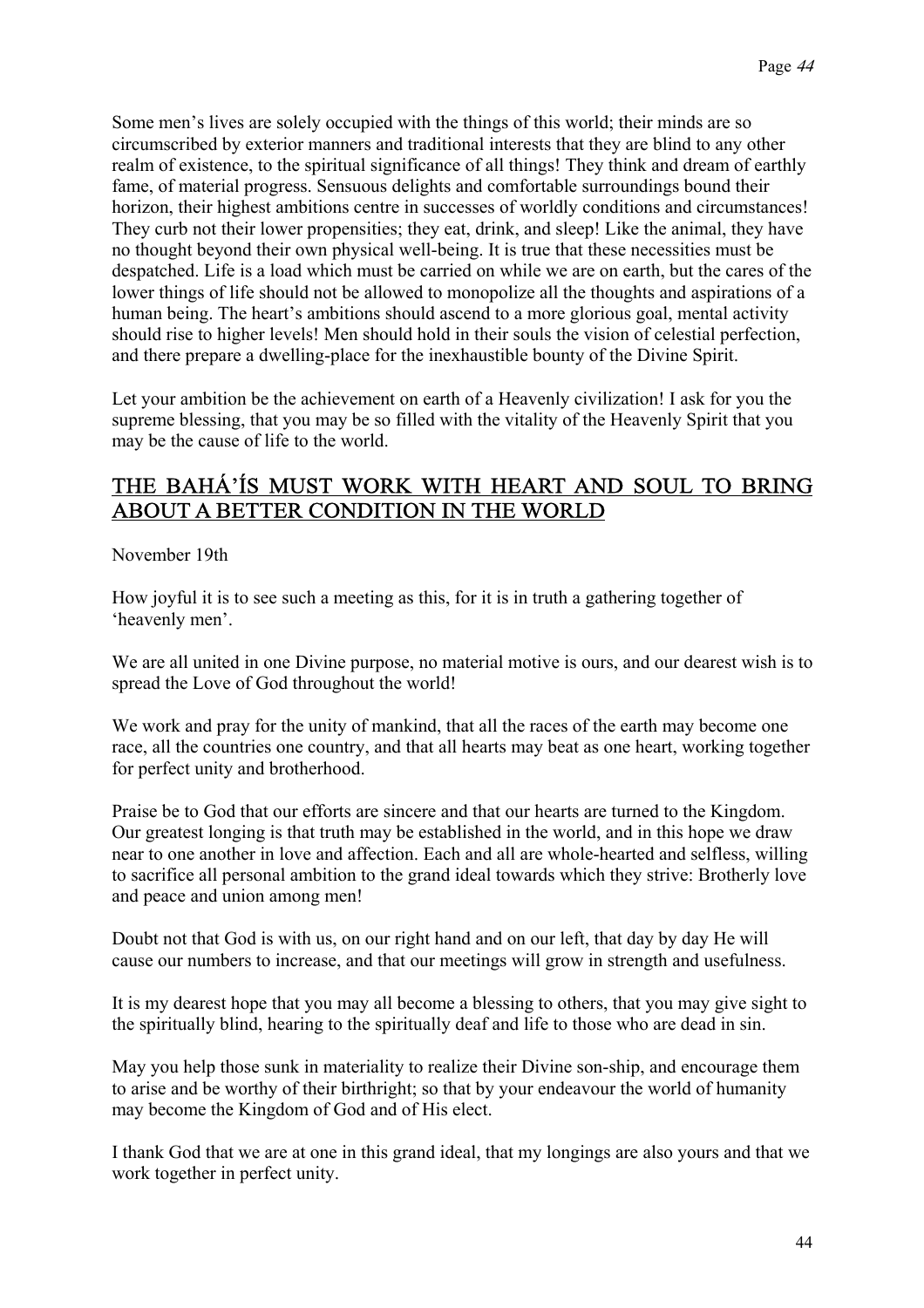Today, upon the earth, one sees the sad spectacle of cruel war! Man slays his brother man for selfish gain, and to enlarge his territories! For this ignoble ambition hate has taken possession of his heart, and more and more blood is shed!

Fresh battles are fought, the armies are increased, more cannon, more guns, more explosives of all kinds are sent out—so does bitterness and hate augment from day to day!

But this assembly, thank God, longs only for peace and unity, and must work with heart and soul to bring about a better condition in the world.

You who are the servants of God fight against oppression, hate and discord, so that wars may cease and God's laws of peace and love may be established among men.

Work! Work with all your strength, spread the Cause of the Kingdom among men; teach the self-sufficient to turn humbly towards God, the sinful to sin no more, and await with glad expectation the coming of the Kingdom.

Love and obey your Heavenly Father, and rest assured that Divine help is yours. Verily I say unto you that you shall indeed conquer the world!

Only have faith, patience and courage—this is but the beginning, but surely you will succeed, for God is with you!

#### ON CALUMNY

Monday, November 20th

From the beginning of the world until the present time each 'Manifestation'<sup>\*</sup> sent from God has been opposed by an embodiment of the 'Powers of Darkness'.

This dark power has always endeavoured to extinguish the light. Tyranny has ever sought to overcome justice. Ignorance has persistently tried to trample knowledge underfoot. This has, from the earliest ages, been the method of the material world.

In the time of Moses, Pharaoh set himself to prevent the Mosaic Light being spread abroad.

In the day of Christ, Annas and Caiaphas inflamed the Jewish people against Him and the learned doctors of Israel joined together to resist His Power. All sorts of calumnies were circulated against Him. The Scribes and Pharisees conspired to make the people believe Him to be a liar, an apostate, and a blasphemer. They spread these slanders throughout the whole Eastern world against Christ, and caused Him to be condemned to a shameful death!

In the case of Muḥammad also, the learned doctors of His day determined to extinguish the light of His influence. They tried by the power of the sword to prevent the spread of His teaching.

In spite of all their efforts the Sun of Truth shone forth from the horizon. In every case the army of light vanquished the powers of darkness on the battlefield of the world, and the

 <sup>\*</sup> <sup>\*</sup>i.e.—Divine Manifestation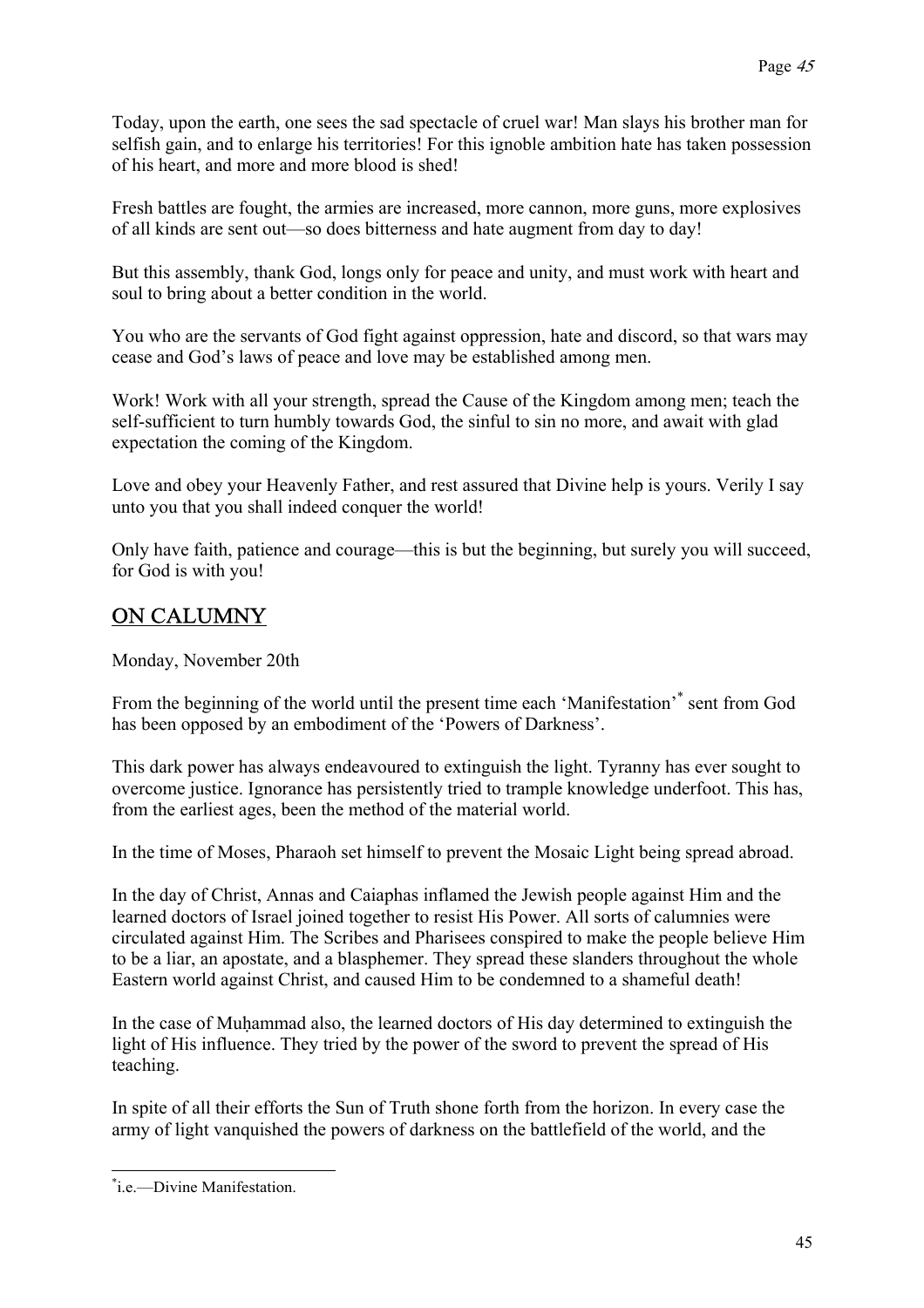radiance of the Divine Teaching illumined the earth. Those who accepted the Teaching and worked for the Cause of God became luminous stars in the sky of humanity.

Now, in our own day, history repeats itself.

Those who would have men believe that religion is their own private property once more bring their efforts to bear against the Sun of Truth: they resist the Command of God; they invent calumnies, not having arguments against it, neither proofs. They attack with masked faces, not daring to come forth into the light of day.

Our methods are different, we do not attack, neither calumniate; we do not wish to dispute with them; we bring forth proofs and arguments; we invite them to confute our statements. They cannot answer us, but instead, they write all they can think of against the Divine Messenger, Bahá'u'lláh.

Do not let your hearts be troubled by these defamatory writings! Obey the words of Bahá'u'lláh and answer them not. Rejoice, rather, that even these falsehoods will result in the spread of the truth. When these slanders appear inquiries are made, and those who inquire are led into a knowledge of the Faith.

If a man were to declare, 'There is a lamp in the next room which gives no light', one hearer might be satisfied with his report, but a wiser man goes into the room to judge for himself, and behold, when he finds the light shining brilliantly in the lamp, he knows the truth!

Again, a man proclaims: 'There lies a garden in which there are trees with broken branches bearing no fruit, and the leaves thereof are faded and yellow! In that garden, also, there are flowering plants with no blooms, and rose bushes withered and dying—go not into that garden!' A just man, hearing this account of the garden, would not be content without seeing for himself whether it be true or not. He, therefore, enters the garden, and behold, he finds it well tilled; the branches of the trees are sturdy and strong, being also loaded with the sweetest of ripe fruits amongst the luxuriance of beautiful green leaves. The flowering plants are bright with many-hued blossoms; the rose bushes are covered with fragrant and lovely roses and all is verdant and well tended. When the glory of the garden is spread out before the eyes of the just man, he praises God that, through unworthy calumny, he has been led into a place of such wondrous beauty!

This is the result of the slanderer's work: to be the cause of guiding men to a discovery of the truth.

We know that all the falsehoods spread about Christ and His apostles and all the books written against Him, only led the people to inquire into His doctrine; then, having seen the beauty and inhaled the fragrance, they walked evermore amidst the roses and the fruits of that celestial garden.

Therefore, I say unto you, spread the Divine Truth with all your might that men's intelligence may become enlightened; this is the best answer to those who slander. I do not wish to speak of those people nor to say anything ill of them—only to tell you that slander is of no importance!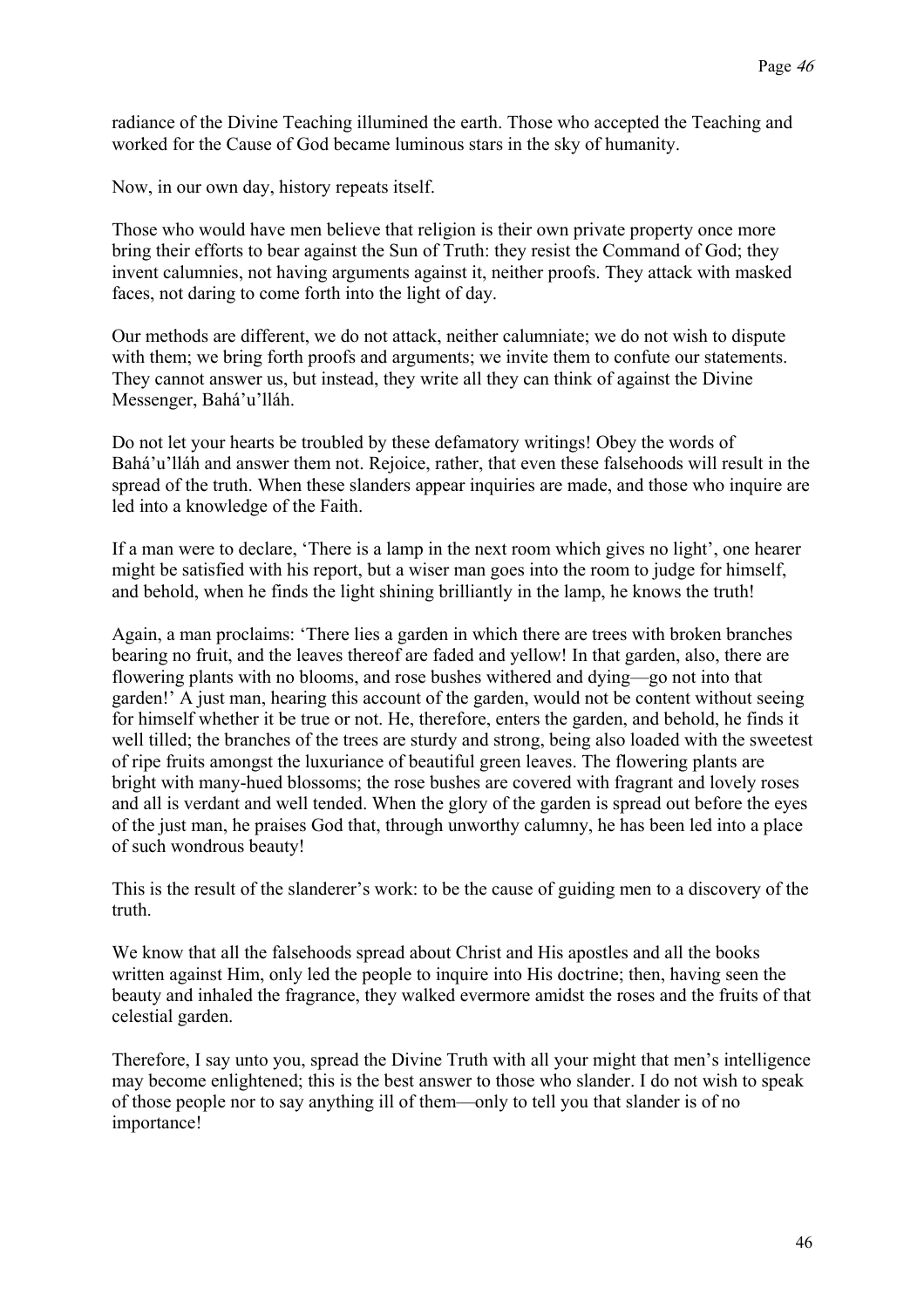Clouds may veil the sun, but, be they never so dense, his rays will penetrate! Nothing can prevent the radiance of the sun descending to warm and vivify the Divine Garden.

Nothing can prevent the fall of the rain from Heaven.

Nothing can prevent the fulfilment of the Word of God!

Therefore when you see books and papers written against the Revelation, be not distressed, but take comfort in the assurance that the cause will thereby gain strength.

No one casts stones at a tree without fruit. No one tries to extinguish a lamp without light!

Regard the former times. Had the calumnies of Pharaoh any effect? He affirmed that Moses was a murderer, that he had slain a man and deserved to be executed! He also declared that Moses and Aaron were fomenters of discord, that they tried to destroy the religion of Egypt and therefore must be put to death. These words of Pharaoh were vainly spoken. The light of Moses shone. The radiance of the Law of God has encircled the world!

When the Pharisees said of Christ that He had broken the Sabbath Day, that He had defied the Law of Moses, that He had threatened to destroy the Temple and the Holy City of Jerusalem, and that He deserved to be crucified—We know that all these slanderous attacks had no result in hindering the spread of the Gospel!

The Sun of Christ shone brilliantly in the sky, and the breath of the Holy Spirit wafted over the whole earth!

And I say unto you that no calumny is able to prevail against the Light of God; it can only result in causing it to be more universally recognized. If a cause were of no significance, who would take the trouble to work against it!

But always the greater the cause the more do enemies arise in larger and larger numbers to attempt its overthrow! The brighter the light the darker the shadow! Our part it is to act in accordance with the teaching of Bahá'u'lláh in humility and firm steadfastness.

## THERE CAN BE NO TRUE HAPPINESS AND PROGRESS WITHOUT SPIRITUALITY

November 21st

Ferocity and savagery are natural to animals, but men should show forth the qualities of love and affection. God sent all His Prophets into the world with one aim, to sow in the hearts of men love and goodwill, and for this great purpose they were willing to suffer and to die. All the sacred Books were written to lead and direct man into the ways of love and unity; and yet, in spite of all this, we have the sad spectacle of war and bloodshed in our midst.

When we look into the pages of history, past and present, we see the black earth reddened by human blood. Men kill each other like the savage wolves, and forget the laws of love and tolerance.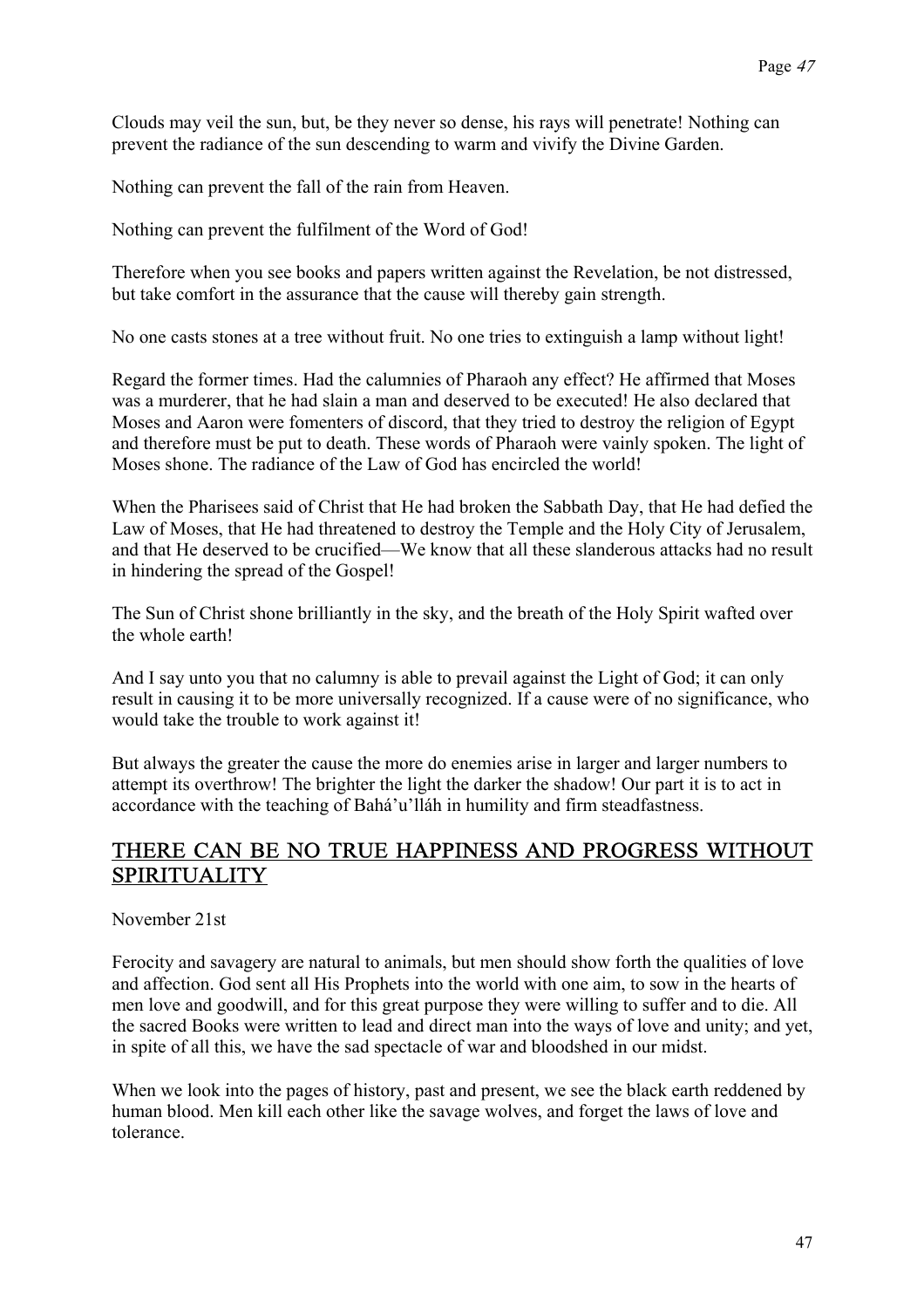Now this luminous age has come, bringing with it wonderful civilization and material progress. Men's intellects have widened, their perceptions grown, but alas, in spite of all this, fresh blood is being spilt day by day. Look at the present Turco-Italian war; consider for a moment the fate of these unhappy people! How many have been killed during this sad time? How many homes are ruined, wives desolate, and children orphans! And what is to be gained in exchange for all this anguish and heartache? Only a corner of the earth!

This all shows that material progress alone does not tend to uplift man. On the contrary, the more he becomes immersed in material progress, the more does his spirituality become obscured.

In times gone by progress on the material plane was not so rapid, neither was there bloodshed in such profusion. In ancient warfare there were no cannons, no guns, no dynamite, no shells, no torpedo boats, no battleships, no submarines. Now, owing to material civilization, we have all these inventions, and war goes from bad to worse! Europe itself has become like one immense arsenal, full of explosives, and may God prevent its ignition—for, should this happen, the whole world would be involved.

I want to make you understand that material progress and spiritual progress are two very different things, and that only if material progress goes hand in hand with spirituality can any real progress come about, and the Most Great Peace reign in the world. If men followed the Holy Counsels and the Teachings of the Prophets, if Divine Light shone in all hearts and men were really religious, we should soon see peace on earth and the Kingdom of God among men. The laws of God may be likened unto the soul and material progress unto the body. If the body was not animated by the soul, it would cease to exist. It is my earnest prayer that spirituality may ever grow and increase in the world, so that customs may become enlightened and peace and concord may be established.

War and rapine with their attendant cruelties are an abomination to God, and bring their own punishment, for the God of love is also a God of justice and each man must inevitably reap what he sows. Let us try to understand the commands of the Most High and to order our lives as He directs. True happiness depends on spiritual good and having the heart ever open to receive the Divine Bounty.

If the heart turns away from the blessings God offers how can it hope for happiness? If it does not put its hope and trust in God's Mercy, where can it find rest? Oh, trust in God! for His Bounty is everlasting, and in His Blessings, for they are superb. Oh! put your faith in the Almighty, for He faileth not and His goodness endureth for ever! His Sun giveth Light continually, and the Clouds of His Mercy are full of the Waters of Compassion with which He waters the hearts of all who trust in Him. His refreshing Breeze ever carries healing in its wings to the parched souls of men! Is it wise to turn away from such a loving Father, Who showers His blessings upon us, and to choose rather to be slaves of matter?

God in His infinite goodness has exalted us to so much honour, and has made us masters over the material world. Shall we then become her slaves? Nay, rather let us claim our birthright, and strive to live the life of the spiritual sons of God. The glorious Sun of Truth has once again risen in the East. From the far horizon of Persia its radiance is spreading far and wide, dispersing the dense clouds of superstition. The light of the unity of mankind is beginning to illumine the world, and soon the banner of Divine harmony and the solidarity of nations will be flying high in the Heavens. Yea, the breezes of the Holy Spirit will inspire the whole world!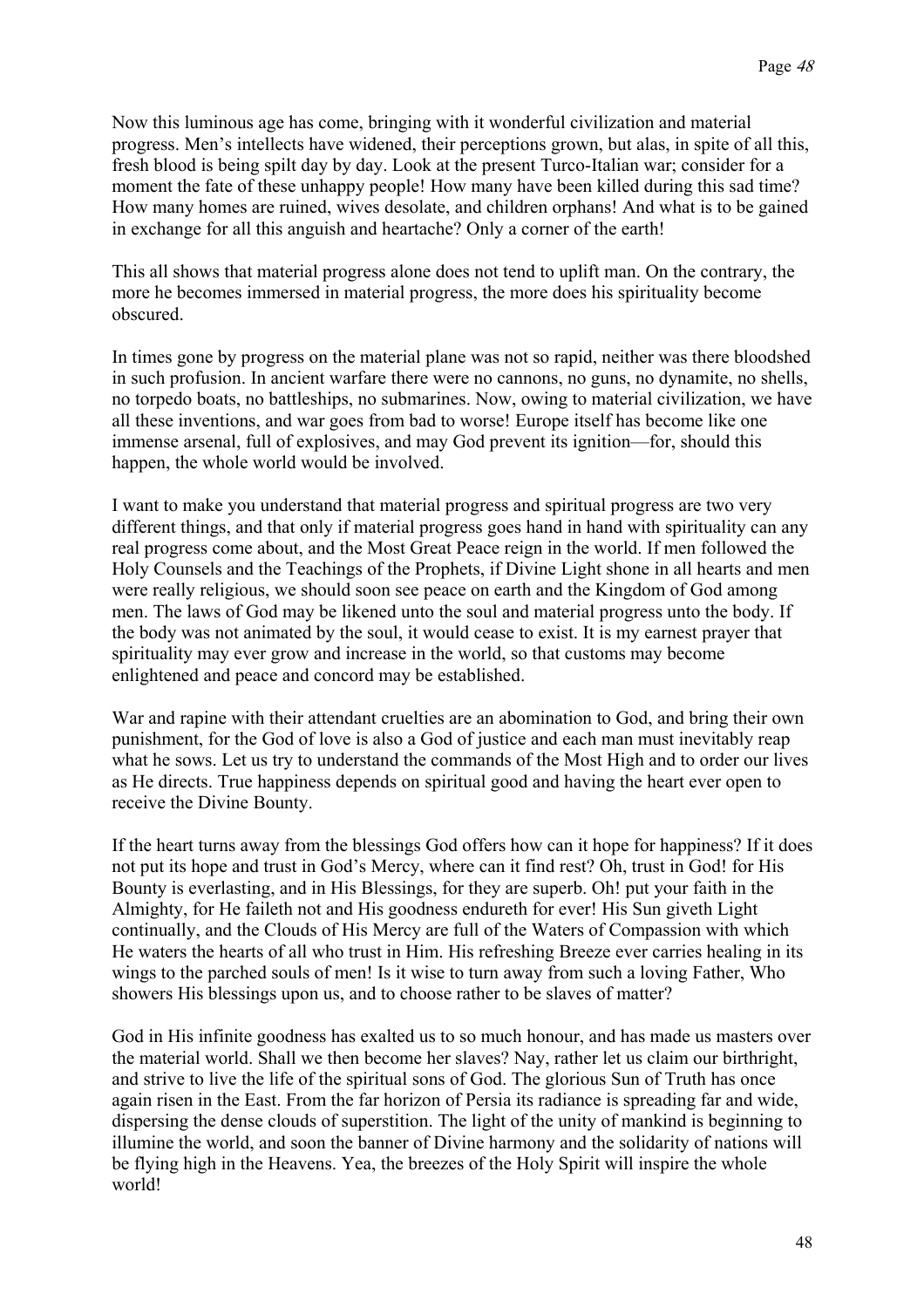Oh, peoples and nations! Arise and work and be happy! Gather together under the tent of the unity of mankind!

### PAIN AND SORROW

November 22nd

In this world we are influenced by two sentiments, Joy and Pain.

Joy gives us wings! In times of joy our strength is more vital, our intellect keener, and our understanding less clouded. We seem better able to cope with the world and to find our sphere of usefulness. But when sadness visits us we become weak, our strength leaves us, our comprehension is dim and our intelligence veiled. The actualities of life seem to elude our grasp, the eyes of our spirits fail to discover the sacred mysteries, and we become even as dead beings.

There is no human being untouched by these two influences; but all the sorrow and the grief that exist come from the world of matter—the spiritual world bestows only the joy!

If we suffer it is the outcome of material things, and all the trials and troubles come from this world of illusion.

For instance, a merchant may lose his trade and depression ensues. A workman is dismissed and starvation stares him in the face. A farmer has a bad harvest, anxiety fills his mind. A man builds a house which is burnt to the ground and he is straightway homeless, ruined, and in despair.

All these examples are to show you that the trials which beset our every step, all our sorrow, pain, shame and grief, are born in the world of matter; whereas the spiritual Kingdom never causes sadness. A man living with his thoughts in this Kingdom knows perpetual joy. The ills all flesh is heir to do not pass him by, but they only touch the surface of his life, the depths are calm and serene.

Today, humanity is bowed down with trouble, sorrow and grief, no one escapes; the world is wet with tears; but, thank God, the remedy is at our doors. Let us turn our hearts away from the world of matter and live in the spiritual world! It alone can give us freedom! If we are hemmed in by difficulties we have only to call upon God, and by His great Mercy we shall be helped.

If sorrow and adversity visit us, let us turn our faces to the Kingdom and heavenly consolation will be outpoured.

If we are sick and in distress let us implore God's healing, and He will answer our prayer.

When our thoughts are filled with the bitterness of this world, let us turn our eyes to the sweetness of God's compassion and He will send us heavenly calm! If we are imprisoned in the material world, our spirit can soar into the Heavens and we shall be free indeed!

When our days are drawing to a close let us think of the eternal worlds, and we shall be full of joy!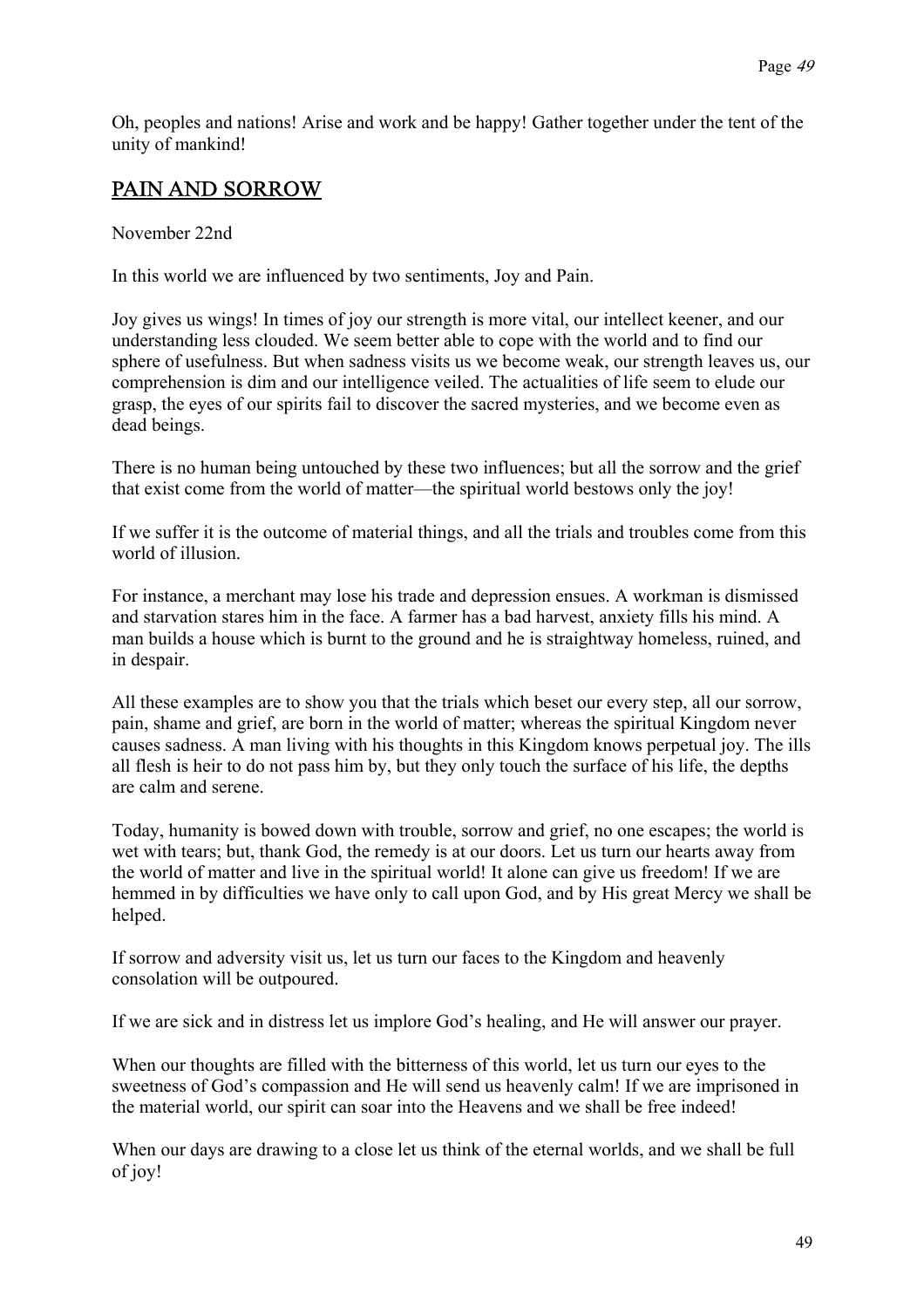You see all round you proofs of the inadequacy of material things—how joy, comfort, peace and consolation are not to be found in the transitory things of the world. Is it not then foolishness to refuse to seek these treasures where they may be found? The doors of the spiritual Kingdom are open to all, and without is absolute darkness.

Thank God that you in this assembly have this knowledge, for in all the sorrows of life you can obtain supreme consolation. If your days on earth are numbered, you know that everlasting life awaits you. If material anxiety envelops you in a dark cloud, spiritual radiance lightens your path. Verily, those whose minds are illumined by the Spirit of the Most High have supreme consolation.

I myself was in prison forty years—one year alone would have been impossible to bear nobody survived that imprisonment more than a year! But, thank God, during all those forty years I was supremely happy! Every day, on waking, it was like hearing good tidings, and every night infinite joy was mine. Spirituality was my comfort, and turning to God was my greatest joy. If this had not been so, do you think it possible that I could have lived through those forty years in prison?

Thus, spirituality is the greatest of God's gifts, and 'Life Everlasting' means 'Turning to God'. May you, one and all, increase daily in spirituality, may you be strengthened in all goodness, may you be helped more and more by the Divine consolation, be made free by the Holy Spirit of God, and may the power of the Heavenly Kingdom live and work among you.

This is my earnest desire, and I pray to God to grant you this favour.

### THE PERFECT HUMAN SENTIMENTS AND VIRTUES

November 23rd

'Abdu'l-Bahá said:

You should all be very happy and thankful to God for the great privilege that is yours.

This is purely a spiritual meeting! Praise be to God, your hearts are turned to Him, your souls are attracted to the Kingdom, you have spiritual aspirations, and your thoughts soar above the world of dust.

You belong to the world of purity, and are not content to live the life of the animal, spending your days in eating, drinking, and sleeping. You are indeed men! Your thoughts and ambitions are set to acquire human perfection. You live to do good and to bring happiness to others. Your greatest longing is to comfort those who mourn, to strengthen the weak, and to be the cause of hope to the despairing soul. Day and night your thoughts are turned to the Kingdom, and your hearts are full of the Love of God.

Thus you know neither opposition, dislike, nor hatred, for every living creature is dear to you and the good of each is sought.

These are perfect human sentiments and virtues. If a man has none of these, he had better cease to exist. If a lamp has ceased to give light, it had better be destroyed. If a tree bear no fruit, it had better be cut down, for it only cumbereth the ground.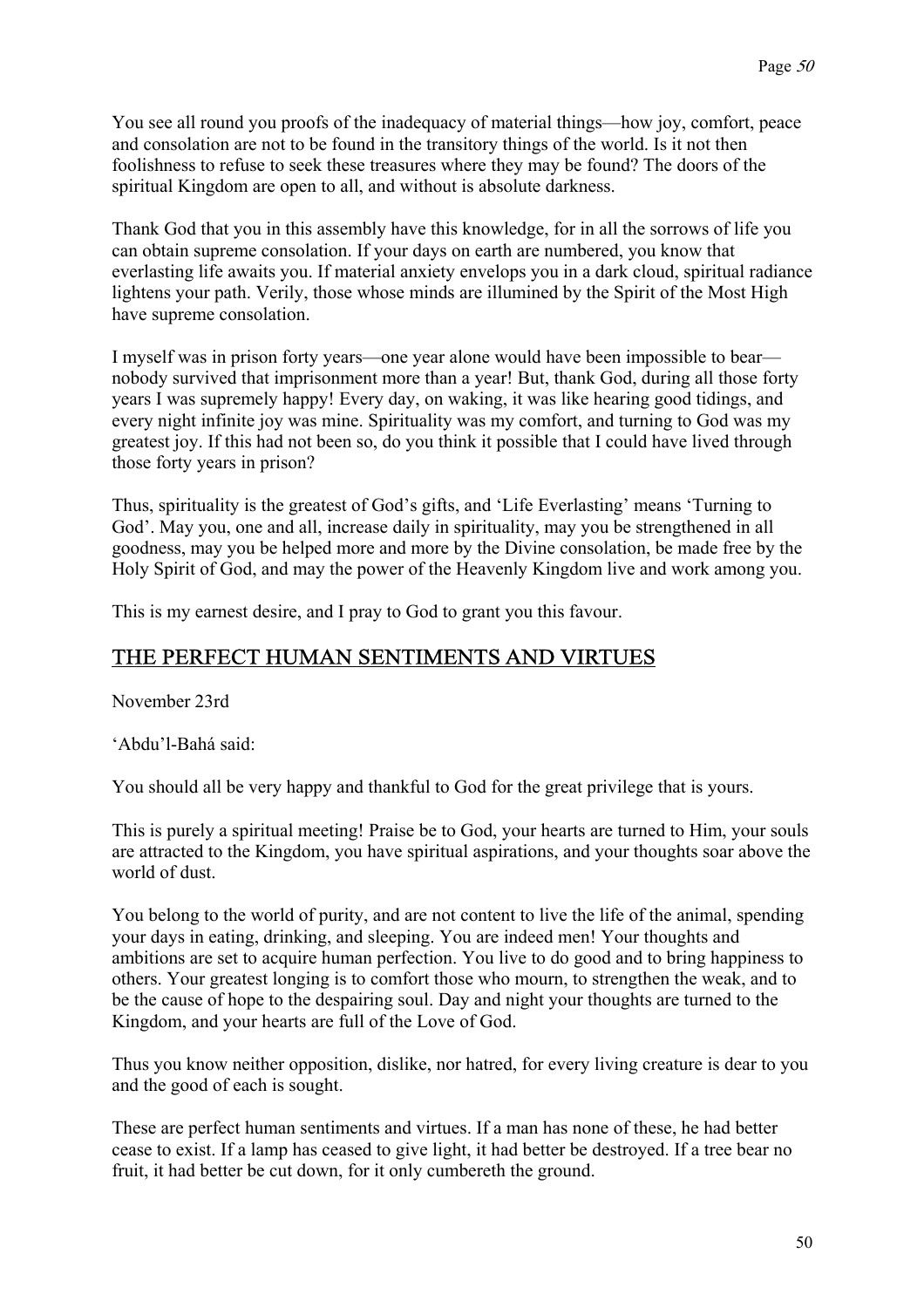Verily, it is better a thousand times for a man to die than to continue living without virtue.

We have eyes wherewith to see, but if we do not use them how do they profit us? We have ears wherewith to hear, but if we are deaf of what use are they?

We have a tongue wherewith to praise God and proclaim the good tidings, but if we are dumb how useless it is!

The All-loving God created man to radiate the Divine light and to illumine the world by his words, action and life. If he is without virtue he becomes no better than a mere animal, and an animal devoid of intelligence is a vile thing.

The Heavenly Father gave the priceless gift of intelligence to man so that he might become a spiritual light, piercing the darkness of materiality, and bringing goodness and truth into the world. If ye will follow earnestly the teachings of Bahá'u'lláh, ye shall indeed become the light of the world, the soul for the body of the world, the comfort and help for humanity, and the source of salvation for the whole universe. Strive therefore, with heart and soul, to follow the precepts of the Blessed Perfection, and rest assured that if ye succeed in living the life he marks out for you, Eternal Life and everlasting joy in the Heavenly Kingdom will be yours, and celestial sustenance will be sent to strengthen you all your days.

It is my heartfelt prayer that each one of you may attain to this perfect joy!

### THE CRUEL INDIFFERENCE OF PEOPLE TOWARDS THE SUFFERING OF FOREIGN RACES

November 24th

'Abdu'l-Bahá said:

I have just been told that there has been a terrible accident in this country. A train has fallen into the river and at least twenty people have been killed. This is going to be a matter for discussion in the French Parliament today, and the Director of the State Railway will be called upon to speak. He will be cross-examined as to the condition of the railroad and as to what caused the accident, and there will be a heated argument. I am filled with wonder and surprise to notice what interest and excitement has been aroused throughout the whole country on account of the death of twenty people, while they remain cold and indifferent to the fact that thousands of Italians, Turks, and Arabs are killed in Tripoli! The horror of this wholesale slaughter has not disturbed the Government at all! Yet these unfortunate people are human beings too.

Why is there so much interest and eager sympathy shown towards these twenty individuals, while for five thousand persons there is none? They are all men, they all belong to the family of mankind, but they are of other lands and races. It is no concern of the disinterested countries if these men are cut to pieces, this wholesale slaughter does not affect them! How unjust, how cruel is this, how utterly devoid of any good and true feeling! The people of these other lands have children and wives, mothers, daughters, and little sons! In these countries today there is hardly a house free from the sound of bitter weeping, scarcely can one find a home untouched by the cruel hand of war.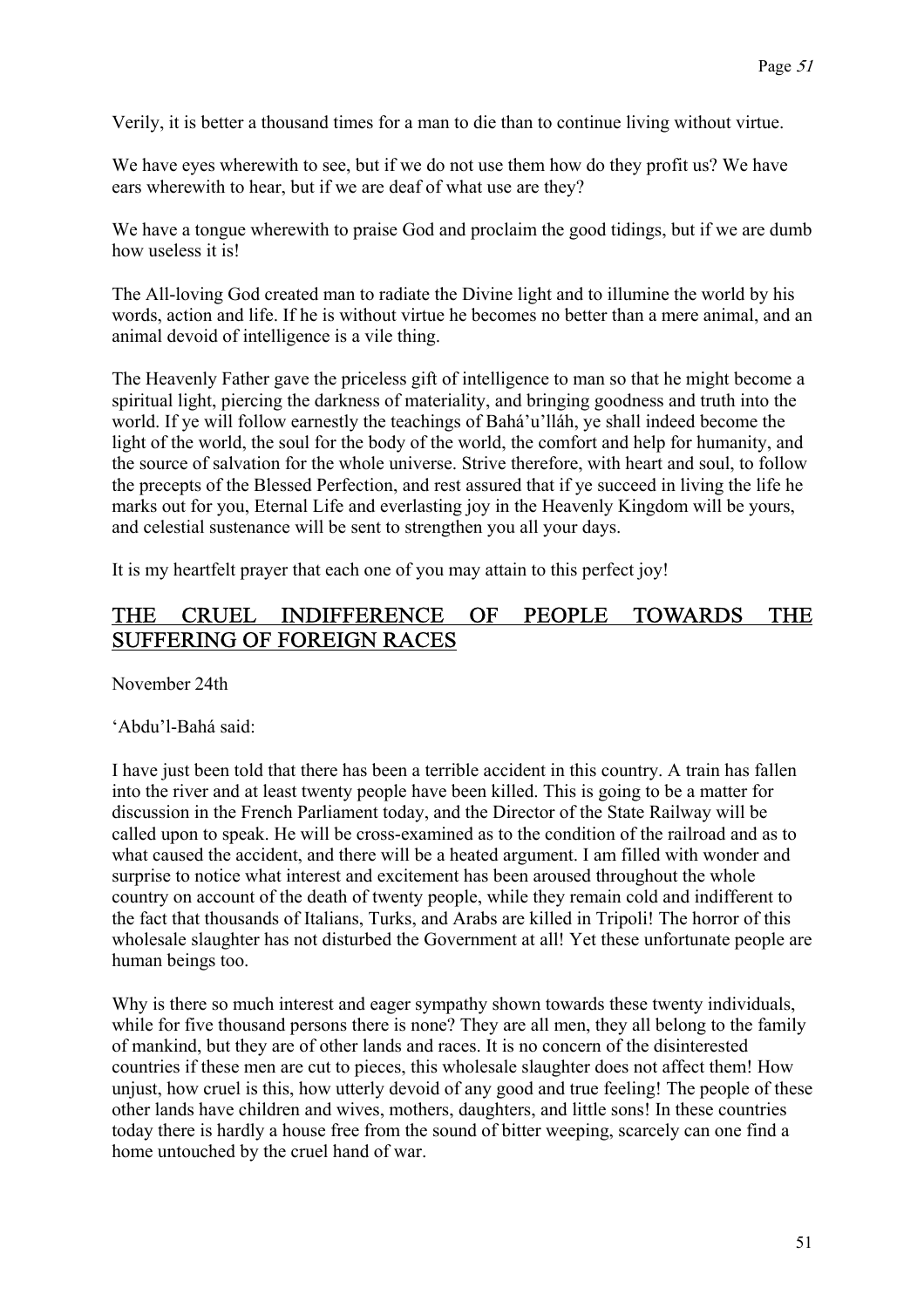Alas! we see on all sides how cruel, prejudiced and unjust is man, and how slow he is to believe in God and follow His commandments.

If these people would love and help one another instead of being so eager to destroy with sword and cannon, how much nobler would it be! How much better if they would live like a flock of doves in peace and harmony, instead of being like wolves and tearing each other to pieces.

Why is man so hard of heart? It is because he does not yet know God. If he had knowledge of God he could not act in direct opposition to His laws; if he were spiritually minded such a line of conduct would be impossible to him. If only the laws and precepts of the prophets of God had been believed, understood and followed, wars would no longer darken the face of the earth

If man had even the rudiments of justice, such a state of things would be impossible.

Therefore, I say unto you pray—pray and turn your faces to God, that He, in His infinite compassion and mercy, may help and succour these misguided ones. Pray that He will grant them spiritual understanding and teach them tolerance and mercy, that the eyes of their minds may be opened and that they may be endued with the gift of the spirit. Then would peace and love walk hand in hand through the lands, and these poor unhappy people might have rest.

Let us all strive night and day to help in the bringing about of better conditions. My heart is broken by these terrible things and cries aloud—may this cry reach other hearts!

Then will the blind see, the dead will be raised, and Justice will come and reign upon the earth.

I beseech you all to pray with heart and soul that this may be accomplished.

#### WE MUST NOT BE DISCOURAGED BY THE SMALLNESS OF OUR **NUMBERS**

November 25th

When Christ appeared He manifested Himself at Jerusalem. He called men to the Kingdom of God, He invited them to Eternal Life and He told them to acquire human perfections. The Light of Guidance was shed forth by that radiant Star, and He at length gave His life in sacrifice for humanity.

All through His blessed life He suffered oppression and hardship, and in spite of all this humanity was His enemy!

They denied Him, scorned Him, ill-treated Him and cursed Him. He was not treated like a man—and yet in spite of all this He was the embodiment of pity and of supreme goodness and love.

He loved all humanity, but they treated Him as an enemy and were incapable of appreciating Him. They set no value on His words and were not illumined by the flame of His love.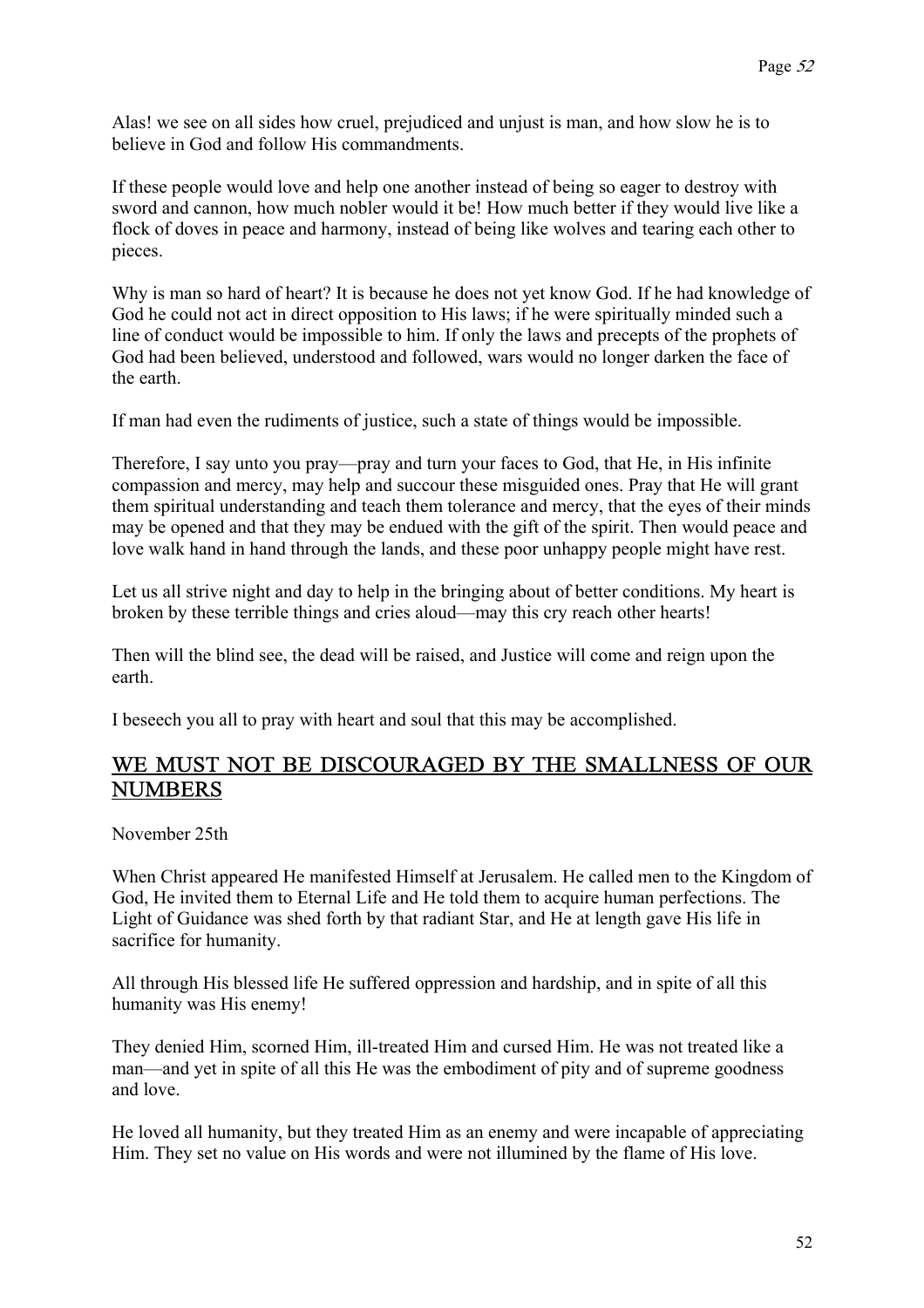Later they realized who He was; that He was the Sacred and Divine Light, and that His words held Eternal Life.

His heart was full of love for all the world, His goodness was destined to reach each oneand as they began to realize these things, they repented—but He had been crucified!

It was not until many years after His ascension that they knew who He was, and at the time of His ascension He had only a very few disciples; only a comparatively small following believed His precepts and followed His laws. The ignorant said, 'Who is this individual; He has only a few disciples!' But those who knew said: 'He is the Sun who will shine in the East and in the West, He is the Manifestation who shall give life to the world'.

What the first disciples had seen the world realized later.

Therefore, you who are in Europe, do not be discouraged because you are few or because people think that your Cause is of no importance. If few people come to your gatherings do not lose heart, and if you are ridiculed and contradicted be not distressed, for the apostles of Christ had the same to bear. They were reviled and persecuted, cursed and ill-treated, but in the end they were victorious and their enemies were found to be wrong.

If history should repeat itself and all these same things should happen to you, do not be saddened but be full of joy, and thank God that you are called upon to suffer as holy men of old suffered. If they oppose you be gentle with them, if they contradict be firm in your faith, if they desert you and flee from before you, seek them out and treat them kindly. Do harm to nobody; pray for all; try to make your light shine in the world and let your banner fly high in the Heavens. The beautiful perfume of your noble lives will permeate everywhere. The light of truth kindled in your hearts will shine out to the distant horizon!

The indifference and scorn of the world matters not at all, whereas your lives will be of the greatest importance.

All those who seek truth in the Heavenly Kingdom shine like the stars; they are like fruit trees laden with choice fruit, like seas full of precious pearls.

Only have faith in the Mercy of God, and spread the Divine Truth.

### WORDS SPOKEN BY 'ABDU'L-BAHÁ IN PASTOR WAGNER'S CHURCH (FOYER DE L'AME) IN PARIS

#### November 26th

I am deeply touched by the sympathetic words which have been addressed to me, and I hope that day by day true love and affection may grow among us. God has willed that love should be a vital force in the world, and you all know how I rejoice to speak of love.

All down the ages the prophets of God have been sent into the world to serve the cause of truth—Moses brought the law of truth, and all the prophets of Israel after him sought to spread it.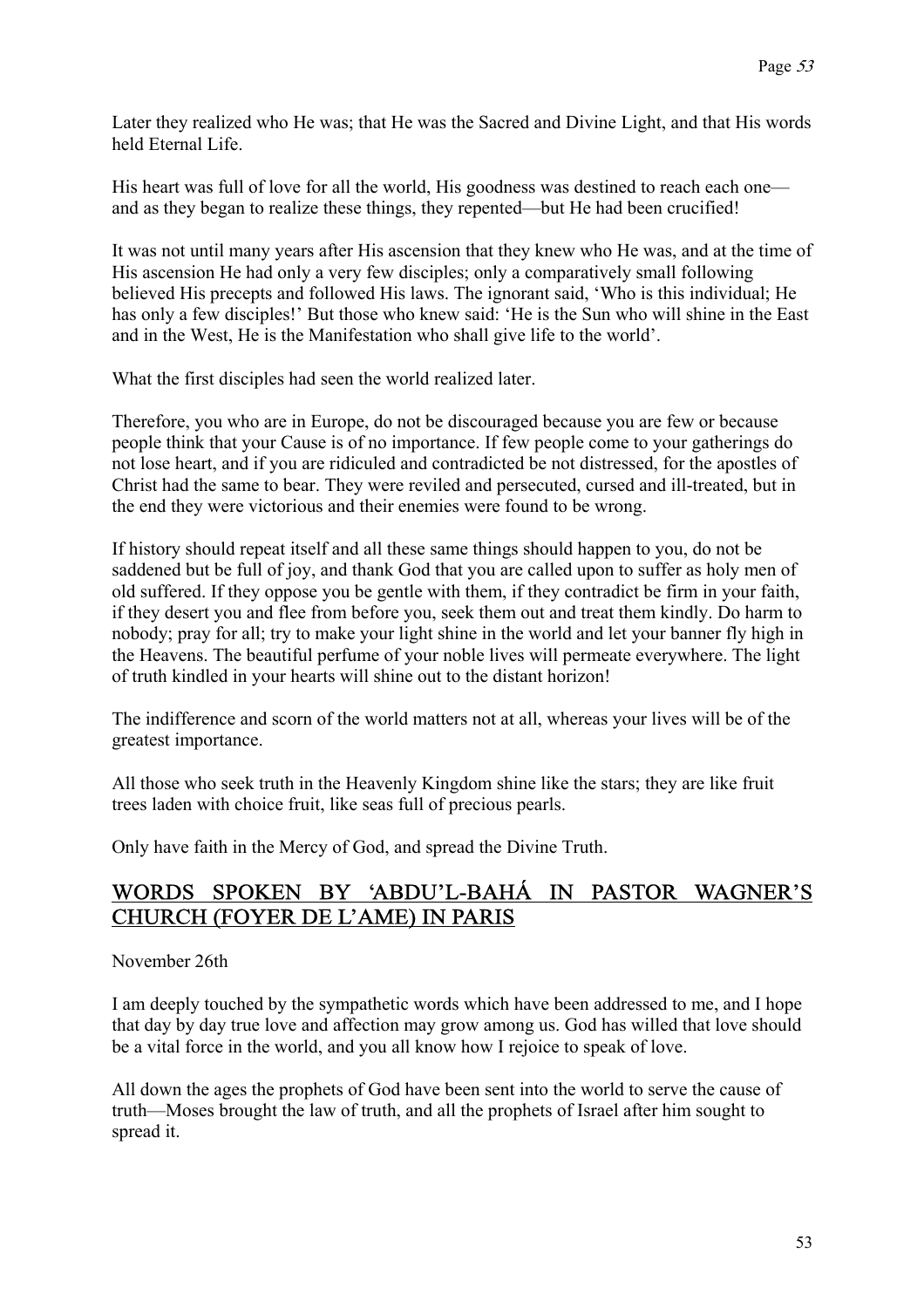When Jesus came He lighted the flaming torch of truth, and carried it aloft so that the whole world might be illumined thereby. After Him came His chosen apostles, and they went far and wide, carrying the light of their Master's teaching into a dark world—and, in their turn, passed on.

Then came Muḥammad, who in His time and way spread the knowledge of truth among a savage people; for this has always been the mission of God's elect.

So, at last, when Bahá'u'lláh arose in Persia, this was His most ardent desire, to rekindle the waning light of truth in all lands. All the holy ones of God have tried with heart and soul to spread the light of love and unity throughout the world, so that the darkness of materiality might disappear and the light of spirituality might shine forth among the children of men. Then would hate, slander and murder disappear, and in their stead love, unity and peace would reign.

All the Manifestations of God came with the same purpose, and they have all sought to lead men into the paths of virtue. Yet we, their servants, still dispute among ourselves! Why is it thus? Why do we not love one another and live in unity?

It is because we have shut our eyes to the underlying principle of all religions, that God is one, that He is the Father of us all, that we are all immersed in the ocean of His mercy and sheltered and protected by His loving care.

The glorious Sun of Truth shines for all alike, the waters of Divine Mercy immerse each one, and His Divine favour is bestowed on all His children.

This loving God desires peace for all His creatures—why, then, do they spend their time in war?

He loves and protects all His children—why do they forget Him?

He bestows His Fatherly care on us all—why do we neglect our brothers?

Surely, when we realize how God loves and cares for us, we should so order our lives that we may become more like Him.

God has created us, one and all—why do we act in opposition to His wishes, when we are all His children, and love the same Father? All these divisions we see on all sides, all these disputes and opposition, are caused because men cling to ritual and outward observances, and forget the simple, underlying truth. It is the outward practices of religion that are so different, and it is they that cause disputes and enmity—while the reality is always the same, and one. The Reality is the Truth, and truth has no division. Truth is God's guidance, it is the light of the world, it is love, it is mercy. These attributes of truth are also human virtues inspired by the Holy Spirit.

So let us one and all hold fast to truth, and we shall be free indeed!

The day is coming when all the religions of the world will unite, for in principle they are one already. There is no need for division, seeing that it is only the outward forms that separate them. Among the sons of men some souls are suffering through ignorance, let us hasten to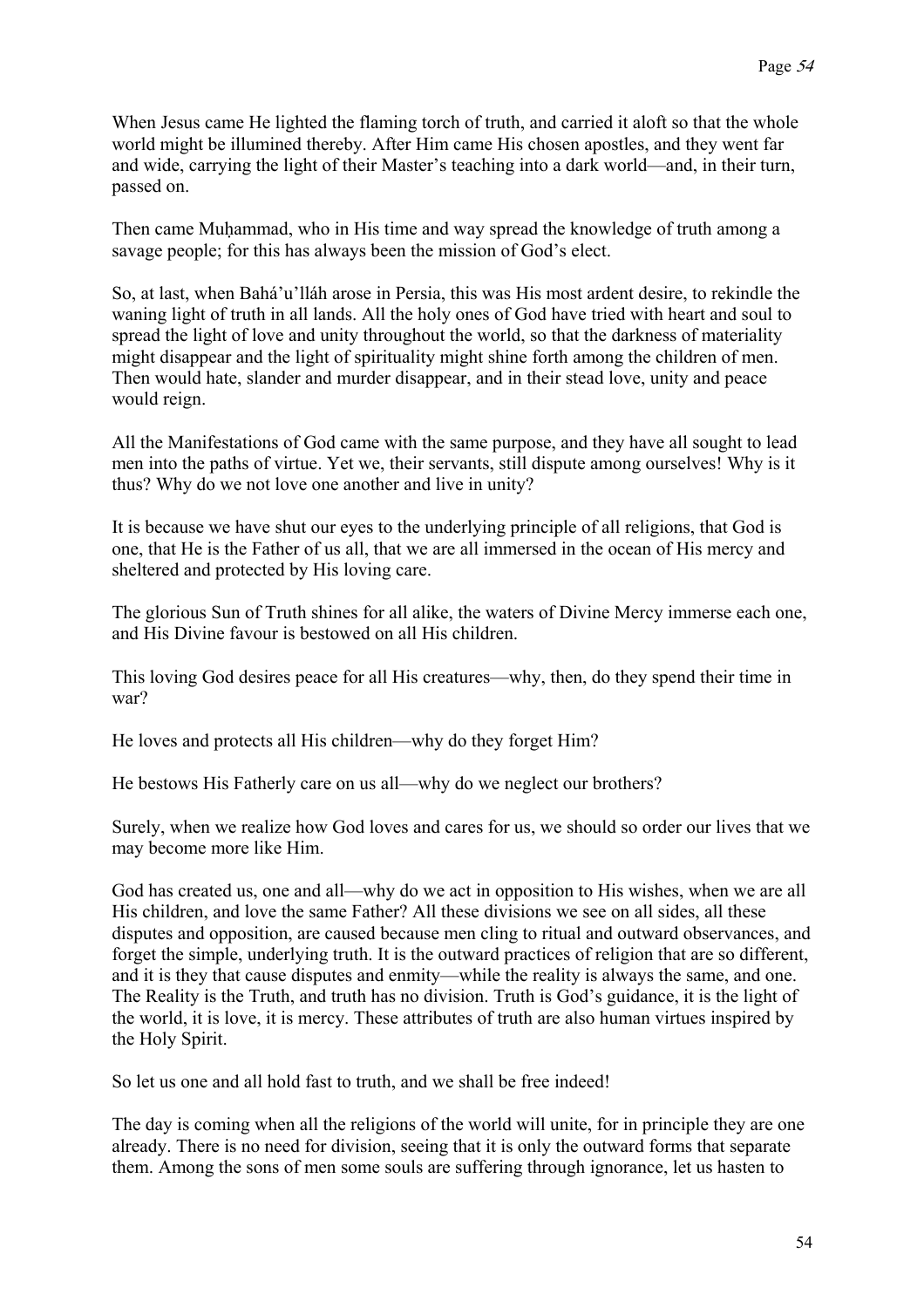teach them; others are like children needing care and education until they are grown, and some are sick—to these we must carry Divine healing.

Whether ignorant, childish or sick, they must be loved and helped, and not disliked because of their imperfection.

Doctors of religion were instituted to bring spiritual healing to the peoples and to be the cause of unity among the nations. If they become the cause of division they had better not exist! A remedy is given to cure a disease, but if it only succeeds in aggravating the complaint, it is better to leave it alone. If religion is only to be a cause of disunion it had better not exist.

All the Divine Manifestations sent by God into the world would have gone through their terrible hardships and sufferings for the single hope of spreading Truth, unity and concord among men. Christ endured a life of sorrow, pain and grief, to bring a perfect example of love into the world—and in spite of this we continue to act in a contrary spirit one towards the other!

Love is the fundamental principle of God's purpose for man, and He has commanded us to love each other even as He loves us. All these discords and disputes which we hear on all sides only tend to increase materiality.

The world for the most part is sunk in materialism, and the blessings of the Holy Spirit are ignored. There is so little real spiritual feeling, and the progress of the world is for the most part merely material. Men are becoming like unto beasts that perish, for we know that they have no spiritual feeling—they do not turn to God, they have no religion! These things belong to man alone, and if he is without them he is a prisoner of nature, and no whit better than an animal.

How can man be content to lead only an animal existence when God has made him so high a creature? All creation is made subject to the laws of nature, but man has been able to conquer these laws. The sun, in spite of its power and glory, is bound by the laws of nature, and cannot change its course by so much as a hair's breadth. The great and mighty ocean is powerless to change the ebb and flow of its tides—nothing can stand against nature's laws but man!

But to man God has given such wonderful power that he can guide, control and overcome nature.

The natural law for man is to walk on the earth, but he makes ships and flies in the air! He is created to live on dry land, but he rides on the sea and even travels under it!

He has learnt to control the power of electricity, and he takes it at his will and imprisons it in a lamp! The human voice is made to speak across short distances, but man's power is such that he has made instruments and can speak from East to West! All these examples show you how man can govern nature, and how, as it were, he wrests a sword from the hand of nature and uses it against herself. Seeing that man has been created master of nature, how foolish it is of him to become her slave! What ignorance and stupidity it is to worship and adore nature, when God in His goodness has made us masters thereof. God's power is visible to all, yet men shut their eyes and see it not. The Sun of Truth is shining in all His splendour, but man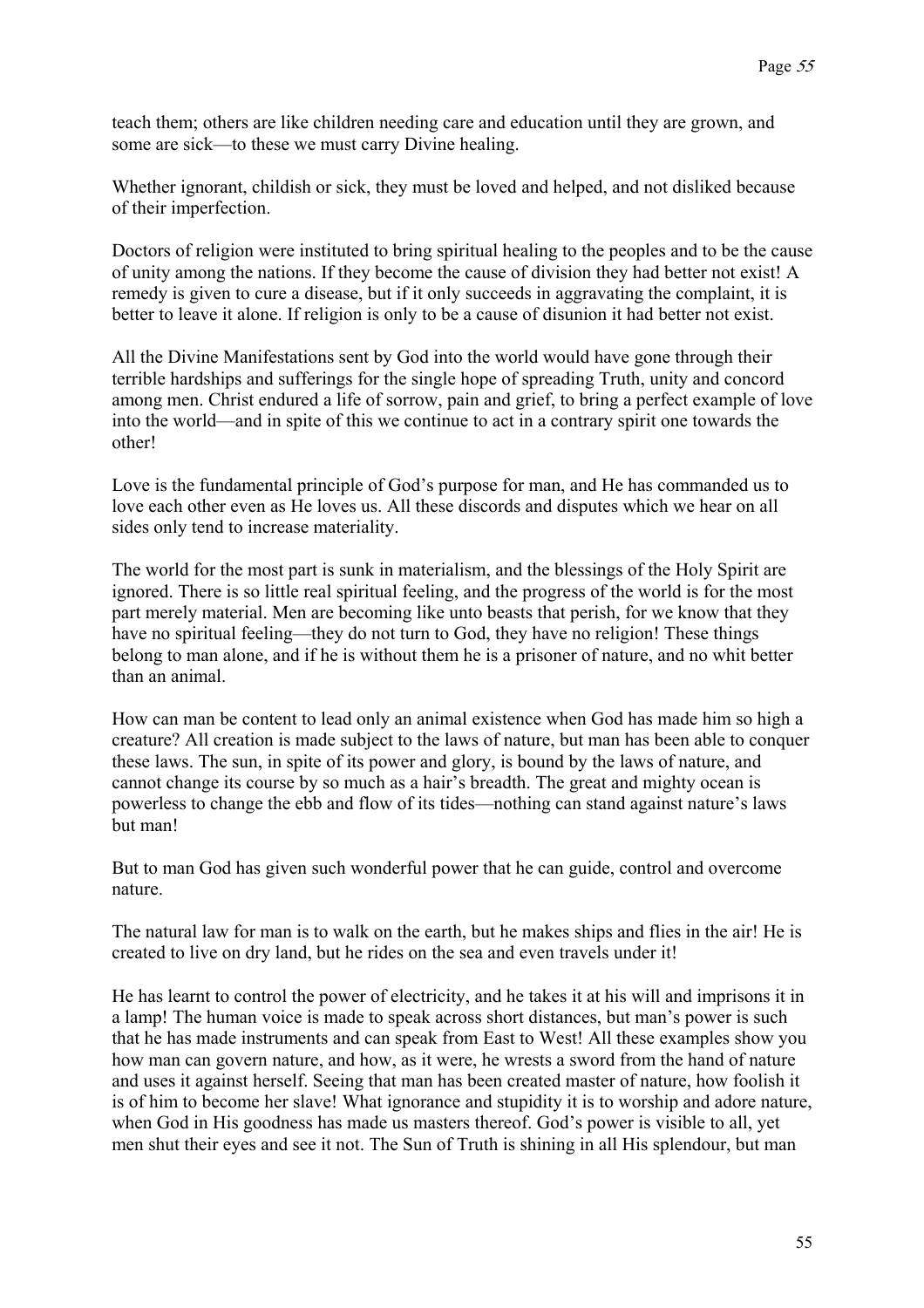with fast shut eyes cannot behold His glory! It is my earnest prayer to God that by His Mercy and Loving Kindness you may all be united, and filled with the utmost joy.

I beseech you, one and all, to add your prayers to mine to the end that war and bloodshed may cease, and that love, friendship, peace and unity may reign in the world.

All down the ages we see how blood has stained the surface of the earth; but now a ray of greater light has come, man's intelligence is greater, spirituality is beginning to grow, and a time is surely coming when the religions of the world will be at peace. Let us leave the discordant arguments concerning outward forms, and let us join together to hasten forward the Divine Cause of unity, until all humanity knows itself to be one family, joined together in love.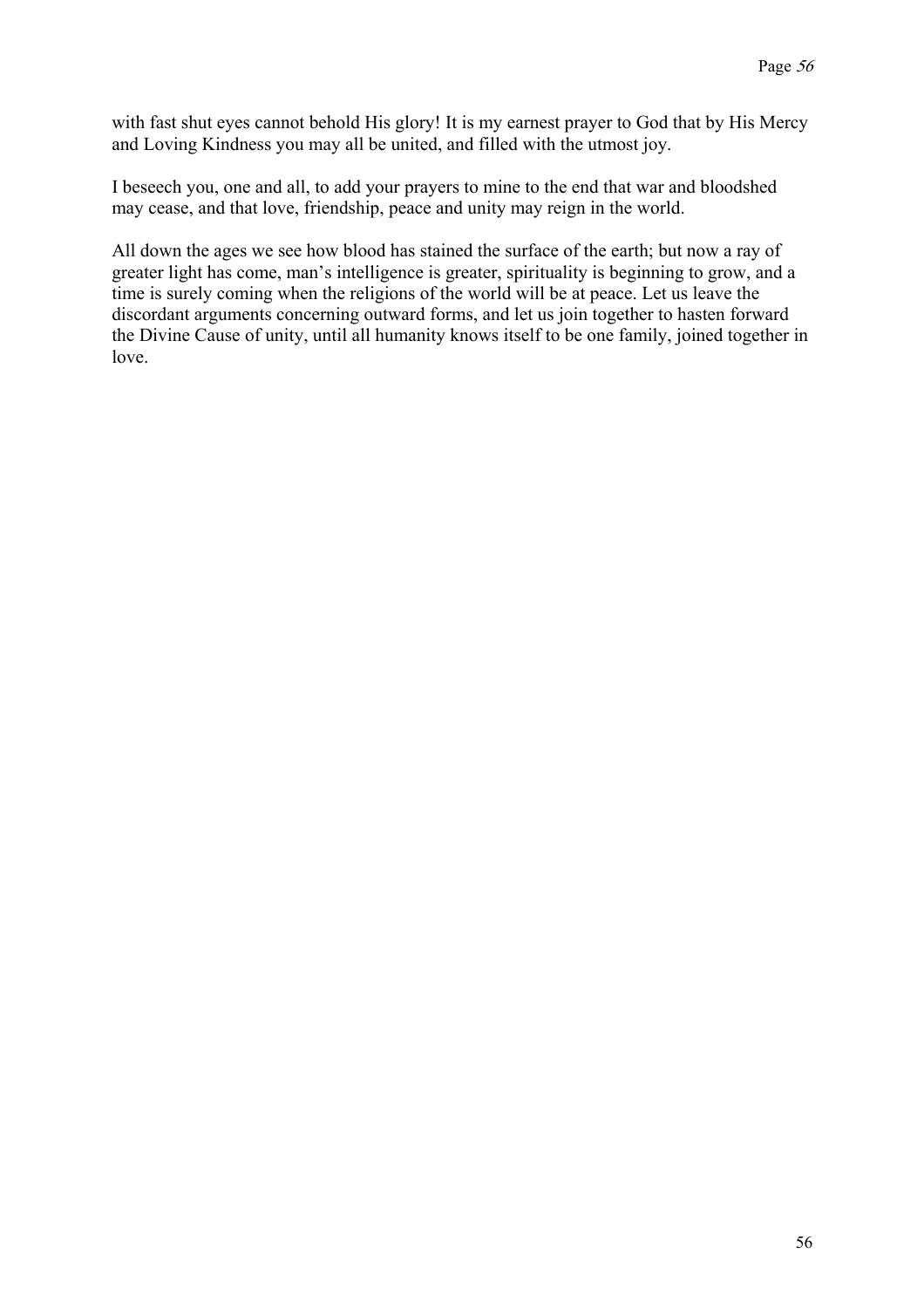# PART II

## The Eleven Principles out of the Teaching of Bahá'u'lláh, Explained by 'Abdu'l-Bahá in Paris.

- I.—The Search after Truth.
- II.—The Unity of Mankind.
- III.—Religion ought to be the Cause of Love and Affection. (Not given separately.)
- IV.—The Unity of Religion and Science.
- V.—Abolition of Prejudices.
- VI.—Equalization of Means of Existence.
- VII.—Equality of Men before the Law.
- VIII.—Universal Peace.
- IX.—Non-Interference of Religion and Politics.
- X.—Equality of Sex—Education of Women.
- XI.—The Power of the Holy Spirit.

### THEOSOPHICAL SOCIETY, PARIS

Since my arrival in Paris, I have been told of the Theosophical Society, and I know that it is composed of honoured and respected men. You are men of intellect and thought, men with spiritual ideals, and it is a great pleasure for me to be among you.

Let us thank God who has drawn us together this evening. It gives me great joy, for I see that you are seekers after truth. You are not held in bondage by the chains of prejudice, and your greatest longing is to know the truth. Truth may be likened to the sun! The sun is the luminous body that disperses all shadows; in the same way does truth scatter the shadows of our imagination. As the sun gives life to the body of humanity so does truth give life to their souls. Truth is a sun that rises from different points on the horizon.

Sometimes the sun rises from the centre of the horizon, then in summer it rises farther north, in winter farther south—but it is always the self-same sun, however different are the points of its rising.

In like manner truth is one, although its manifestations may be very different. Some men have eyes and see. These worship the sun, no matter from which point on the horizon it may dawn; and when the sun has left the winter sky to appear in the summer one, they know how to find it again. Others there are who worship only the spot from which the sun arose, and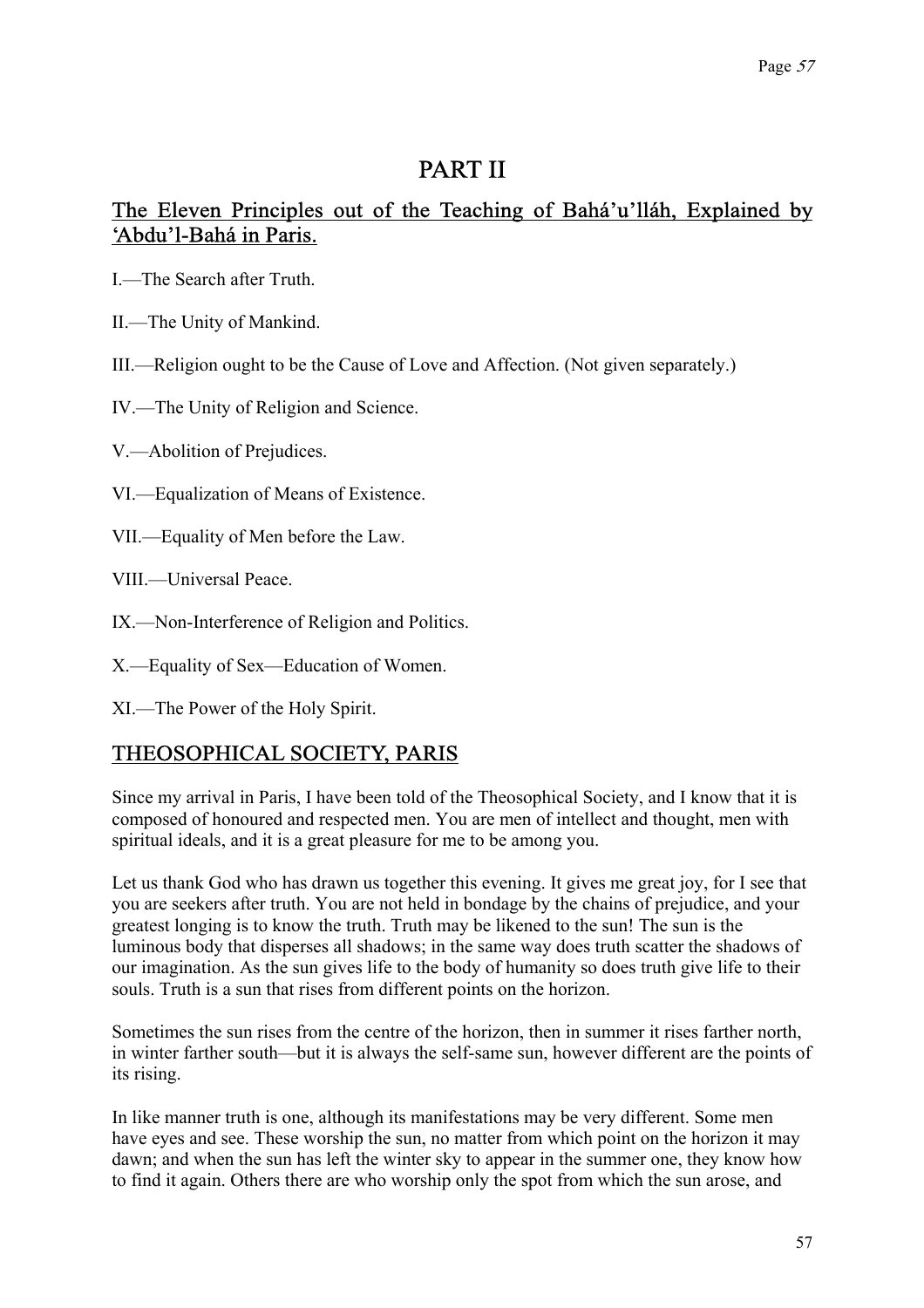when it arises in its glory from another place they remain in contemplation before the spot of its former rising. Alas! these men are deprived of the blessings of the sun. Those who in truth adore the sun itself will recognize it from whatsoever dawning-place it may appear, and will straightway turn their faces towards its radiance.

We must adore the sun itself and not merely the place of its appearance. In the same way men of enlightened heart worship truth on whatever horizon it appears. They are not bound by personality, but they follow the truth, and are able to recognize it no matter from whence it may come. It is this same truth which helps humanity to progress, which gives life to all created beings, for it is the Tree of Life!

In His teaching Bahá'u'lláh gives us the explanation of truth, and I wish to speak to you briefly about this, for I see that you are capable of understanding. I.—The first principle of Bahá'u'lláh is:

The Search for Truth

Man must cut himself free from all prejudice and from the result of his own imagination, so that he may be able to search for truth unhindered. Truth is one in all religions, and by means of it the unity of the world can be realized.

All the peoples have a fundamental belief in common. Being one, truth cannot be divided, and the differences that appear to exist among the nations only result from their attachment to prejudice. If only men would search out truth, they would find themselves united.

II.—The second principle of Bahá'u'lláh is:

The Unity of Mankind

The one all-loving God bestows His divine Grace and Favour on all mankind; one and all are servants of the Most High, and His Goodness, Mercy and loving Kindness are showered upon all His creatures. The glory of humanity is the heritage of each one.

All men are the leaves and fruit of one same tree, they are all branches of the tree of Adam, they all have the same origin. The same rain has fallen upon them all, the same warm sun makes them grow, they are all refreshed by the same breeze. The only differences that exist and that keep them apart are these: there are the children who need guidance, the ignorant to be instructed, the sick to be tended and healed; thus, I say that the whole of humanity is enveloped by the Mercy and Grace of God. As the Holy Writings tell us: All men are equal before God. He is no respecter of persons.

III.—The third principle of Bahá'u'lláh is:

Religion should be the Cause of Love and Affection

Religion should unite all hearts and cause wars and disputes to vanish from the face of the earth, give birth to spirituality, and bring life and light to each heart. If religion becomes a cause of dislike, hatred and division, it were better to be without it, and to withdraw from such a religion would be a truly religious act. For it is clear that the purpose of a remedy is to cure; but if the remedy should only aggravate the complaint it had better be left alone. Any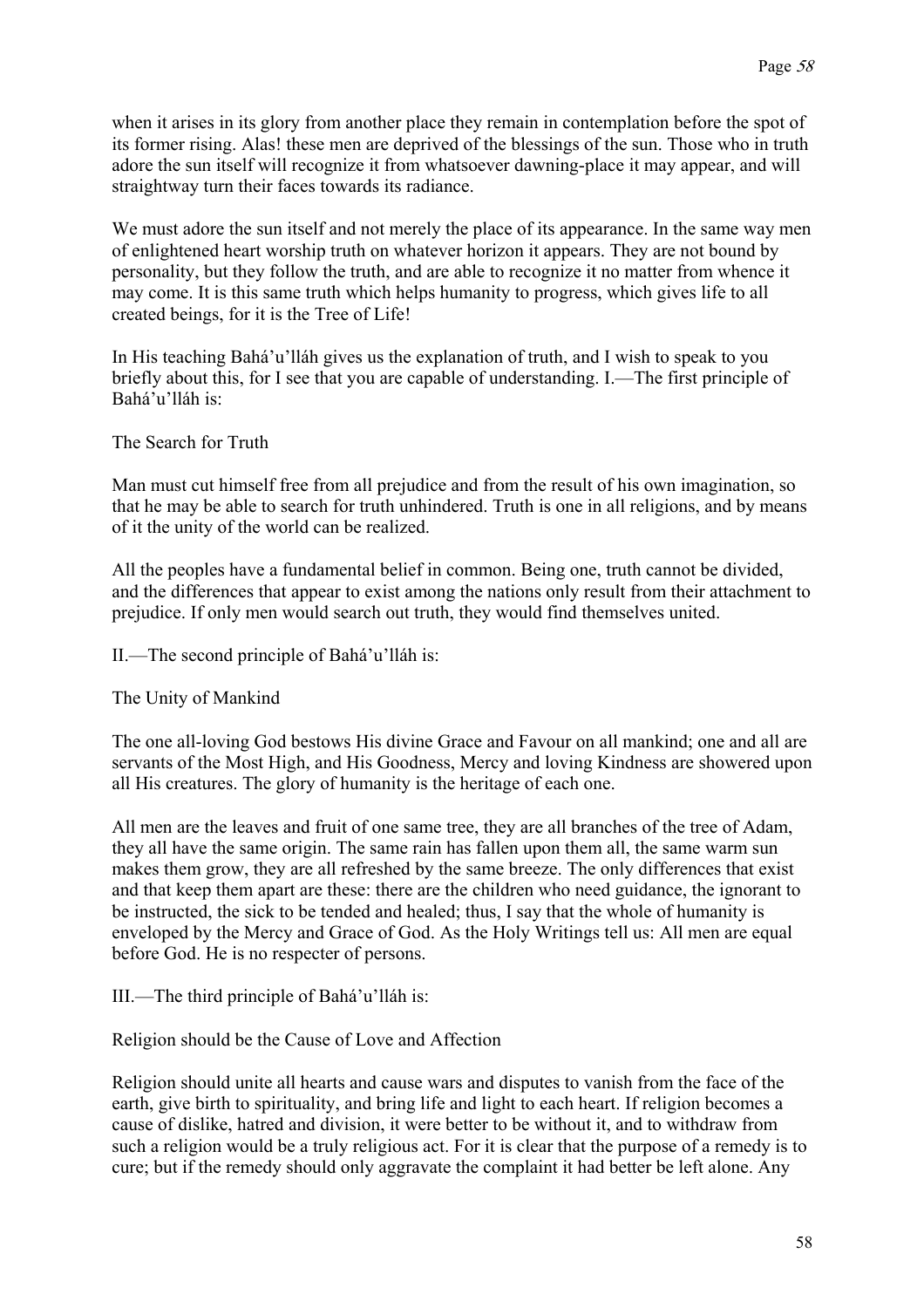religion which is not a cause of love and unity is no religion. All the holy prophets were as doctors to the soul; they gave prescriptions for the healing of mankind; thus any remedy that causes disease does not come from the great and supreme Physician.

IV.—The fourth principle of Bahá'u'lláh is:

The Unity of Religion and Science

We may think of science as one wing and religion as the other; a bird needs two wings for flight, one alone would be useless. Any religion that contradicts science or that is opposed to it, is only ignorance—for ignorance is the opposite of knowledge.

Religion which consists only of rites and ceremonies of prejudice is not the truth. Let us earnestly endeavour to be the means of uniting religion and science.

'Alí, the son-in-law of Muḥammad, said: 'That which is in conformity with science is also in conformity with religion'. Whatever the intelligence of man cannot understand, religion ought not to accept. Religion and science walk hand in hand, and any religion contrary to science is not the truth.

V.—The fifth principle of Bahá'u'lláh is:

Prejudices of Religion, Race or Sect destroy the foundation of Humanity

All the divisions in the world, hatred, war and bloodshed, are caused by one or other of these prejudices.

The whole world must be looked upon as one single country, all the nations as one nation, all men as belonging to one race. Religions, races, and nations are all divisions of man's making only, and are necessary only in his thought; before God there are neither Persians, Arabs, French nor English; God is God for all, and to Him all creation is one. We must obey God, and strive to follow Him by leaving all our prejudices and bringing about peace on earth.

VI.—The sixth principle of Bahá'u'lláh is:

Equal opportunity of the means of Existence

Every human being has the right to live; they have a right to rest, and to a certain amount of well-being. As a rich man is able to live in his palace surrounded by luxury and the greatest comfort, so should a poor man be able to have the necessaries of life. Nobody should die of hunger; everybody should have sufficient clothing; one man should not live in excess while another has no possible means of existence.

Let us try with all the strength we have to bring about happier conditions, so that no single soul may be destitute.

VII.—The seventh principle of Bahá'u'lláh is:

The Equality of Men—equality before the Law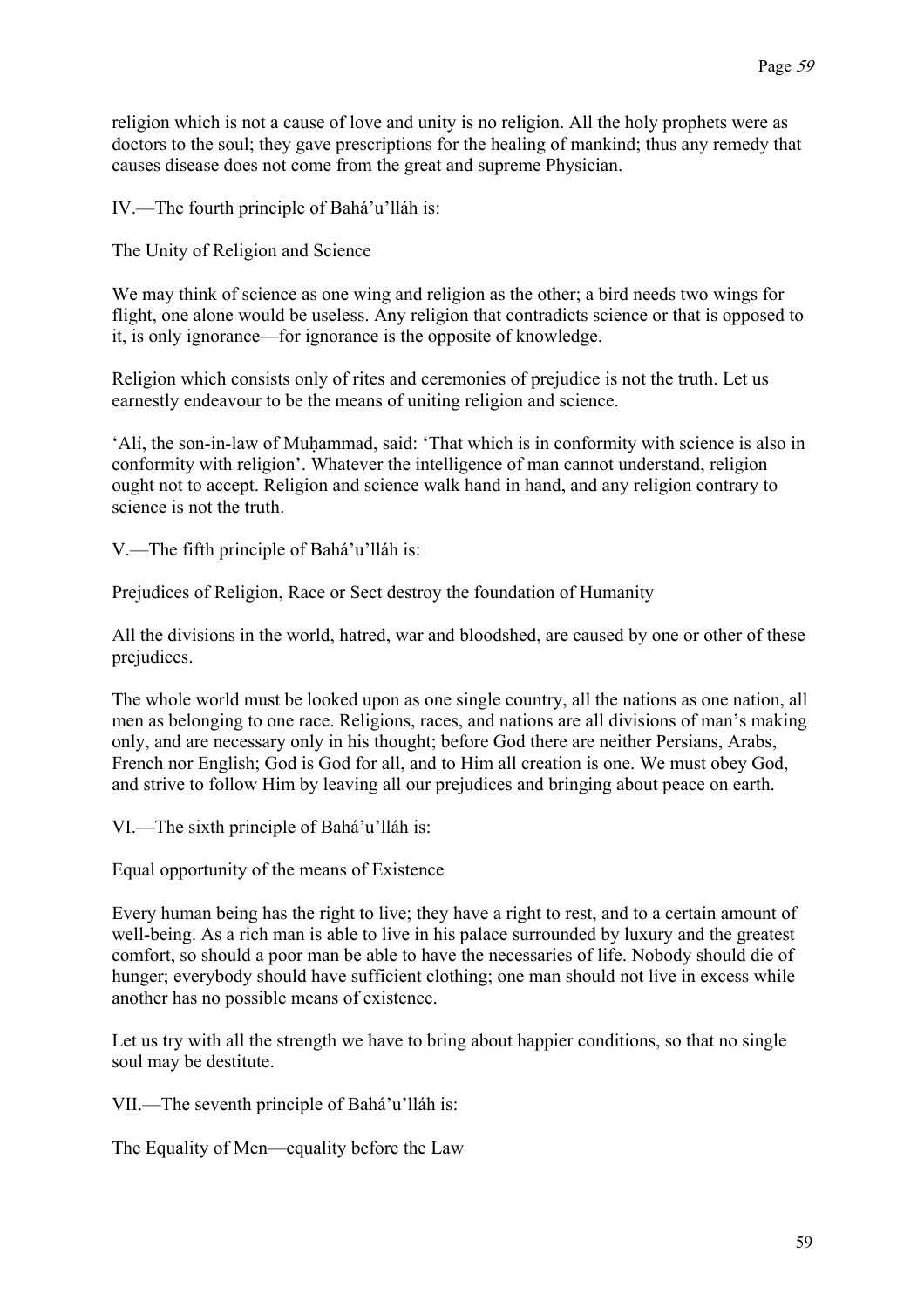The Law must reign, and not the individual; thus will the world become a place of beauty and true brotherhood will be realized. Having attained solidarity, men will have found truth.

VIII.—The eighth principle of Bahá'u'lláh is:

Universal Peace

A Supreme Tribunal shall be elected by the peoples and governments of every nation, where members from each country and government shall assemble in unity. All disputes shall be brought before this Court, its mission being to prevent war.

IX.—The ninth principle of Bahá'u'lláh is:

That Religion should not concern itself with Political Questions

Religion is concerned with things of the spirit, politics with things of the world. Religion has to work with the world of thought, whilst the field of politics lies with the world of external conditions.

It is the work of the clergy to educate the people, to instruct them, to give them good advice and teaching so that they may progress spiritually. With political questions they have nothing to do.

X.—The tenth principle of Bahá'u'lláh is:

Education and Instruction of Women

Women have equal rights with men upon earth; in religion and society they are a very important element. As long as women are prevented from attaining their highest possibilities, so long will men be unable to achieve the greatness which might be theirs.

XI.—The eleventh principle of Bahá'u'lláh is:

The Power of the Holy Spirit, by which alone Spiritual Development is achieved

It is only by the breath of the Holy Spirit that spiritual development can come about. No matter how the material world may progress, no matter how splendidly it may adorn itself, it can never be anything but a lifeless body unless the soul is within, for it is the soul that animates the body; the body alone has no real significance. Deprived of the blessings of the Holy Spirit the material body would be inert.

Here are, very briefly explained, some of the principles of Bahá'u'lláh.

In short, it behoves us all to be lovers of truth. Let us seek her in every season and in every country, being careful never to attach ourselves to personalities. Let us see the light wherever it shines, and may we be enabled to recognize the light of truth no matter where it may arise. Let us inhale the perfume of the rose from the midst of thorns which surround it; let us drink the running water from every pure spring.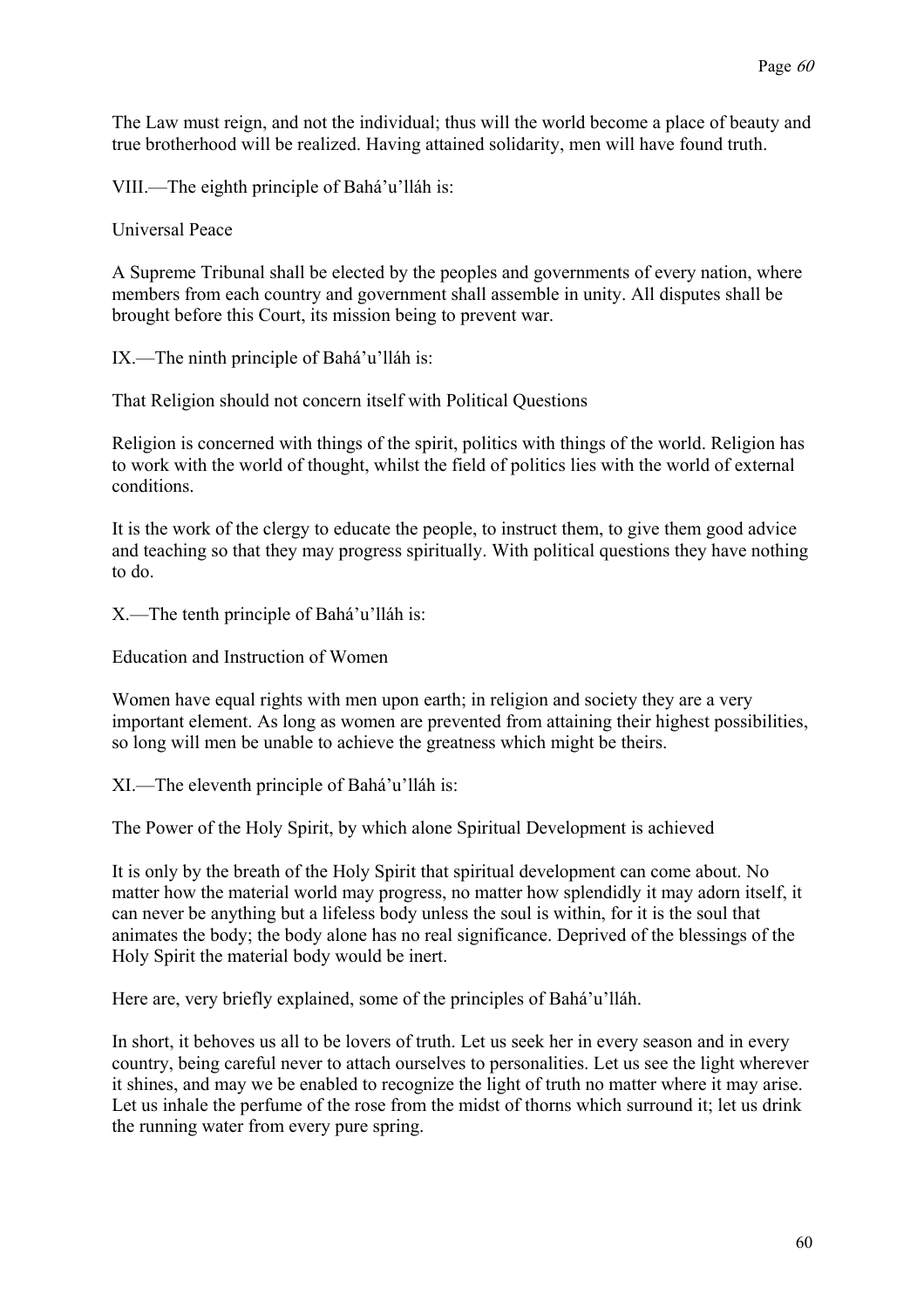Since I arrived in Paris, it has given me much pleasure to meet such Parisians as you are, for praise be to God, you are intelligent, unprejudiced, and you long to know the truth. You have in your hearts the love of humanity, and as far as you are able, you exert yourselves in the cause of charitable work and in the bringing about of unity; this is especially what Bahá'u'lláh desired.

It is for this reason that I am so happy to be among you, and I pray for you, that you may be receptacles for the Blessings of God, and that you may be the means of spreading spirituality throughout this country.

You already have a wonderful material civilization and in like manner shall spiritual civilization be yours.

Monsieur Bleck thanked 'Abdu'l-Bahá, and he replied:

'I am very grateful to you for the kind sentiments which you have just uttered. I hope that these two movements will ere long be spread all over the earth. Then will the unity of humanity have pitched its tent in the centre of the world.'

### THE FIRST PRINCIPLE—SEARCH AFTER TRUTH

4 Avenue de Camöens, Paris November 10th

The first principle of the Teaching of Bahá'u'lláh is:

The Search after Truth

If a man would succeed in his search after truth, he must, in the first place, shut his eyes to all the traditional superstitions of the past.

The Jews have traditional superstitions, the Buddhists and the Zoroastrians are not free from them, neither are the Christians! All religions have gradually become bound by tradition and dogma.

All consider themselves, respectively, the only guardians of the truth, and that every other religion is composed of errors. They themselves are right, all others are wrong! The Jews believe that they are the only possessors of the truth and condemn all other religions. The Christians affirm that their religion is the only true one, that all others are false. Likewise the Buddhists and Muḥammadans; all limit themselves. If all condemn one another, where shall we search for truth? All contradicting one another, all cannot be true. If each believe his particular religion to be the only true one, he blinds his eyes to the truth in the others. If, for instance, a Jew is bound by the external practice of the religion of Israel, he does not permit himself to perceive that truth can exist in any other religion; it must be all contained in his own!

We should, therefore, detach ourselves from the external forms and practices of religion. We must realize that these forms and practices, however beautiful, are but garments clothing the warm heart and the living limbs of Divine truth. We must abandon the prejudices of tradition if we would succeed in finding the truth at the core of all religions. If a Zoroastrian believes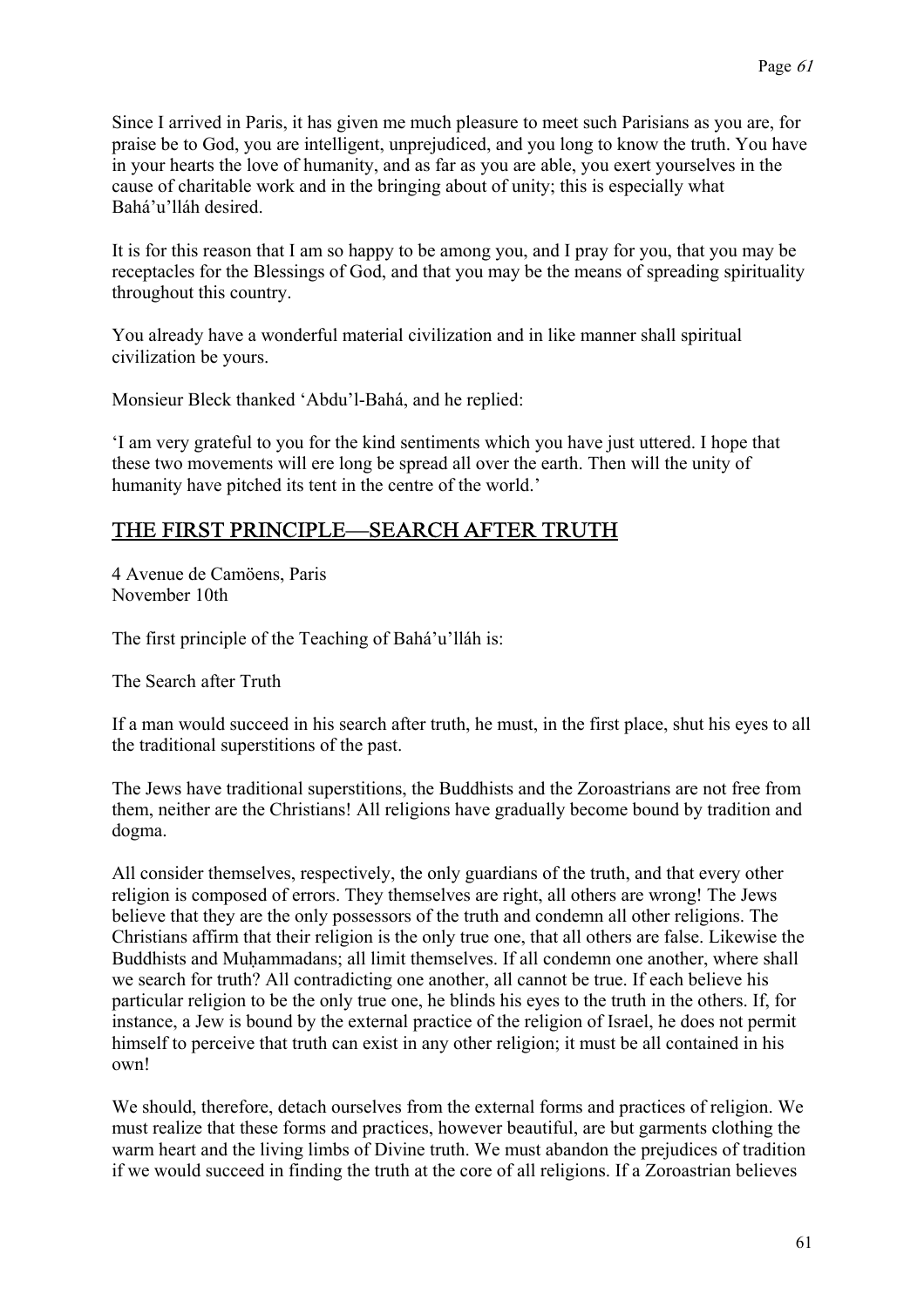that the Sun is God, how can he be united to other religions? While idolaters believe in their various idols, how can they understand the oneness of God?

It is, therefore, clear that in order to make any progress in the search after truth we must relinquish superstition. If all seekers would follow this principle they would obtain a clear vision of the truth.

If five people meet together to seek for truth, they must begin by cutting themselves free from all their own special conditions and renouncing all preconceived ideas. In order to find truth we must give up our prejudices, our own small trivial notions; an open receptive mind is essential. If our chalice is full of self, there is no room in it for the water of life. The fact that we imagine ourselves to be right and everybody else wrong is the greatest of all obstacles in the path towards unity, and unity is necessary if we would reach truth, for truth is one.

Therefore it is imperative that we should renounce our own particular prejudices and superstitions if we earnestly desire to seek the truth. Unless we make a distinction in our minds between dogma, superstition and prejudice on the one hand, and truth on the other, we cannot succeed. When we are in earnest in our search for anything we look for it everywhere. This principle we must carry out in our search for truth.

Science must be accepted. No one truth can contradict another truth. Light is good in whatsoever lamp it is burning! A rose is beautiful in whatsoever garden it may bloom! A star has the same radiance if it shines from the East or from the West. Be free from prejudice, so will you love the Sun of Truth from whatsoever point in the horizon it may arise! You will realize that if the Divine light of truth shone in Jesus Christ it also shone in Moses and in Buddha. The earnest seeker will arrive at this truth. This is what is meant by the 'Search after Truth'.

It means, also, that we must be willing to clear away all that we have previously learned, all that would clog our steps on the way to truth; we must not shrink if necessary from beginning our education all over again. We must not allow our love for any one religion or any one personality to so blind our eyes that we become fettered by superstition! When we are freed from all these bonds, seeking with liberated minds, then shall we be able to arrive at our goal.

'Seek the truth, the truth shall make you free.' So shall we see the truth in all religions, for truth is in all and truth is one!

### THE SECOND PRINCIPLE—THE UNITY OF MANKIND

#### November 11th

I spoke yesterday of the first principle of the Teaching of Bahá'u'lláh, 'The Search for Truth'; how it is necessary for a man to put aside all in the nature of superstition, and every tradition which would blind his eyes to the existence of truth in all religions. He must not, while loving and clinging to one form of religion, permit himself to detest all others. It is essential that he search for truth in all religions, and, if his seeking be in earnest, he will assuredly succeed.

Now the first discovery which we make in our 'Search after Truth', will lead us to the second principle, which is the 'Unity of Mankind'. All men are servants of the One God. One God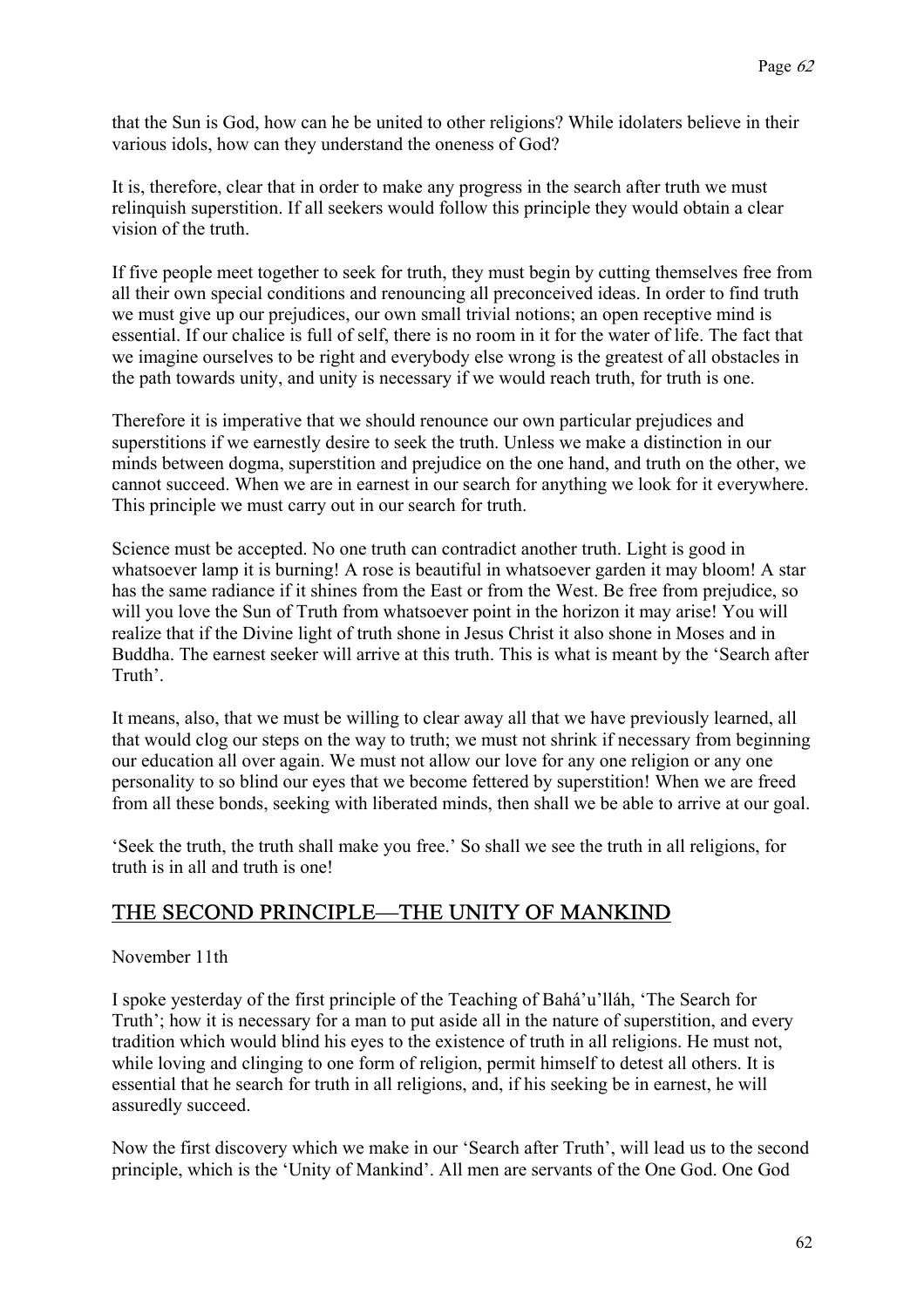reigns over all the nations of the world and has pleasure in all His children. All men are of one family; the crown of humanity rests on the head of every human being.

In the eyes of the Creator all His children are equal; His goodness is poured forth on all. He does not favour this nation nor that nation, all alike are His creatures. This being so, why should we make divisions, separating one race from another? Why should we create barriers of superstition and tradition bringing discord and hatred among the people?

The only difference between members of the human family is that of degree. Some are like children who are ignorant, and must be educated until they arrive at maturity. Some are like the sick and must be treated with tenderness and care. None are bad or evil! We must not be repelled by these poor children. We must treat them with great kindness, teaching the ignorant and tenderly nursing the sick.

Consider: Unity is necessary to existence. Love is the very cause of life; on the other hand, separation brings death. In the world of material creation, for instance, all things owe their actual life to unity. The elements which compose wood, mineral, or stone, are held together by the law of attraction. If this law should cease for one moment to operate these elements would not hold together, they would fall apart, and the object would in that particular form cease to exist. The law of attraction has brought together certain elements in the form of this beautiful flower, but when that attraction is withdrawn from this centre the flower will decompose, and, as a flower, cease to exist.

So it is with the great body of humanity. The wonderful Law of Attraction, Harmony and Unity, holds together this marvellous Creation.

As with the whole, so with the parts; whether a flower or a human body, when the attracting principle is withdrawn from it, the flower or the man dies. It is therefore clear that attraction, harmony, unity and Love, are the cause of life, whereas repulsion, discord, hatred and separation bring death.

We have seen that whatever brings division into the world of existence causes death. Likewise in the world of the spirit does the same law operate.

Therefore should every servant of the One God be obedient to the law of love, avoiding all hatred, discord, and strife. We find when we observe nature, that the gentler animals group themselves together into flocks and herds, whereas the savage, ferocious creatures, such as the lion, the tiger, and the wolf, live in wild forests, apart from civilization. Two wolves, or two lions, may live amicably together; but a thousand lambs may share the same fold and a large number of deer can form one herd. Two eagles can dwell in the same place, but a thousand doves can gather into one habitation.

Man should, at least, be numbered among the gentler animals; but when he becomes ferocious he is more cruel and malicious than the most savage of the animal creation!

Now Bahá'u'lláh has proclaimed the 'Unity of the World of Mankind'. All peoples and nations are of one family, the children of one Father, and should be to one another as brothers and sisters! I hope that you will endeavour in your lives to show forth and spread this teaching.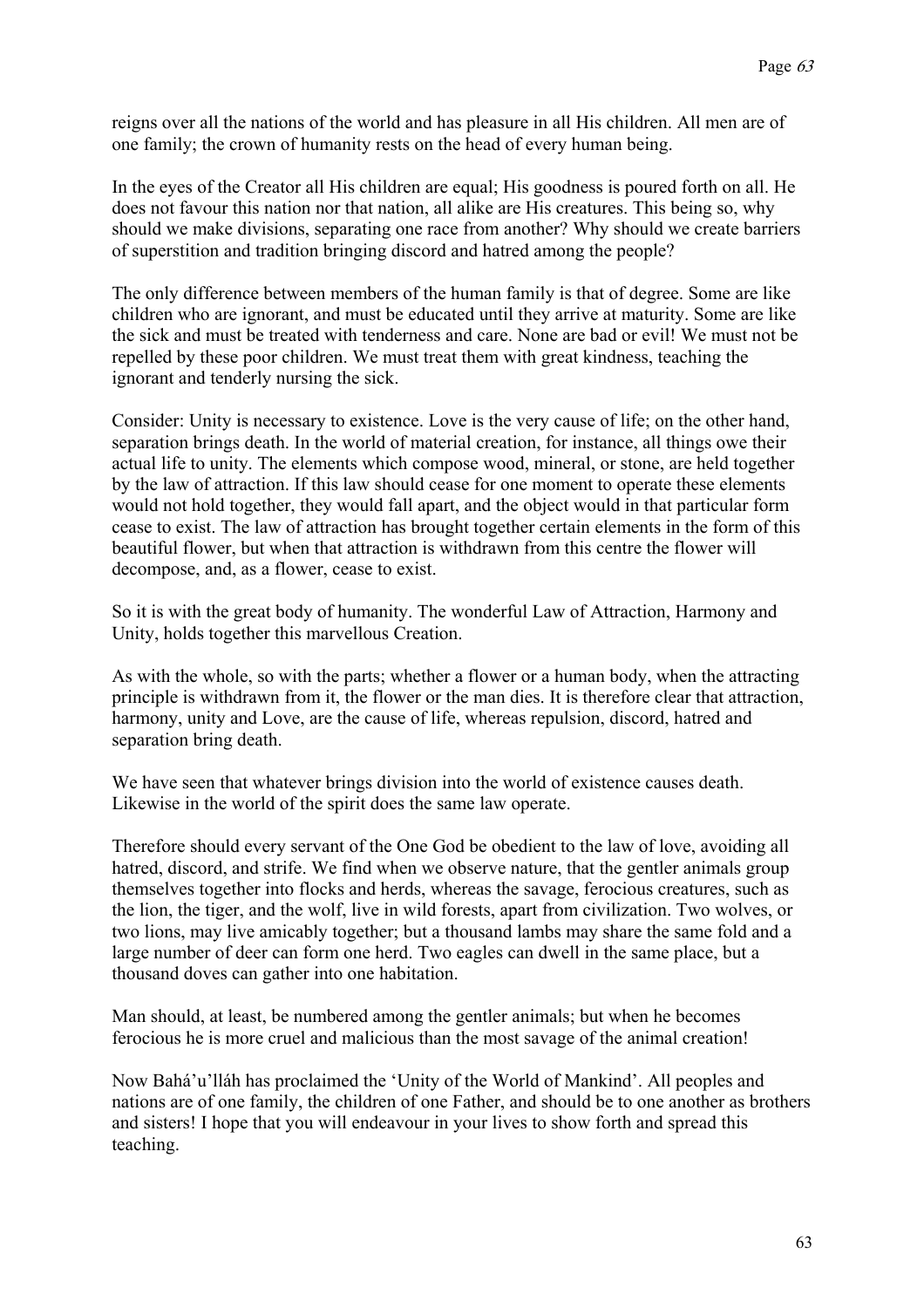Bahá'u'lláh said that we should love even our enemies and be to them as friends. If all men were obedient to this principle, the greatest unity and understanding would be established in the hearts of mankind.

### THIRD PRINCIPLE

['That religion ought to be a Cause of Love and Affection' is much emphasized in many of the Discourses of which the Notes are given in this book, as well as in the explanation of several of the other Principles.]

### FOURTH PRINCIPLE—THE ACCEPTANCE OF THE RELATION BETWEEN RELIGION AND SCIENCE

4 Avenue de Camöens, Paris, November 12th

'Abdu'l-Bahá said:

I have spoken to you of some of the principles of Bahá'u'lláh: The Search after Truth and The Unity of Mankind. I will now explain the Fourth Principle, which is The Acceptance of the Relation between Religion and Science.

There is no contradiction between true religion and science. When a religion is opposed to science it becomes mere superstition: that which is contrary to knowledge is ignorance.

How can a man believe to be a fact that which science has proved to be impossible? If he believes in spite of his reason, it is rather ignorant superstition than faith. The true principles of all religions are in conformity with the teachings of science.

The Unity of God is logical, and this idea is not antagonistic to the conclusions arrived at by scientific study.

All religions teach that we must do good, that we must be generous, sincere, truthful, lawabiding, and faithful; all this is reasonable, and logically the only way in which humanity can progress.

All religious laws conform to reason, and are suited to the people for whom they are framed, and for the age in which they are to be obeyed.

Religion has two main parts:

- (1) The Spiritual.
- (2) The Practical.

The spiritual part never changes. All the Manifestations of God and His Prophets have taught the same truths and given the same spiritual law. They all teach the one code of morality. There is no division in the truth. The Sun has sent forth many rays to illumine human intelligence, the light is always the same.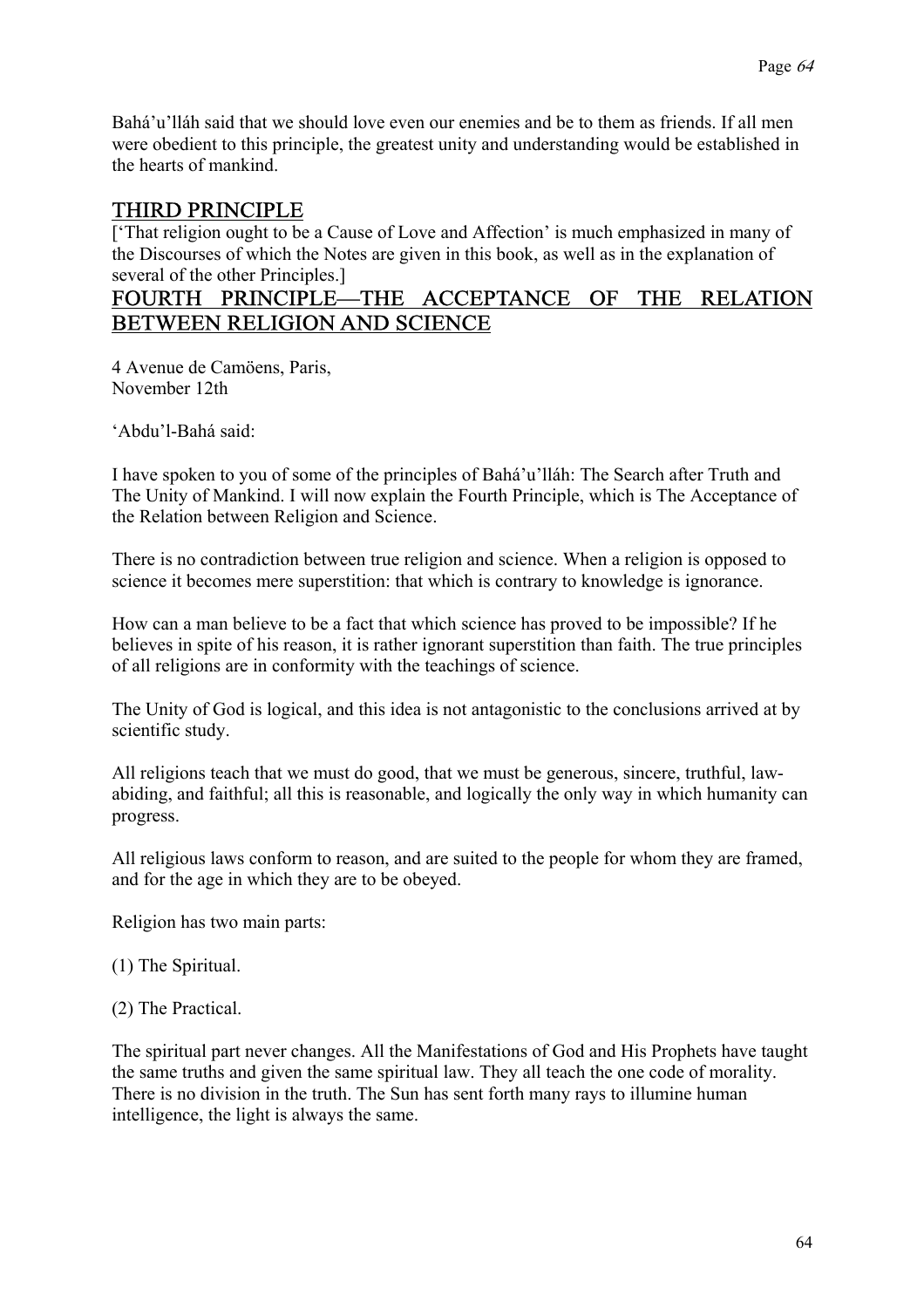The practical part of religion deals with exterior forms and ceremonies, and with modes of punishment for certain offences. This is the material side of the law, and guides the customs and manners of the people.

In the time of Moses, there were ten crimes punishable by death. When Christ came this was changed; the old axiom 'an eye for an eye, and a tooth for a tooth' was converted into 'Love your enemies, do good to them that hate you', the stern old law being changed into one of love, mercy and forbearance!

In the former days the punishment for theft was the cutting off of the right hand; in our time this law could not be so applied. In this age, a man who curses his father is allowed to live, when formerly he would have been put to death. It is therefore evident that whilst the spiritual law never alters, the practical rules must change their application with the necessities of the time. The spiritual aspect of religion is the greater, the more important of the two, and this is the same for all time, it never changes! It is the same, yesterday, today, and for ever! 'As it was the beginning, is now, and ever shall be.'

Now, all questions of morality contained in the spiritual, immutable law of every religion are logically right. If religion were contrary to logical reason then it would cease to be a religion and be merely a tradition. Religion and science are the two wings upon which man's intelligence can soar into the heights, with which the human soul can progress. It is not possible to fly with one wing alone! Should a man try to fly with the wing of religion alone he would quickly fall into the quagmire of superstition, whilst on the other hand, with the wing of science alone he would also make no progress, but fall into the despairing slough of materialism. All religions of the present day have fallen into superstitious practices, out of harmony alike with the true principles of the teaching they represent and with the scientific discoveries of the time. Many religious leaders have grown to think that the importance of religion lies mainly in the adherence to a collection of certain dogmas and the practice of rites and ceremonies! Those whose souls they profess to cure are taught to believe likewise, and these cling tenaciously to the outward forms, confusing them with the inward truth.

Now, these forms and rituals differ in the various churches and amongst the different sects, and even contradict one another; giving rise to discord, hatred, and disunion. The outcome of all this dissension is the belief of many cultured men that religion and science are contradictory terms, that religion needs no powers of reflection, and should in no wise be regulated by science, but must of necessity be opposed, the one to the other. The unfortunate effect of this is that science has drifted apart from religion, and religion has become a mere blind and more or less apathetic following of the precepts of certain religious teachers, who insist on their own favourite dogmas being accepted even when they are contrary to science. This is foolishness, for it is quite evident that science is the light, and, being so, religion truly so-called does not oppose knowledge.

We are familiar with the phrases 'Light and Darkness', 'Religion and Science'. But the religion which does not walk hand in hand with science is itself in the darkness of superstition and ignorance.

Much of the discord and disunion of the world is created by these man-made oppositions and contradictions. If religion were in harmony with science and they walked together, much of the hatred and bitterness now bringing misery to the human race would be at an end.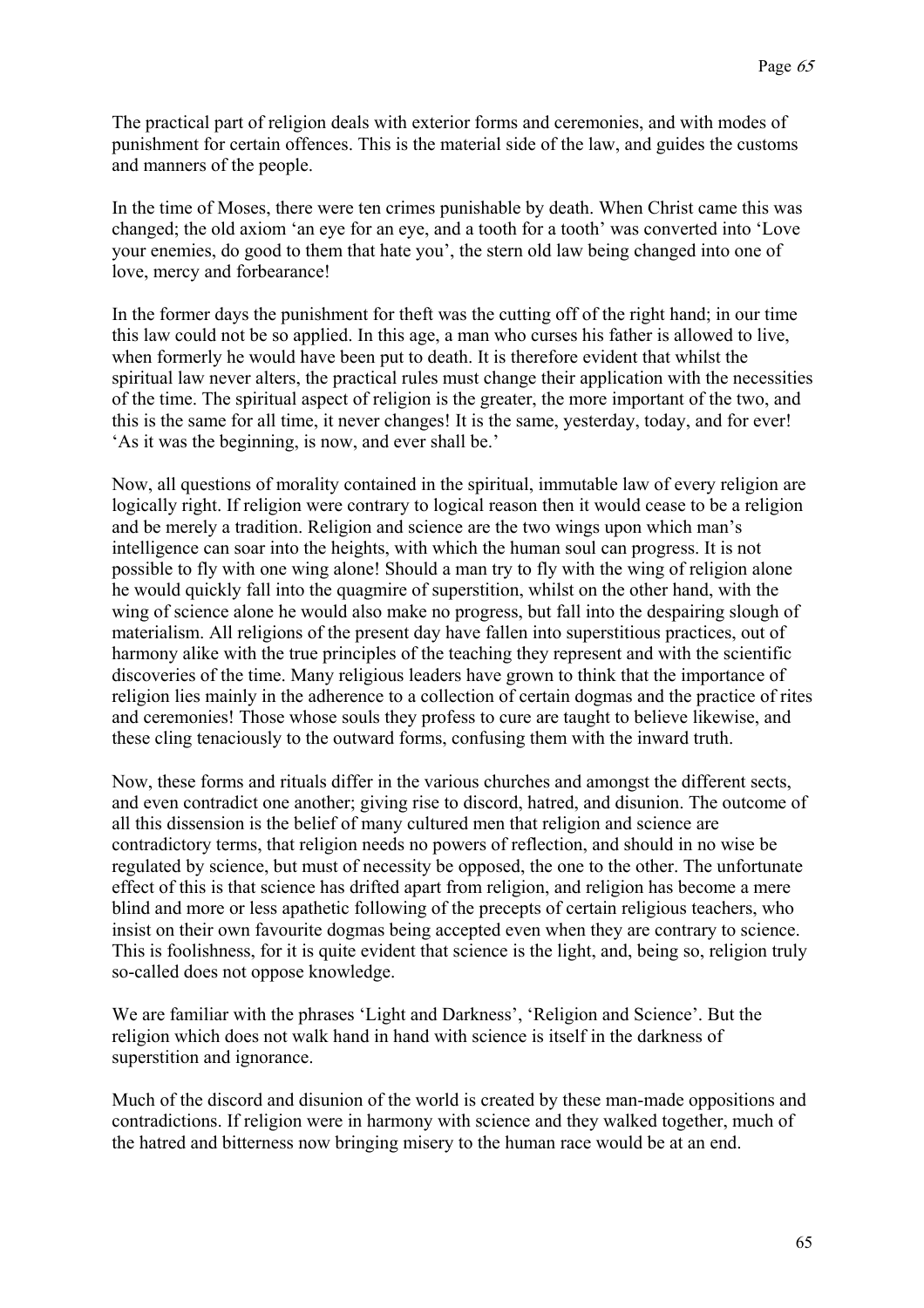Consider what it is that singles man out from among created beings, and makes of him a creature apart. Is it not his reasoning power, his intelligence? Shall he not make use of these in his study of religion? I say unto you: weigh carefully in the balance of reason and science everything that is presented to you as religion. If it passes this test, then accept it, for it is truth! If, however, it does not so conform, then reject it, for it is ignorance!

Look around and see how the world of today is drowned in superstition and outward forms!

Some worship the product of their own imagination: they make for themselves an imaginary God and adore this, when the creation of their finite minds cannot be the Infinite Mighty Maker of all things visible and invisible! Others worship the sun or trees, also stones! In past ages there were those who adored the sea, the clouds, and even clay!

Today, men have grown into such adoring attachment to outward forms and ceremonies that they dispute over this point of ritual or that particular practice, until one hears on all sides of wearisome arguments and unrest. There are individuals who have weak intellects and their powers of reasoning have not developed, but the strength and power of religion must not be doubted because of the incapacity of these persons to understand.

A small child cannot comprehend the laws that govern nature, but this is on account of the immature intellect of that child; when he is grown older and has been educated he too will understand the everlasting truths. A child does not grasp the fact that the earth revolves round the sun, but, when his intelligence is awakened, the fact is clear and plain to him.

It is impossible for religion to be contrary to science, even though some intellects are too weak or too immature to understand truth.

God made religion and science to be the measure, as it were, of our understanding. Take heed that you neglect not such a wonderful power. Weigh all things in this balance.

To him who has the power of comprehension religion is like an open book, but how can it be possible for a man devoid of reason and intellectuality to understand the Divine Realities of God?

Put all your beliefs into harmony with science; there can be no opposition, for truth is one. When religion, shorn of its superstitions, traditions, and unintelligent dogmas, shows its conformity with science, then will there be a great unifying, cleansing force in the world which will sweep before it all wars, disagreements, discords and struggles—and then will mankind be united in the power of the Love of God.

#### THE FIFTH PRINCIPLE—THE ABOLITION OF PREJUDICES

4 Avenue de Camöens, Paris, November 13th

All prejudices, whether of religion, race, politics or nation, must be renounced, for these prejudices have caused the world's sickness. It is a grave malady which, unless arrested, is capable of causing the destruction of the whole human race. Every ruinous war, with its terrible bloodshed and misery, has been caused by one or other of these prejudices.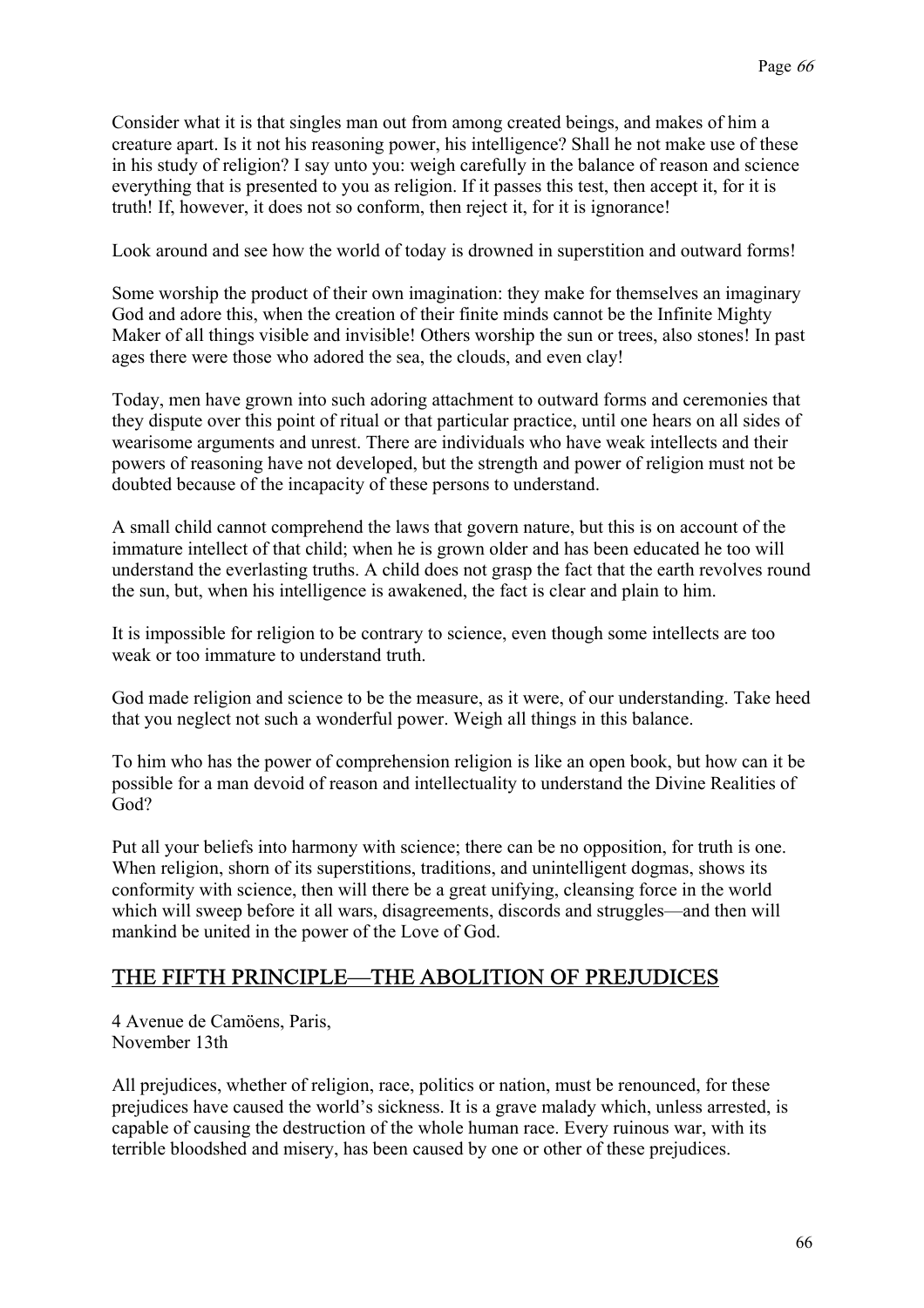The deplorable wars going on in these days are caused by the fanatical religious hatred of one people for another, or the prejudices of race or colour.

Until all these barriers erected by prejudice are swept away, it is not possible for humanity to be at peace. For this reason Bahá'u'lláh has said, 'These Prejudices are destructive to mankind'.

Contemplate first the prejudice of religion: consider the nations of so-called religious people; if they were truly worshippers of God they would obey His law which forbids them to kill one another.

If priests of religion really adored the God of love and served the Divine Light, they would teach their people to keep the chief Commandment, 'To be in love and charity with all men'. But we find the contrary, for it is often the priests who encourage nations to fight. Religious hatred is ever the most cruel!

All religions teach that we should love one another; that we should seek out our own shortcomings before we presume to condemn the faults of others, that we must not consider ourselves superior to our neighbours! We must be careful not to exalt ourselves lest we be humiliated.

Who are we that we should judge? How shall we know who, in the sight of God, is the most upright man? God's thoughts are not like our thoughts! How many men who have seemed saint-like to their friends have fallen into the greatest humiliation. Think of Judas Iscariot; he began well, but remember his end! On the other hand, Paul, the Apostle, was in his early life an enemy of Christ, whilst later he became His most faithful servant. How then can we flatter ourselves and despise others?

Let us therefore be humble, without prejudices, preferring others' good to our own! Let us never say, 'I am a believer but he is an infidel', 'I am near to God, whilst he is an outcast'. We can never know what will be the final judgment! Therefore let us help all who are in need of any kind of assistance.

Let us teach the ignorant, and take care of the young child until he grows to maturity. When we find a person fallen into the depths of misery or sin we must be kind to him, take him by the hand, help him to regain his footing, his strength; we must guide him with love and tenderness, treat him as a friend not as an enemy.

We have no right to look upon any of our fellow-mortals as evil.

Concerning the prejudice of race: it is an illusion, a superstition pure and simple! For God created us all of one race. There were no differences in the beginning, for we are all descendants of Adam. In the beginning, also, there were no limits and boundaries between the different lands; no part of the earth belonged more to one people than to another. In the sight of God there is no difference between the various races. Why should man invent such a prejudice? How can we uphold war caused by an illusion?

God has not created men that they should destroy one another. All races, tribes, sects and classes share equally in the Bounty of their Heavenly Father.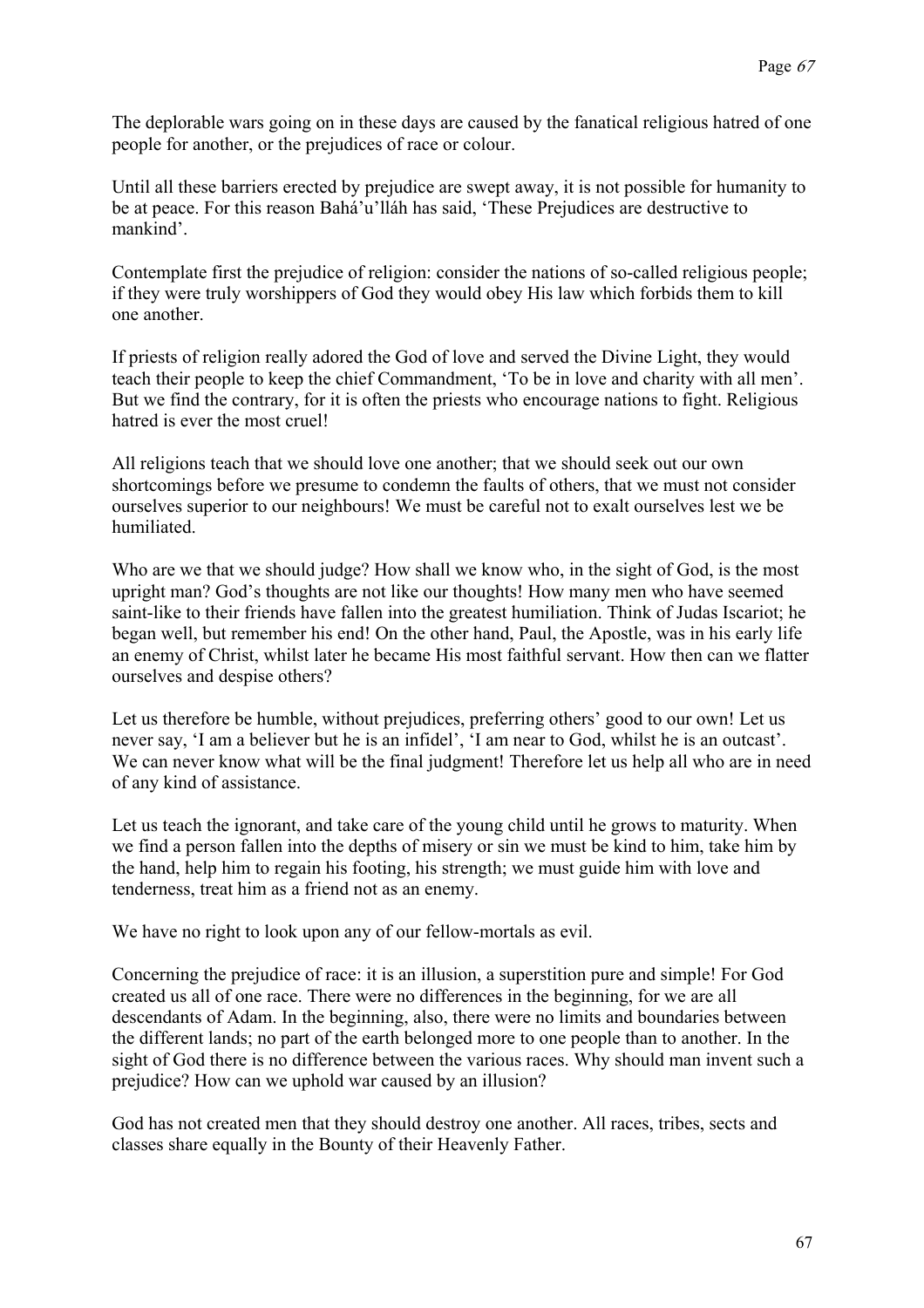The only difference lies in the degree of faithfulness, of obedience to the laws of God. There are some who are as lighted torches, there are others who shine as stars in the sky of humanity. The lovers of mankind, these are the superior men, of whatever nation, creed, or colour they may be. For it is they to whom God will say these blessed words, 'Well done, My good and faithful servants'. In that day He will not ask, 'Are you English, French, or perhaps Persian? Do you come from the East, or from the West?'

The only division that is real is this: There are heavenly men and earthly men; self-sacrificing servants of humanity in the love of the Most High, bringing harmony and unity, teaching peace and goodwill to men. On the other hand there are those selfish men, haters of their brethren, in whose hearts prejudice has replaced loving kindness, and whose influence breeds discord and strife.

To which race or to which colour belong these two divisions of men, to the White, to the Yellow, to the Black, to the East or to the West, to the North or to the South? If these are God's divisions, why should we invent others? Political prejudice is equally mischievous, it is one of the greatest causes of bitter strife amongst the children of men. There are people who find pleasure in breeding discord, who constantly endeavour to goad their country into making war upon other nations—and why? They think to advantage their own country to the detriment of all others. They send armies to harass and destroy the land, in order to become famous in the world, for the joy of conquest. That it may be said: 'Such a country has defeated another, and brought it under the yoke of their stronger, more superior rule'. This victory, bought at the price of much bloodshed, is not lasting! The conqueror shall one day be conquered; and the vanquished ones victorious! Remember the history of the past: did not France conquer Germany more than once—then did not the German nation overcome France?

We learn also that France conquered England; then was the English nation victorious over France!

These glorious conquests are so ephemeral! Why attach so great importance to them and to their fame, as to be willing to shed the blood of the people for their attainment? Is any victory worth the inevitable train of evils consequent upon human slaughter, the grief and sorrow and ruin which must overwhelm so many homes of both nations? For it is not possible that one country alone should suffer.

Oh! why will man, the disobedient child of God, who should be an example of the power of the spiritual law, turn his face away from the Divine Teaching and put all his effort into destruction and war?

My hope is that in this enlightened century the Divine Light of love will shed its radiance over the whole world, seeking out the responsive heart's intelligence of every human being; that the light of the Sun of Truth will lead politicians to shake off all the claims of prejudice and superstition, and with freed minds to follow the Policy of God: for Divine Politics are mighty, man's politics are feeble! God has created all the world, and bestows His Divine Bounty upon every creature.

Are we not the servants of God? Shall we neglect to follow our Master's Example, and ignore His Commands?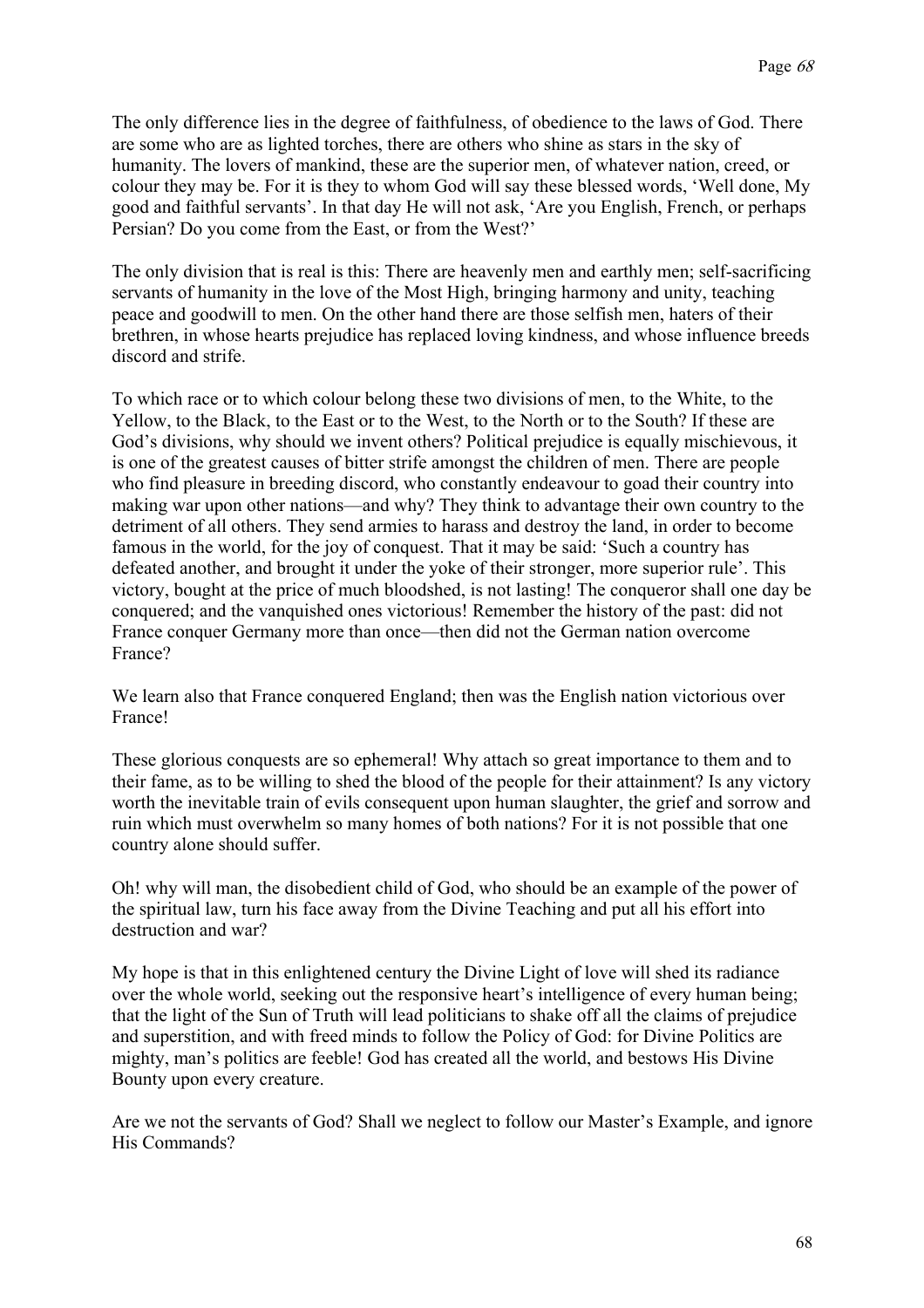I pray that the Kingdom shall come on Earth, and that all darkness shall be driven away by the effulgence of the Heavenly Sun.

### THE SIXTH PRINCIPLE—MEANS OF EXISTENCE

4 Avenue de Camöens, Paris

One of the most important principles of the Teaching of Bahá'u'lláh is:

The right of every human being to the daily bread whereby they exist, or the equalization of the means of livelihood.

The arrangements of the circumstances of the people must be such that poverty shall disappear, that everyone, as far as possible, according to his rank and position, shall share in comfort and well-being.

We see amongst us men who are overburdened with riches on the one hand, and on the other those unfortunate ones who starve with nothing; those who possess several stately palaces, and those who have not where to lay their head. Some we find with numerous courses of costly and dainty food; whilst others can scarce find sufficient crusts to keep them alive. Whilst some are clothed in velvets, furs and fine linen, others have insufficient, poor and thin garments with which to protect them from the cold.

This condition of affairs is wrong, and must be remedied. Now the remedy must be carefully undertaken. It cannot be done by bringing to pass absolute equality between men.

Equality is a chimera! It is entirely impracticable! Even if equality could be achieved it could not continue—and if its existence were possible, the whole order of the world would be destroyed. The law of order must always obtain in the world of humanity. Heaven has so decreed in the creation of man.

Some are full of intelligence, others have an ordinary amount of it, and others again are devoid of intellect. In these three classes of men there is order but not equality. How could it be possible that wisdom and stupidity should be equal? Humanity, like a great army, requires a general, captains, under-officers in their degree, and soldiers, each with their own appointed duties. Degrees are absolutely necessary to ensure an orderly organization. An army could not be composed of generals alone, or of captains only, or of nothing but soldiers without one in authority. The certain result of such a plan would be that disorder and demoralization would overtake the whole army.

King Lycurgus, the philosopher, made a great plan to equalize the subjects of Sparta; with self-sacrifice and wisdom was the experiment begun. Then the king called the people of his kingdom, and made them swear a great oath to maintain the same order of government if he should leave the country, also that nothing should make them alter it until his return. Having secured this oath, he left his kingdom of Sparta and never returned. Lycurgus abandoned the situation, renouncing his high position, thinking to achieve the permanent good of his country by the equalization of the property and of the conditions of life in his kingdom. All the selfsacrifice of the king was in vain. The great experiment failed. After a time all was destroyed; his carefully thought-out constitution came to an end.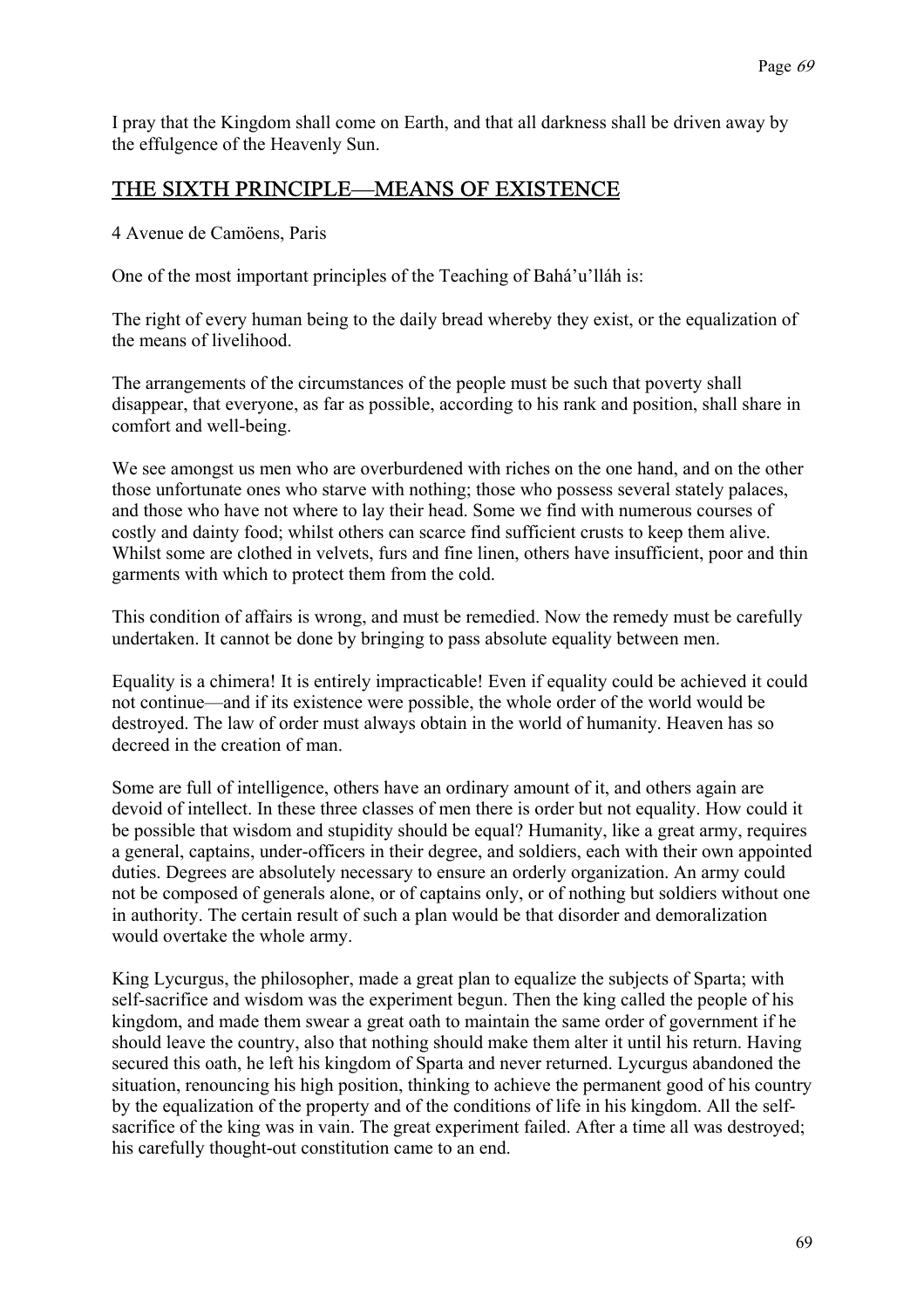The futility of attempting such a scheme was shown and the impossibility of attaining equal conditions of existence was proclaimed in the ancient kingdom of Sparta. In our day any such attempt would be equally doomed to failure.

Certainly, some being enormously rich and others lamentably poor, an organization is necessary to control and improve this state of affairs. It is important to limit riches, as it is also of importance to limit poverty. Either extreme is not good. To be seated in the mean<sup>\*</sup> is most desirable. If it be right for a capitalist to possess a large fortune, it is equally just that his workman should have a sufficient means of existence.

A financier with colossal wealth should not exist whilst near him is a poor man in dire necessity. When we see poverty allowed to reach a condition of starvation it is a sure sign that somewhere we shall find tyranny. Men must bestir themselves in this matter, and no longer delay in altering conditions which bring the misery of grinding poverty to a very large number of the people. The rich must give of their abundance, they must soften their hearts and cultivate a compassionate intelligence, taking thought for those sad ones who are suffering from lack of the very necessities of life.

There must be special laws made, dealing with these extremes of riches and of want. The members of the Government should consider the laws of God when they are framing plans for the ruling of the people. The general rights of mankind must be guarded and preserved.

The government of the countries should conform to the Divine Law which gives equal justice to all. This is the only way in which the deplorable superfluity of great wealth and miserable, demoralizing, degrading poverty can be abolished. Not until this is done will the Law of God be obeyed.

### SEVENTH PRINCIPLE—EQUALITY OF MEN

'The Laws of God are not imposition of will, or of power, or pleasure, but the resolutions of truth, reason and justice.'

All men are equal before the law, which must reign absolutely.

The object of punishment is not vengeance, but the prevention of crime.

Kings must rule with wisdom and justice; prince, peer and peasant alike have equal rights to just treatment, there must be no favour shown to individuals. A judge must be no 'respecter of persons', but administer the law with strict impartiality in every case brought before him.

If a person commit a crime against you, you have not the right to forgive him; but the law must punish him in order to prevent a repetition of that same crime by others, as the pain of the individual is unimportant beside the general welfare of the people.

When perfect justice reigns in every country of the Eastern and Western World, then will the earth become a place of beauty. The dignity and equality of every servant of God will be acknowledged; the ideal of the solidarity of the human race, the true brotherhood of man, will be realized; and the glorious light of the Sun of Truth will illumine the souls of all men.

 <sup>\*</sup> 'Give me neither poverty nor riches.'—Prov. xxx., 8.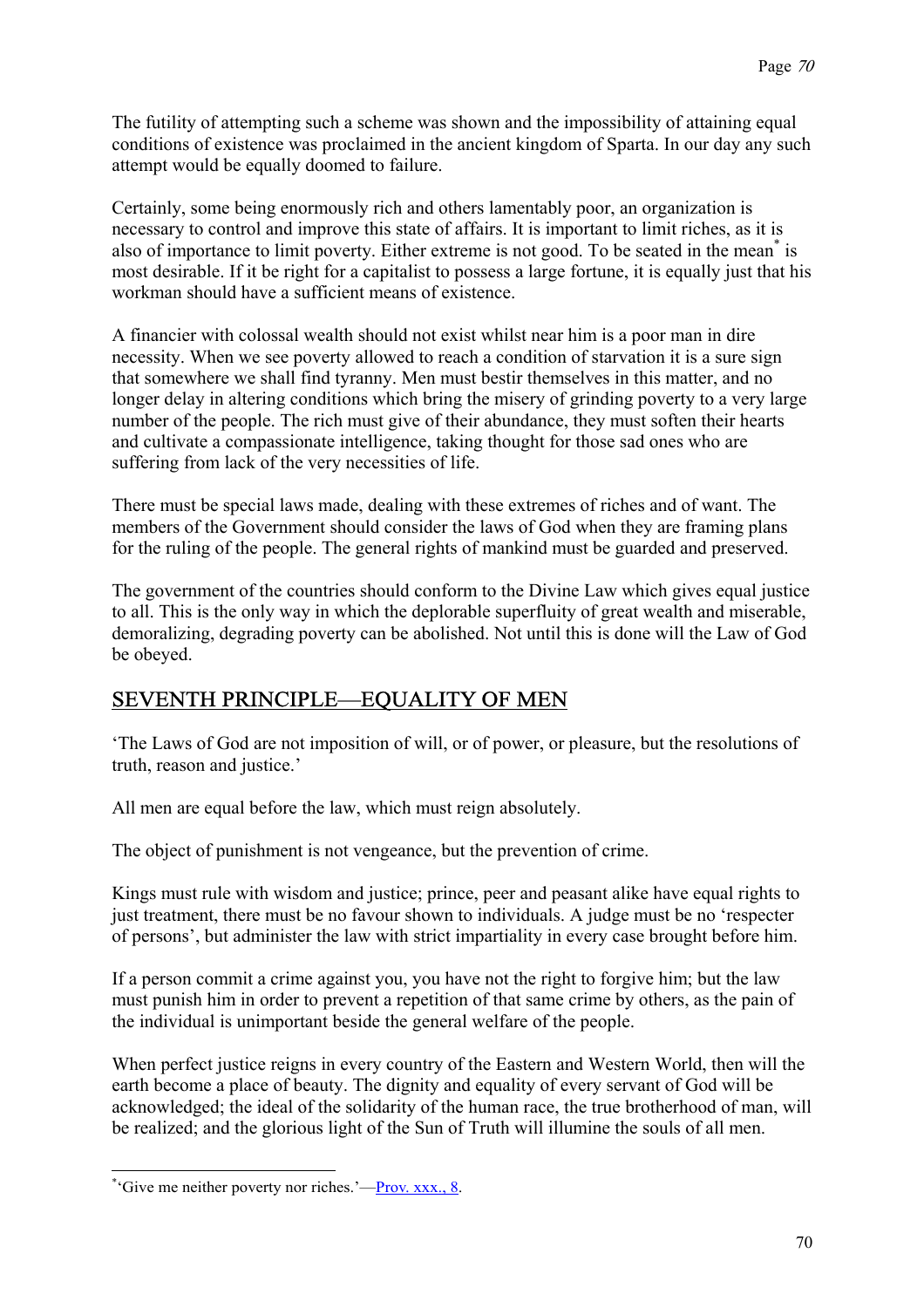## THE EIGHTH PRINCIPLE—UNIVERSAL PEACE

4 Avenue de Camöens, Paris

A Supreme Tribunal shall be established by the peoples and Governments of every nation, composed of members elected from each country and Government. The members of this Great Council shall assemble in unity. All disputes of an international character shall be submitted to this Court, its work being to arrange by arbitration everything which otherwise would be a cause of war. The mission of this Tribunal would be to prevent war.

One of the great steps towards universal peace would be the establishment of a universal language. Bahá'u'lláh commands that the servants of humanity should meet together, and either choose a language which now exists, or form a new one. This was revealed in the Kitáb-i-Aqdas forty years ago. It is there pointed out that the question of diversity of tongues is a very difficult one. There are more than eight hundred languages in the world, and no person could acquire them all.

The races of mankind are not isolated as in former days. Now, in order to be in close relationship with all countries it is necessary to be able to speak their tongues.

A universal language would make intercourse possible with every nation. Thus it would be needful to know two languages only, the mother tongue and the universal speech. The latter would enable a man to communicate with any and every man in the world!

A third language would not be needed. To be able to talk with a member of any race and country without requiring an interpreter, how helpful and restful to all!

Esperanto has been drawn up with this end in view: it is a fine invention and a splendid piece of work, but it needs perfecting. Esperanto as it stands is very difficult for some people.

An international Congress should be formed, consisting of delegates from every nation in the world, Eastern as well as Western. This Congress should form a language that could be acquired by all, and every country would thereby reap great benefit.

Until such a language is in use, the world will continue to feel the vast need of this means of intercourse. Difference of speech is one of the most fruitful causes of dislike and distrust that exists between nations, which are kept apart by their inability to understand each other's language more than by any other reason.

If everybody could speak one language, how much more easy would it be to serve humanity!

Therefore appreciate 'Esperanto', for it is the beginning of the carrying out of one of the most important of the Laws of Bahá'u'lláh, and it must continue to be improved and perfected.

### NINTH PRINCIPLE—THE NON-INTERFERENCE OF RELIGION WITH POLITICS

4 Avenue de Camöens, Paris, November 17th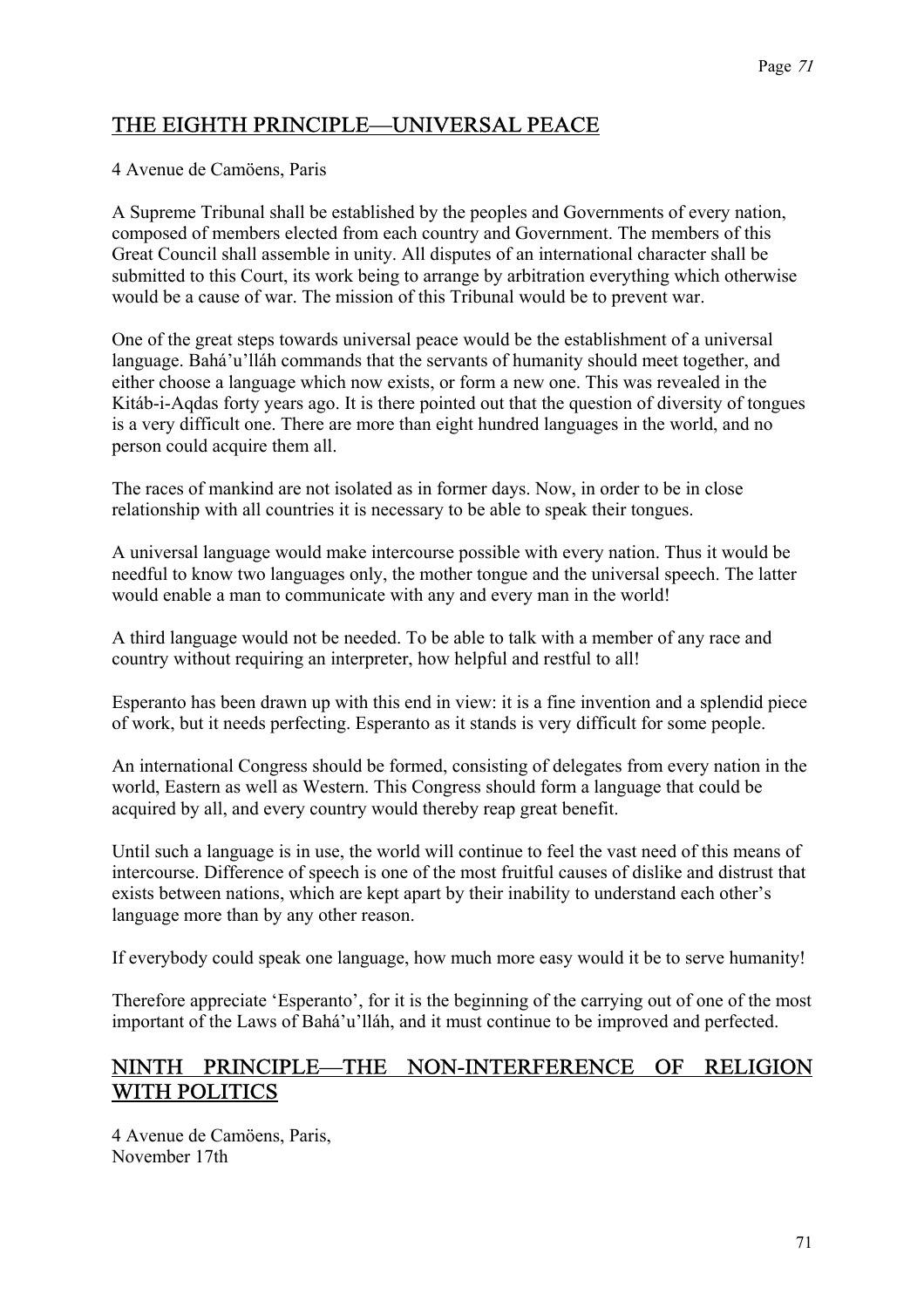In the conduct of life, man is actuated by two main motives: 'The Hope for Reward' and 'The Fear of Punishment'.

This hope and this fear must consequently be greatly taken into account by those in authority who have important posts under Government. Their business in life is to consult together for the framing of laws, and to provide for their just administration.

The tent of the order of the world is raised and established on the two pillars of 'Reward and Retribution'.

In despotic Governments carried on by men without Divine faith, where no fear of spiritual retribution exists, the execution of the laws is tyrannical and unjust.

There is no greater prevention of oppression than these two sentiments, hope and fear. They have both political and spiritual consequences.

If administrators of the law would take into consideration the spiritual consequences of their decisions, and follow the guidance of religion, 'They would be Divine agents in the world of action, the representatives of God for those who are on earth, and they would defend, for the love of God, the interests of His servants as they would defend their own'. If a governor realizes his responsibility, and fears to defy the Divine Law, his judgments will be just. Above all, if he believes that the consequences of his actions will follow him beyond his earthly life, and that 'as he sows so must he reap', such a man will surely avoid injustice and tyranny.

Should an official, on the contrary, think that all responsibility for his actions must end with his earthly life, knowing and believing nothing of Divine favours and a spiritual kingdom of joy, he will lack the incentive to just dealing, and the inspiration to destroy oppression and unrighteousness.

When a ruler knows that his judgments will be weighed in a balance by the Divine Judge, and that if he be not found wanting he will come into the Celestial Kingdom and that the light of the Heavenly Bounty will shine upon him, then will he surely act with justice and equity. Behold how important it is that Ministers of State should be enlightened by religion!

With political questions the clergy, however, have nothing to do! Religious matters should not be confused with politics in the present state of the world (for their interests are not identical).

Religion concerns matters of the heart, of the spirit, and of morals.

Politics are occupied with the material things of life. Religious teachers should not invade the realm of politics; they should concern themselves with the spiritual education of the people; they should ever give good counsel to men, trying to serve God and human kind; they should endeavour to awaken spiritual aspiration, and strive to enlarge the understanding and knowledge of humanity, to improve morals, and to increase the love for justice.

This is in accordance with the Teaching of Bahá'u'lláh. In the Gospel also it is written, 'Render unto Caesar the things which are Caesar's, and unto God the things which are God's'.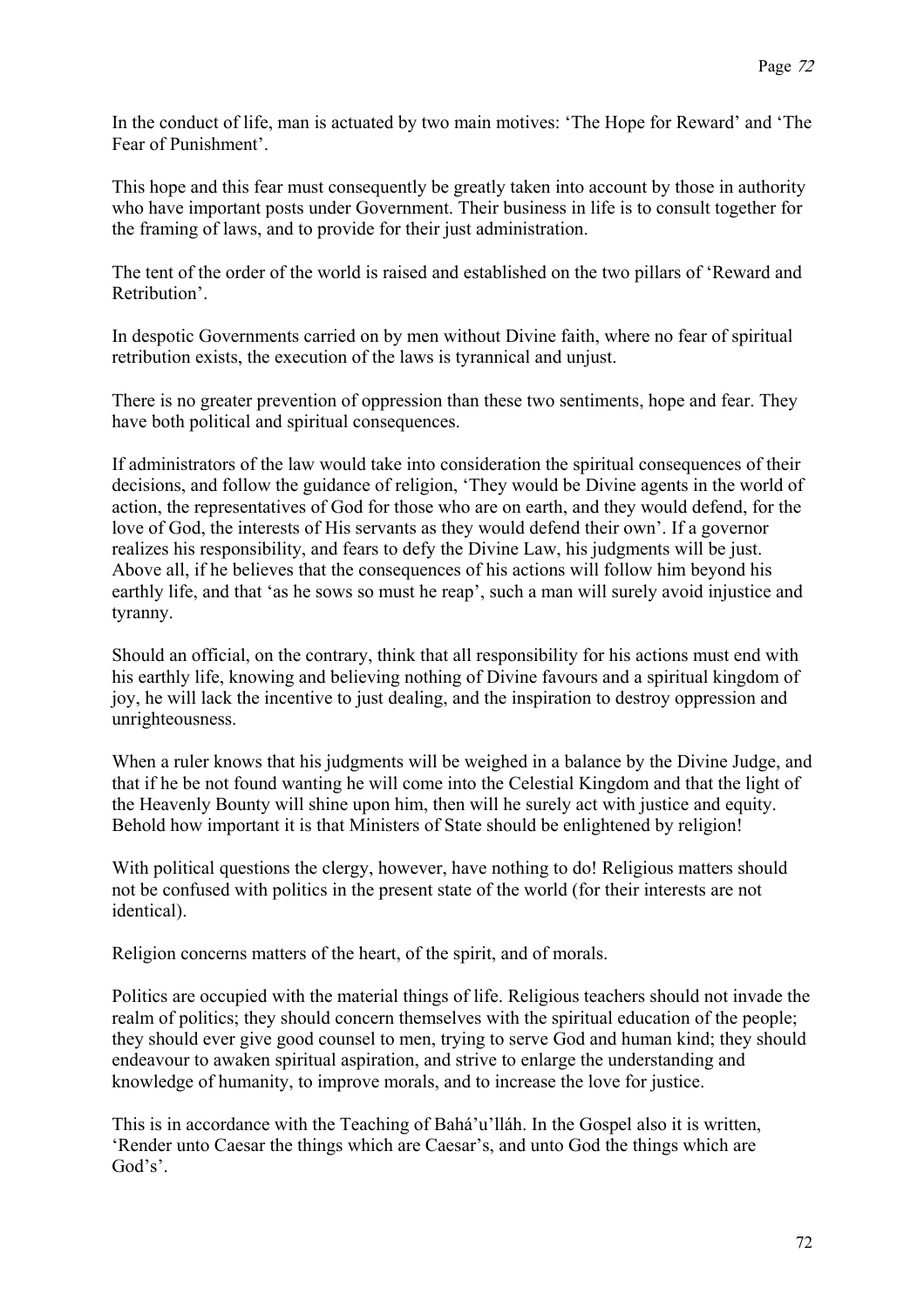In Persia there are some amongst the important Ministers of State who are religious, who are exemplary, who worship God, and who fear to disobey His Laws, who judge justly and rule their people with Equity. Other Governors there are in this land who have no fear of God before their eyes, who think not of the consequences of their actions, working for their own desires, and these have brought Persia into great trouble and difficulty.

Oh, friends of God, be living examples of justice! So that by the Mercy of God, the world may see in your actions that you manifest the attributes of justice and mercy.

Justice is not limited, it is a universal quality. Its operation must be carried out in all classes, from the highest to the lowest. Justice must be sacred, and the rights of all the people must be considered. Desire for others only that which you desire for yourselves. Then shall we rejoice in the Sun of Justice, which shines from the Horizon of God.

Each man has been placed in a post of honour, which he must not desert. A humble workman who commits an injustice is as much to blame as a renowned tyrant. Thus we all have our choice between justice and injustice.

I hope that each one of you will become just, and direct your thoughts towards the unity of mankind; that you will never harm your neighbours nor speak ill of any one; that you will respect the rights of all men, and be more concerned for the interests of others than for your own. Thus will you become torches of Divine justice, acting in accordance with the Teaching of Bahá'u'lláh, who, during His life, bore innumerable trials and persecutions in order to show forth to the world of mankind the virtues of the World of Divinity, making it possible for you to realize the supremacy of the spirit, and to rejoice in the Justice of God.

By His Mercy, the Divine Bounty will be showered upon you, and for this I pray!

#### THE TENTH PRINCIPLE—EQUALITY OF SEX

4 Avenue de Camöens, Paris, November 14th

The Tenth Principle of the teaching of Bahá'u'lláh is the equality of the sexes.

God has created all creatures in couples. Man, beast, or vegetable, all the things of these three kingdoms are of two sexes, and there is absolute equality between them.

In the vegetable world there are male plants and female plants; they have equal rights, and possess an equal share of the beauty of their species; though indeed the tree that bears fruit might be said to be superior to that which is unfruitful.

In the animal kingdom we see that the male and the female have equal rights; and that they each share the advantages of their kind.

Now in the two lower kingdoms of nature we have seen that there is no question of the superiority of one sex over the other. In the world of humanity we find a great difference; the female sex is treated as though inferior, and is not allowed equal rights and privileges. This condition is due not to nature, but to education. In the Divine Creation there is no such distinction. Neither sex is superior to the other in the sight of God. Why then should one sex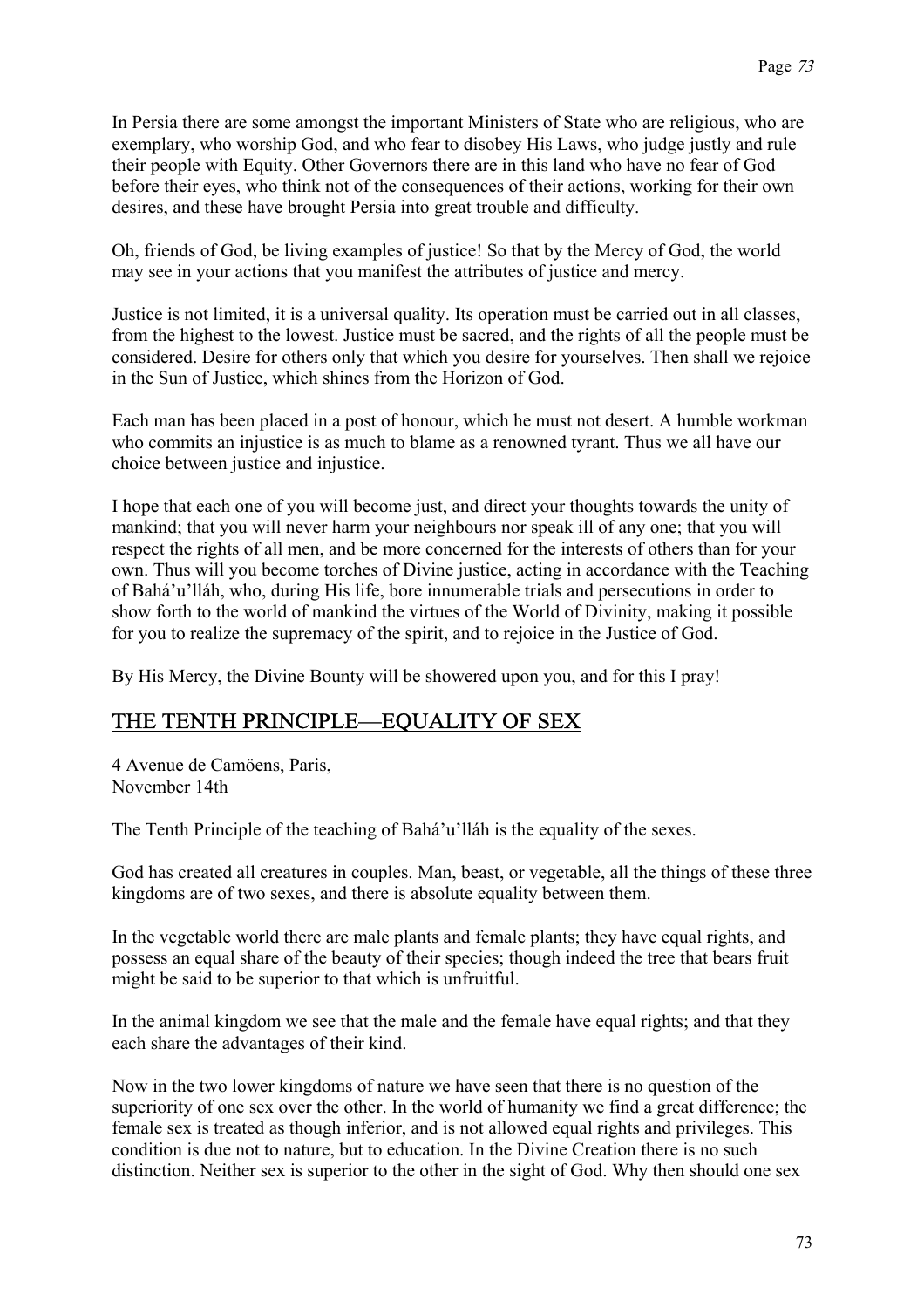assert the inferiority of the other, withholding just rights and privileges as though God had given His authority for such a course of action? If women received the same educational advantages as those of men, the result would demonstrate the equality of capacity of both for scholarship.

In some respects woman is superior to man. She is more tender-hearted, more receptive, her intuition is more intense.

It is not to be denied that in various directions woman at present is more backward than man, also that this temporary inferiority is due to the lack of educational opportunity. In the necessity of life, woman is more instinct with power than man, for to her he owes his very existence.

If the mother is educated then her children will be well taught. When the mother is wise, then will the children be led into the path of wisdom. If the mother be religious she will show her children how they should love God. If the mother is moral she guides her little ones into the ways of uprightness.

It is clear therefore that the future generation depends on the mothers of today. Is not this a vital responsibility for the woman? Does she not require every possible advantage to equip her for such a task?

Therefore, surely, God is not pleased that so important an instrument as woman should suffer from want of training in order to attain the perfections desirable and necessary for her great life's work! Divine Justice demands that the rights of both sexes should be equally respected since neither is superior to the other in the eyes of Heaven. Dignity before God depends, not on sex, but on purity and luminosity of heart. Human virtues belong equally to all!

Woman must endeavour then to attain greater perfection, to be man's equal in every respect, to make progress in all in which she has been backward, so that man will be compelled to acknowledge her equality of capacity and attainment.

In Europe women have made greater progress than in the East, but there is still much to be done! When students have arrived at the end of their school term an examination takes place, and the result thereof determines the knowledge and capacity of each student. So will it be with woman; her actions will show her power, there will no longer be any need to proclaim it by words.

It is my hope that women of the East, as well as their Western sisters, will progress rapidly until humanity shall reach perfection.

God's Bounty is for all and gives power for all progress. When men own the equality of women there will be no need for them to struggle for their rights! One of the principles then of Bahá'u'lláh is the equality of sex.

Women must make the greatest effort to acquire spiritual power and to increase in the virtue of wisdom and holiness until their enlightenment and striving succeeds in bringing about the unity of mankind. They must work with a burning enthusiasm to spread the Teaching of Bahá'u'lláh among the peoples, so that the radiant light of the Divine Bounty may envelop the souls of all the nations of the world!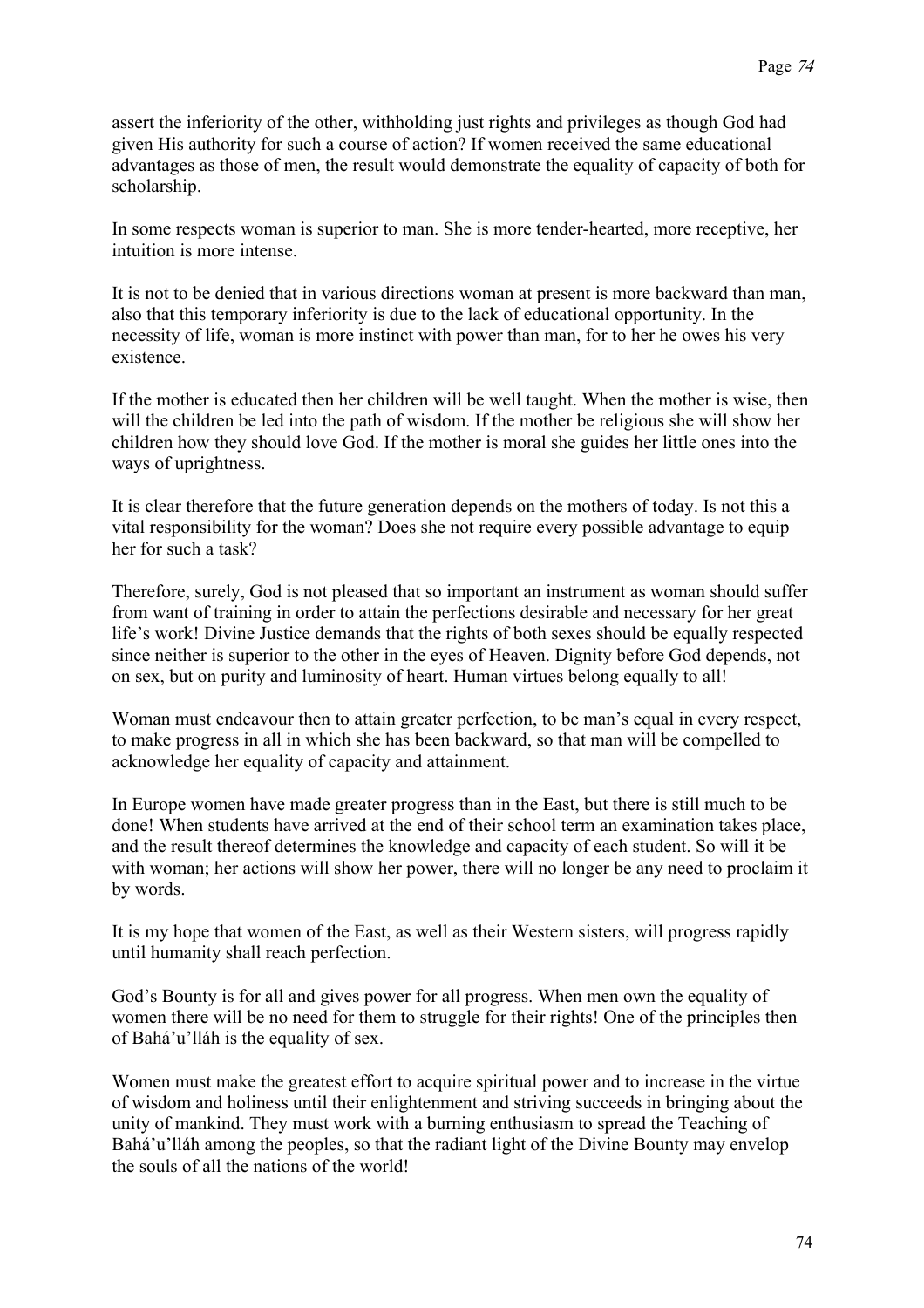### THE ELEVENTH PRINCIPLE—THE POWER OF THE HOLY SPIRIT

4 Avenue de Camöens, Paris, November 18th

In the teaching of Bahá'u'lláh, it is written: 'By the Power of the Holy Spirit alone is man able to progress, for the power of man is limited and the Divine Power is boundless.' The reading of history brings us to the conclusion that all truly great men, the benefactors of the human race, those who have moved men to love the right and hate the wrong and who have caused real progress, all these have been inspired by the force of the Holy Spirit.

The Prophets of God have not all graduated in the schools of learned philosophy; indeed they were often men of humble birth, to all appearance ignorant, unknown men of no importance in the eyes of the world; sometimes even lacking the knowledge of reading and writing.

That which raised these great ones above men, and by which they were able to become Teachers of the truth, was the power of the Holy Spirit. Their influence on humanity, by virtue of this mighty inspiration, was great and penetrating.

The influence of the wisest philosophers, without this Spirit Divine, has been comparatively unimportant, however extensive their learning and deep their scholarship.

The unusual intellects, for instance, of Plato, Aristotle, Pliny and Socrates, have not influenced men so greatly that they have been anxious to sacrifice their lives for their teachings; whilst some of those simple men so moved humanity that thousands of men have become willing martyrs to uphold their words; for these words were inspired by the Divine Spirit of God! The prophets of Judah and Israel, Elijah, Jeremiah, Isaiah and Ezekiel, were humble men, as were also the apostles of Jesus Christ.

Peter, the chief of the apostles, used to divide the proceeds of his fishing into seven parts, and when, having taken one part for each day's use, he arrived at the seventh portion, he knew it was the Sabbath day. Consider this! and then think of his future position; to what glory he attained because the Holy Spirit wrought great works through him.

We understand that the Holy Spirit is the energizing factor in the life of man. Whosoever receives this power is able to influence all with whom he comes into contact.

The greatest philosophers without this Spirit are powerless, their souls lifeless, their hearts dead! Unless the Holy Spirit breathes into their souls, they can do no good work. No system of philosophy has ever been able to change the manners and customs of a people for the better. Learned philosophers, unenlightened by the Divine Spirit, have often been men of inferior morality; they have not proclaimed in their actions the reality of their beautiful phrases.

The difference between spiritual philosophers and others is shown by their lives. The Spiritual Teacher shows His belief in His own teaching, by Himself being what He recommends to others.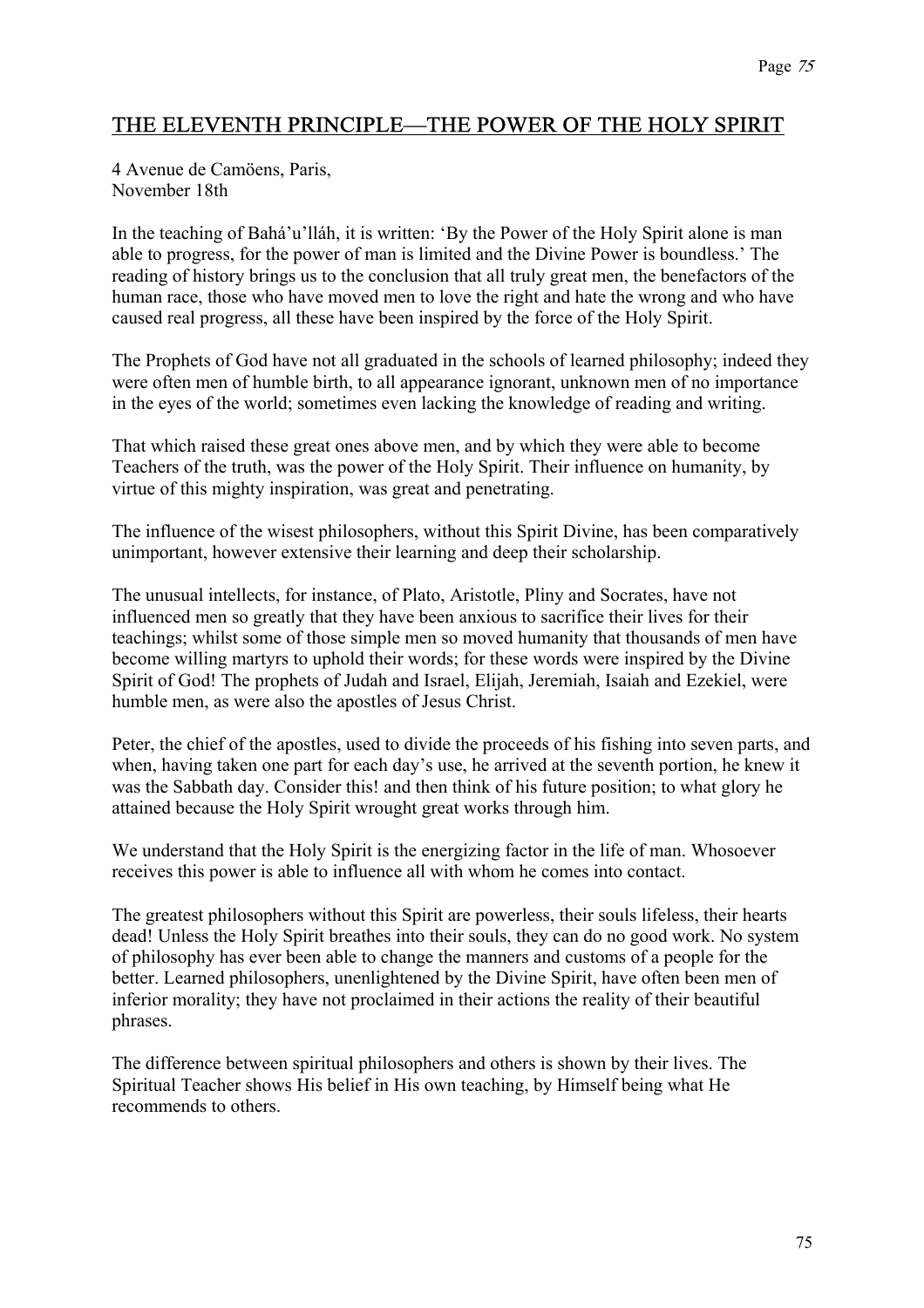An humble man without learning, but filled with the Holy Spirit, is more powerful than the most nobly-born profound scholar without that inspiration. He who is educated by the Divine Spirit can, in his time, lead others to receive the same Spirit.

I pray for you that you may be informed by the life of the Divine Spirit, so that you may be the means of educating others. The life and morals of a spiritual man are, in themselves, an education to those who know him.

Think not of your own limitations, dwell only on the welfare of the Kingdom of Glory. Consider the influence of Jesus Christ on His apostles, then think of their effect upon the world. These simple men were enabled by the power of the Holy Spirit to spread the glad tidings!

So may you all receive Divine assistance! No capacity is limited when led by the Spirit of God!

The earth of itself has no properties of life, it is barren and dry, until fertilized by the sun and the rain; still the earth need not bewail its own limitations.

May you be given life! May the rain of the Divine Mercy and the warmth of the Sun of Truth make your gardens fruitful, so that many beautiful flowers of exquisite fragrance and love may blossom in abundance. Turn your faces away from the contemplation of your own finite selves and fix your eyes upon the Everlasting Radiance; then will your souls receive in full measure the Divine Power of the Spirit and the Blessings of the Infinite Bounty.

If you thus keep yourselves in readiness, you will become to the world of humanity a burning flame, a star of guidance, and a fruitful tree, changing all its darkness and woe into light and joy by the shining of the Sun of Mercy and the infinite blessings of the Glad Tidings.

This is the meaning of the power of the Holy Spirit, which I pray may be bountifully showered upon you.

#### 4 Avenue de Camöens, Paris, November 28th

4 Avenue de Camöens, Paris, November 28th

In these gatherings where we have met and spoken together you have all become acquainted with the principles of this dispensation, and with the reality of facts. Unto you it has been given to know these things, but there are many still unenlightened and submerged in superstition. They have heard but little of this great and glorious Cause, and the knowledge they have is for the most part based only on hearsay. Alas, poor souls, the knowledge they have is not based on truth, the foundation of their belief is not the teaching of Bahá'u'lláh! There is, assuredly, a certain amount of truth in what they have been told, but for the most part their information has been inaccurate.

The true principles of the blessed Cause of God are the eleven rules which I have given you, and I have carefully explained these, one by one.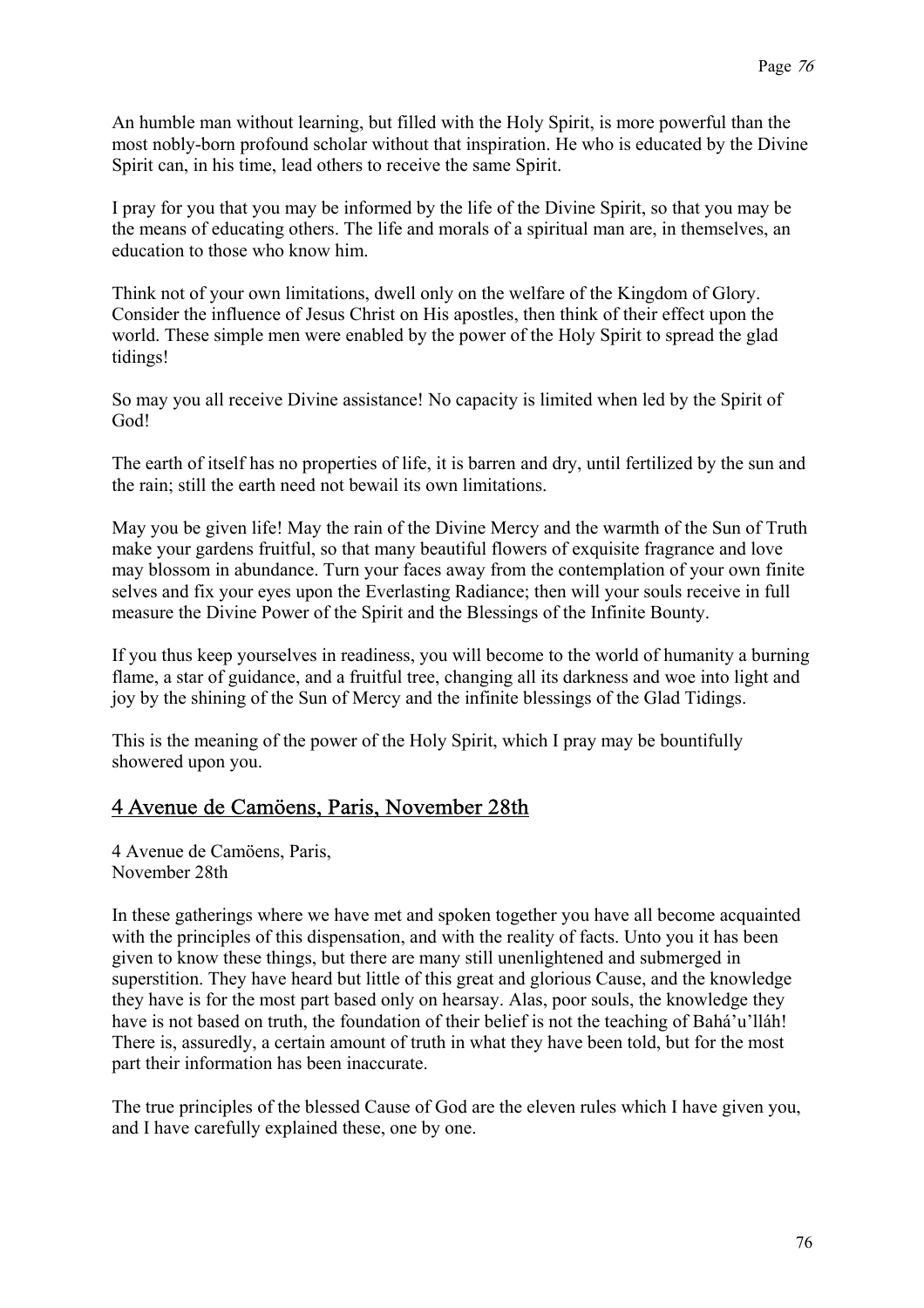You must endeavour always to live and act in direct obedience to the teachings and laws of Bahá'u'lláh, so that every individual may see in all the acts of your life that in word and in deed you are followers of the Blessed Perfection.

Exert yourselves so that this glorious teaching may encircle the globe, and that spirituality may be infused into the hearts of men.

The breath of the Holy Spirit shall confirm you, and although many will arise against you, they shall not prevail!

When the Lord Christ was crowned with thorns, He knew that all the diadems of the world were at His feet. All earthly crowns, however brilliant, powerful and resplendent, bowed in adoration before the crown of thorns! It was from this sure and certain knowledge He spoke, when He said: 'All power is given unto Me, in Heaven and in earth'.<sup>\*</sup>

Now I say unto you, bear this on your hearts and in your minds. Verily your light shall illumine the whole world, your spirituality shall affect the heart of things. You shall in truth become the lighted torches of the globe. Fear not, neither be dismayed, for your light shall penetrate the densest darkness. This is the Promise of God, which I give unto you. Rise! and serve the Power of God!

### THE LAST MEETING

15 Rue Greuze, Paris, December 1st

When I arrived in Paris some time ago for the first time, I looked around me with much interest, and in my mind I likened this beautiful city to a large garden.

With loving care and much thought I examined the soil, and found it to be very good and full of possibility for steadfast faith and firm belief, for a seed of God's love has been cast into the ground.

Clouds of Heavenly Mercy showered their rain upon it, and the Sun of Truth fell warmly upon the young seeds, and today one can see in your midst the birth of belief. The seed cast into the ground has begun to spring up, and day by day you will see it grow. The bounties of the Kingdom of Bahá'u'lláh shall indeed bring forth a wondrous harvest!

Behold! I bring you glad and joyful tidings! Paris will become a garden of roses! All kinds of beautiful flowers will spring up and flourish in this garden, and the fame of their fragrance and beauty will be spread in all lands. When I think of Paris in the future, I seem to see her bathed in the light of the Holy Spirit! Verily, the day is dawning when Paris will receive her illumination, and the Goodness and Mercy of God will be visible to every living creature.

Do not allow your minds to dwell on the present, but with eyes of faith look into the future, for in truth the Spirit of God is working in your midst.

 <sup>\*</sup> \*Matthew xviii, 18.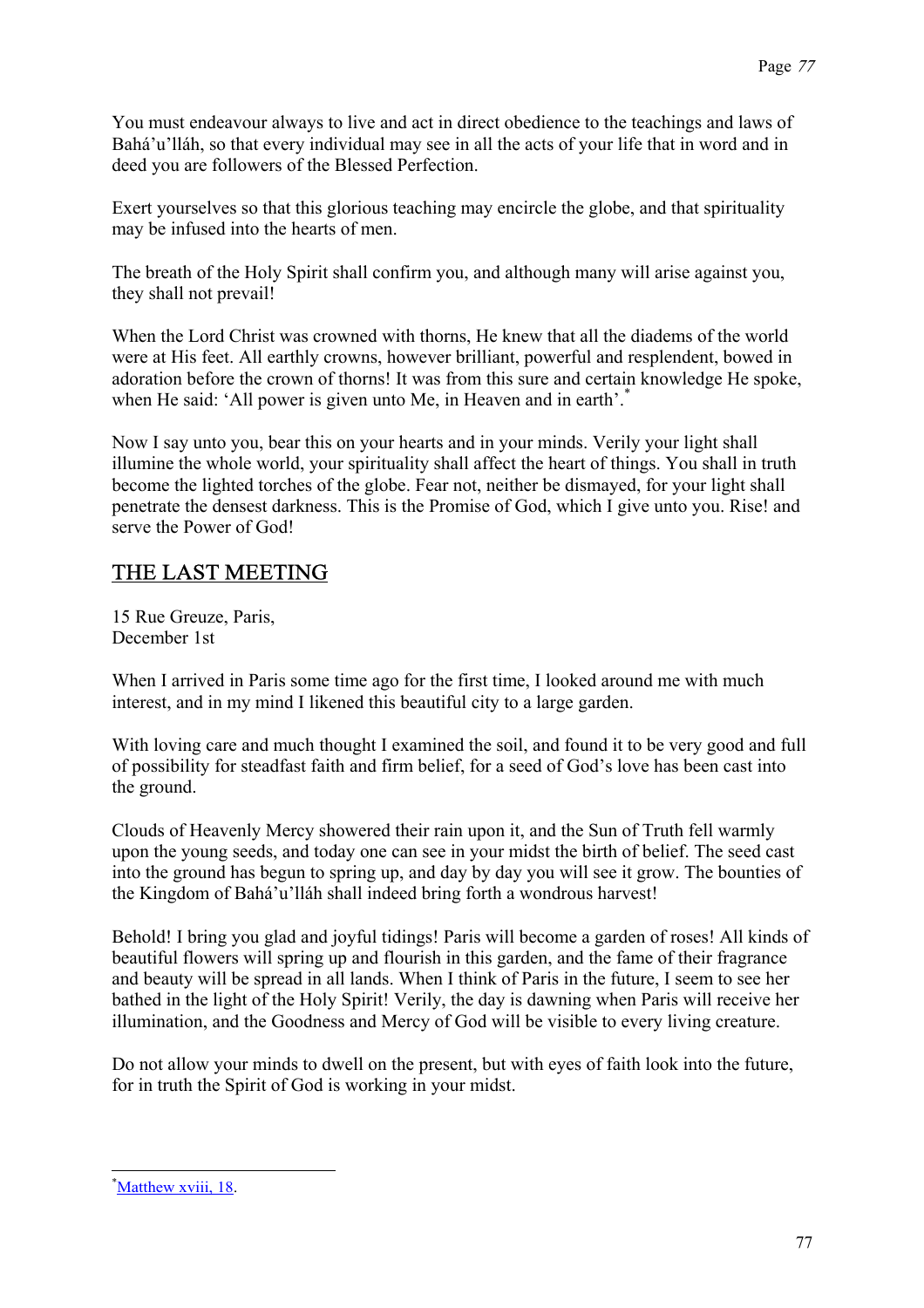Since my arrival a few weeks ago, I can see the growth of spirituality. At the beginning only a few souls came to me for Light, but during my short sojourn among you the numbers have increased and doubled. This is a promise for the future!

When Christ was crucified and left this world, He had only eleven disciples and a very few followers; but as He served the Cause of truth, look today at the result of His life's work! He has illumined the world, and given life to dead humanity. After His ascension little by little His Cause grew, the souls of His followers became more and more luminous, and the exquisite perfume of their saintly lives spread on all sides.

Now today, thank God, a similar condition has begun in Paris. There are many souls who have turned to the Kingdom of God, and who are attracted to unity, love and truth.

Try so to work that the goodness and mercy of Abhá may enfold the whole of Paris. The Breath of the Holy Spirit will help you, the Celestial Light of the Kingdom will shine in your hearts, and the blessed angels of God from Heaven will bring you strength and will succour you. Then thank God with all your hearts that you have attained to this supreme benefit. A great part of the world is plunged in sleep, but you have been awakened. Many are blind, but you see!

The call of the Kingdom is heard in your midst. Glory be to God, you have been born again, you have been baptized by the fire of the Love of God; you have been plunged in the Sea of Life and regenerated by the Spirit of Love!

Having received such favour be thankful unto God, and never doubt His Goodness and Loving Kindness but have undying faith in the Bounties of the Kingdom. Consort together in brotherly love, be ready to lay down your lives one for the other, and not only for those who are dear to you, but for all humanity. Look upon the whole human race as members of one family, all children of God; and, in so doing, you will see no difference between them.

Humanity may be likened to a tree. This tree has branches, leaves, buds and fruit. Think of all men as being flowers, leaves or buds of this tree, and try to help each and all to realize and enjoy God's blessings. God neglects none: He loves all.

The only real difference that exists between people is that they are at various stages of development. Some are imperfect—these must be brought to perfection. Some are asleep they must be awakened; some are negligent—they must be roused; but one and all are the children of God. Love them all with your whole heart; no one is a stranger to the other, all are friends. Tonight I come to say farewell to you—but bear this in your minds, that although our bodies may be far apart, in spirit we shall always be together.

I bear you one and all in my heart, and will forget none of you—and I hope that none of you will forget me.

I in the East, and you in the West, let us try with heart and soul that unity may dwell in the world, that all the peoples may become one people, and that the whole surface of the earth may be like one country—for the Sun of Truth shines on all alike.

All the Prophets of God came for love of this one great aim.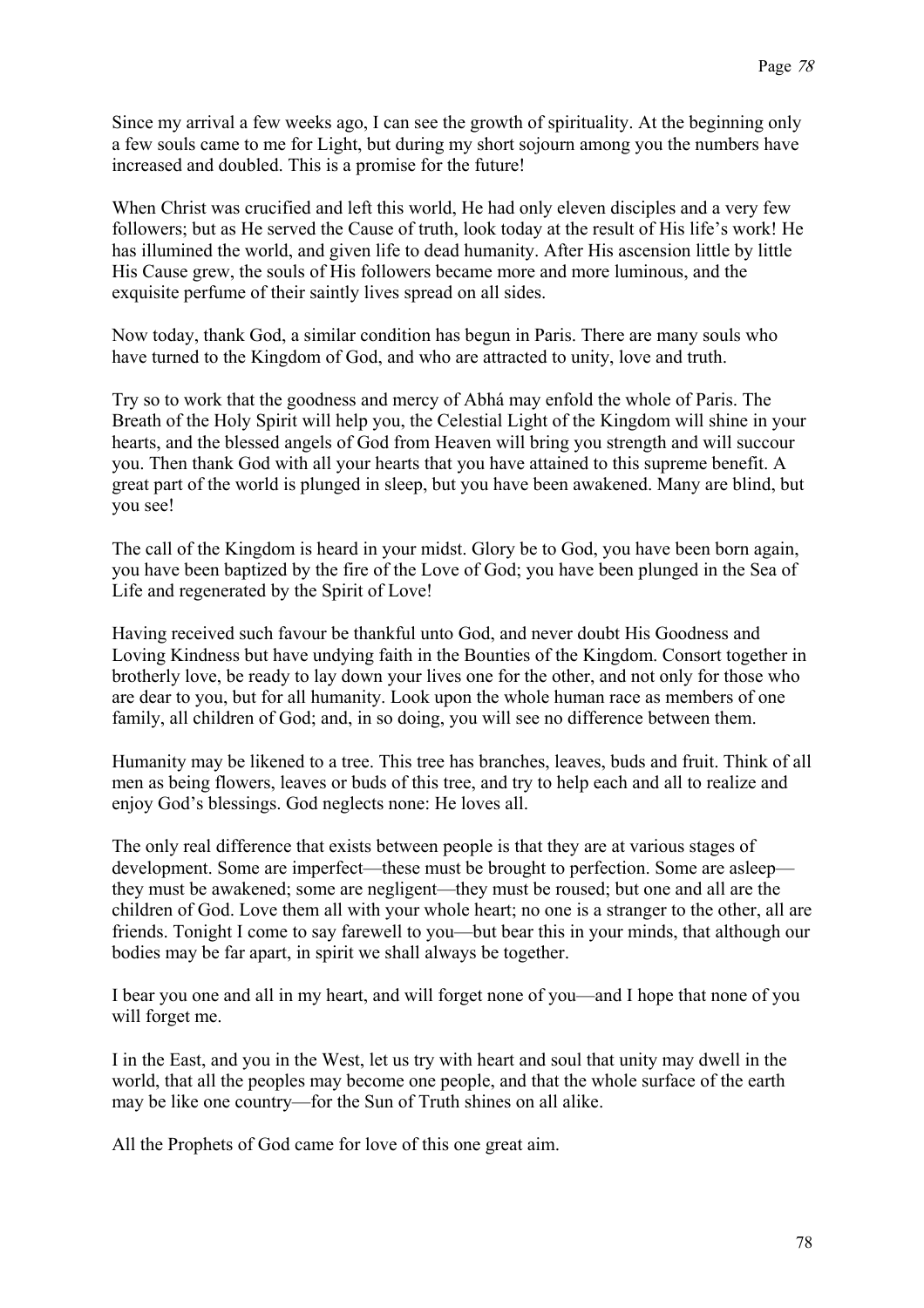Look how Abraham strove to bring faith and love among the people; how Moses tried to unite the people by sound laws; how the Lord Christ suffered unto death to bring the light of love and truth into a darkened world; how Muhammad sought to bring unity and peace between the various uncivilized tribes among whom he dwelt. And last of all, Bahá'u'lláh has suffered forty years for the same cause—the single noble purpose of spreading love among the children of men—and for the peace and unity of the world the Báb gave up his life.

Thus, strive to follow the example of these Divine Beings, drink from Their fountain, be illumined by Their Light, and to the world be as symbols of the Mercy and Love of God. Be unto the world as rain and clouds of mercy, as suns of truth; be a celestial army, and you shall indeed conquer the city of hearts.

Be thankful unto God that Bahá'u'lláh has given us a firm and solid foundation. He left no place for sadness in hearts, and the writings of His sacred pen contain consolation for the whole world. He had the words of truth, and anything that is contrary to His teaching is false. The chief aim of all His work was to do away with division.

The testament of Bahá'u'lláh is a Rain of Goodness, a Sun of Truth, Water of Life, the Holy Spirit. Thus open your hearts to receive the full power of His Beauty, and I will pray for you all that this joy may be yours.

Now I say 'Good-bye'.

This I say only to your outer selves; I do not say it to your souls, for our souls are always together.

Be comforted, and rest assured that day and night I shall turn to the Kingdom of Abhá in supplication for you, that day by day you may grow better and holier, nearer to God, and more and more illumined by the radiance of His Love.

## ADDRESS BY 'ABDU'L-BAHÁ AT THE FRIENDS' MEETING HOUSE, ST MARTIN'S LANE, LONDON, W.C.

Sunday, January 12th, 1913

About one thousand years ago a society was formed in Persia called the Society of the Friends, who gathered together for silent communion with the Almighty.

They divided Divine philosophy into two parts: one kind is that of which the knowledge can be acquired through lectures and study in schools and colleges. The second kind of philosophy was that of the Illuminati, or followers of the inner light. The schools of this philosophy were held in silence. Meditating, and turning their faces to the Source of Light, from that central Light the mysteries of the Kingdom were reflected in the hearts of these people. All the Divine problems were solved by this power of illumination.

This Society of Friends increased greatly in Persia, and up to the present time their societies exist. Many books and epistles were written by their leaders. When they assemble in their meeting-house they sit silently and contemplate; their leader opens with a certain proposition, and says to the assembly 'You must meditate on this problem'. Then, freeing their minds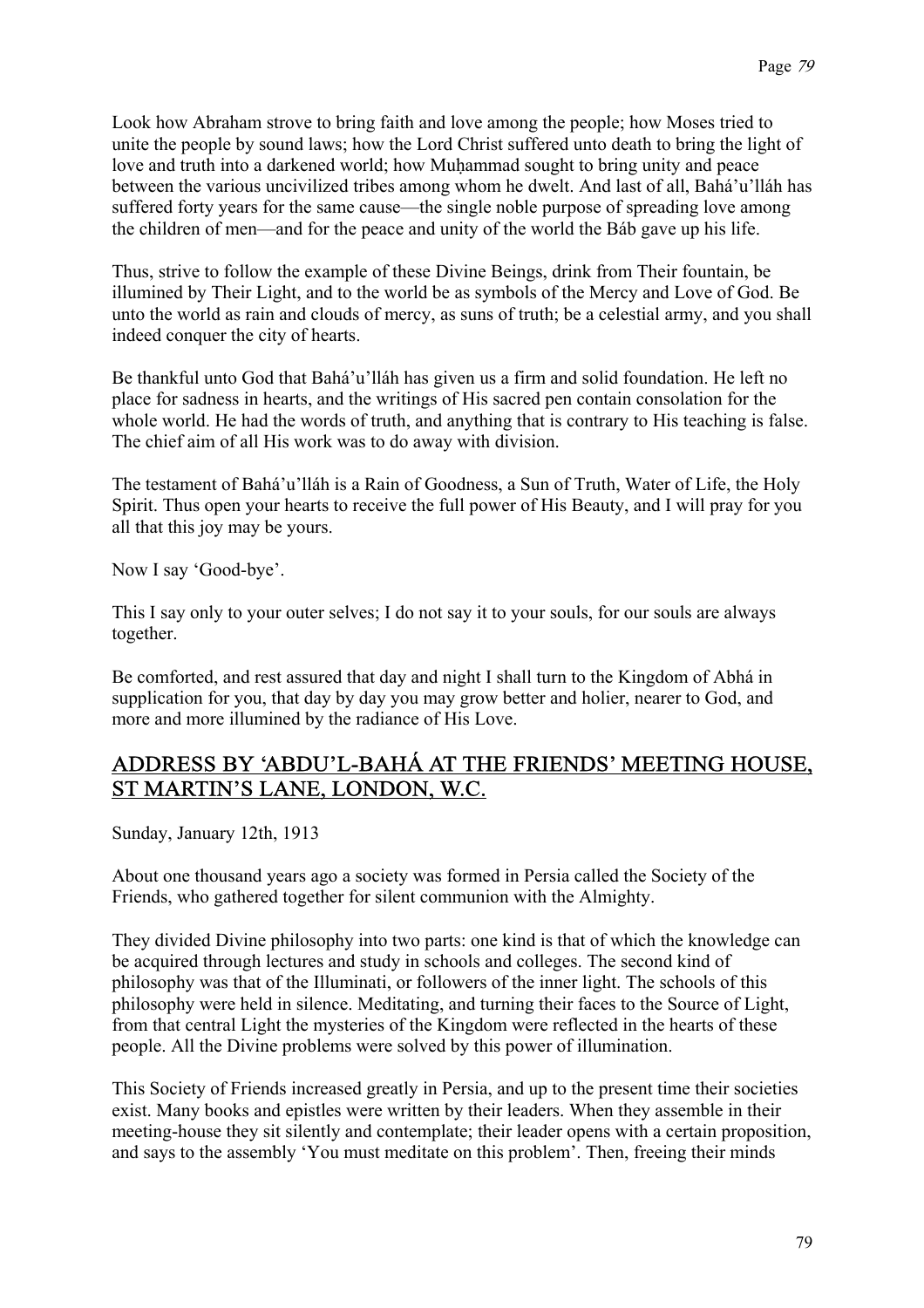from everything else, they sit and reflect, and before long the answer is revealed to them. Many abstruse divine questions are solved by this illumination.

Some of the great questions unfolding from the rays of the Sun of Reality upon the mind of man are: the problem of the reality of the spirit of man; of the birth of the spirit; of its birth from this world into the world of God; the question of the inner life of the spirit and of its fate after its ascension from the body.

They also meditate upon the scientific questions of the day, and these are likewise solved.

These people, who are called 'Followers of the inner light', attain to a superlative degree of power, and are entirely freed from blind dogmas and imitations. Men rely on the statements of these people: by themselves—within themselves—they solve all mysteries.

If they find a solution with the assistance of the inner light, they accept it, and afterwards they declare it: otherwise they would consider it a matter of blind imitation. They go so far as to reflect upon the essential nature of the Divinity, of the Divine revelation, of the manifestation of the Deity in this world. All the divine and scientific questions are solved by them through the power of the spirit.

Bahá'u'lláh says there is a sign (from God) in every phenomenon: the sign of the intellect is contemplation and the sign of contemplation is silence, because it is impossible for a man to do two things at one time—he cannot both speak and meditate.

It is an axiomatic fact that while you meditate you are speaking with your own spirit. In that state of mind you put certain questions to your spirit and the spirit answers: the light breaks forth and the reality is revealed.

You cannot apply the name 'man' to any being void of this faculty of meditation; without it he would be a mere animal, lower than the beasts.

Through the faculty of meditation man attains to eternal life; through it he receives the breath of the Holy Spirit—the bestowal of the Spirit is given in reflection and meditation.

The spirit of man is itself informed and strengthened during meditation; through it affairs of which man knew nothing are unfolded before his view. Through it he receives Divine inspiration, through it he receives heavenly food.

Meditation is the key for opening the doors of mysteries. In that state man abstracts himself: in that state man withdraws himself from all outside objects; in that subjective mood he is immersed in the ocean of spiritual life and can unfold the secrets of things-in-themselves. To illustrate this, think of man as endowed with two kinds of sight; when the power of insight is being used the outward power of vision does not see.

This faculty of meditation frees man from the animal nature, discerns the reality of things, puts man in touch with God.

This faculty brings forth from the invisible plane the sciences and arts. Through the meditative faculty inventions are made possible, colossal undertakings are carried out;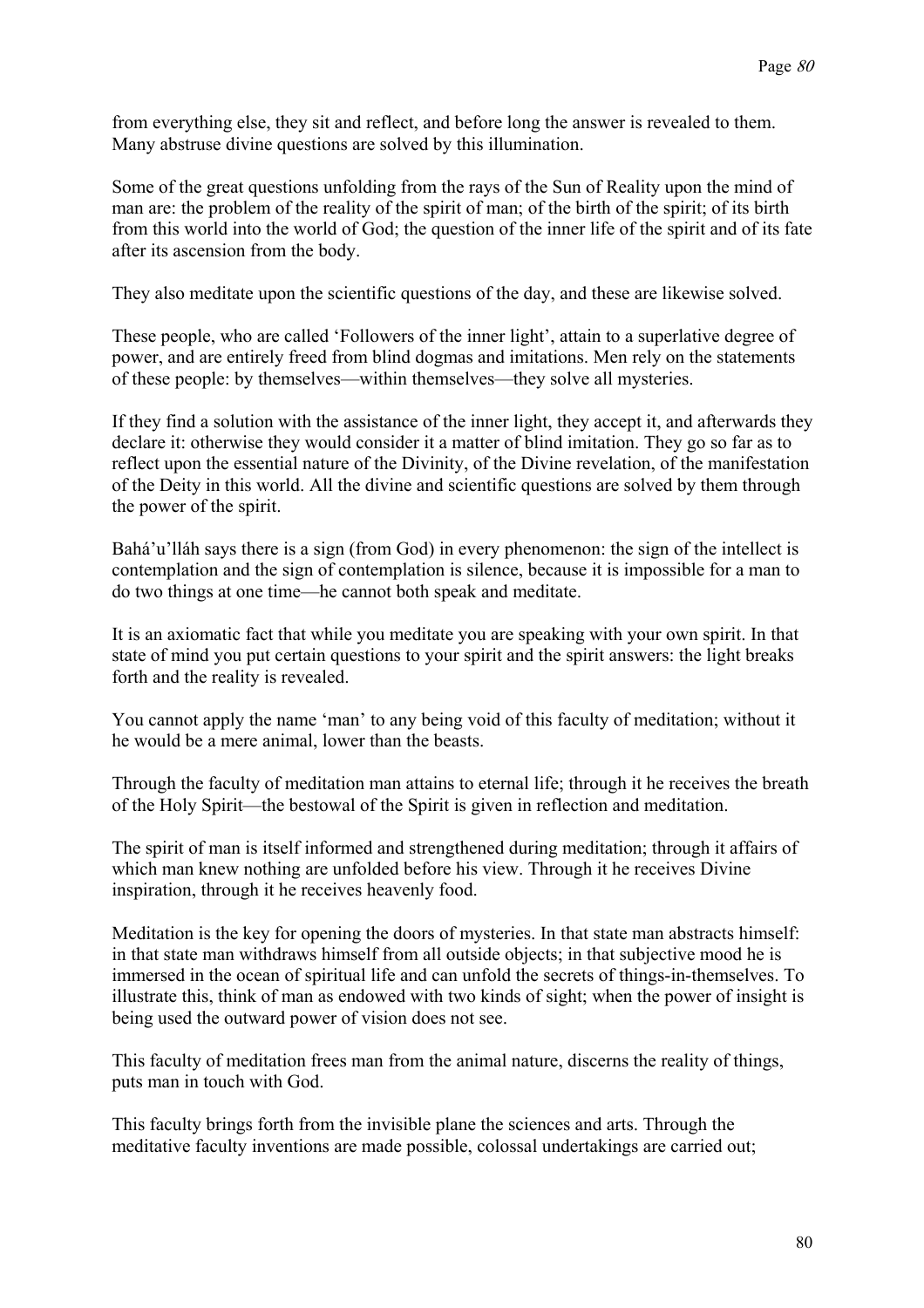through it governments can run smoothly. Through this faculty man enters into the very Kingdom of God.

Nevertheless some thoughts are useless to man; they are like waves moving in the sea without result. But if the faculty of meditation is bathed in the inner light and characterized with divine attributes, the results will be confirmed.

The meditative faculty is akin to the mirror; if you put it before earthly objects it will reflect them. Therefore if the spirit of man is contemplating earthly subjects he will be informed of these.

But if you turn the mirror of your spirits heavenwards, the heavenly constellations and the rays of the Sun of Reality will be reflected in your hearts, and the virtues of the Kingdom will be obtained.

Therefore let us keep this faculty rightly directed—turning it to the heavenly Sun and not to earthly objects—so that we may discover the secrets of the Kingdom, and comprehend the allegories of the Bible and the mysteries of the spirit.

May we indeed become mirrors reflecting the heavenly realities, and may we become so pure as to reflect the stars of heaven.

#### PRAYER

97 Cadogan Gardens, London, December 26th, 1912

'Should Prayer take the form of action?'

'Abdu'l-Bahá.—'Yes: In the Bahá'í Cause arts, sciences and all crafts are (counted as) worship. The man who makes a piece of notepaper to the best of his ability, conscientiously, concentrating all his forces on perfecting it, is giving praise to God. Briefly, all effort and exertion put forth by man from the fullness of his heart is worship, if it is prompted by the highest motives and the will to do service to humanity. This is worship: to serve mankind and to minister to the needs of the people. Service is prayer. A physician ministering to the sick, gently, tenderly, free from prejudice and believing in the solidarity of the human race, he is giving praise'.

'What is the purpose of our lives?'

'Abdu'l-Bahá.—'To acquire virtues. We come from the earth; why were we transferred from the mineral to the vegetable kingdom—from the plant to the animal kingdom? So that we may attain perfection in each of these kingdoms, that we may possess the best qualities of the mineral, that we may acquire the power of growing as in the plant, that we may be adorned with the instincts of the animal and possess the faculties of sight, hearing, smell, touch and taste, until from the animal kingdom we step into the world of humanity and are gifted with reason, the power of invention, and the forces of the spirit.'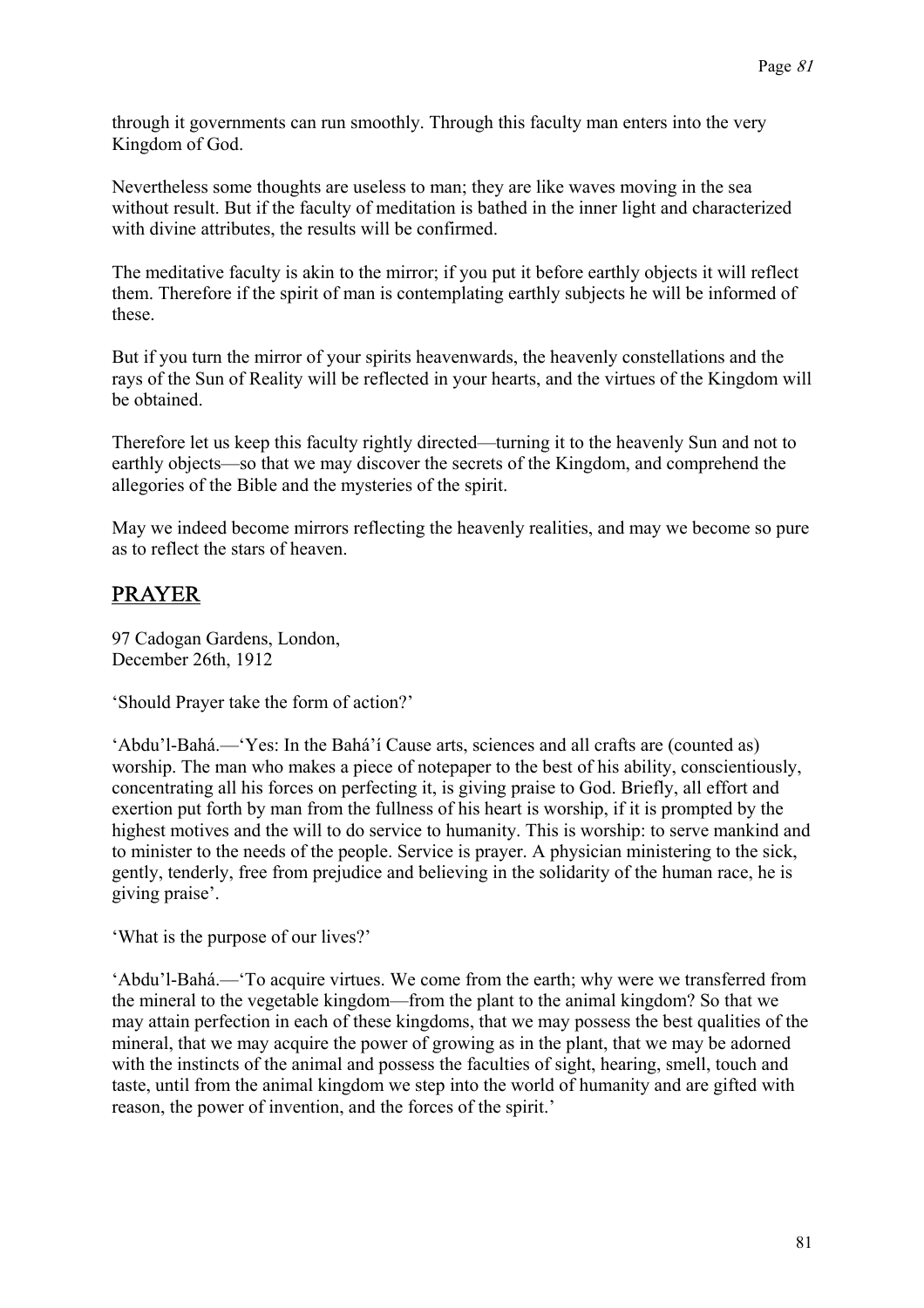# EVIL

'What is evil?'

'Abdu'l-Bahá.—'Evil is imperfection. Sin is the state of man in the world of the baser nature, for in nature exist defects such as injustice, tyranny, hatred, hostility, strife: these are characteristics of the lower plane of nature. These are the sins of the world, the fruits of the tree from which Adam did eat. Through education we must free ourselves from these imperfections. The Prophets of God have been sent, the Holy Books have been written, so that man may be made free. Just as he is born into this world of imperfection from the womb of his earthly mother, so is he born into the world of spirit through divine education. When a man is born into the world of phenomena he finds the universe; when he is born from this world to the world of the spirit, he finds the Kingdom.'

## THE PROGRESS OF THE SOUL

'Does the soul progress more through sorrow or through the joy in this world?'

'Abdu'l-Bahá.—'The mind and spirit of man advance when he is tried by suffering. The more the ground is ploughed the better the seed will grow, the better the harvest will be. Just as the plough furrows the earth deeply, purifying it of weeds and thistles, so suffering and tribulation free man from the petty affairs of this worldly life until he arrives at a state of complete detachment. His attitude in this world will be that of divine happiness. Man is, so to speak, unripe: the heat of the fire of suffering will mature him. Look back to the times past and you will find that the greatest men have suffered most.'

'He who through suffering has attained development, should he fear happiness?'

'Abdu'l-Bahá.—'Through suffering he will attain to an eternal happiness which nothing can take from him. The apostles of Christ suffered: they attained eternal happiness.'

'Then it is impossible to attain happiness without suffering?'

'Abdu'l-Bahá.—'To attain eternal happiness one must suffer. He who has reached the state of self-sacrifice has true joy. Temporal joy will vanish.'

'Can a departed soul converse with someone still on earth?'

'Abdu'l-Bahá.—'A conversation can be held, but not as our conversation. There is no doubt that the forces of the higher worlds interplay with the forces of this plane. The heart of man is open to inspiration; this is spiritual communication. As in a dream one talks with a friend while the mouth is silent, so is it in the conversation of the spirit. A man may converse with the ego within him saying: "May I do this? Would it be advisable for me to do this work?" Such as this is conversation with the higher self.'

# THE FOUR KINDS OF LOVE

97 Cadogan Gardens, London, Saturday, January 4th, 1913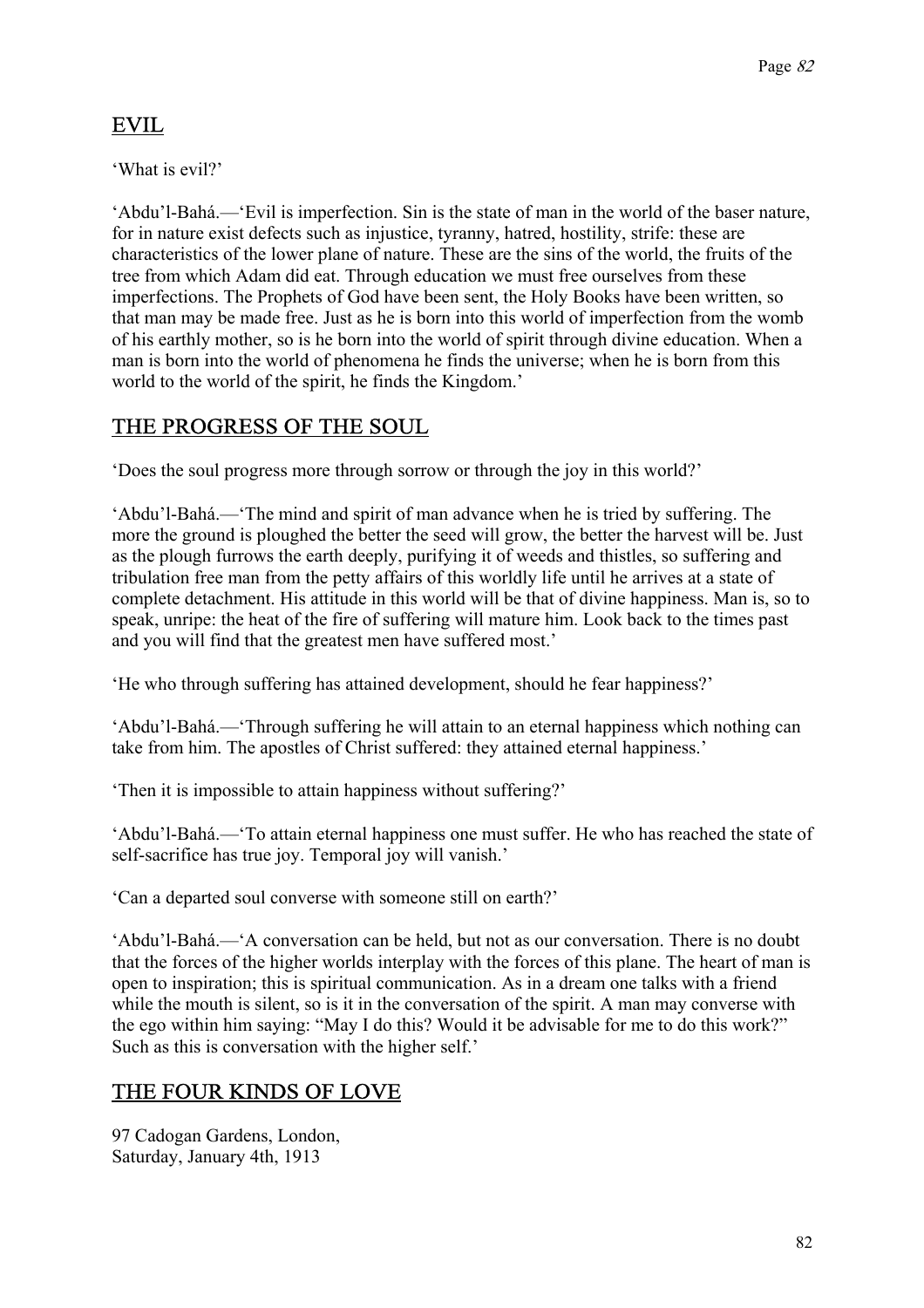What a power is love! It is the most wonderful, the greatest of all living powers.

Love gives life to the lifeless. Love lights a flame in the heart that is cold. Love brings hope to the hopeless and gladdens the hearts of the sorrowful.

In the world of existence there is indeed no greater power than the power of love. When the heart of man is aglow with the flame of love, he is ready to sacrifice all—even his life. In the Gospel it is said God is love.

There are four kinds of love. The first is the love that flows from God to man; it consists of the inexhaustible graces, the Divine effulgence and heavenly illumination. Through this love the world of being receives life. Through this love man is endowed with physical existence, until, through the breath of the Holy Spirit—this same love—he receives eternal life and becomes the image of the Living God. This love is the origin of all the love in the world of creation.

The second is the love that flows from man to God. This is faith, attraction to the Divine, enkindlement, progress, entrance into the Kingdom of God, receiving the Bounties of God, illumination with the lights of the Kingdom. This love is the origin of all philanthropy; this love causes the hearts of men to reflect the rays of the Sun of Reality.

The third is the love of God towards the Self or Identity of God. This is the transfiguration of His Beauty, the reflection of Himself in the mirror of His Creation. This is the reality of love, the Ancient Love, the Eternal Love. Through one ray of this Love all other love exists.

The fourth is the love of man for man. The love which exists between the hearts of believers is prompted by the ideal of the unity of spirits. This love is attained through the knowledge of God, so that men see the Divine Love reflected in the heart. Each sees in the other the Beauty of God reflected in the soul, and finding this point of similarity, they are attracted to one another in love. This love will make all men the waves of one sea, this love will make them all the stars of one heaven and the fruits of one tree. This love will bring the realization of true accord, the foundation of real unity.

But the love which sometimes exists between friends is not (true) love, because it is subject to transmutation; this is merely fascination. As the breeze blows, the slender trees yield. If the wind is in the East the tree leans to the West, and if the wind turns to the West the tree leans to the East. This kind of love is originated by the accidental conditions of life. This is not love, it is merely acquaintanceship; it is subject to change.

Today you will see two souls apparently in close friendship; tomorrow all this may be changed. Yesterday they were ready to die for one another, today they shun one another's society! This is not love; it is the yielding of the hearts to the accidents of life. When that which has caused this 'love' to exist passes, the love passes also; this is not in reality love.

Love is only of the four kinds that I have explained. (a) The love of God towards the identity of God. Christ has said God is Love. (b) The love of God for His children—for His servants. (c) The love of man for God and (d) the love of man for man. These four kinds of love originate from God. These are rays from the Sun of Reality; these are the Breathings of the Holy Spirit; these are the Signs of the Reality.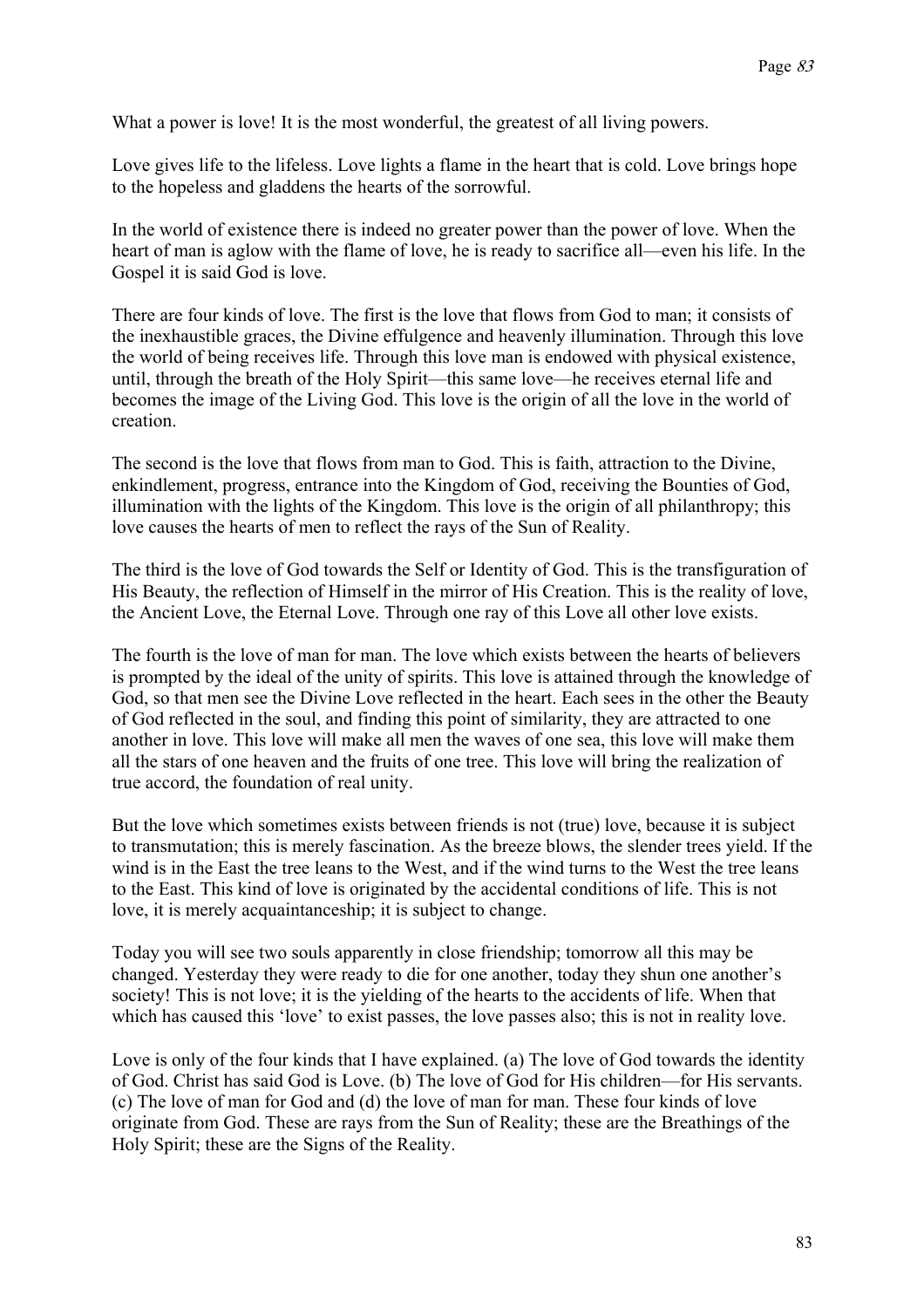## TABLET REVEALED BY 'ABDU'L-BAHÁ

August 28th, 1913

O Thou my beloved daughter!

Thine eloquent and fluent letter was perused in a garden, under the cool shade of a tree, while the gentle breeze was wafting. The means of physical enjoyment was spread before the eyes and thy letter became the cause of spiritual enjoyment. Truly, I say, it was not a letter but a rose-garden adorned with hyacinths and flowers.

It contained the sweet fragrance of paradise and the zephyr of Divine Love blew from its roseate words.

As I have not ample time at my disposal, I will give herein a brief, conclusive and comprehensive answer. It is as follows:

In this Revelation of Bahá'u'lláh, the women go neck and neck with the men. In no movement will they be left behind. Their rights with men are equal in degree. They will enter all the administrative branches of politics. They will attain in all such a degree as will be considered the very highest station of the world of humanity and will take part in all affairs. Rest ye assured. Do ye not look upon the present conditions; in the not far distant future the world of women will become all-refulgent and all-glorious, For His Holiness Bahá'u'lláh Hath Willed It so! At the time of elections the right to vote is the inalienable right of women, and the entrance of women into all human departments is an irrefutable and incontrovertible question. No soul can retard or prevent it.

But there are certain matters, the participation in which is not worthy of women. For example, at the time when the community is taking up vigorous defensive measures against the attack of foes, the women are exempt from military engagements. It may so happen that at a given time warlike and savage tribes may furiously attack the body politic with the intention of carrying on a wholesale slaughter of its members; under such a circumstance defence is necessary, but it is the duty of men to organize and execute such defensive measures and not the women—because their hearts are tender and they cannot endure the sight of the horror of carnage, even if it is for the sake of defence. From such and similar undertakings the women are exempt.

As regards the constitution of the House of Justice, Bahá'u'lláh addresses the men. He says: 'O ye men of the House of Justice!'

But when its members are to be elected, the right which belongs to women, so far as their voting and their voice is concerned, is indisputable. When the women attain to the ultimate degree of progress, then, according to the exigency of the time and place and their great capacity, they shall obtain extraordinary privileges. Be ye confident on these accounts. His Holiness Bahá'u'lláh has greatly strengthened the cause of women, and the rights and privileges of women is one of the greatest principles of 'Abdu'l-Bahá. Rest ye assured! Ere long the days shall come when the men addressing the women, shall say: 'Blessed are ye! Blessed are ye! Verily ye are worthy of every gift. Verily ye deserve to adorn your heads with the crown of everlasting glory, because in sciences and arts, in virtues and perfections ye